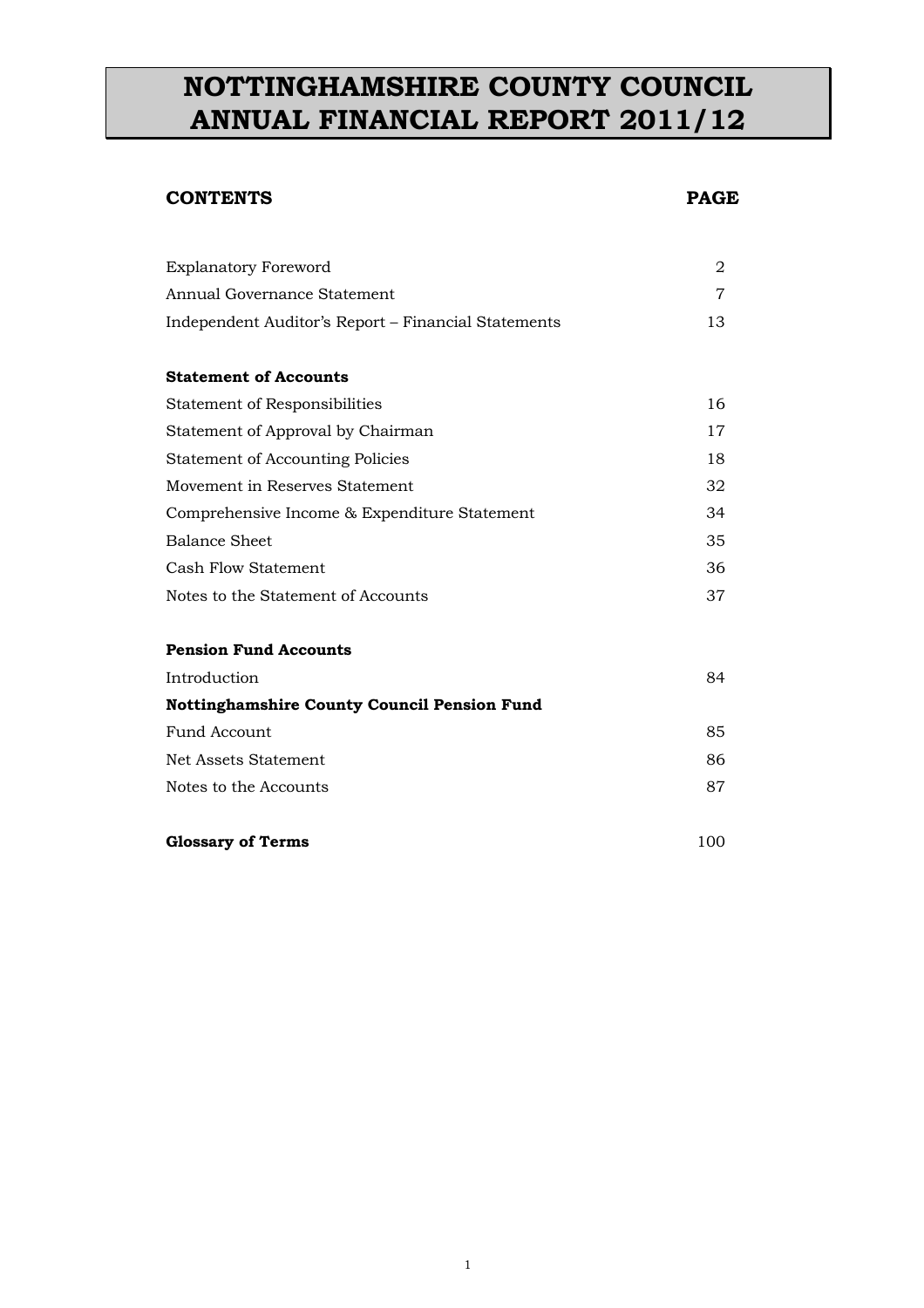# **EXPLANATORY FOREWORD**

- 1. The Council's Statement of Accounts for the year 2011/12 is set out on the following pages. It is prepared in accordance with the Code of Practice on Local Authority Accounting in the United Kingdom 2011/12 (the Code) and the Service Reporting Code of Practice (SeRCOP), both issued by the Chartered Institute of Public Finance and Accountancy (CIPFA). The statements also comply with appropriate guidance notes issued by CIPFA covering International Financial Reporting Standards (IFRS), International Accounting Standards (IAS) and interpretations of the Standing Interpretations Committee (SIC) and IFRS Interpretations Committee (IFRIC) as they apply to local authorities.
- 2. This foreword gives a brief summary of the Council's overall financial results for 2011/12. It also indicates the type of expenditure incurred and the ways in which money has been raised to pay for this.

# **Revenue Expenditure**

3. The original budget estimated that there would be a £5.1 million use of General Fund balances. The final accounts show that there was an increase of £1.6 million in balances.

|                                             |               |        | <b>Variance</b> |
|---------------------------------------------|---------------|--------|-----------------|
|                                             | Original      |        | from            |
|                                             | <b>Budget</b> | Actual | <b>Budget</b>   |
|                                             | £m            | £m     | £m              |
| <b>INCOME</b>                               |               |        |                 |
| Income raised from taxation:                |               |        |                 |
| Precept Income (Council Tax)                | 307.9         | 307.9  |                 |
| Non Domestic Rate Income                    | 151.8         | 151.8  |                 |
| Revenue Support Grant                       | 46.9          | 46.9   |                 |
|                                             | 506.6         | 506.6  |                 |
| <b>NET EXPENDITURE (inc appropriations)</b> | 511.7         | 505.0  | (6.7)           |
| <b>Contribution (to)/from County</b>        |               |        |                 |
| <b>Fund Balances</b>                        | 5.1           | (1.6)  | (6.7)           |

4. The main variations to net expenditure were:



In addition, Schools have increased the Schools Statutory Reserve by £7.4 million to fund future spending in excess of the Dedicated Schools Grant.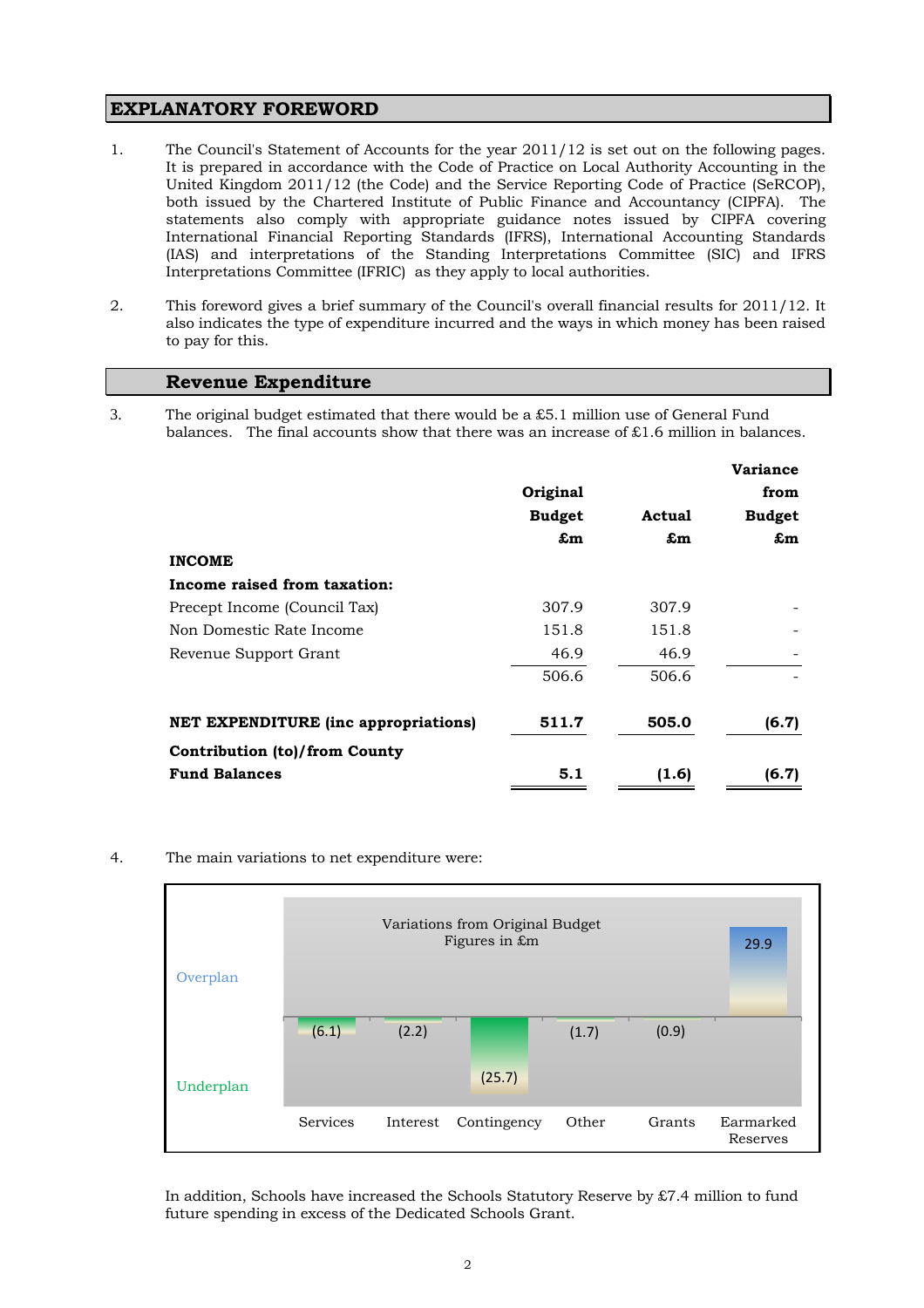|                                                          | £m     | £m     |
|----------------------------------------------------------|--------|--------|
| Areas where non-schools expenditure was reduced:         |        |        |
| Underspending on services                                | (6.1)  |        |
| Interest                                                 | (2.2)  |        |
| Contingency                                              | (25.7) |        |
| Other                                                    | (1.7)  | (35.7) |
| Areas where non-schools income increased:                |        |        |
| Grants                                                   | (0.9)  | (0.9)  |
| Movement on reserves created from items above:           |        |        |
| Capital Projects                                         | 12.0   |        |
| Improvement Programme                                    | 12.0   |        |
| Adult Social Care & Health                               | 2.0    |        |
| Net Other                                                | 3.9    | 29.9   |
| Overall decrease in net expenditure compared with budget |        | (6.7)  |

5. The following table shows the position on the various balances and available reserves held by the Council and usable for revenue purposes.

|                              | 1/4/11                      | Movement<br>during year | 31/3/12 |
|------------------------------|-----------------------------|-------------------------|---------|
|                              | $\mathbf{\pmb{\epsilon}}$ m | £m                      | £m      |
| County Fund Balances         | 28.1                        | 1.6                     | 29.7    |
| Insurance reserve            | 20.6                        | (13.0)                  | 7.6     |
| Reserves:                    |                             |                         |         |
| Bassetlaw Schools PFI        | 2.8                         | (1.5)                   | 1.3     |
| Capital Projects             | 4.3                         | 23.3                    | 27.6    |
| Corporate Redundancy Reserve | 3.1                         | 0.0                     | 3.1     |
| Earmarked Reserves           | 0.0                         | 1.7                     | 1.7     |
| Earmarked for Services       | 30.4                        | 0.8                     | 31.2    |
| East Leake Schools PFI       | 2.8                         | 0.3                     | 3.1     |
| Improvement Programme        | 8.6                         | 9.4                     | 18.0    |
| Lifecycle Maintenance        | 3.7                         | 0.0                     | 3.7     |
| Pay Review Reserve           | 2.0                         | 0.0                     | 2.0     |
| Performance Reward Grant     | 1.1                         | (1.1)                   | 0.0     |
| Schools Statutory Reserve    | 31.8                        | 7.4                     | 39.2    |
| Trading Organisations        | 2.9                         | 0.3                     | 3.2     |
| Tram PFI                     | 4.0                         | (4.0)                   | 0.0     |
| Tram Phase 2                 | 1.8                         | (1.8)                   | 0.0     |
| Waste PFI                    | 22.7                        | 4.0                     | 26.7    |
|                              | 170.7                       | 27.4                    | 198.1   |

6. The gross revenue cost of Council services was  $\pounds$ 1,248.8 million in 2011/12. The analysis by type of expenditure is:

|                                             | Amount<br>£m | Proportion<br>$\%$ |
|---------------------------------------------|--------------|--------------------|
| Employees:                                  |              |                    |
| Teachers and Lecturers                      | 240.3        | 19.2               |
| Other Employees                             | 318.2        | 25.5               |
| Single Status Back Pay pre April 10         | 0.4          | 0.1                |
| Other Running Costs                         | 642.3        | 51.4               |
| Capital Charges to service revenue accounts | 47.6         | 3.8                |
|                                             | l.248.8      | <u> 100.0</u>      |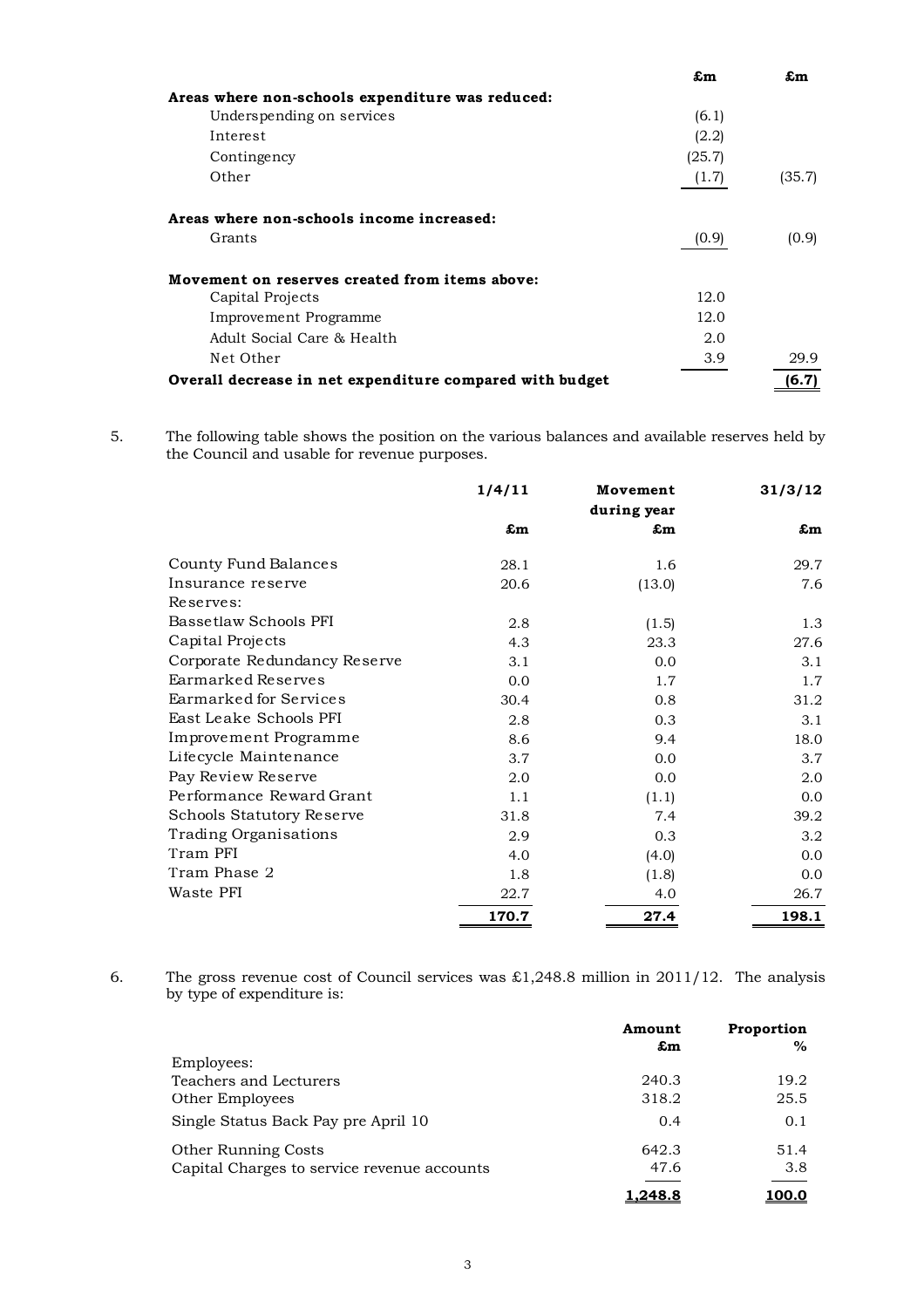- 7. For 2012/13 budget reductions of £37.3 million have already been identified, including £26.8 million efficiency savings. The Authority's Medium Term Financial Strategy has identified the need for further significant savings over the next four years and the Authority will continue to prioritise efficiency savings to meet these budget reductions. The Improvement Programme continues to monitor all savings projects including departmental and cross-cutting projects in areas such as procurement, business systems, rationalisation of property and staffing structures.
- 8. The Health & Social Care Bill (January 2011) transferred Public Health functions to the Council. Staff have been co-located since November 2011, with the formal transfer to take place on 1 April 2013.
- 9. The methods of financing the gross revenue cost of services are shown in the following table:

|                                                | Amount<br>£m | Proportion<br>$\%$ |
|------------------------------------------------|--------------|--------------------|
| Specific Revenue Grants paid to County Council | 533.0        | 42.7               |
| Fees and Charges etc.                          | 156.2        | 12.5               |
|                                                | 689.2        | 55.2               |
| Council Tax, National Non-Domestic Rate,       |              |                    |
| RSG and general revenue grants                 | 564.3        | 45.2               |
| Interest and Investment Income                 | 0.4          | 0.0                |
| Other Items                                    | (5.1)        | (0.4)              |
|                                                |              |                    |

# **Capital Expenditure and Financing**

- 10. The Council's capital expenditure in 2011/12 was £102.3 million including amounts counted as capital expenditure for control purposes. The external capital financing costs amounted to £33.5 million, which included interest on PFI schemes.
- 11. At 31 March 2012, the insured value of the Council's buildings was £2,546 million. This sum excludes the considerable investment in roads and other infrastructure works that has taken place over the years. In addition the Council owns approximately 4,201 hectares of land. The net book value of property, plant and equipment was  $\pounds1,373$  million.
- 12. The Council's borrowings, used to finance the past acquisitions of assets, were £432.1 million at 31 March 2012. This includes long term borrowings, loans to be repaid within one year, deferred liabilities and finance leases related to PFI schemes. The Council makes use of financial instruments called Lenders' Option Borrowers' Option (LOBOs) which offer attractive borrowing rates of interest as well as greater flexibility. At 31 March 2012 the amount owed of these type of borrowings was £101.3 million.
- 13. The Authority has entered into Private Finance Initiative (PFI) partnerships. The major schemes are as follows:
	- The provision of schools at East Leake. Service commenced during 2003/04
	- The provision of schools and leisure facilities in Bassetlaw which commenced during 2007/08
	- Waste recycling and energy recovery facilities. The waste recycling facility became operational in 2007/08.

Further details of all PFI contracts are set out in Note 36 to the Accounts.

# **Explanation of the Statements**

### 14. **Annual Governance Statement**

Alongside the Statement of Accounts the Council publishes an Annual Governance Statement which sets out the Council's responsibility for internal control and describes both the purpose of internal control and the internal control environment. The Statement also summarises the Council's review of the effectiveness of internal control and highlights significant internal control issues and the actions to be taken in order to address these.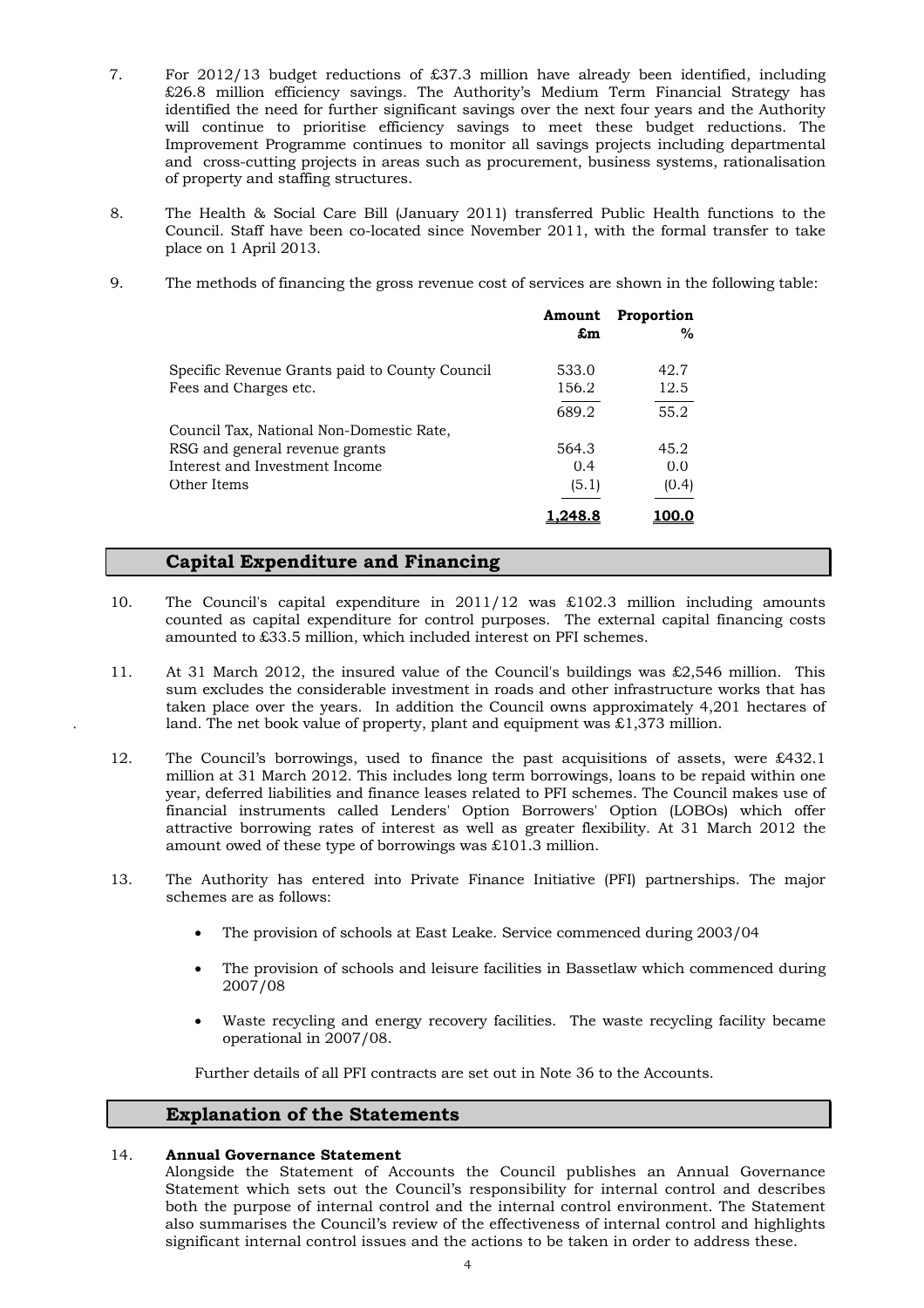#### 15. **Other Statements**

The Statement of Accounts is supported by the Statement of Responsibilities, the Statement of Accounting Policies, the Notes which follow the core financial statements. In addition the Council publishes the pension accounts statements and there is a glossary of financial terms.

#### **Movement in Reserves Statement**

This statement shows the movement in the year on the different reserves held by the Authority, analysed into 'usable reserves' (i.e. those that can be applied to fund expenditure or reduce local taxation) and other reserves. The Surplus / Deficit on the Provision of Services line shows the true economic cost of providing the Authority's services, more details of which are shown in the Comprehensive Income and Expenditure Statement. These are different from the statutory amounts required to be charged to the General Fund Balance for Council Tax setting purposes. The Net Increase /Decrease before Transfers to Earmarked Reserves line shows the statutory General Fund Balance before any discretionary transfers to or from earmarked reserves undertaken by the Council.

#### **Comprehensive Income and Expenditure Statement**

This statement shows the accounting cost in the year of providing services in accordance with generally accepted accounting practices, rather than the amount to be funded from taxation. Authorities raise taxation to cover expenditure in accordance with regulations; this may be different from the accounting cost. The taxation position is shown in the Movement in Reserves Statement.

#### **Balance Sheet**

The Balance Sheet shows the value as at the Balance Sheet date of the assets and liabilities recognised by the Authority. The net assets of the Authority (assets less liabilities) are matched by the reserves held by the Authority. Reserves are reported in two categories. The first category of reserves are usable reserves, i.e. those reserves that the Authority may use to provide services, subject to the need to maintain a prudent level of reserves and any statutory limitations on their use (for example the Capital Receipts Reserve that may only be used to fund capital expenditure or reduce the Council's Capital Financing Requirement). The second category of reserves is those that the Authority is not able to use to provide services. This category of reserves includes reserves that hold unrealised gains and losses (for example the Revaluation Reserve), where amounts would only become available to provide services if the assets were sold; and reserves that hold timing differences shown in the Movement in Reserves Statement line 'Adjustments between accounting basis and funding basis under regulation'.

#### **Cash Flow Statement**

The Cash Flow Statement shows the changes in cash and cash equivalents of the Authority during the reporting period. The statement shows how the Authority generates and uses cash and cash equivalents by classifying cash flows as operating, investing and financing activities. The amount of net cash flows arising from operating activities is a key indicator of the extent to which the operations of the Authority are funded by way of taxation and grant income or from the recipients of services provided by the Authority. Investing activities represent the extent to which cash outflows have been made for resources which are intended to contribute to the Authority's future service delivery. Cash flows arising from financing activities are useful in predicting claims on future cash flows by providers of capital (i.e. borrowing) to the Authority.

#### **Pension Fund Account**

This Statement shows the income and expenditure relating to the Local Government Pension Scheme (LGPS) administered by Nottinghamshire County Council.

#### **Pension Net Assets Statement**

This Statement shows the net current assets and liabilities arising from the operation of the Council's Pension Scheme (LGPS). This Statement does not take account of liabilities to pay pensions and other benefits after the period end. Such liabilities are shown in the Balance Sheet.

#### 16. **Changes in Accounting Policy**

The Accounting policies for 2011/12 have been updated with the adoption of two new accounting policies following changes in the Code of Practice on Local Authority Accounting in the United Kingdom. The two new accounting policies that have been introduced are as follows: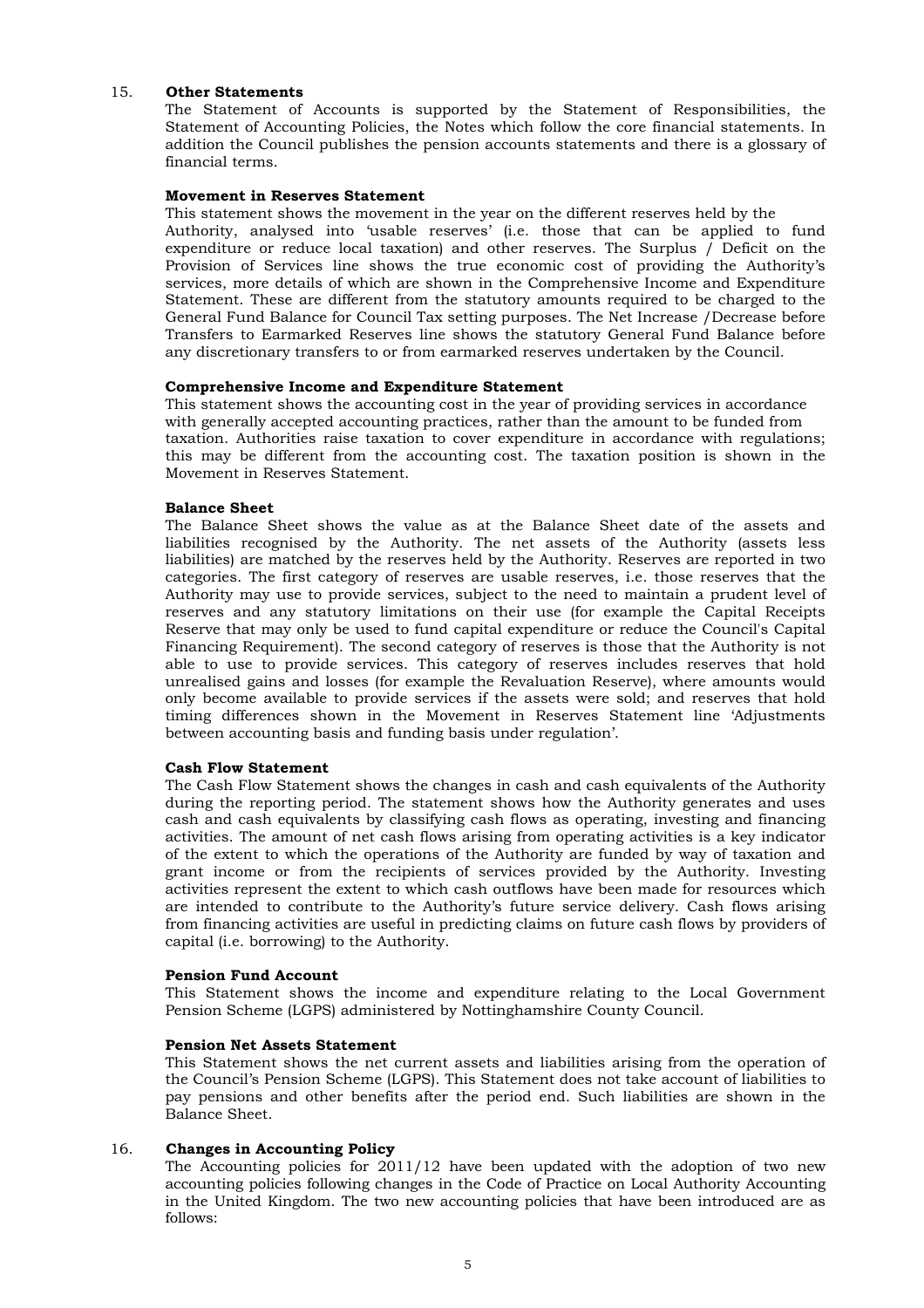- Carbon Reduction Commitment (CRC) Energy Efficiency. This has not required any restatement to the accounts.
- Heritage Assets following the adoption of *Financial Reporting Standard (FRS) 30 Heritage Assets*. This change has been retrospectively applied as if the new requirement had always been in force and, consequently, has required a restatement of the Balance Sheet for the prior year. Note 1 sets out the impact upon the Council's Balance Sheet.

#### 17. **Impact of Current Economic Climate**

The Comprehensive Spending Review 2011/12 – 2014/15 published in October 2010 confirmed a significant real terms reduction in the Authority's funding. The Authority has developed budget and improvement plans to restrict expenditure to the reduced level of funding.

#### 18. **Post Balance Sheet Events**

There are no material events to report since the accounts were prepared which are not reported in the accounts.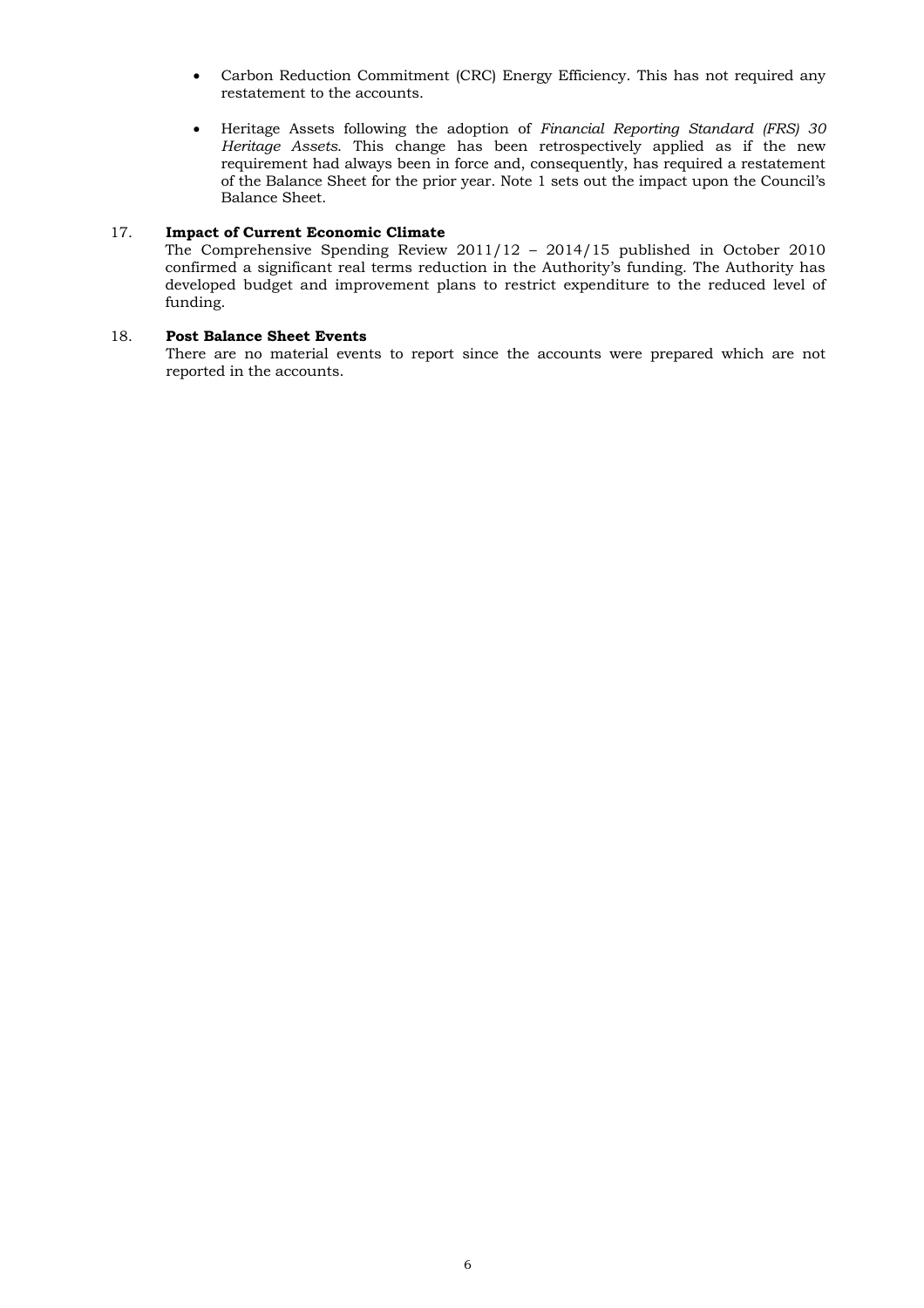### **ANNUAL GOVERNANCE STATEMENT**

#### **1. SCOPE OF RESPONSIBILITY**

 Nottinghamshire County Council is responsible for ensuring that its business is conducted in accordance with the law and proper standards. Public money must be safeguarded and properly accounted for, and used economically, efficiently and effectively. The Authority has a duty under the Local Government Act 1999 to make arrangements to secure continuous improvement in the way in which its functions are exercised, having regard to a combination of economy, efficiency and effectiveness. The Localism Act 2011 has, among other things, established a general power of competence for local authorities.

 In discharging this overall responsibility, the County Council is responsible for putting in place proper arrangements for the governance of its affairs, facilitating the effective exercise of its functions, including the arrangements for the management of risk.

 The County Council has approved and adopted a local code on corporate governance, which is consistent with the principles of the CIPFA/SOLACE (Chartered Institute of Public Finance and Accountancy / Society of Local Authority Chief Executives) Framework Delivering Good Governance in Local Government. This statement explains how the Authority complied with the code during 2011/12 and also meets the requirements of regulation 4 of the Accounts and Audit (England) Regulations 2011 in relation to the publication of an annual governance statement. The Localism Act 2011 has now come into effect, and the Council has changed its governance arrangements for 2012/13.

#### **2. THE PURPOSE OF THE GOVERNANCE FRAMEWORK**

 The governance framework is made up from the systems, processes, culture and values put in place by the Authority. The Authority uses this framework to direct and control its work and ensure that it engages with, leads, and accounts to the community. The framework enables the Authority to monitor the achievement of its strategic objectives and to consider whether those objectives have led to the delivery of appropriate cost-effective services.

 The system of internal control is a significant part of that framework and is designed to manage risk to a reasonable level. It cannot eliminate all risk of failure to achieve policies, aims and objectives and can therefore only provide reasonable and not absolute assurance of effectiveness. The system of internal control is based on an ongoing process designed to identify and prioritise the risks to the achievement of the Authority's policies, aims and objectives, to evaluate the likelihood of those risks being realised and the impact should they be realised, and to manage them efficiently, effectively and economically.

 The governance framework has been in place at the County Council for the year ended 31 March 2012 and up to the date of approval of the Statement of Accounts.

#### **3. THE GOVERNANCE FRAMEWORK**

 The Authority's governance framework comprises many systems and processes including the arrangements for:

#### **a) Identifying and communicating the Authority's vision of its purpose and intended outcomes for citizens and services users.**

The Council's Strategic Plan for 2010-14 was approved in 2010. The Plan:

- Provided a clear statement of the Authority's priorities, promises and values.
- Enabled agreed political objectives and statutory requirements to drive the Authority's activities.
- Enabled the communication of the Authority's priorities to the community of Nottinghamshire, partner organisations and staff.
- Provided a broad framework of objectives and performance indicators to ensure effective performance management.

 The performance indicators used to monitor its delivery and the key actions undertaken to deliver the priorities are reviewed and refreshed each year to ensure they remain achievable and appropriate.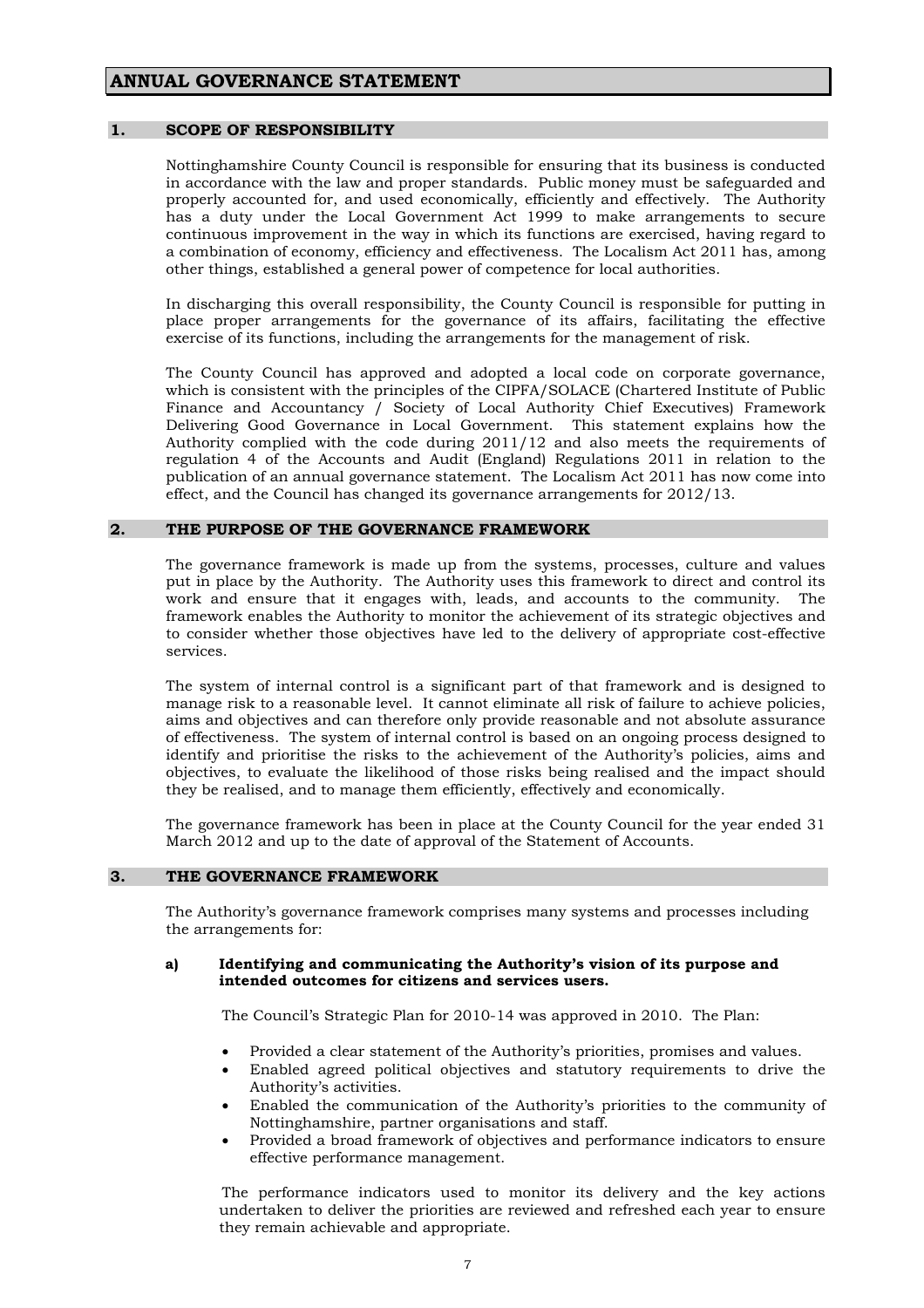Each year the Authority approves the annual budget and capital programme which includes an update of the Medium Term Financial Strategy. The Medium Term Financial Strategy is the financial plan which underpins the Strategic Plan.

#### **b) Reviewing the Authority's vision and its implications for the Authority's governance arrangements.**

 The Strategic Plan provides the basis for future corporate and service planning over the period 2010 to 2014. Progress on the Authority's achievements is assessed by the monitoring of agreed key actions and meeting performance indicator targets. Performance is reported quarterly to the Performance Improvement Board, who are mandated by the Corporate Leadership Team to manage performance on their behalf. An annual report on performance for 2011/12 will be presented to Policy Committee in July 2012. The Authority has a performance management framework which sets out in detail the individual factors that are required to manage performance and how they work together in the Authority. This framework is currently being reviewed to reflect the changing political and economic climate in which the Authority now operates. This will be presented to the Corporate Leadership Team and Policy Committee.

#### **c) Measuring the quality of services for users, ensuring that they are delivered in accordance with the Authority's objectives and ensuring that they represent the best use of resources.**

 The Authority carries out annual budget consultations. A new corporate complaints team was established from April 2011 to ensure there is a robust complaints procedure. A Citizens Panel, 'Nottinghamshire Listens', made up of approximately 6,000 people is in place and has been used to engage with citizens throughout the County on a wide range of issues. Progress towards delivering the Strategic Plan's priorities and objectives is monitored quarterly and reported to full Council every 6 months through the lead Member for performance.

#### **d) Defining and documenting the roles and responsibilities of the executive, nonexecutive, scrutiny and officer functions, with clear delegation arrangements and protocols for effective communication.**

 The Constitution sets out how decisions are made and the procedures followed to ensure that these are efficient, transparent and accountable to local people. Responsibility for decision making during 2011/12, the role of full Council, the Cabinet, Committees and the process for determining key decisions are defined in the Constitution. Delegations were detailed so that the functions of full Council, Cabinet, Cabinet Members, Committees and Officers were specified. Appropriate protocols were in place. The Annual Overview and Scrutiny Report provides a summary of the scrutiny work carried out during the year and highlights the recommendations made by Members to improve the delivery of public services to the communities of Nottinghamshire. The arrangements for 2012/13 have changed following the implementation of the Localism Act 2011.

#### **e) Developing, communicating and embedding codes of conduct, defining the standards of behaviour for Members and staff.**

 Codes of Conduct, for both Members and staff, are contained within the Constitution together with the Code on Member and Officer Relationships. The Constitution is posted on the Council's website. The Authority's Standards Committee is responsible for promoting and maintaining high standards of conduct by the County's Members and officers. As part of its annual work programme during 2011/12, the Standards Committee reviewed complaints against the Authority's services and updates on a range of issues including Freedom of Information, Data Protection Act, Whistleblowing and Members' attendance at meetings. In addition, the Standards Committee presented an annual report to the County Council on 3 November 2011 setting out the work carried out and significant issues arising.

**f) Reviewing and updating standing orders, standing financial instructions, a scheme of delegation and supporting procedure notes/manuals, which clearly define how decisions are taken and the processes and controls required to manage risks.**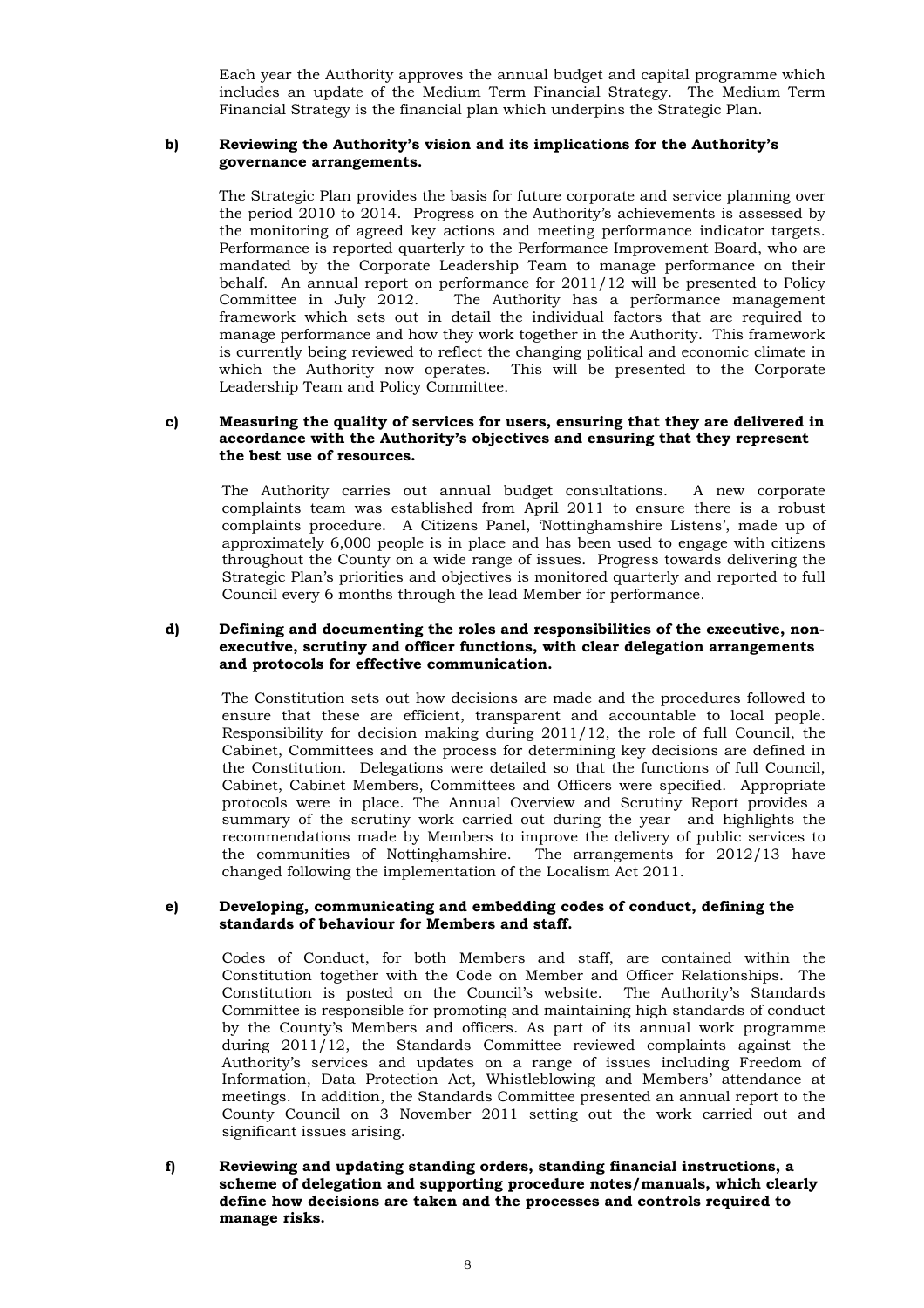The Monitoring Officer is responsible for keeping the Constitution under review and reporting any proposed amendments to Council. The most recent review was in November 2011. The Authority's Risk Register is reviewed at each of the five meetings a year of the Risk, Safety and Emergency Management Board to determine whether additional steps are required to mitigate key risks.

#### **g) Ensuring the Authority's financial management arrangements conform with the governance requirements of the CIPFA Statement on the Role of The Chief Financial Officer in Local Government.**

The Statement sets out the five principles that need to be met, to ensure that the Chief Financial Officer can carry out the role effectively. The principles are that the Chief Financial Officer:

- Is a key member of the Leadership Team
- Must be actively involved in all material business decisions
- Must lead the promotion and delivery of good financial management
- Must lead and direct a finance function that is resourced to be fit for purpose
- Must be professionally qualified and suitably experienced.

The Chief Financial Officer for the Authority is the Service Director (Finance and Procurement). This post reports to the Corporate Director for Environment and Resources who is a member of the Leadership Team. Although the Chief Financial Officer is not a member of the Leadership Team, a number of measures have been put in place to ensure that the impact is the same. These include providing details of all issues discussed at Leadership Team to the Chief Financial Officer, who has the right to attend the meeting if he considers it necessary. In addition, the Chief Financial Officer will attend whenever material business decisions are made. The Authority has set up the Business Support Centre which manages financial transactions on behalf of the Authority, including payroll, pensions and income transactions. As the Business Support Centre does not report to the Chief Financial Officer, controls have been established to ensure that the Chief Financial Officer can secure the promotion and delivery of good financial management in these areas. The Chief Financial Officer is professionally qualified and has experience from a range of organisations. The finance function is currently being revised to reflect the changing requirements under the new Business Management System.

#### **h) Undertaking the core functions of an audit committee, as identified in CIPFA's Audit Committees – Practical Guidance for Local Authorities.**

In its Review of Internal Audit, completed in 2008, the External Auditor commented that the Audit Committee was carrying out the functions expected of it and that its role was in line with the expectations of the CIPFA Code. The core functions relate to the review of Internal and External Audit work, the effectiveness of the Authority's control environment, the review of the annual assurance statement, scrutiny of Treasury Management and the review of the financial statements. These functions are covered by the Audit Committee.

#### **i) Ensuring compliance with relevant laws and regulations, internal policies and procedures, and that expenditure is lawful.**

 The Monitoring Officer is responsible, after consultation, for reporting to full Council or Cabinet if it is considered that any proposal, decision or omission would give rise to unlawfulness. In addition, Legal Comments are contained in reports to Council, the Executive and Committees to advise on compliance with the policy framework and the Constitution. The Service Director (Finance and Procurement) also has a responsibility to highlight any proposal, decision or course of action which will involve any unlawful expenditure. The External Auditors also carry out an external audit of the Council's accounts.

#### **j) Whistle-blowing and receiving and investigating complaints from the public.**

 The Authority's Whistleblowing Policy was reviewed by the Standards Committee during 2007/08 and a number of changes made. These were approved by the County Council and the new Policy was implemented from 1 February 2008. The Authority's complaints procedure is well established and is monitored by the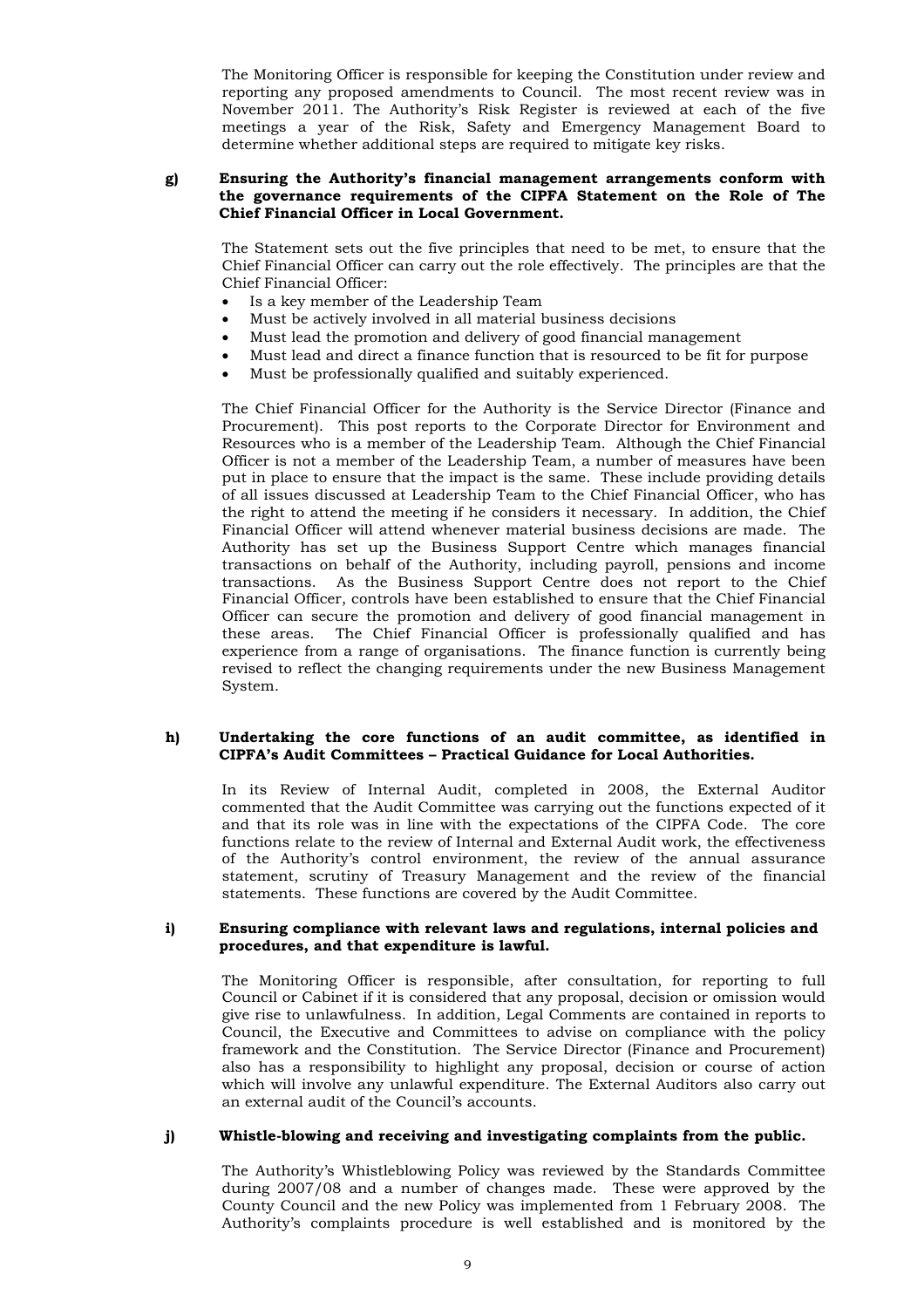Standards Committee. In January 2012 the Standards Committee received a report on the discharge of the Authority's duties under the Whistleblowing Policy.

#### **k) Identifying the development needs of Members and senior officers in relation to their strategic roles, supported by appropriate training.**

 During 2011/12 the Member development programme continued to respond to changing national and local policy. Briefings have been arranged to ensure that Members were kept up to date on issues and developments, including, among other things, the Localism Bill, Mental Health Guardianship, effect of the Health and Social Care Bill and interviewing skills for recruitment of senior staff. The Member reference group has agreed to a process of assessing individual development needs, which will feed into the programme for 2012/13. All officers, including senior officers, are subject to annual Performance and Development Reviews. These reviews specifically identify and monitor development and training needs in relation to the individual employee's role. During the year, a new Competency Framework has been introduced, which sets out the observable skill levels and behaviours required of every employee at each tier of the organisation.

#### **l) Establishing clear channels of communication with all sections of the community and other stakeholders, ensuring accountability and encouraging open consultation.**

 Communication channels include the County News civic newspaper delivered to every household in the County, the County website and targeted audiences e.g. service user and carer groups. The setting of the 2012/13 budget has been subject to extensive and robust consultation, reflecting the scale of decisions the Council has needed to make. The Budget Conversation campaign was launched on 26 September 2011 and was designed to gauge the public's view on their broad priorities, and how the Authority's spend should be apportioned at a strategic level. This included the use of an on-line budget simulator, where participants could give their opinions and ideas on how the Council could make the most of its 2012/13 budget. Methods for consulting have included, amongst other things, an on-line questionnaire, inviting comments in County News, making information and questionnaires available at libraries and information points, and providing a freepost address for residents to send in their letters. Community groups have been engaged via Networking Action for Voluntary Organisations (NAVO) via meetings and correspondence, seeking Citizens' Panel members views, and direct correspondence with stakeholders.

#### **m) Incorporating good governance arrangements in respect of partnerships and other group working as identified by the Audit Commission's report on the governance of partnerships, and reflecting these in the Authority's overall governance arrangements.**

 The Constitution sets out policy guidance for County Council involvement in partnerships and guidance on entering into partnerships has also been produced. The policy guidance sets out, among other things, the need for clarity on why the County Council has entered into a partnership, the Council's objectives and how the partnership will help deliver them, the powers enabling involvement and the exercising of those powers.

#### **4. REVIEW OF EFFECTIVENESS**

 The Authority has responsibility for conducting, at least annually, a review of the effectiveness of its governance framework including the system of internal control. The review of effectiveness is informed by the work of the executive managers within the Authority who have responsibility for the development and maintenance of the governance environment, the Head of Internal Audit's annual report, and also by comments made by the External Auditor and other review agencies and inspectorates.

 Throughout 2011/12, the Authority has maintained and reviewed the effectiveness of the governance framework. In particular:

- a) The County Council has received and considered a number of reports, including:
	- Strategic Plan Performance Report 2010/11
	- Refresh of the Strategic Plan 2010-14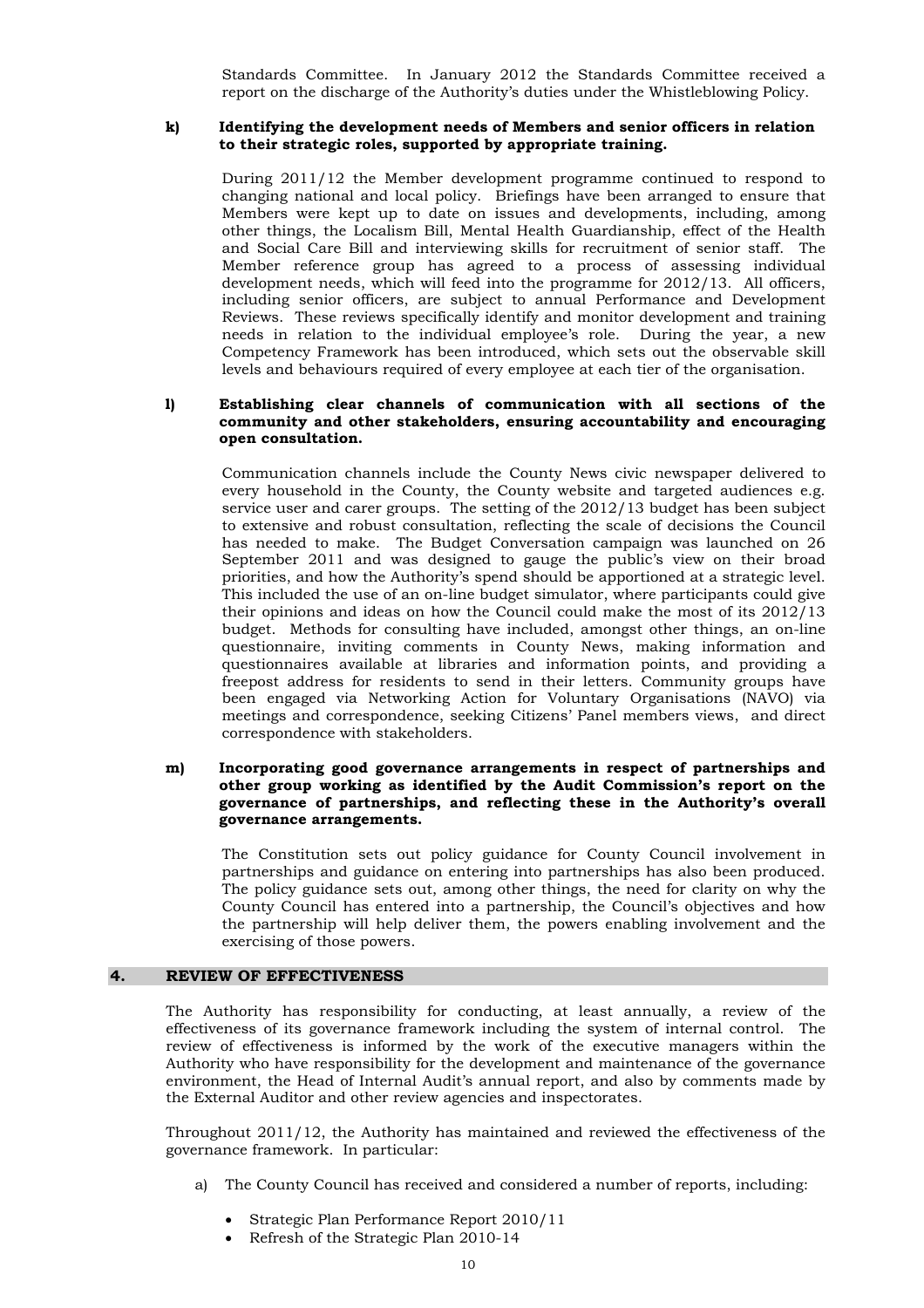- Amendments to the Constitution
- A report from the Chair of the Overview Committee
- Statement of Accounts 2010/11
- Treasury Management Policy and Strategy for 2011/12
- Review of Treasury Management activity
- Budget Report 2012/13 and Medium Term Financial Strategy 2012/13 to 2015/16
- A report from the Chairman of the Standards Committee
- Changes to the Governance Arrangements.
- b) Cabinet has considered and approved a number of reports in its role as the Executive including:
	- Management Accounts for 2010/11
	- Budget and Capital Programme Proposals for 2012/13 to 2015/16
	- Revenue Budget Monitoring.
- c) The Audit Committee and Overview Committee have considered a wide variety of issues including:
	- Internal Audit Annual Plan 2011/12
	- Counter Fraud Measures
	- Annual Governance Statement
	- Audit Commission Audit and Inspection Plan
	- External Audit Governance Report
	- Treasury Management Policy for 2011/12
	- Health and Wellbeing
	- Education
	- Communities and the environment.
- d) The Standards Committee, in its role as promoting and maintaining high standards of conduct by the County Council has received reports on:
	- Freedom of Information policy
	- Corporate complaints procedure a summary of complaints
	- Monitoring of Members Attendance at committees
	- Data Protection Act.
- e) Internal Audit has undertaken planned reviews of internal control procedures across all departments and across a range of functions in the Authority. Each review contains an opinion on the internal controls in place and Internal Audit's overall opinion of the Authority's system of internal control, based on the audits completed in 2011/12, is that it is adequate.
- f) External Audit's Annual Audit Letter 2010/11, stated that the Auditor issued an unqualified opinion on the County Council's 2010/11 accounts. The accounts were presented on time and complied with the requirements of the newly introduced International Financial Reporting Standards. The accounts were free from material error and no significant weaknesses in internal control arrangements were identified. The Auditor also concluded that the Council had put in place proper arrangements for securing value for money, and that financial governance arrangements are well established and supported by a strong financial management culture.

#### **5. SIGNIFICANT GOVERNANCE ISSUES**

 The Authority faced an extremely challenging year in 2011/12 as it sought to manage significant budget reductions, increasing demand for some key services and new ways of working, simultaneously. The environment for 2012/13 and beyond will continue to be challenging. However, the transformation programme now underway delivered significant savings in 2011/12 of the order of £70 million and further savings of £71 million are already planned for 2012/13 – 2013/14.

 Other key governance issues that need to be addressed against this background are set out below: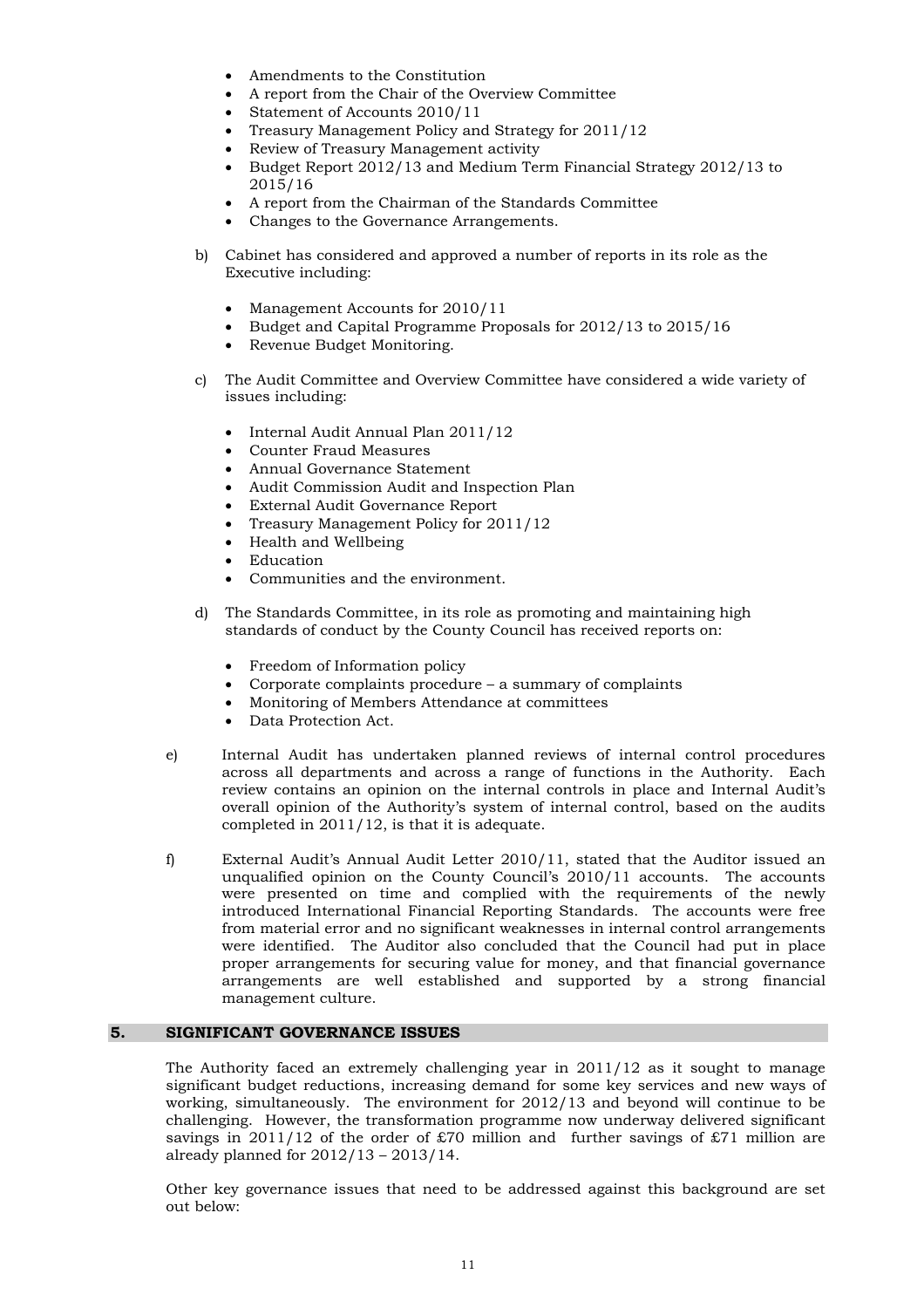- a) Potential for continuing reduction in Government Funding. Whilst there is an element of certainty regarding the anticipated reduction in Grant for 2012/13, the situation beyond remains unclear and is further complicated by changes to local government funding and other policy proposals that have far reaching implications for the Council's service and financial planning.
- b) The implementation of new organisation structures has changed governance and control arrangements. New management processes have been, or are being, established and will be kept under review to ensure that they are effective.
- c) The new Business Management System (BMS) was implemented in November 2011. This has resulted in significant changes to the control structures of the Council, and has involved new ways of working for many employees. A continued focus will be needed to ensure that the many benefits available from the new system are realised and that the next phase is implemented successfully.
- d) The Council has approved changes to governance arrangements from the Leader/ Cabinet Executive arrangement to a committee system from 17 May 2012. This follows the implementation of the Localism Act 2011, which permits councils to return to a committee system.
- e) Responsibility for public health will transfer to local authorities from April 2013. Transition to the new arrangements will take place during 2012/13. This work is progressing well under the remit of the Health and Wellbeing Board on behalf of the Council.
- f) The current standards regime has been abolished by the Localism Act 2011. As a result the Council will be considering what measures it will need to put in place to ensure continuing high standards.

 The Audit Committee and Policy Committee reviewed the governance framework detailed in this statement at their meetings on 23 May 2012 and 20 June 2012 respectively. We are aware of the steps that are being and will be taken to address the above significant governance issues and we are satisfied that these are appropriate. We will monitor their implementation during the course of 2012/13.

**Councillor Kay Cutts Leader of the County Council 20 June 2012** 

**Mick Burrows Chief Executive 20 June 2012**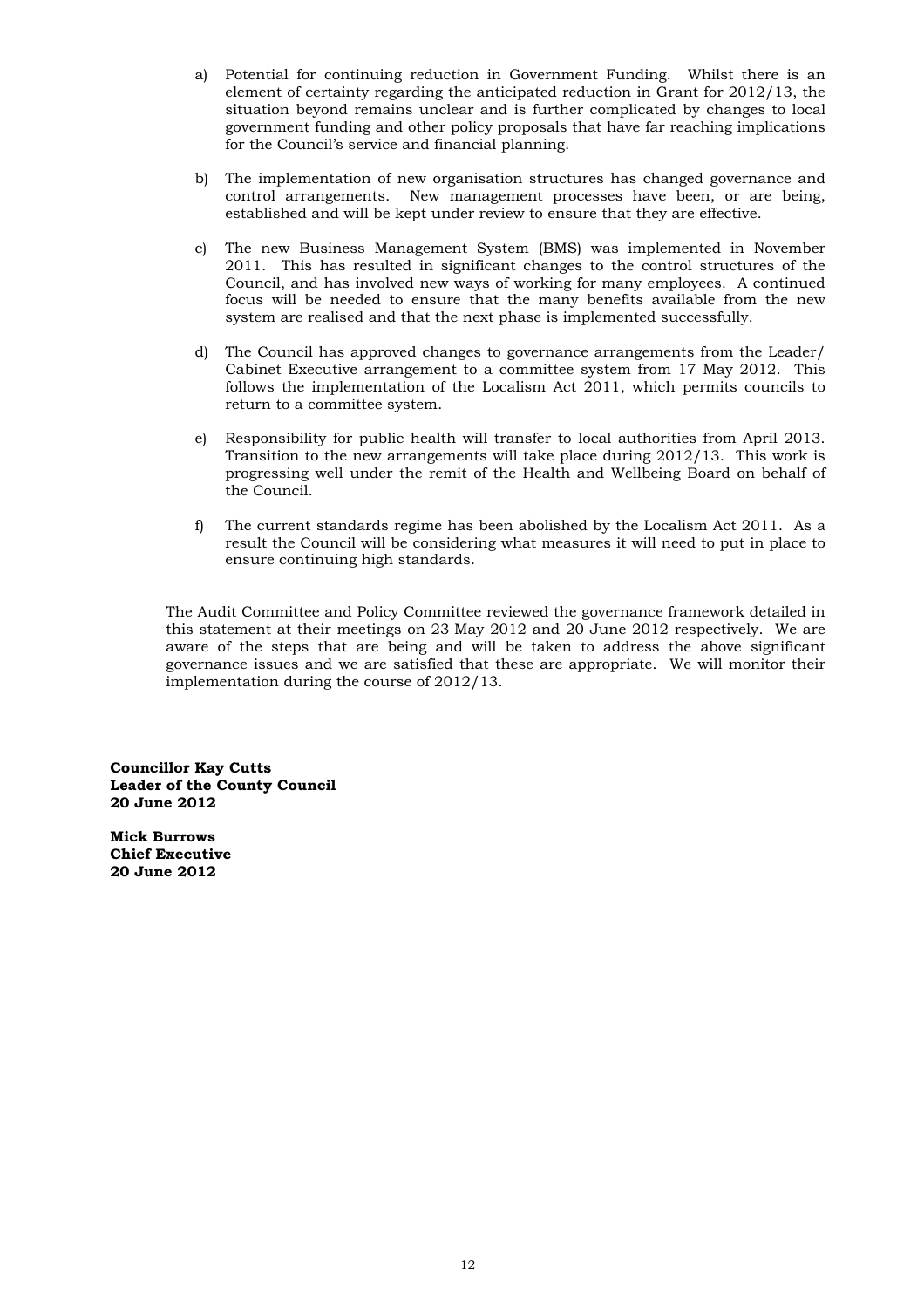#### **INDEPENDENT AUDITOR'S REPORT TO THE MEMBERS OF NOTTINGHAMSHIRE COUNTY COUNCIL**

#### **Opinion on the Authority financial statements**

I have audited the financial statements of Nottinghamshire County Council for the year ended 31 March 2012 under the Audit Commission Act 1998. The financial statements comprise the Movement in Reserves Statement, the Comprehensive Income and Expenditure Statement, the Balance Sheet, the Cash Flow Statement and the related notes. The financial reporting framework that has been applied in their preparation is applicable law and the CIPFA/LASAAC Code of Practice on Local Authority Accounting in the United Kingdom 2011/12.

This report is made solely to the members of Nottinghamshire County Council in accordance with Part II of the Audit Commission Act 1998 and for no other purpose, as set out in paragraph 48 of the Statement of Responsibilities of Auditors and Audited Bodies published by the Audit Commission in March 2010.

#### **Respective responsibilities of the Service Director (Finance and Procurement) and auditor**

As explained more fully in the Statement of the Service Director (Finance and Procurement) Responsibilities, the Service Director (Finance and Procurement) is responsible for the preparation of the Authority's Statement of Accounts, which includes the financial statements, in accordance with proper practices as set out in the CIPFA/LASAAC Code of Practice on Local Authority Accounting in the United Kingdom, and for being satisfied that they give a true and fair view. My responsibility is to audit and express an opinion on the financial statements in accordance with applicable law and International Standards on Auditing (UK and Ireland). Those standards require me to comply with the Auditing Practices Board's Ethical Standards for Auditors.

#### **Scope of the audit of the financial statements**

An audit involves obtaining evidence about the amounts and disclosures in the financial statements sufficient to give reasonable assurance that the financial statements are free from material misstatement, whether caused by fraud or error. This includes an assessment of: whether the accounting policies are appropriate to the Authority's circumstances and have been consistently applied and adequately disclosed; the reasonableness of significant accounting estimates made by the Service Director (Finance and Procurement); and the overall presentation of the financial statements. In addition, I read all the financial and non-financial information in the explanatory foreword to identify material inconsistencies with the audited financial statements. If I become aware of any apparent material misstatements or inconsistencies I consider the implications for my report.

#### **Opinion on financial statements**

In my opinion the financial statements:

- give a true and fair view of the financial position of Nottinghamshire County Council as at 31 March 2012 and of its expenditure and income for the year then ended; and
- have been prepared properly in accordance with the CIPFA/LASAAC Code of Practice on Local Authority Accounting in the United Kingdom 2011/12.

#### **Opinion on other matters**

In my opinion, the information given in the explanatory foreword for the financial year for which the financial statements are prepared is consistent with the financial statements.

#### **Matters on which I report by exception**

I report to you if:

- in my opinion the annual governance statement does not reflect compliance with 'Delivering Good Governance in Local Government: a Framework' published by CIPFA/SOLACE in June 2007;
- I issue a report in the public interest under section 8 of the Audit Commission Act 1998;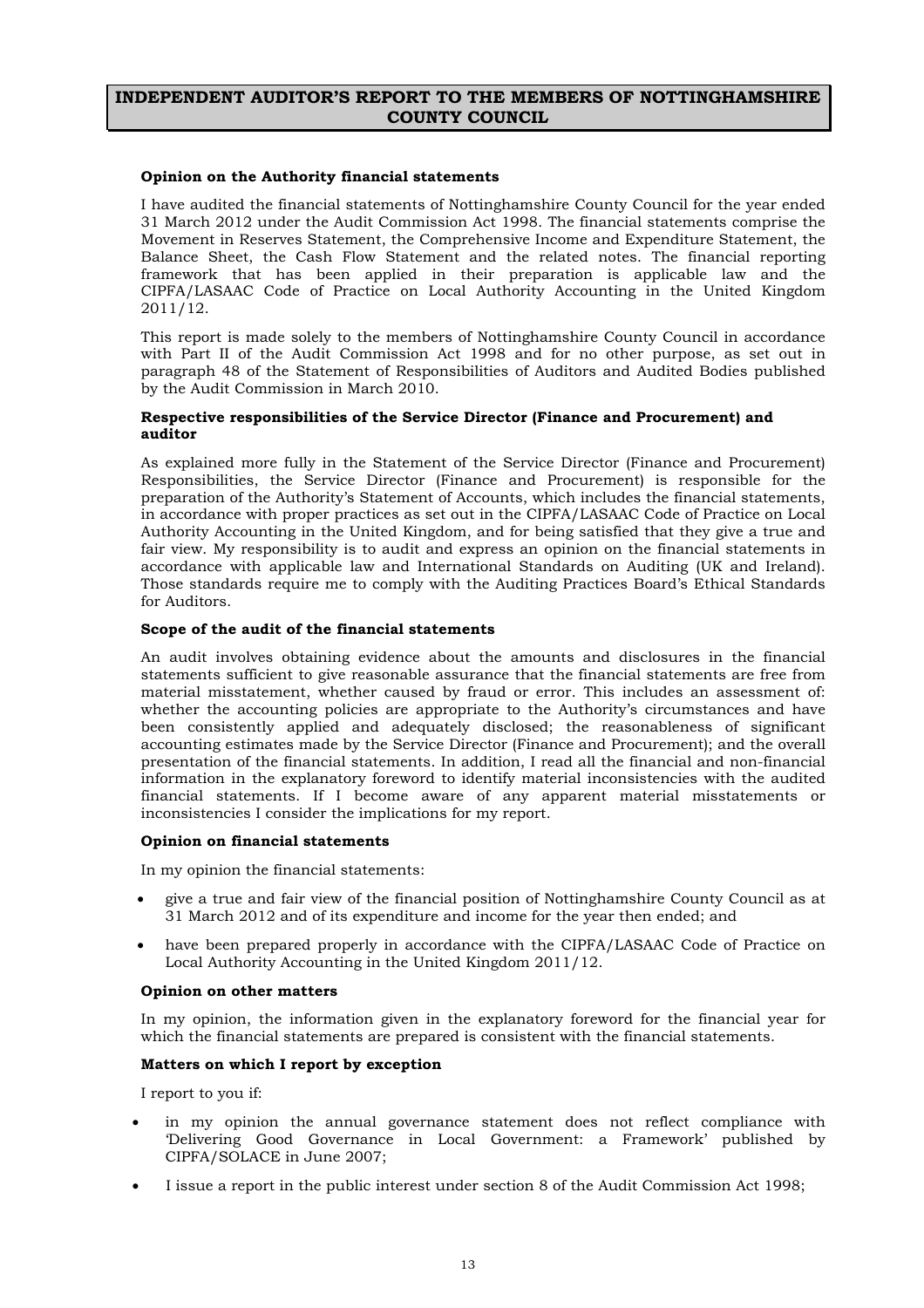- I designate under section 11 of the Audit Commission Act 1998 any recommendation as one that requires the Authority to consider it at a public meeting and to decide what action to take in response; or
- I exercise any other special powers of the auditor under the Audit Commission Act 1998.

I have nothing to report in these respects.

#### **Opinion on the pension fund financial statements**

I have audited the Nottinghamshire County Council Pension Fund financial statements for the year ended 31 March 2012 under the Audit Commission Act 1998. The pension fund financial statements comprise the Fund Account, the Net Assets Statement and the related notes. The financial reporting framework that has been applied in their preparation is applicable law and the CIPFA/LASAAC Code of Practice on Local Authority Accounting in the United Kingdom 2011/12.

This report is made solely to the members of Nottinghamshire County Council in accordance with Part II of the Audit Commission Act 1998 and for no other purpose, as set out in paragraph 48 of the Statement of Responsibilities of Auditors and Audited Bodies published by the Audit Commission in March 2010.

#### **Respective responsibilities of the Service Director (Finance and Procurement) and auditor**

As explained more fully in the Statement of the Service Director (Finance and Procurement) Responsibilities, the Service Director (Finance and Procurement) is responsible for the preparation of the Authority's Statement of Accounts, which includes the pension fund financial statements, in accordance with proper practices as set out in the CIPFA/LASAAC Code of Practice on Local Authority Accounting in the United Kingdom, and for being satisfied that they give a true and fair view. My responsibility is to audit the financial statements in accordance with applicable law and International Standards on Auditing (UK and Ireland). Those standards require me to comply with the Auditing Practices Board's Ethical Standards for Auditors.

#### **Scope of the audit of the financial statements**

An audit involves obtaining evidence about the amounts and disclosures in the financial statements sufficient to give reasonable assurance that the financial statements are free from material misstatement, whether caused by fraud or error. This includes an assessment of: whether the accounting policies are appropriate to the fund's circumstances and have been consistently applied and adequately disclosed; the reasonableness of significant accounting estimates made by the Service Director (Finance and Procurement); and the overall presentation of the financial statements. In addition, I read all the financial and non-financial information in the explanatory foreword to identify material inconsistencies with the audited financial statements. If I become aware of any apparent material misstatements or inconsistencies I consider the implications for my report.

#### **Opinion on financial statements**

In my opinion the pension fund's financial statements:

- give a true and fair view of the financial transactions of the pension fund during the year ended 31 March 2012 and the amount and disposition of the fund's assets and liabilities as at 31 March 2012; an;
- have been properly prepared in accordance with the CIPFA/LASAAC Code of Practice on Local Authority Accounting in the United Kingdom 2011/12.

#### **Opinion on other matters**

In my opinion, the information given in the explanatory foreword for the financial year for which the financial statements are prepared is consistent with the financial statements.

Conclusion on Authority's arrangements for securing economy, efficiency and effectiveness in the use of resources.

#### **Respective responsibilities of the Authority and the auditor**

The Authority is responsible for putting in place proper arrangements to secure economy, efficiency and effectiveness in its use of resources, to ensure proper stewardship and governance, and to review regularly the adequacy and effectiveness of these arrangements.

I am required under Section 5 of the Audit Commission Act 1998 to satisfy myself that the Authority has made proper arrangements for securing economy, efficiency and effectiveness in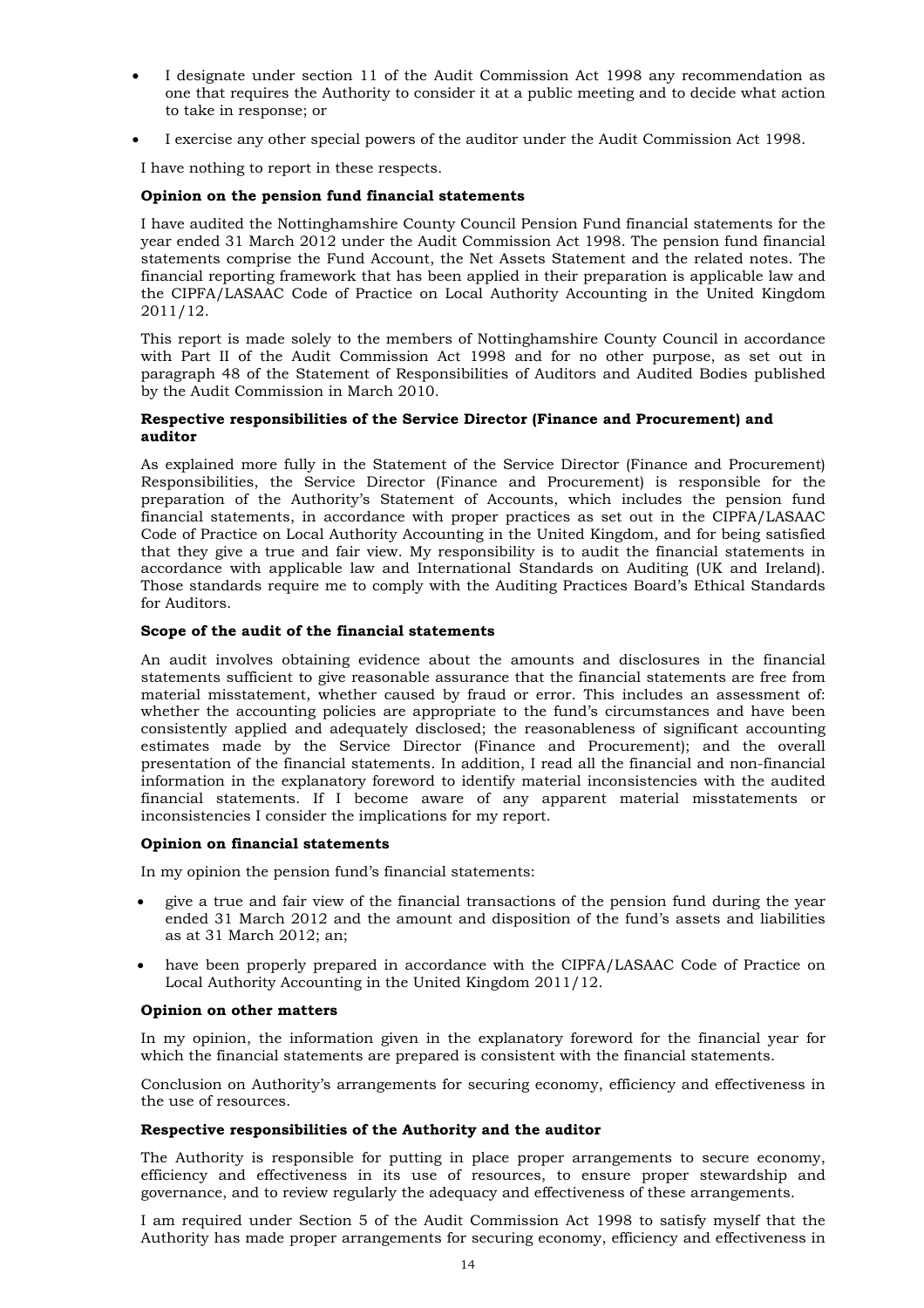its use of resources. The Code of Audit Practice issued by the Audit Commission requires me to report to you my conclusion relating to proper arrangements, having regard to relevant criteria specified by the Audit Commission.

I report if significant matters have come to my attention which prevent me from concluding that the Authority has put in place proper arrangements for securing economy, efficiency and effectiveness in its use of resources. I am not required to consider, nor have I considered, whether all aspects of the Authority's arrangements for securing economy, efficiency and effectiveness in its use of resources are operating effectively.

#### **Scope of the review of arrangements for securing economy, efficiency and effectiveness in the use of resources**

I have undertaken my audit in accordance with the Code of Audit Practice, having regard to the guidance on the specified criteria, published by the Audit Commission in October 2011, as to whether the Authority has proper arrangements for:

- securing financial resilience; and
- challenging how it secures economy, efficiency and effectiveness.

The Audit Commission has determined these two criteria as those necessary for me to consider under the Code of Audit Practice in satisfying myself whether the Authority put in place proper arrangements for securing economy, efficiency and effectiveness in its use of resources for the year ended 31 March 2012.

I planned my work in accordance with the Code of Audit Practice. Based on my risk assessment, I undertook such work as I considered necessary to form a view on whether, in all significant respects, the Authority had put in place proper arrangements to secure economy, efficiency and effectiveness in its use of resources.

#### **Conclusion**

On the basis of my work, having regard to the guidance on the specified criteria published by the Audit Commission in October 2011, I am satisfied that, in all significant respects, Nottinghamshire County Council put in place proper arrangements to secure economy, efficiency and effectiveness in its use of resources for the year ended 31 March 2012.

Delay in certification of completion of the audit

The audit cannot be concluded yet for two reasons:

- I am required to give an opinion on the financial statements of the pension fund included in the Nottinghamshire County Council Pension Fund Annual Report. The Local Government Pension Scheme (Administration) Regulations 2008 require authorities to publish the Pension Fund Annual Report by 1 December 2012. As the authority has not yet prepared the Annual Report I have not yet been able to read the other information to be published with those financial statements and I have not issued my report on those financial statements.
- I have not completed the work necessary to issue my assurance statement in respect of the authority's Whole of Government Accounts consolidation pack. The deadline for issuing my assurance statement is 5 October 2012.

I am satisfied that these matters do not have a material effect on the 2011/12 financial statements.

Ian Sadd Officer of the Audit Commission Unit 10 Whitwick Business Centre Whitwick Business Park Stenson Road Coalville Leics LE67 4JP

24 September 2012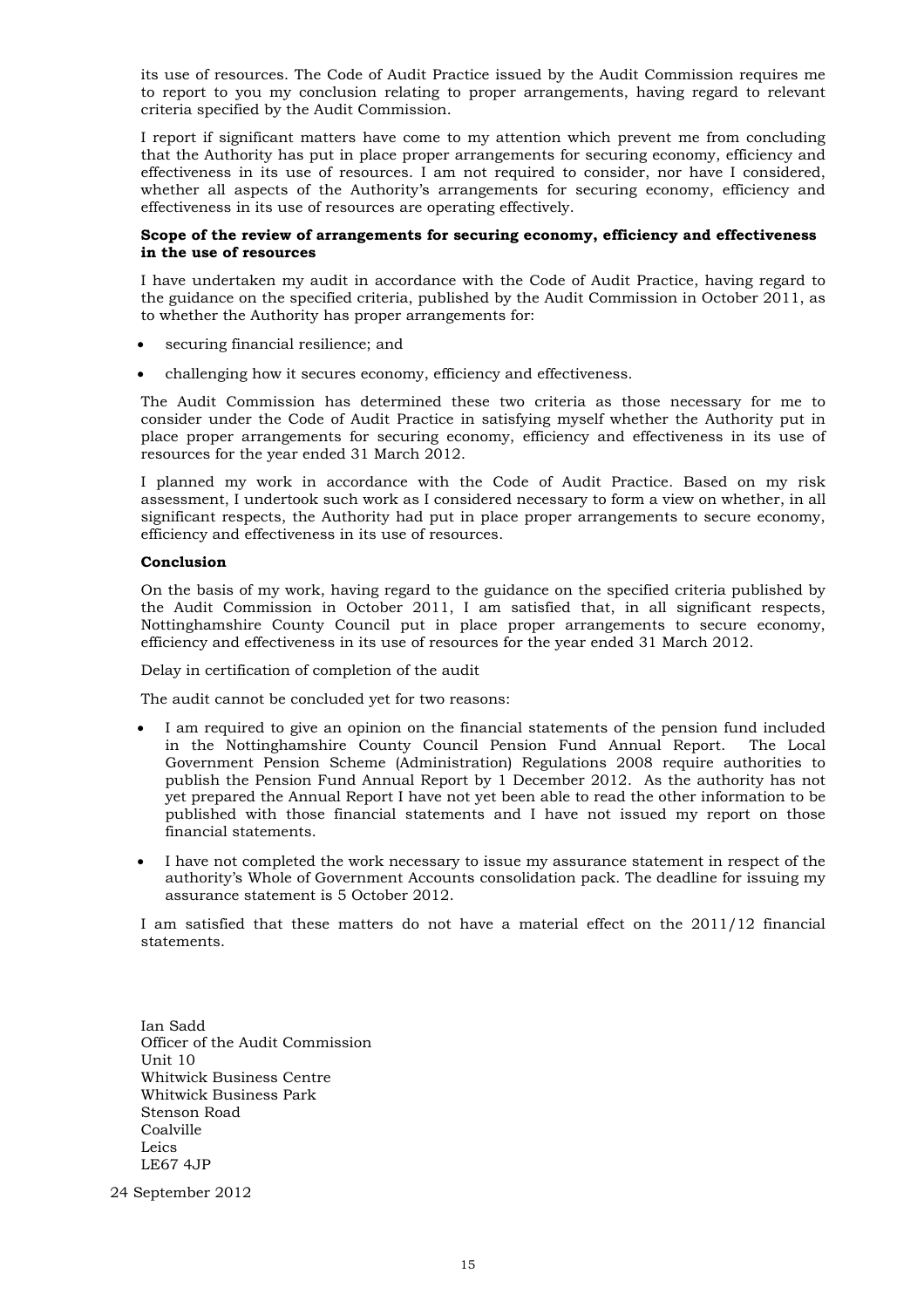# **STATEMENT OF RESPONSIBILITIES FOR THE STATEMENT OF ACCOUNTS**

#### **The Authority's Responsibilities**

The Authority is required:

- to make arrangements for the proper administration of its financial affairs and to secure that one of its officers has the responsibility for the administration of those affairs. The Service Director (Finance & Procurement) is the responsible officer;
- to manage its affairs to secure economic, efficient and effective use of resources and safeguard its assets;
- to prepare and publish a Statement of Accounts in accordance with the Accounts and Audit (England) Regulations 2011 ("the Regulations").

#### **Responsibilities of the Service Director (Finance & Procurement)**

The Service Director (Finance & Procurement) is responsible for the preparation of the Authority's Statement of Accounts, in accordance with the appropriate CIPFA/LASAAC Code of Practice on Local Authority Accounting in the United Kingdom (the Code).

In preparing this Statement of Accounts, the Service Director (Finance & Procurement) has:

- selected suitable accounting policies and then applied them consistently;
- made judgements and estimates that were reasonable and prudent;
- complied with the Code and the Regulations.

The Service Director (Finance & Procurement) has also:

- kept proper accounting records which were up to date;
- taken reasonable steps for the prevention and detection of fraud and other irregularities.

I certify that the accounts present a true and fair view of the financial position at the accounting date and its income and expenditure for the year ended on that date.

**Paul Simpson Service Director (Finance & Procurement), Environment and Resources 20 September 2012**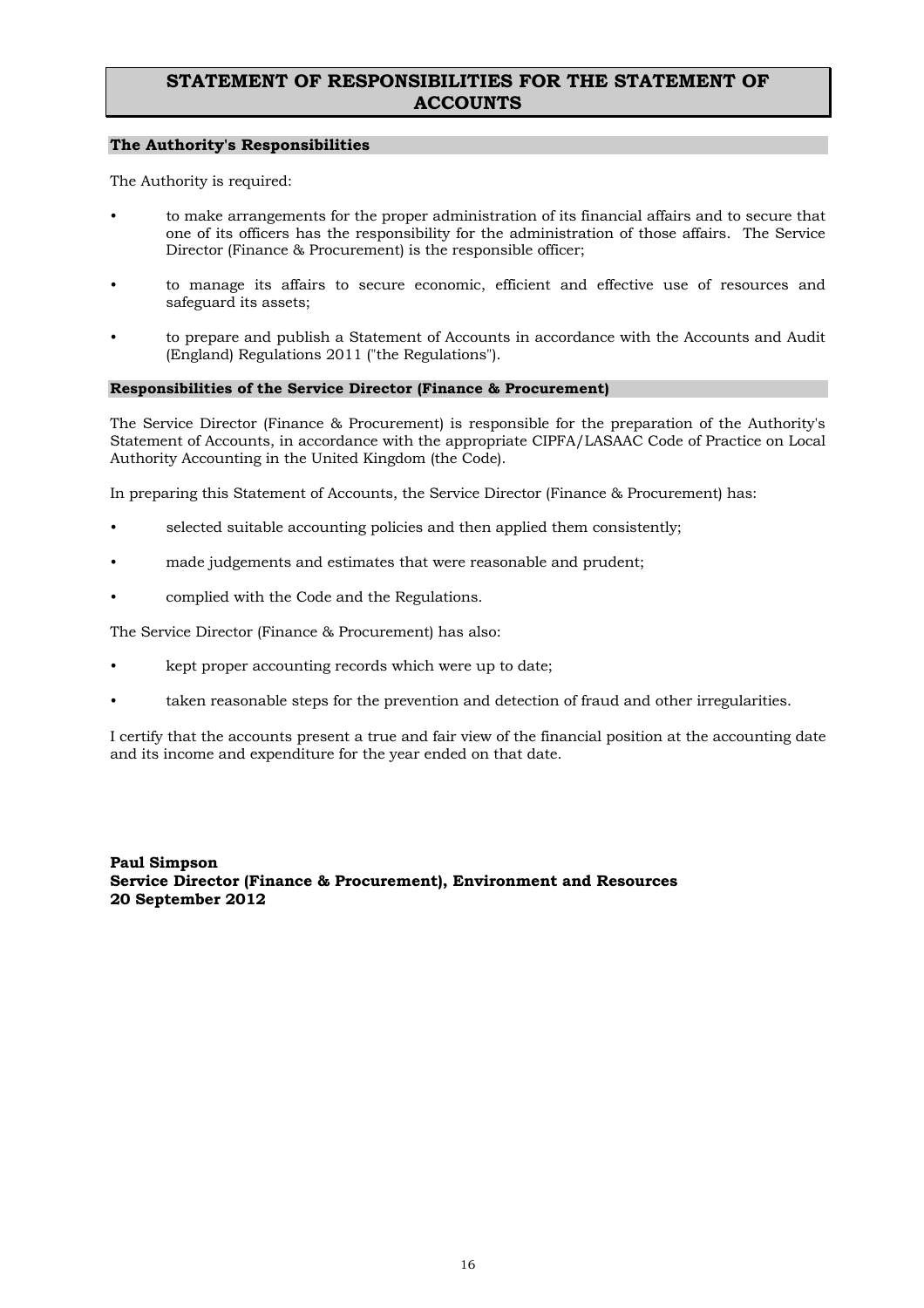# **STATEMENT OF APPROVAL OF THE STATEMENT OF ACCOUNTS**

The Statement of Accounts was approved by a meeting of the County Council on 20 September 2012. The Service Director (Finance & Procurement) is satisfied with the position set out in the Statement of Accounts. As Chairman of Nottinghamshire County Council, I am satisfied that the approval process for the Statement of Accounts has now been completed satisfactorily and that the Statement of Accounts may now be issued.

**Chairman of the County Council 20 September 2012**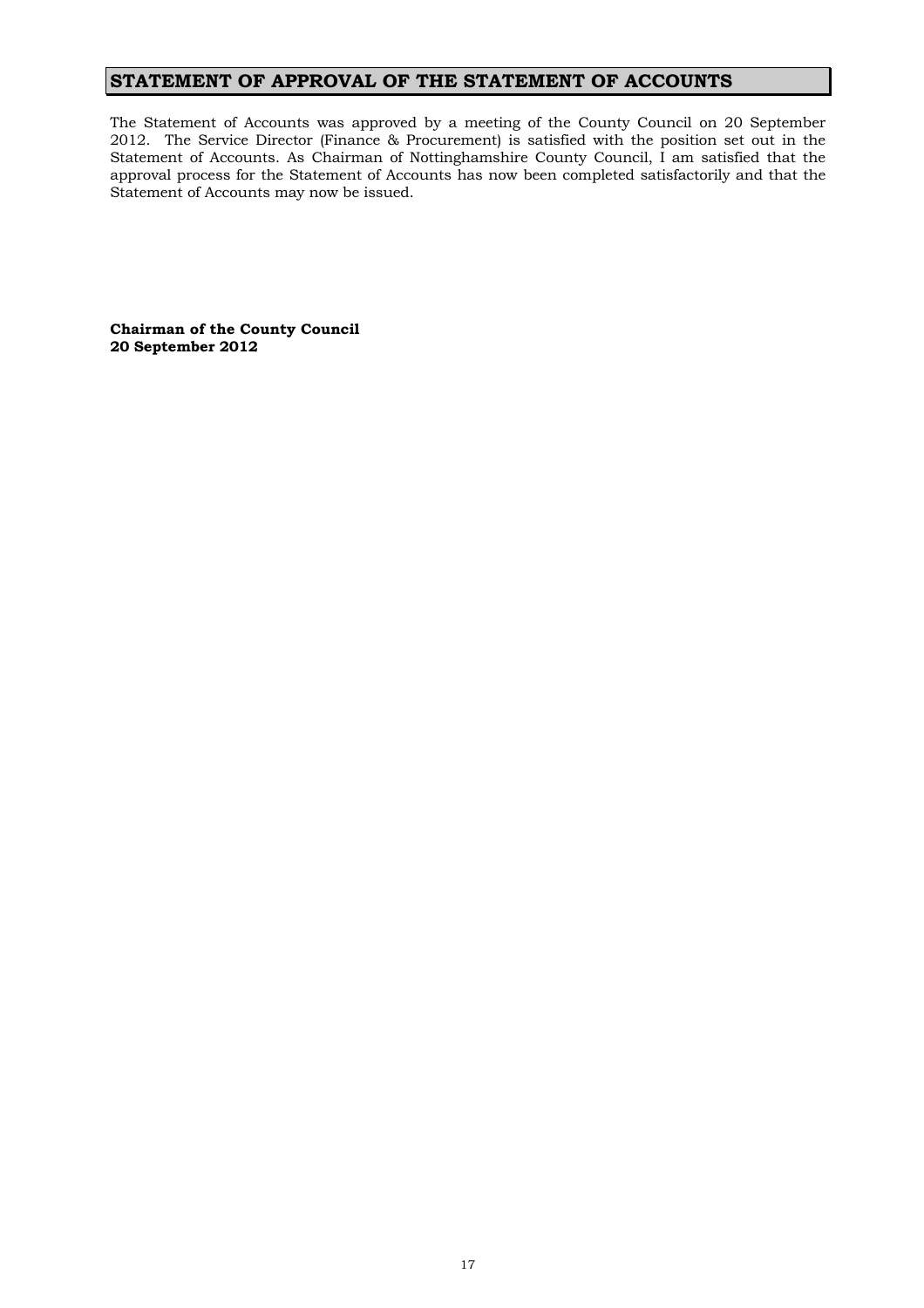# **STATEMENT OF ACCOUNTING POLICIES**

#### **1. GENERAL POLICIES**

The Statement of Accounts summarises the Authority's transactions for the 2011/12 financial year and its position at the year-end of 31 March 2012. The Authority is required to prepare an annual Statement of Accounts by the Accounts and Audit (England) Regulations 2011, which those Regulations require to be prepared in accordance with proper accounting practices. These practices primarily comprise the Code of Practice on Local Authority Accounting in the United Kingdom 2011/12 and the Service Reporting Code of Practice 2011/12, supported by International Financial Reporting Standards (IFRS).

The accounting convention adopted in the Statement of Accounts is principally historical cost, modified by the revaluation of certain categories of non-current assets and financial instruments.

#### **2. EXCEPTIONAL ITEMS**

When items of income and expense are material, their nature and amount is disclosed separately, either on the face of the Comprehensive Income and Expenditure Statement or in the notes to the accounts, depending on how significant the items are to an understanding of the Authority's financial performance.

#### **3. PRIOR PERIOD ADJUSTMENTS, CHANGES IN ACCOUNTING POLICIES, ESTIMATES AND ERRORS**

Prior period adjustments may arise as a result of a change in accounting policies or to correct a material error. Changes in accounting estimates are accounted for prospectively, i.e. in the current and future years affected by the change and do not give rise to a prior period adjustment.

Changes in accounting policies are only made when required by proper accounting practices or the change provides more reliable or relevant information about the effect of transactions, other events and conditions on the Authority's financial position or financial performance. Where a change is made, it is applied retrospectively (unless stated otherwise) by adjusting opening balances and comparative amounts for the prior period as if the new policy had always been applied.

Material errors discovered in prior period figures are corrected retrospectively by amending opening balances and comparative amounts for the prior period.

#### **4. CHARGES TO REVENUE FOR NON-CURRENT ASSETS**

Services, support services and trading accounts are debited with the following amounts to record the cost of holding non-current assets during the year:

- depreciation attributable to the assets used by the relevant service
- revaluation and impairment losses on assets used by the service where there are no accumulated gains in the Revaluation Reserve against which the losses can be written off
- amortisation of intangible non-current assets attributable to the service.

The Authority is not required to raise Council Tax to fund depreciation, revaluation and impairment losses or amortisations. However, it is required to make an annual contribution from revenue towards the reduction in its overall borrowing requirement equal to an amount calculated on a prudent basis determined by the Authority in accordance with statutory guidance.

Depreciation, revaluation and impairment losses and amortisation are therefore replaced by the contribution in the General Fund Balance (Minimum Revenue Provision), by way of an adjusting transaction with the Capital Adjustment Account in the Movement in Reserves Statement for the difference between the two.

#### **5. COSTS OF SUPPORT SERVICES**

The costs of overheads and support services are charged to those that benefit from the supply or service in accordance with the costing principles of the CIPFA Service Reporting Code of Practice 2011/12 (SeRCOP). The total absorption costing principle is used – the full cost of overheads and support services are shared between users as follows:

- Office accommodation in proportion to floor area occupied
- Other central administrative expenses allocation of staff time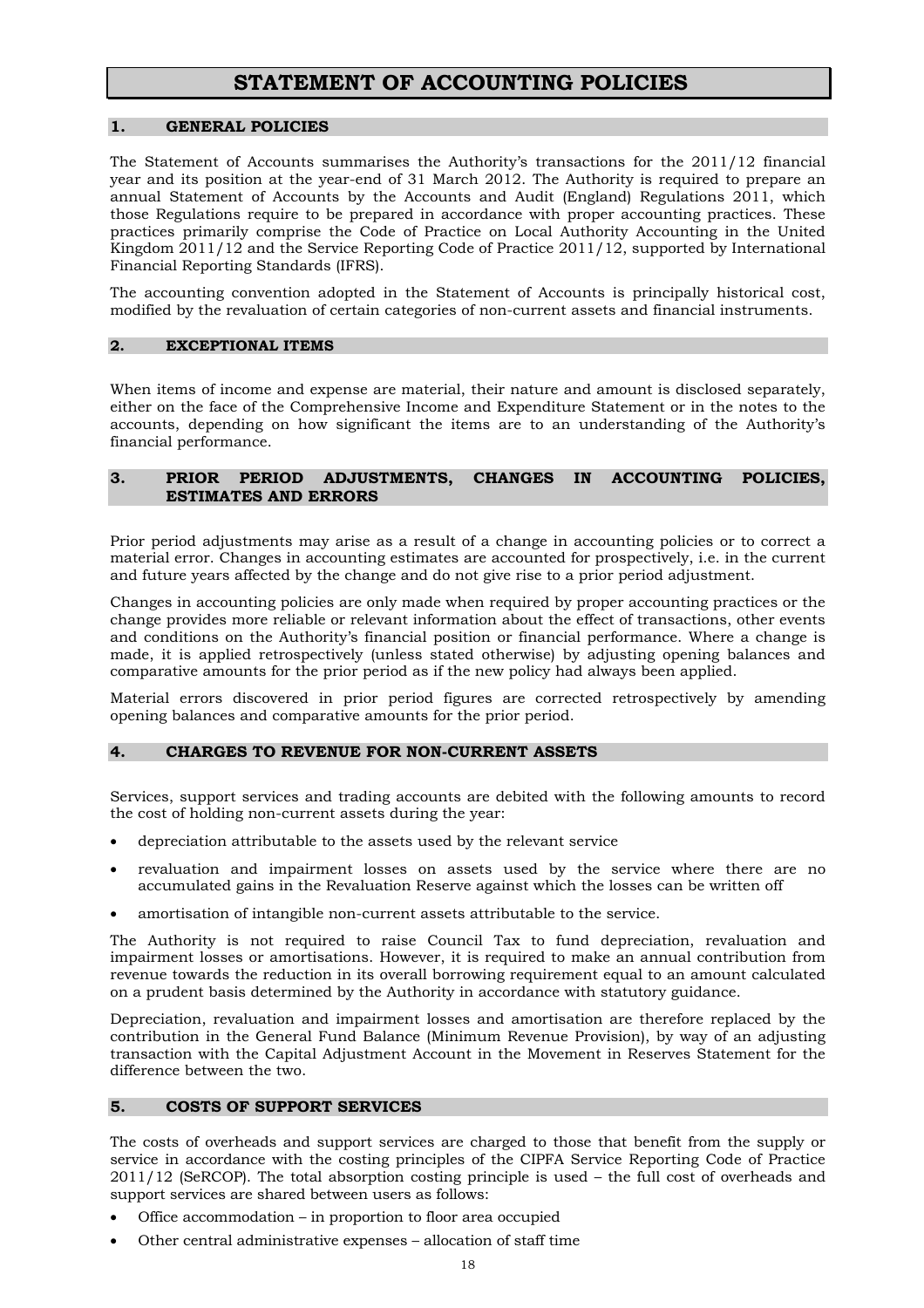• Architectural Engineering Services for the Capital Programme – recharged to capital using professional scale fees.

The following two cost categories are defined in SeRCOP and accounted for as separate headings in the Comprehensive Income and Expenditure Statement, as part of Net Expenditure on the Cost of Services.

- Corporate and Democratic Core costs relating to the Authority's status as a multifunctional, democratic organisation
- Non Distributed Costs the cost of discretionary benefits awarded to employees retiring early, pensions past service cost and depreciation and impairment losses chargeable on Surplus Assets.

#### **6. EMPLOYEE BENEFITS & PENSIONS**

#### **Benefits Payable During Employment**

Short-term employee benefits are those due to be settled within 12 months of the year-end. They include such benefits as wages and salaries, paid annual leave and paid sick leave, bonuses and non-monetary benefits (e.g. cars) for current employees and are recognised as an expense for services in the year in which employees render service to the Authority. An accrual is made for the cost of holiday entitlements (or any form of leave, e.g. time off in lieu) earned by employees but not taken before the year-end which employees can carry forward into the next financial year. The accrual is made at the wage and salary rates applicable in the following accounting year, being the period in which the employee takes the benefit. The accrual is charged to Surplus or Deficit on the Provision of Services, but then reversed out through the Movement in Reserves Statement so that holiday benefits are charged to revenue in the financial year in which the holiday absence occurs.

#### **Termination Benefits**

Termination benefits are amounts payable as a result of a decision by the Authority to terminate an officer's employment before the normal retirement date or an officer's decision to accept voluntary redundancy and are charged on an accruals basis to the relevant service line (or discontinued operations) in the Comprehensive Income and Expenditure Statement when the Authority is demonstrably committed to the termination of the employment of an officer or group of officers or making an offer to encourage voluntary redundancy.

Where termination benefits involve the enhancement of pensions, statutory provisions require the General Fund balance to be charged with the amount payable by the Authority to the pension fund or pensioner in the year, not the amount calculated according to the relevant accounting standards. In the Movement in Reserves Statement, appropriations are required to and from the Pensions Reserve to remove the notional debits and credits for pension enhancement termination benefits and replace them with debits for the cash paid to the pension fund and pensioners and any such amounts payable but unpaid at the year-end.

#### **Post-Employment Benefits**

Employees of the Authority are members of two separate pension schemes:

- The Teachers' Pension Scheme, administered by Capita Teachers' Pensions on behalf of the Department for Education (DfE)
- The Local Government Pension Scheme, administered by Nottinghamshire County Council.

Both schemes provide defined benefits to members (retirement lump sums and pensions), earned as employees work for the Authority. However, the arrangements for the teachers' scheme mean that liabilities for these benefits cannot ordinarily be identified specifically to the Authority. The scheme is therefore accounted for as if it were a defined contribution scheme and no liability for future payments of benefits is recognised in the Balance Sheet. The Children's and Education Services line in the Comprehensive Income and Expenditure Statement is charged with the employer's contributions payable to Teachers' Pensions in the year.

#### **The Local Government Pension Scheme (LGPS)**

The Scheme is accounted for as a defined benefits scheme:

• The liabilities of the pension fund attributable to the Authority are included in the Balance Sheet on an actuarial basis using the projected unit method  $-$  i.e. an assessment of the future payments that will be made in relation to retirement benefits earned to date by employees, based on assumptions about mortality rates, employee turnover rates etc. and projections of projected earnings for current employees. In assessing these liabilities at 31 March 2012 for the 2011/12 Statement of Accounts, the actuary made a number of changes in the assumptions underlying the present value of the scheme liabilities. These include a change in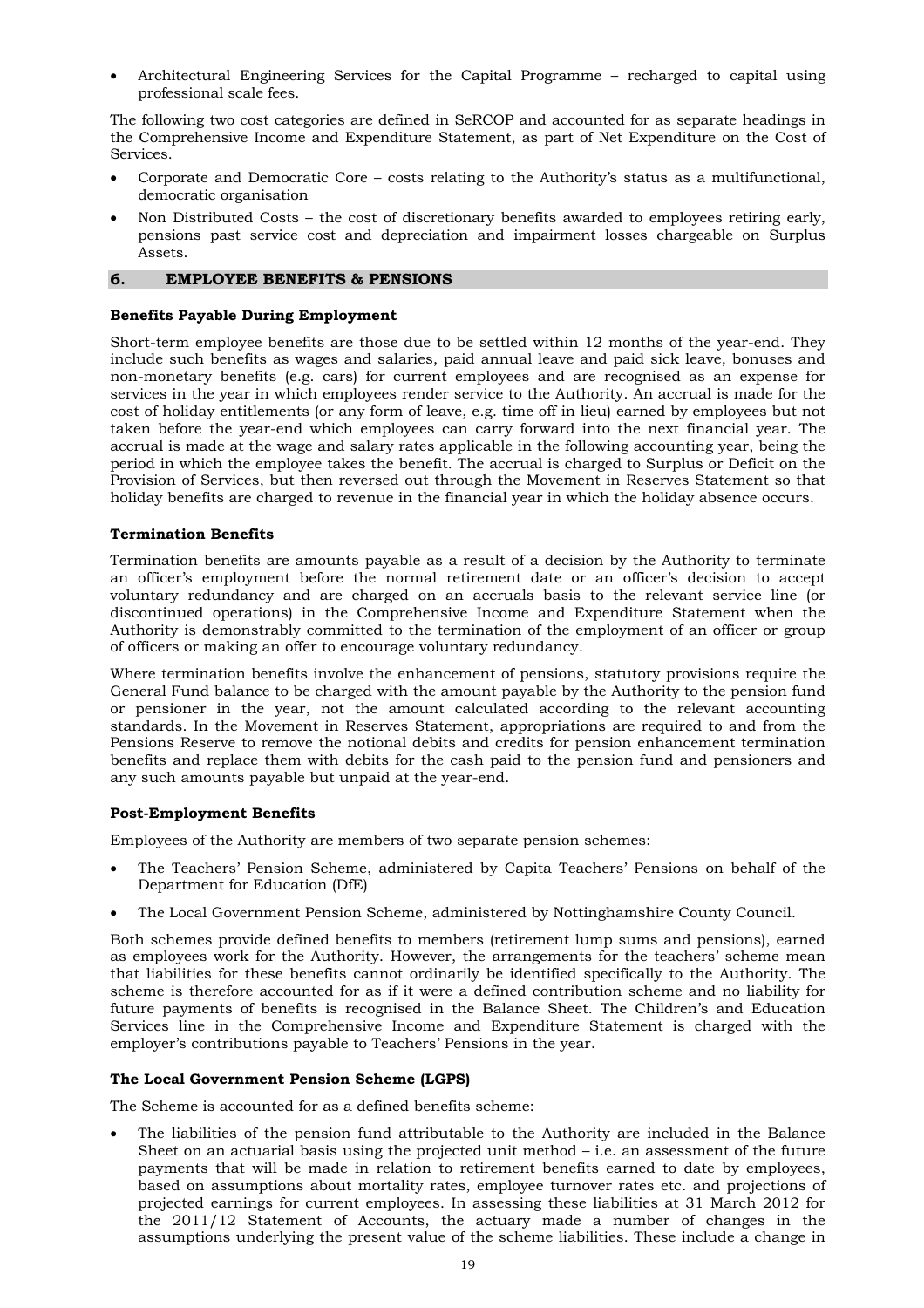the assumed pensions increase from 2.7% to 2.5% and inflation. Application of these revised assumptions has resulted in an increase in liabilities measured at today's prices of £243.2 million (£240.0 million LGPS, £3.2 million Teachers).

- The assets of the pension fund attributable to the Authority are included in the Balance Sheet at their fair value:
	- quoted securities current bid price
	- unquoted securities professional estimate
	- unitised securities current bid price
	- property market value.
- The change in the net pensions liability is analysed into seven components:
	- current service cost the increase in liabilities as a result of years of service earned this year – allocated in the Comprehensive Income and Expenditure Statement to the services for which the employees worked
	- past service cost the increase in liabilities arising from current year decisions whose effect relates to years of service earned in earlier years – debited to the Surplus or Deficit on the Provision of Services in the Comprehensive Income and Expenditure Statement as part of Non Distributed Costs
	- interest cost the expected increase in the present value of liabilities during the year as they move one year closer to being paid – debited to the Financing and Investment Income and Expenditure line in the Comprehensive Income and Expenditure Statement
	- expected return on assets the annual investment return on the fund assets attributable to the Authority, based on an average of the expected long-term return – credited to the Financing and Investment Income and Expenditure line in the Comprehensive Income and Expenditure Statement
	- gains or losses on settlements and curtailments the result of actions to relieve the Authority of liabilities or events that reduce the expected future service or accrual of benefits of employees – debited or credited to the Surplus or Deficit on the Provision of Services in the Comprehensive Income and Expenditure Statement as part of Non Distributed Costs
	- actuarial gains and losses changes in the net pensions liability that arise because events have not coincided with assumptions made at the last actuarial valuation or because the actuaries have updated their assumptions – credited/debited to the Pensions Reserve
	- contributions paid to the pension fund cash paid as employer's contributions to the pension fund in settlement of liabilities; not accounted for as an expense.

In relation to retirement benefits, statutory provisions require the General Fund balance to be charged with the amount payable by the Authority to the pension fund or directly to pensioners in the year, not the amount calculated according to the relevant accounting standards. In the Movement in Reserves Statement, this means that there are appropriations to and from the Pensions Reserve to remove the notional debits and credits for retirement benefits and replace them with debits for the cash paid to the pension fund and pensioners and any such amounts payable but unpaid at the year-end. The negative balance that arises on the Pensions Reserve thereby measures the beneficial impact to the General Fund of being required to account for retirement benefits on the basis of cash flows rather than as benefits are earned by employees.

#### **Discretionary Benefits**

The Authority also has restricted powers to make discretionary awards of retirement benefits in the event of early retirements. Any liabilities estimated to arise as a result of an award to any member of staff (including teachers) are accrued in the year of the decision to make the award and accounted for using the same policies as are applied to the Local Government Pension Scheme.

#### **7. REVENUE EXPENDITURE FINANCED FROM CAPITAL UNDER STATUTE**

Expenditure incurred during the year that may be capitalised under statutory provisions but that does not result in the creation of a non-current asset has been charged as expenditure to the relevant service in the Comprehensive Income and Expenditure Statement in the year. Where the Authority has determined to meet the cost of this expenditure from existing capital resources or by borrowing, a transfer in the Movement in Reserves Statement from the General Fund Balance to the Capital Adjustment Account then reverses out the amounts charged so that there is no impact on the level of Council Tax.

Capital grants made to other bodies are written off to the appropriate Service revenue account during the financial year because they do not represent value for money to the Authority beyond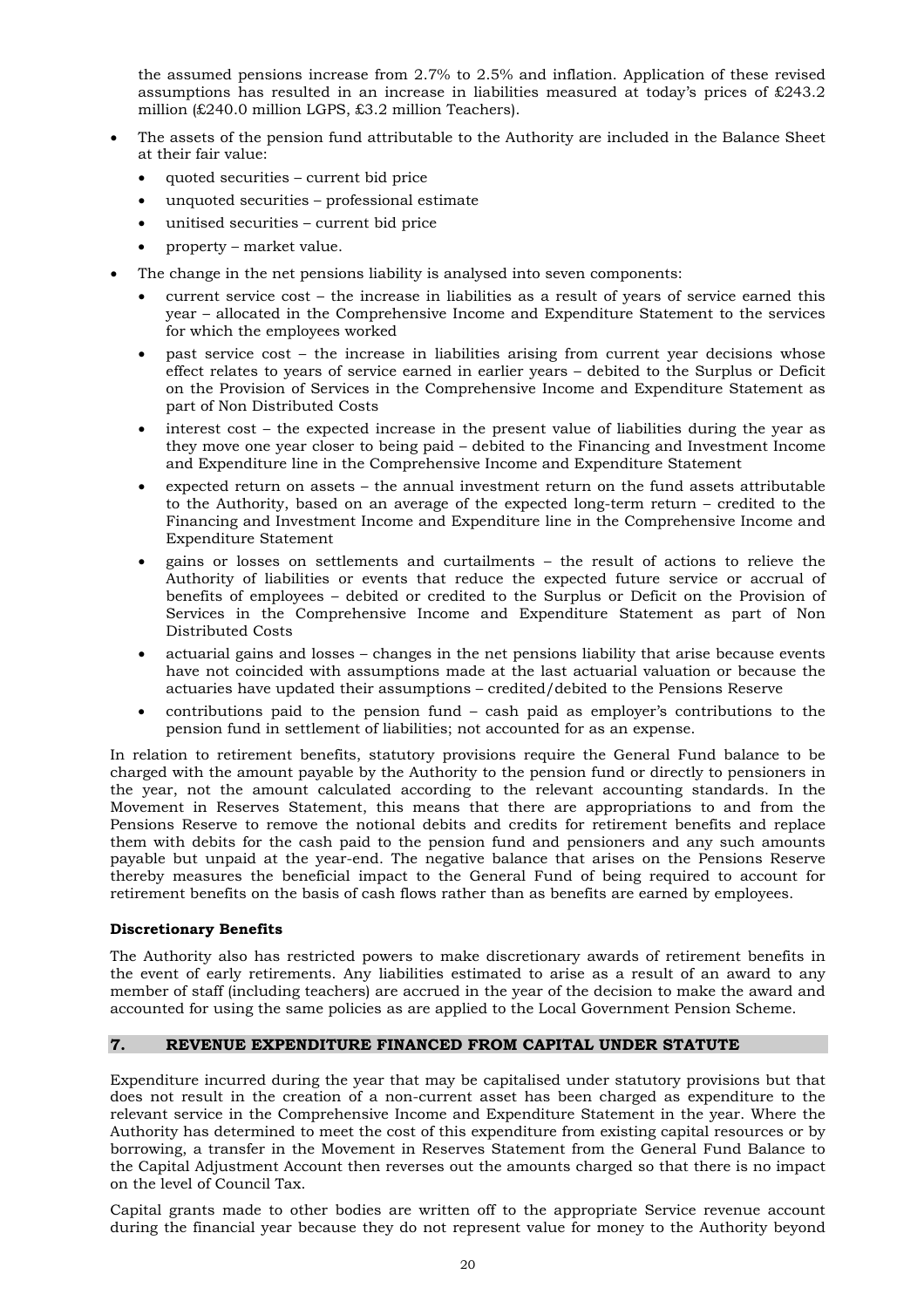the end of the financial year. This includes grants made to bodies for which the Authority is the accountable body and exercises control over grant distribution.

#### **8. PROPERTY, PLANT AND EQUIPMENT**

Assets that have physical substance and are held for use in the production or supply of goods or services, for rental to others, or for administrative purposes and that are expected to be used during more than one financial year are classified as Property, Plant and Equipment.

#### **Recognition**

Expenditure on the acquisition, creation or enhancement of Property, Plant and Equipment is capitalised on an accruals basis, provided that it is probable that the future economic benefits or service potential associated with the item will flow to the Authority and the cost of the item can be measured reliably. Expenditure that maintains but does not add to an asset's potential to deliver future economic benefits or service potential (i.e. repairs and maintenance) is charged as an expense when it is incurred.

Assets are, however, only recognised when they exceed the de minimus levels for 2011/12 set out below:

| <b>Asset Type</b>         | De minimus |
|---------------------------|------------|
| Land & Buildings          | £Ω         |
| <b>Community Assets</b>   | £10,000    |
| Infrastructure            | £О         |
| Assets under Construction | £О         |
| Heritage Assets           | £10,000    |
| Vehicles                  | £6,000     |
| Other assets              | £6,000     |
|                           |            |

#### **Measurement**

Assets are initially measured at cost, comprising:

- the purchase price
- any costs attributable to bringing the asset to the location and condition necessary for it to be capable of operating in the manner intended by management
- the initial estimate of the costs of dismantling and removing the item and restoring the site on which it is located.

The Authority does not capitalise borrowing costs incurred whilst assets are under construction.

The cost of assets acquired other than by purchase is deemed to be its fair value, unless the acquisition does not have commercial substance (i.e. it will not lead to a variation in the cash flows of the Authority). In the latter case, where an asset is acquired via an exchange, the cost of the acquisition is the carrying amount of the asset given up by the Authority.

Donated assets are measured initially at fair value. The difference between fair value and any consideration paid is credited to the Taxation and Non-Specific Grant Income line of the Comprehensive Income and Expenditure Statement, unless the donation has been made conditionally. Until conditions are satisfied, the gain is held in the Donated Assets Account. Where gains are credited to the Comprehensive Income and Expenditure Statement, they are reversed out of the General Fund Balance to the Capital Adjustment Account in the Movement in Reserves Statement.

Assets are then carried in the Balance Sheet using the following measurement bases:

- Infrastructure, Community Assets and Assets under Construction depreciated historical cost
- Heritage Assets held at valuation or, under certain conditions, historical cost (depreciated where appropriate)
- all other assets fair value, determined as the amount that would be paid for the asset in its existing use (existing use value – EUV).

Where there is no market-based evidence of fair value because of the specialist nature of an asset, depreciated replacement cost (DRC) is used as an estimate of fair value.

Where non-property assets have short useful lives or low values (or both), depreciated historical cost basis is used as a proxy for fair value.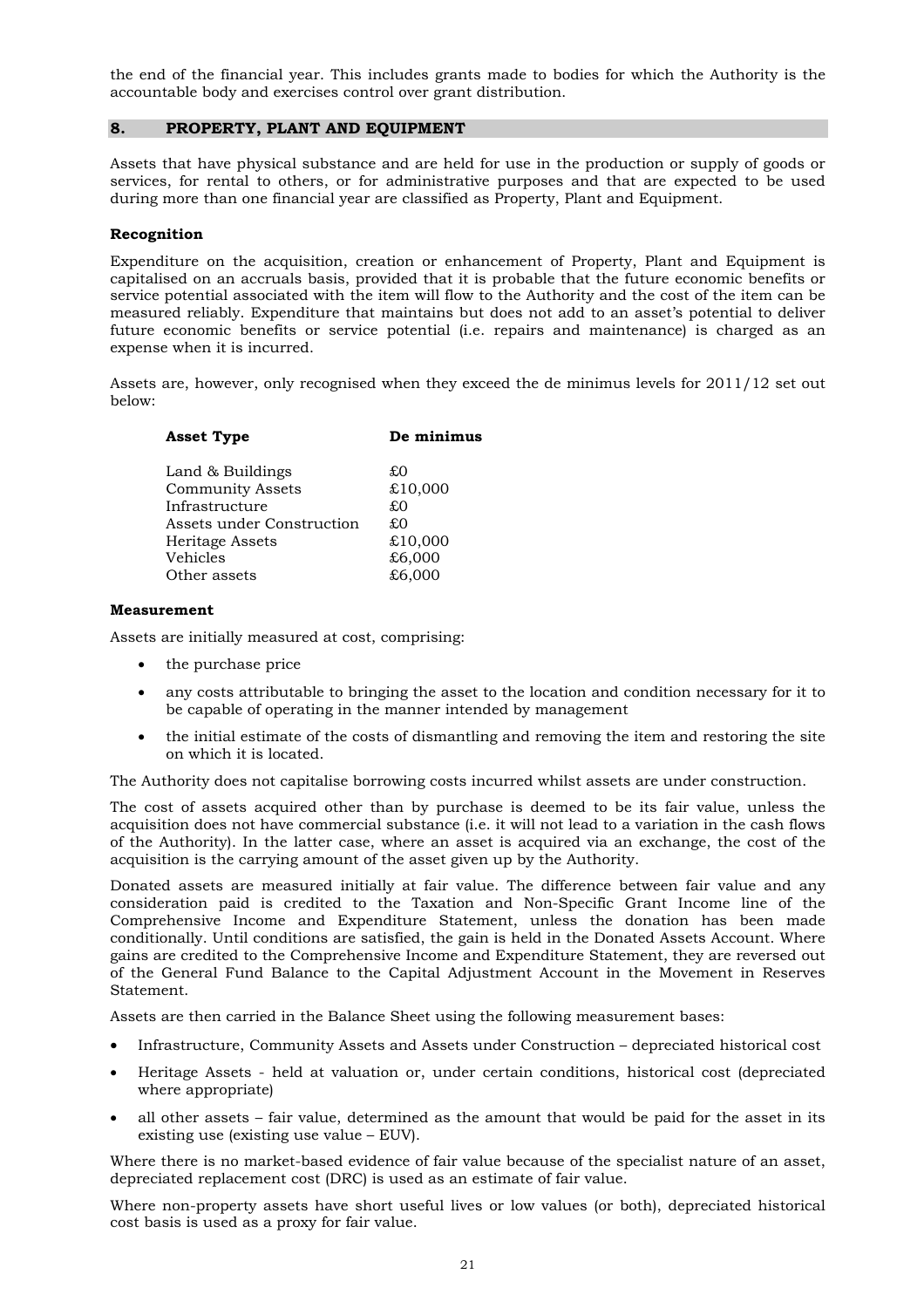The current land and building values used in the Statement of Accounts are based upon a certificate as at 31 March 2012 issued by the Council's Property Group Manager, P. Robinson MRICS, on 31 May 2012. A rolling 5 year revaluation programme is in place to maintain the accuracy of the valuations. When significant changes occur in any year they are included in the revaluation work undertaken during that year.

Increases in valuations are matched by credits to the Revaluation Reserve to recognise unrealised gains. Exceptionally, gains might be credited to the Comprehensive Income and Expenditure Statement where they arise from the reversal of a loss previously charged to a service.

Where decreases in value are identified, they are accounted for by:

- where there is a balance of revaluation gains for the asset in the Revaluation Reserve, the carrying amount of the asset is written down against that balance (up to the amount of the accumulated gains)
- where there is no balance in the Revaluation Reserve or an insufficient balance, the carrying amount of the asset is written down against the relevant service line(s) in the Comprehensive Income and Expenditure Statement.

The Revaluation Reserve contains revaluation gains recognised since 1 April 2007 only, the date of its formal implementation. Gains arising before that date have been consolidated into the Capital Adjustment Account.

#### **Impairment**

Assets are assessed at each year-end as to whether there is any indication that they may be impaired. Where indications exist and any possible differences are estimated to be material, the recoverable amount of the asset is estimated and, where this is less than the carrying amount of the asset, an impairment loss is recognised for the shortfall.

Where impairment losses are identified, they are accounted for by:

- where there is a balance of revaluation gains for the asset in the Revaluation Reserve, the carrying amount of the asset is written down against that balance (up to the amount of the accumulated gains)
- where there is no balance in the Revaluation Reserve or an insufficient balance, the carrying amount of the asset is written down against the relevant service line(s) in the Comprehensive Income and Expenditure Statement.

Where an impairment loss is reversed subsequently, the reversal is credited to the relevant service line(s) in the Comprehensive Income and Expenditure Statement, up to the amount of the original loss, adjusted for depreciation that would have been charged if the loss had not been recognised.

Depreciation is provided for on all Property, Plant and Equipment assets by the systematic allocation of their depreciable amounts over their useful lives. An exception is made for assets without a determinable finite useful life (i.e. freehold land and certain Community Assets) and assets that are not yet available for use (i.e. assets under construction).

Depreciation is charged in the year after acquisition or construction. Where depreciation is provided for, assets are depreciated using the straight line method. The lives of the assets vary and fall within the following ranges:

| <b>Asset Type</b>      | Useful Life |
|------------------------|-------------|
|                        | (In Years)  |
| <b>Buildings</b>       | $1 - 50$    |
| Vehicles and plant     | $1 - 20$    |
| Infrastructure         | 40          |
| IT and other equipment | $3 - 5$     |
| Intangibles            | $3 - 5$     |
| Furniture and Fittings | $5 - 15$    |

Where an item of Property, Plant and Equipment has major components whose costs are at least 20% of the total cost of the item, the components are depreciated separately. A review was carried out for all items over a de minimus of £0.5 million. For the 2011/12 Statement of Accounts, the Authority has not identified any components to be depreciated separately.

Revaluation gains are also depreciated, with an amount equal to the difference between current value depreciation charged on assets and the depreciation that would have been chargeable based on their historical cost being transferred each year from the Revaluation Reserve to the Capital Adjustment Account.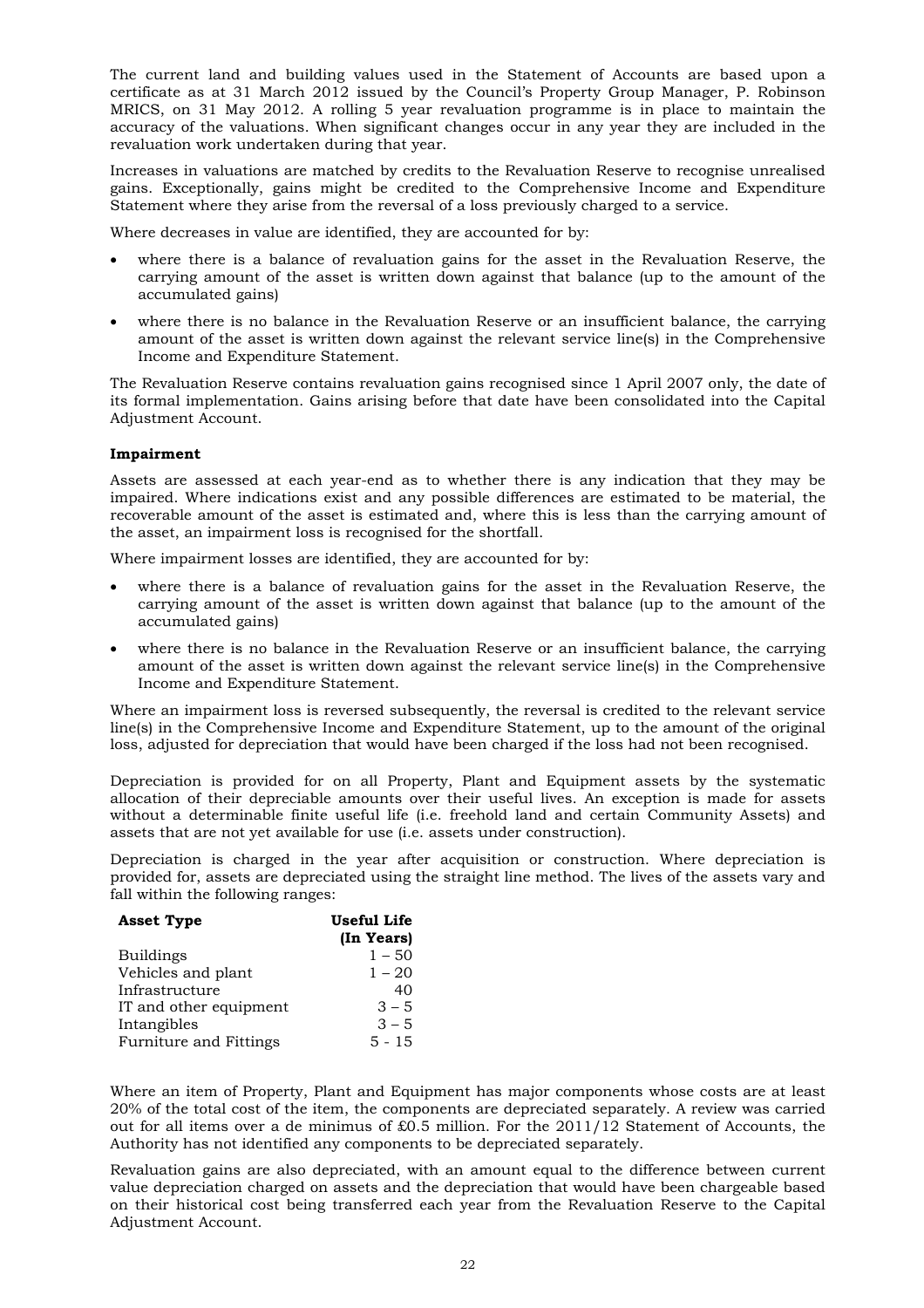#### **Disposals and Non-current Assets Held for Sale**

When it becomes probable that the carrying amount of an asset will be recovered principally through a sale transaction, rather than through its continuing use, it is reclassified as an Asset Held for Sale. The asset is revalued immediately before reclassification and then carried at the lower of this amount and fair value less costs to sell. Where there is a subsequent decrease to fair value less costs to sell, the loss is posted to the Other Operating Expenditure line in the Comprehensive Income and Expenditure Statement. Gains in fair value are recognised only up to the amount of any losses previously recognised in the Surplus or Deficit on Provision of Services. Depreciation is not charged on Assets Held for Sale.

If assets no longer meet the criteria to be classified as Assets Held for Sale, they are reclassified back to non-current assets and valued at the lower of their carrying amount before they were classified as Held for Sale; adjusted for depreciation, amortisation or revaluations that would have been recognised had they not been classified as Held for Sale, and their recoverable amount at the date of the decision not to sell.

Assets that are to be abandoned or scrapped are not reclassified as Assets Held for Sale.

When an asset is disposed of or decommissioned, the carrying amount of the asset in the Balance Sheet (whether Property, Plant and Equipment or Assets Held for Sale) is written off to the Other Operating Expenditure line in the Comprehensive Income and Expenditure Statement as part of the gain or loss on disposal. Receipts from disposals (if any) are credited to the same line in the Comprehensive Income and Expenditure Statement also as part of the gain or loss on disposal (i.e. netted off against the carrying value of the asset at the time of disposal). Any revaluation gains accumulated for the asset in the Revaluation Reserve are transferred to the Capital Adjustment Account.

Capital receipts are required to be credited to the Capital Receipts Reserve and can then only be used for new capital investment or set aside to reduce the Authority's underlying need to borrow (the capital financing requirement). Receipts are appropriated to the Reserve from the General Fund Balance in the Movement in Reserves Statement.

The written-off value of disposals is not a charge against Council Tax, as the cost of non-current assets is fully provided for under separate arrangements for capital financing. Amounts are appropriated to the Capital Adjustment Account from the General Fund Balance in the Movement in Reserves Statement.

#### **9. FINANCIAL ASSETS**

Financial assets are classified into two types:

- loans and receivables assets that have fixed or determinable payments but are not quoted in an active market
- available-for-sale assets assets that have a quoted market price and/or do not have fixed or determinable payments.

#### **Loans and Receivables**

Loans and receivables are recognised on the Balance Sheet when the Authority becomes a party to the contractual provisions of a financial instrument and are initially measured at fair value. They are subsequently measured at their amortised cost. Annual credits to the Financing and Investment Income and Expenditure line in the Comprehensive Income and Expenditure Statement for interest receivable are based on the carrying amount of the asset multiplied by the effective rate of interest for the instrument. For most of the loans that the Authority has made, this means that the amount presented in the Balance Sheet is the outstanding principal receivable (plus accrued interest) and interest credited to the Comprehensive Income and Expenditure Statement is the amount receivable for the year in the loan agreement.

However, the Authority, for policy reasons, can make loans to voluntary organisations at less than market rates (soft loans). When soft loans are made, a loss is recorded in the Comprehensive Income and Expenditure Statement (debited to the appropriate service) for the present value of the interest that will be foregone over the life of the instrument, resulting in a lower amortised cost than the outstanding principal. Interest is credited to the Financing and Investment Income and Expenditure line in the Comprehensive Income and Expenditure Statement at a marginally higher effective rate of interest than the rate receivable from the voluntary organisations, with the difference serving to increase the amortised cost of the loan in the Balance Sheet. Statutory provisions require that the impact of soft loans on the General Fund Balance is the interest receivable for the financial year – the reconciliation of amounts debited and credited to the Comprehensive Income and Expenditure Statement to the net gain required against the General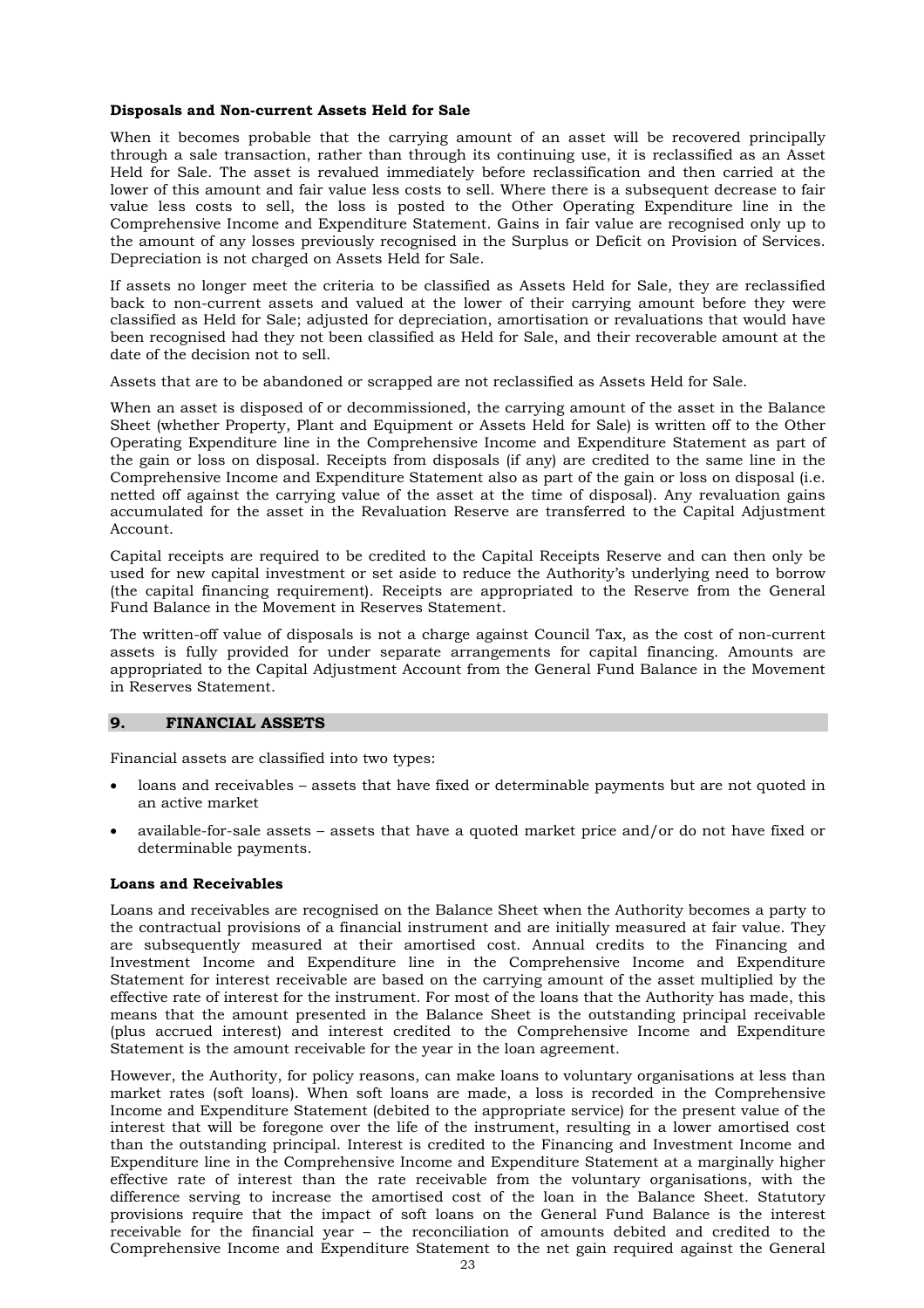Fund Balance is managed by a transfer to or from the Financial Instruments Adjustment Account in the Movement in Reserves Statement.

Where assets are identified as impaired because of a likelihood arising from a past event that payments due under the contract will not be made, the asset is written down and a charge made to the relevant service (for receivables specific to that service) or the Financing and Investment Income and Expenditure line in the Comprehensive Income and Expenditure Statement. The impairment loss is measured as the difference between the carrying amount and the present value of the revised future cash flows discounted at the asset's original effective interest rate.

Any gains and losses that arise on the de-recognition of an asset are credited or debited to the Financing and Investment Income and Expenditure line in the Comprehensive Income and Expenditure Statement.

#### **Available-for-Sale Assets**

Available-for-Sale assets are recognised on the Balance Sheet when the Authority becomes a party to the contractual provisions of a financial instrument and are initially measured and carried at fair value. Where the asset has fixed or determinable payments, annual credits to the Financing and Investment Income and Expenditure line in the Comprehensive Income and Expenditure Statement for interest receivable are based on the amortised cost of the asset multiplied by the effective rate of interest for the instrument. Where there are no fixed or determinable payments, income (e.g. dividends) is credited to the Comprehensive Income and Expenditure Statement when it becomes receivable by the Authority.

Assets are maintained in the Balance Sheet at fair value. Values are based on the following principles:

- instruments with quoted market prices the market price
- other instruments with fixed and determinable payments discounted cash flow analysis
- equity shares with no quoted market prices independent appraisal of company valuations.

Changes in fair value are balanced by an entry in the Available-for-Sale Reserve and the gain/loss is recognised in the Surplus or Deficit on Revaluation of Available-for-Sale Financial Assets. The exception is where impairment losses have been incurred – these are debited to the Financing and Investment Income and Expenditure line in the Comprehensive Income and Expenditure Statement, along with any net gain or loss for the asset accumulated in the Available-for-Sale Reserve.

Where assets are identified as impaired because of a likelihood arising from a past event that fixed or determinable payments due under the contract will not be made, or fair value falls below cost, the asset is written down and a charge made to the Financing and Investment Income and Expenditure line in the Comprehensive Income and Expenditure Statement. If the asset has fixed or determinable payments, the impairment loss is measured as the difference between the carrying amount and the present value of the revised future cash flows discounted at the asset's original effective interest rate. Otherwise, the impairment loss is measured as any shortfall of fair value against the acquisition cost of the instrument (net of any principal repayment and amortisation).

Any gains and losses that arise on the de-recognition of the asset are credited or debited to the Financing and Investment Income and Expenditure line in the Comprehensive Income and Expenditure Statement, along with any accumulated gains or losses previously recognised in the Available-for-Sale Reserve.

Where fair value cannot be measured reliably, the instrument is carried at cost (less any impairment losses).

#### **10. CASH AND CASH EQUIVALENTS**

Amounts held in call accounts or money market funds are highly liquid and readily convertible. These can be held for relatively long periods as call account rates are currently attractive. However, these accounts are used to cover short-term cash flow needs and so will be classed as cash equivalents.

Fixed term investments, of whatever duration, are not readily convertible to known amounts of cash. Fixed deals can be broken but only through negotiation with the borrower and at a penalty depending on the fair value of the loan at the time of break. All fixed term investments will not therefore be classed as cash equivalents.

In the Cash Flow Statement, cash and cash equivalents are shown net of bank overdrafts that are repayable on demand and form an integral part of the Authority's cash management.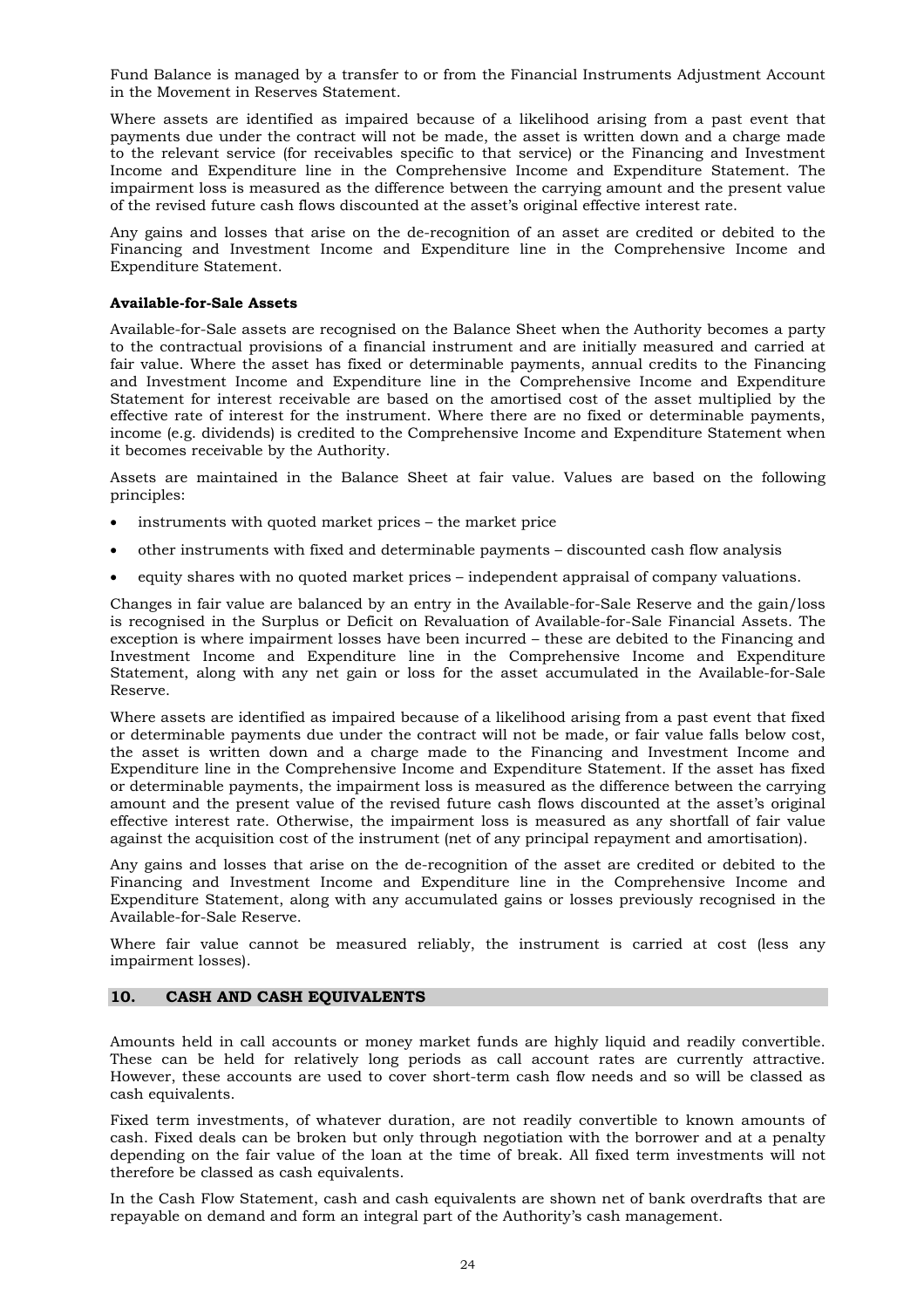#### **Intangible Assets**

Expenditure on non-monetary assets that do not have physical substance but are controlled by the Authority as a result of past events (e.g. software licences) is capitalised when it is expected that future economic benefits or service potential will flow from the intangible asset to the Authority.

Internally generated assets are capitalised where it is demonstrable that the project is technically feasible and is intended to be completed (with adequate resources being available) and the Authority will be able to generate future economic benefits or deliver service potential by being able to sell or use the asset. Expenditure is capitalised where it can be measured reliably as attributable to the asset and is restricted to that incurred during the development phase (research expenditure cannot be capitalised).

Expenditure on the development of websites is not capitalised if the website is solely or primarily intended to promote or advertise the Authority's goods or services.

Intangible assets are measured initially at cost. Amounts are only revalued where the fair value of the assets held by the Authority can be determined by reference to an active market. In practice, no intangible asset held by the Authority meets this criterion, and they are therefore carried at amortised cost. The depreciable amount of an intangible asset is amortised over its useful life to the relevant service line(s) in the Comprehensive Income and Expenditure Statement. An asset is tested for impairment whenever there is an indication that the asset might be impaired – any losses recognised are posted to the relevant service line(s) in the Comprehensive Income and Expenditure Statement. Any gain or loss arising on the disposal or abandonment of an intangible asset is posted to the Other Operating Expenditure line in the Comprehensive Income and Expenditure Statement.

Where expenditure on intangible assets qualifies as capital expenditure for statutory purposes, amortisation, impairment losses and disposal gains and losses are not permitted to have an impact on the General Fund Balance. The gains and losses are therefore reversed out of the General Fund Balance in the Movement in Reserves Statement and posted to the Capital Adjustment Account and the Capital Receipts Reserve.

#### **Interests in Companies and Other Entities**

In the Authority's own single-entity accounts, the interests in companies and other entities are recorded as financial assets at cost, less any provision for losses.

#### **Investment Property**

Investment Properties are those that are used solely to earn rentals and/or for capital appreciation. The definition is not met if the property is used in any way to facilitate the delivery of services or production of goods or is held for sale.

Investment Properties are measured initially at cost and subsequently at fair value, based on the amount at which the asset could be exchanged between knowledgeable parties at arm's-length. Properties are not depreciated but are revalued annually according to market conditions at the year-end. Gains and losses on revaluation are posted to the Financing and Investment Income and Expenditure line in the Comprehensive Income and Expenditure Statement. The same treatment is applied to gains and losses on disposal.

Rentals received in relation to investment properties are credited to the Financing and Investment Income line and result in a gain for the General Fund Balance. However, revaluation and disposal gains and losses are not permitted by statutory arrangements to have an impact on the General Fund Balance. The gains and losses are therefore reversed out of the General Fund Balance in the Movement in Reserves Statement and posted to the Capital Adjustment Account and the Capital Receipts Reserve.

#### **Jointly Controlled Operations and Jointly Controlled Assets**

Jointly Controlled Operations are activities undertaken by the Authority in conjunction with other venturers that involve the use of the assets and resources of the venturers rather than the establishment of a separate entity. The Authority recognises on its Balance Sheet the assets that it controls and the liabilities that it incurs and debits and credits the Comprehensive Income and Expenditure Statement with the expenditure its incurs and the share of income it earns from the activity of the operation.

Jointly Controlled Assets are items of Property, Plant or Equipment that are jointly controlled by the Authority and other venturers, with the assets being used to obtain benefits for the venturers. The joint venture does not involve the establishment of a separate entity. The Authority accounts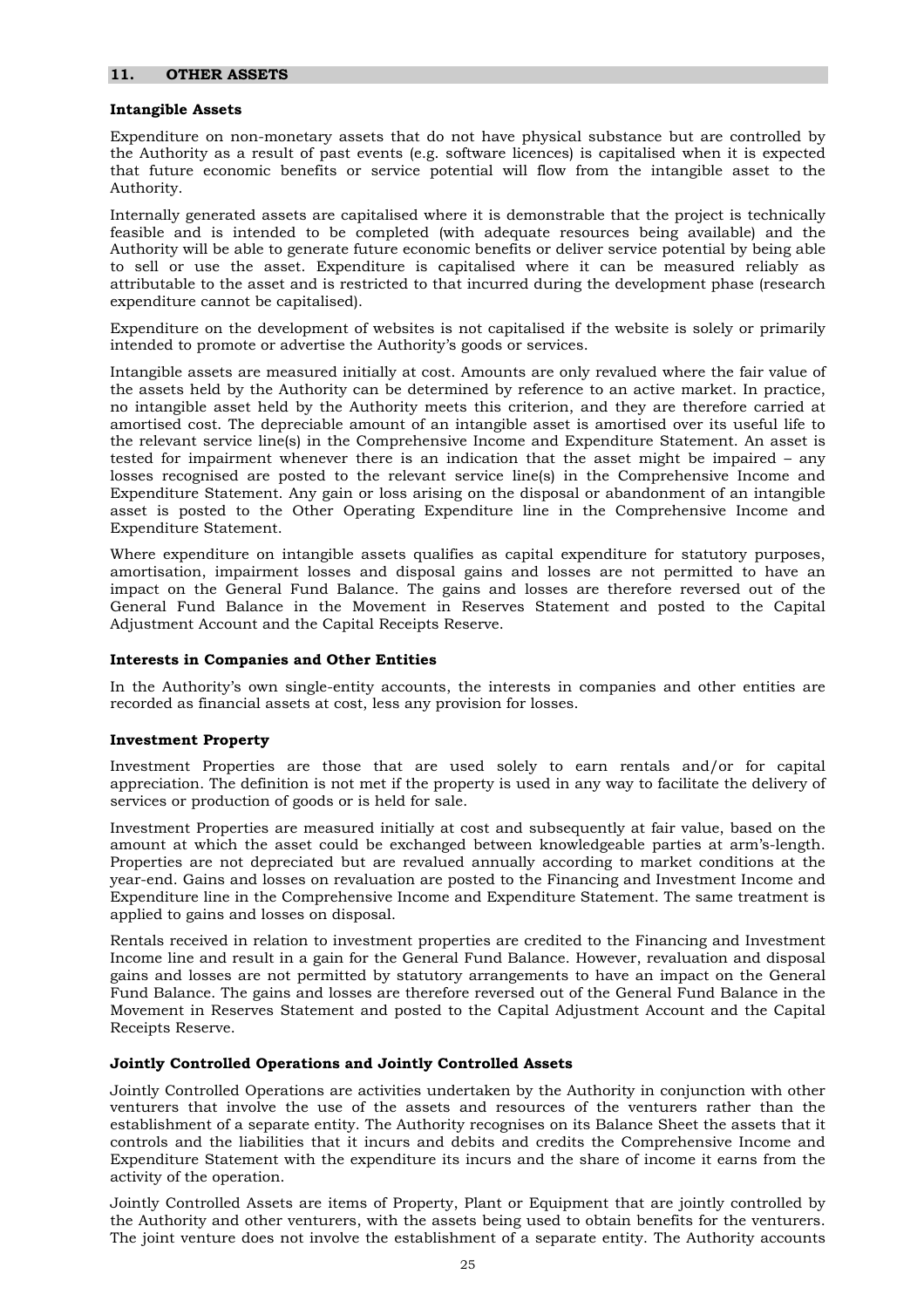for only its share of the jointly controlled assets, the liabilities and expenses that it incurs on its own behalf or jointly with others in respect of its interest in the joint venture and income that it earns from the venture.

#### **12. INVENTORIES**

Inventories are included in the Balance Sheet at the lower of cost and net realisable value.

#### **13. ACCRUALS OF INCOME AND EXPENDITURE**

Activity is accounted for in the year that it takes place, not simply when cash payments are made or received. In particular:

- Revenue from the sale of goods is recognised when the Authority transfers the significant risks and rewards of ownership to the purchaser and it is probable that economic benefits or service potential associated with the transaction will flow to the Authority
- Revenue from the provision of services is recognised when the Authority can measure reliably the percentage of completion of the transaction and it is probable that economic benefits or service potential associated with the transaction will flow to the Authority
- Supplies are recorded as expenditure when they are consumed where there is a gap between the date supplies are received and their consumption, they are carried as inventories on the Balance Sheet
- Expenses in relation to services received (including services provided by employees) are recorded as expenditure when the services are received rather than when payments are made
- Interest receivable on investments and payable on borrowings is accounted for respectively as income and expenditure on the basis of the effective interest rate for the relevant financial instrument rather than the cash flows fixed or determined by the contract
- Where revenue and expenditure have been recognised but cash has not been received or paid, a debtor or creditor for the relevant amount is recorded in the Balance Sheet. Where debts may not be settled, the balance of debtors is written down and a charge made to revenue for the income that might not be collected
- Where significant debtors or creditors arise from such items as government grants and pay awards that are not yet finalised, estimates are made on the basis of best information that is currently available.

Accounting instructions require accruals to be raised where amounts are in excess of £5,000. Schools are asked to take responsibility for accruing for employee costs where individual amounts owing are in excess of £5,000.

#### **14. FINANCIAL LIABILITIES**

Financial liabilities are recognised on the Balance Sheet when the Authority becomes a party to the contractual provisions of a financial instrument and are initially measured at fair value and are carried at their amortised cost. Annual charges to the Financing and Investment Income and Expenditure line in the Comprehensive Income and Expenditure Statement for interest payable are based on the carrying amount of the liability, multiplied by the effective rate of interest for the instrument. The effective interest rate is the rate that exactly discounts estimated future cash payments over the life of the instrument to the amount at which it was originally recognised.

For most of the borrowings that the Authority has, this means that the amount presented in the Balance Sheet is the outstanding principal repayable (plus accrued interest); and interest charged to the Comprehensive Income and Expenditure Statement is the amount payable for the year according to the loan agreement.

Gains and losses on the repurchase or early settlement of borrowing are credited and debited to the Financing and Investment Income and Expenditure line in the Comprehensive Income and Expenditure Statement in the year of repurchase/settlement. However, where repurchase has taken place as part of a restructuring of the loan portfolio that involves the modification or exchange of existing instruments, the premium or discount is respectively deducted from or added to the amortised cost of the new or modified loan and the write-down to the Comprehensive Income and Expenditure Statement is spread over the life of the loan by an adjustment to the effective interest rate.

Where premiums and discounts have been charged to the Comprehensive Income and Expenditure Statement, regulations allow the impact on the General Fund Balance to be spread over future years. The Authority has a policy of spreading the gain or loss over the term that was remaining on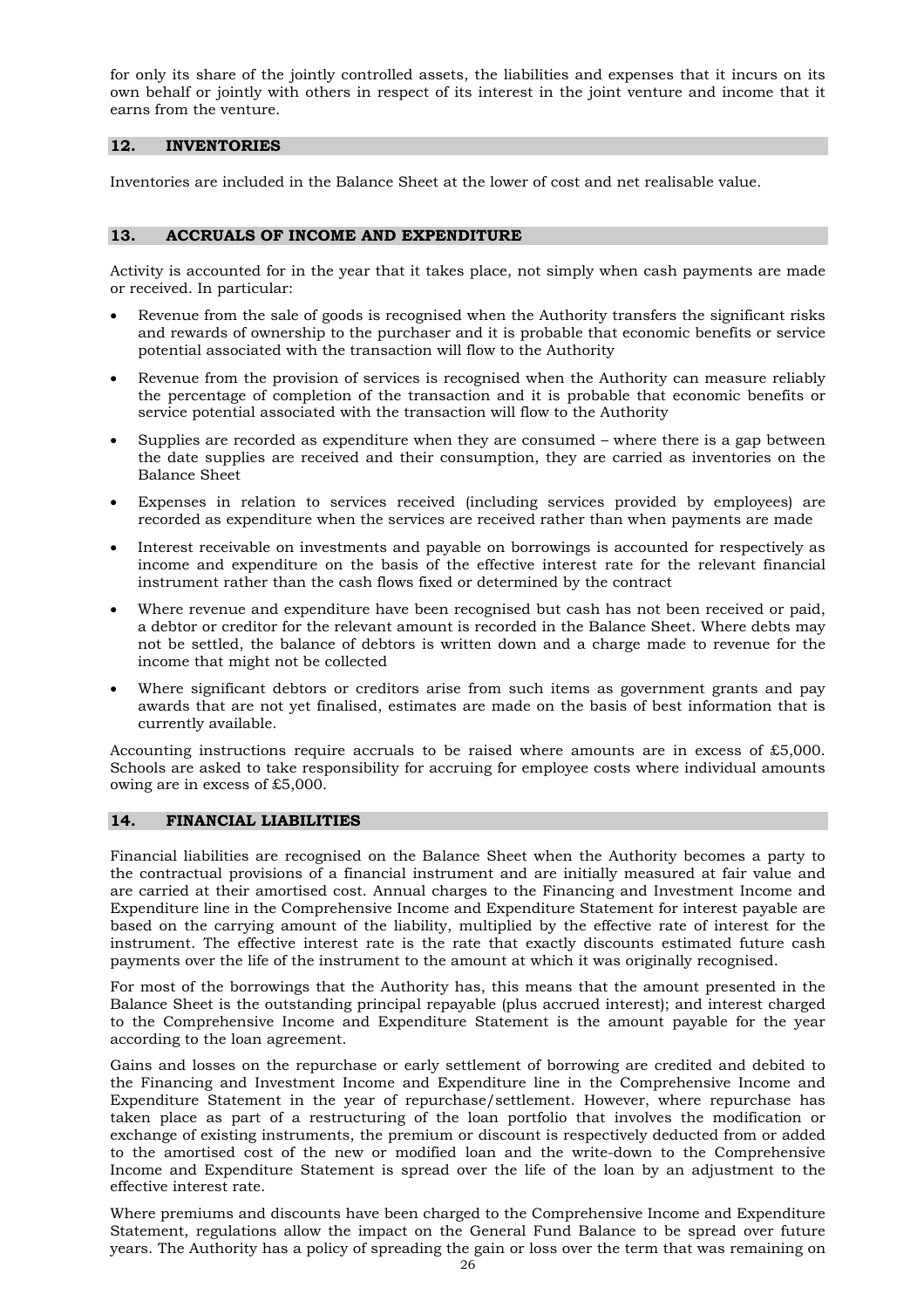the loan against which the premium was payable or discount receivable when it was repaid. The reconciliation of amounts charged to the Comprehensive Income and Expenditure Statement to the net charge required against the General Fund Balance is managed by a transfer to or from the Financial Instruments Adjustment Account in the Movement in Reserves Statement.

#### **15. LEASES**

Leases are classified as finance leases where the terms of the lease transfer substantially all the risks and rewards incidental to ownership of the property, plant or equipment from the lessor to the lessee. All other leases are classified as operating leases.

Where a lease covers both land and buildings, the land and buildings elements are considered separately for classification.

Arrangements that do not have the legal status of a lease but convey a right to use an asset in return for payment are accounted for under this policy where fulfilment of the arrangement is dependent on the use of specific assets.

#### **The Authority as Lessee**

#### **Finance Leases**

Property, Plant and Equipment held under finance leases is recognised on the Balance Sheet at the commencement of the lease at its fair value measured at the lease's inception (or the present value of the minimum lease payments, if lower), where the fair value exceeds the de minimus limit. The asset recognised is matched by a liability for the obligation to pay the lessor. Initial direct costs of the Authority are added to the carrying amount of the asset. Premiums paid on entry into a lease are applied to write down the lease liability. Where material, contingent rents are charged as expenses in the periods in which they are incurred.

Lease payments are apportioned between:

- a charge for the acquisition of the interest in the property, plant or equipment applied to write down the lease liability, and
- a finance charge (debited to the Financing and Investment Income and Expenditure line in the Comprehensive Income and Expenditure Statement).

Property, Plant and Equipment recognised under finance leases is accounted for using the policies applied generally to such assets, subject to depreciation being charged over the lease term if this is shorter than the asset's estimated useful life (where ownership of the asset does not transfer to the Authority at the end of the lease period).

The Authority is not required to raise Council Tax to cover depreciation or revaluation and impairment losses arising on leased assets. Instead, a prudent annual contribution is made from revenue funds towards the deemed capital investment in accordance with statutory requirements. Depreciation and revaluation and impairment losses are therefore substituted by a revenue contribution in the General Fund Balance, by way of an adjusting transaction with the Capital Adjustment Account in the Movement in Reserves Statement for the difference between the two.

#### **Operating Leases**

Rentals paid under operating leases are charged to the Comprehensive Income and Expenditure Statement as an expense of the services benefiting from use of the leased Property, Plant or Equipment. Charges are made on a straight-line basis over the life of the lease, even if this does not match the pattern of payments (e.g. there is a rent-free period at the commencement of the lease).

#### **The Authority as Lessor**

#### **Finance Leases**

Where the Authority grants a finance lease over a property or an item of plant or equipment, the relevant asset is written out of the Balance Sheet as a disposal. At the commencement of the lease, the carrying amount of the asset in the Balance Sheet (whether Property, Plant and Equipment or Assets Held for Sale) is written off to the Other Operating Expenditure line in the Comprehensive Income and Expenditure Statement as part of the gain or loss on disposal. A gain, representing the Authority's net investment in the lease, is credited to the same line in the Comprehensive Income and Expenditure Statement also as part of the gain or loss on disposal (i.e. netted off against the carrying value of the asset at the time of disposal), matched by a lease (long-term debtor) asset in the Balance Sheet.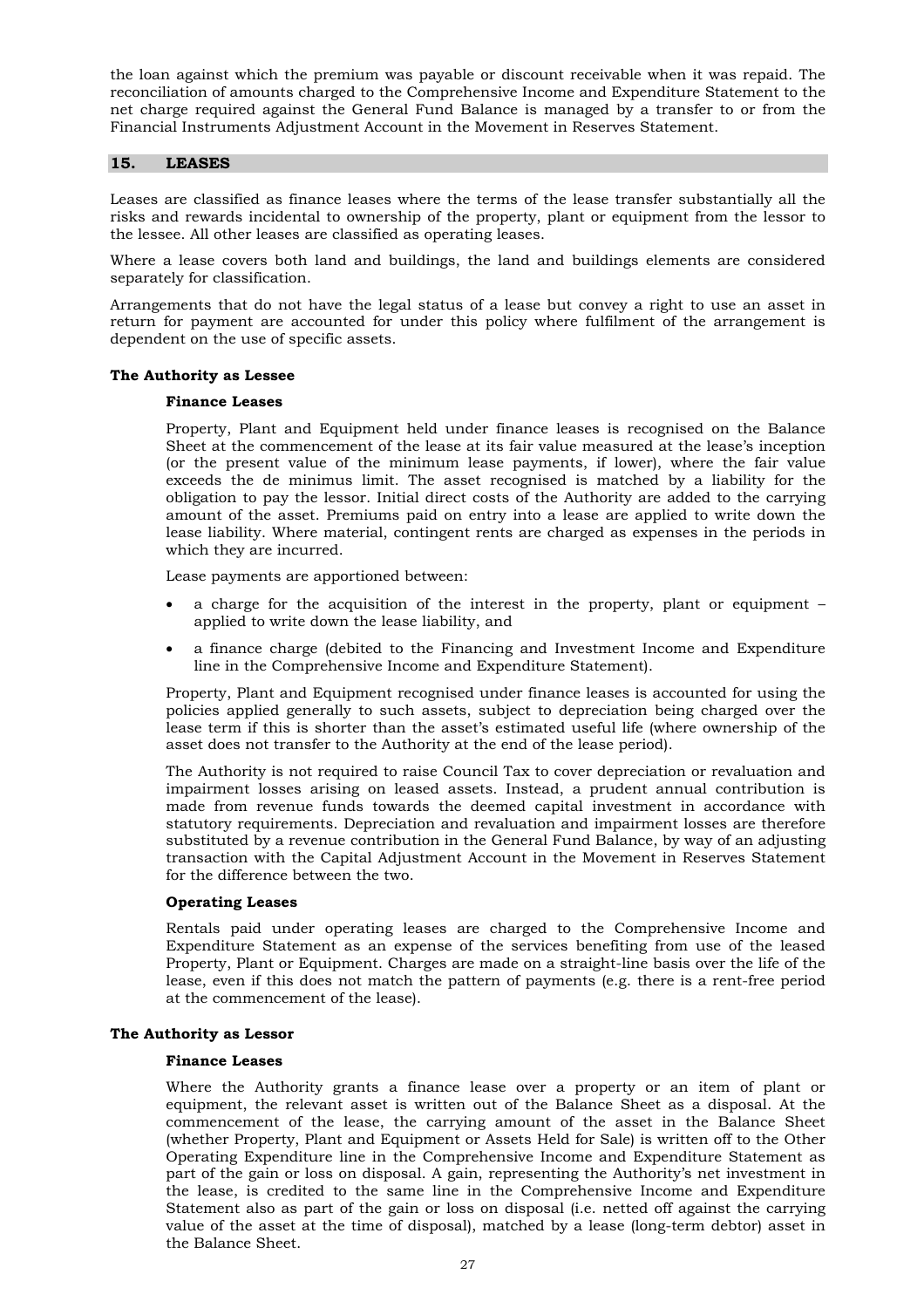Lease rentals receivable are apportioned between:

- a charge for the acquisition of the interest in the property applied to write down the lease debtor (together with any premiums received), and
- finance income (credited to the Financing and Investment Income and Expenditure line in the Comprehensive Income and Expenditure Statement).

The gain credited to the Comprehensive Income and Expenditure Statement on disposal is not permitted by statute to increase the General Fund Balance and is required to be treated as a capital receipt. Where a premium has been received, this is posted out of the General Fund Balance to the Capital Receipts Reserve in the Movement in Reserves Statement. Where the amount due in relation to the lease asset is to be settled by the payment of rentals in future financial years, this is posted out of the General Fund Balance to the Deferred Capital Receipts Reserve in the Movement in Reserves Statement. When the future rentals are received, the element for the capital receipt for the disposal of the asset is used to write down the lease debtor. At this point, the deferred capital receipts are transferred to the Capital Receipts Reserve.

The written-off value of disposals is not a charge against Council Tax, as the cost of noncurrent assets is fully provided for under separate arrangements for capital financing. Amounts are therefore appropriated to the Capital Adjustment Account from the General Fund Balance in the Movement in Reserves Statement.

#### **Operating Leases**

Where the Authority grants an operating lease over a property or an item of plant or equipment, the asset is retained in the Balance Sheet. Rental income is credited to the Other Operating Expenditure line in the Comprehensive Income and Expenditure Statement. Credits are made on a straight-line basis over the life of the lease, even if this does not match the pattern of payments (e.g. there is a premium paid at the commencement of the lease). Initial direct costs incurred in negotiating and arranging the lease are added to the carrying amount of the relevant asset and charged as an expense over the lease term on the same basis as rental income.

#### **16. PRIVATE FINANCE INITIATIVE (PFI) AND SIMILAR CONTRACTS**

The Authority has entered into a number of Private Finance Initiative contracts. PFI and similar contracts are agreements to receive services, where the responsibility for making available the property, plant and equipment needed to provide the services passes to the PFI contractor. As the Authority is deemed to control the services that are provided under its PFI schemes, and as ownership of the property, plant and equipment will pass to the Authority at the end of the contracts for no additional charge, the Authority carries the assets used under the contracts on its Balance Sheet as part of Property, Plant and Equipment.

The original recognition of these assets at fair value (based on the cost to purchase the property, plant and equipment) was balanced by the recognition of a liability for amounts due to the scheme operator to pay for the capital investment. For the Bassetlaw Schools PFI scheme and East Leake Schools PFI scheme, the liability was written down by initial capital contributions of  $\text{\pounds}9.0$  million and £2.9 million respectively.

Non-current assets recognised on the Balance Sheet are revalued and depreciated in the same way as Property, Plant and Equipment owned by the Authority.

The amounts payable to the PFI operators each year are analysed into five elements:

- fair value of the services received during the year debited to the relevant service in the Comprehensive Income and Expenditure Statement
- finance cost an interest charge on the outstanding Balance Sheet liability, debited to the Financing and Investment Income and Expenditure line in the Comprehensive Income and Expenditure Statement
- contingent rent increases in the amount to be paid for the property arising during the contract, debited to the Financing and Investment Income and Expenditure line in the Comprehensive Income and Expenditure Statement
- payment towards liability applied to write down the Balance Sheet liability towards the PFI operator (the profile of write-downs is calculated using the same principles as for a finance lease)
- lifecycle replacement costs charges for ongoing maintenance of the Property, Plant and Equipment debited to the relevant scheme.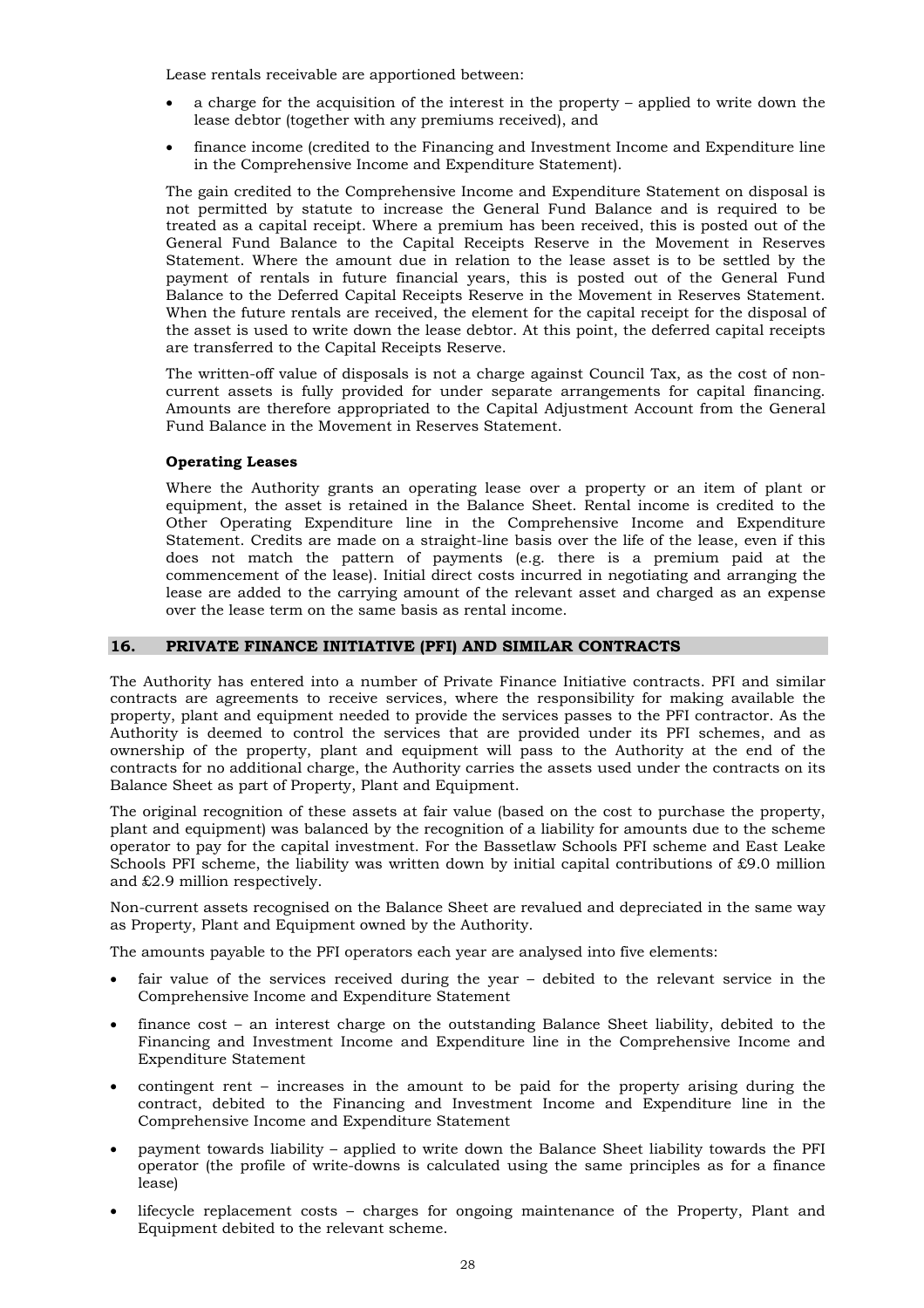#### **17. GOVERNMENT GRANTS AND CONTRIBUTIONS**

Whether paid on account, by instalments or in arrears, government grants and third party contributions and donations are recognised as due to the Authority when there is reasonable assurance that:

- the Authority will comply with the conditions attached to the payments, and
- the grants or contributions will be received.

Amounts recognised as due to the Council are not credited to the Comprehensive Income and Expenditure Statement until conditions attached to the grant or contribution have been satisfied. Conditions are stipulations that specify that the future economic benefits or service potential embodied in the asset acquired using the grant or contribution are required to be consumed by the recipient as specified, or future economic benefits or service potential must be returned to the transferor.

Monies advanced as grants and contributions for which conditions have not been satisfied are carried in the Balance Sheet as receipts in advance. When conditions are satisfied, the grant or contribution is credited to the relevant service line (attributable revenue grants and contributions) or Taxation and Non-Specific Grant Income (non-ringfenced revenue grants and all capital grants) in the Comprehensive Income and Expenditure Statement.

Where capital grants are credited to the Comprehensive Income and Expenditure Statement, they are reversed out of the General Fund Balance in the Movement in Reserves Statement.

Where the grant has yet to be used to finance capital expenditure, it is posted to the Capital Grants Unapplied reserve. Where it has been applied, it is posted to the Capital Adjustment Account. Amounts in the Capital Grants Unapplied reserve are transferred to the Capital Adjustment Account once they have been applied to fund capital expenditure.

#### **18. PROVISIONS**

Provisions are made where an event has taken place that gives the Authority a legal or constructive obligation that probably requires settlement by a transfer of economic benefits or service potential, and a reliable estimate can be made of the amount of the obligation. For instance, the Authority may be involved in a court case that could eventually result in the making of a settlement or the payment of compensation.

Provisions are charged as an expense to the appropriate service line in the Comprehensive Income and Expenditure Statement in the year that the Authority becomes aware of the obligation, and are measured at the best estimate at the Balance Sheet date of the expenditure required to settle the obligation, taking into account relevant risks and uncertainties.

When payments are eventually made, they are charged to the provision carried in the Balance Sheet. Estimated settlements are reviewed at the end of each financial year – where it becomes less than probable that a transfer of economic benefits will now be required (or a lower settlement than anticipated is made), the provision is reversed and credited back to the relevant service.

#### **Landfill Allowance Schemes**

Landfill allowances, whether allocated by DEFRA or purchased from another Waste Disposal Authority (WDA) are recognised as current assets and are initially measured at fair value.

Landfill allowances allocated by DEFRA are accounted for as a government grant. After initial recognition, allowances are measured at the lower of cost and net realisable value.

As landfill is used, a liability and an expense are recognised. The liability is discharged either by surrendering allowances or by payment of a cash penalty to DEFRA (or by a combination). The liability is measured at the best estimate of the expenditure required to meet the obligation, normally the market price of the number of allowances required to meet the liability at the reporting date. However, where some of the obligation will be met by paying a cash penalty to DEFRA, that part of the liability is measured at the cost of the penalty.

The fair value of landfill allowances is currently assessed at zero and the Authority has not incurred any cash penalty, so no values are recorded for use of landfill during the 2011/12 financial year.

#### **19. CONTINGENT LIABILITIES**

A contingent liability arises where an event has taken place that gives the Authority a possible obligation whose existence will only be confirmed by the occurrence, or otherwise, of uncertain future events not wholly within the control of the Authority. Contingent liabilities also arise in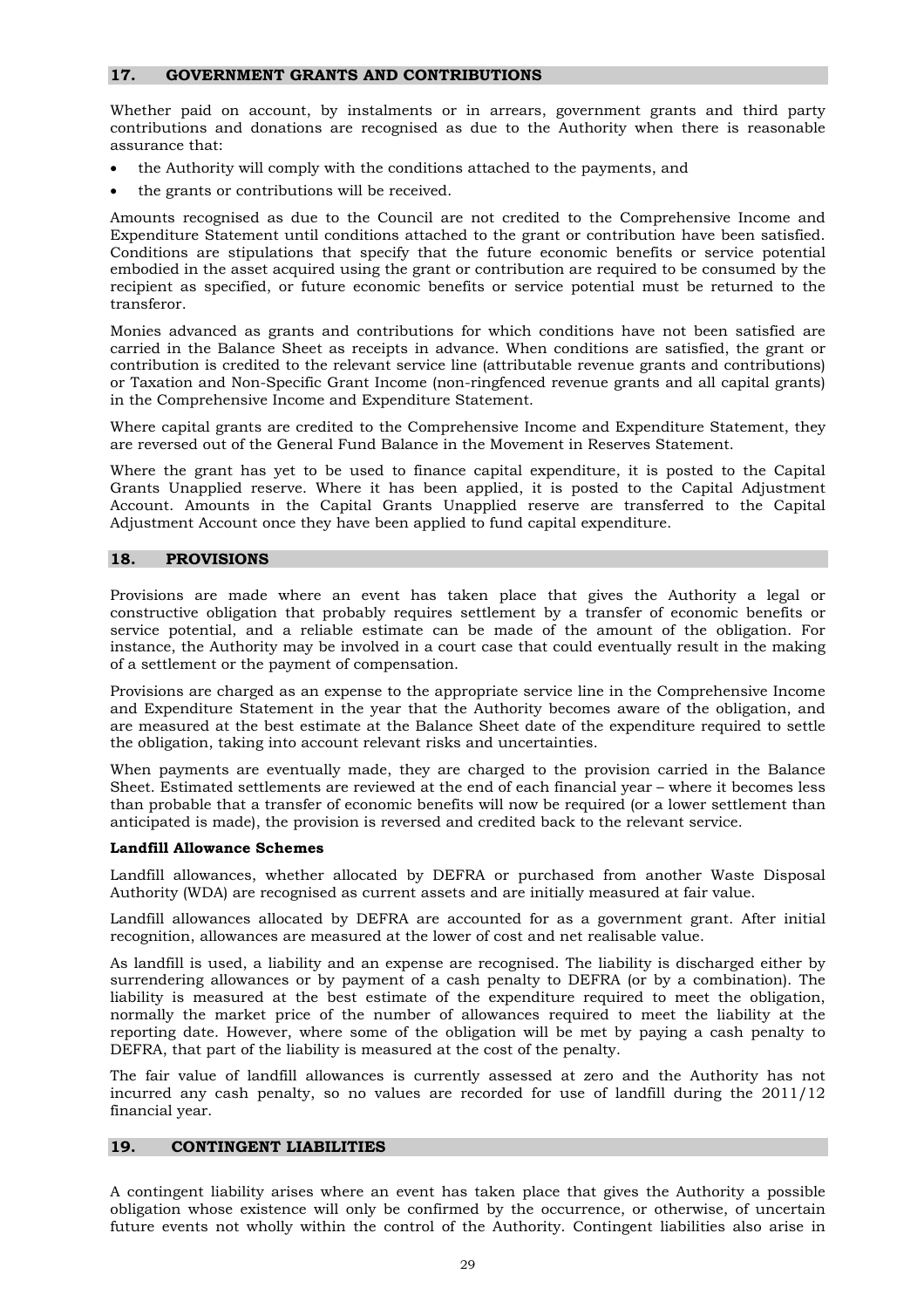circumstances where a provision would otherwise be made but either it is not probable that an outflow of resources will be required or the amount of the obligation cannot be measured reliably.

Contingent liabilities are not recognised in the Balance Sheet but disclosed are in a note to the accounts.

#### **20. CONTINGENT ASSETS**

A contingent asset arises where an event has taken place that gives the Authority a possible asset whose existence will only be confirmed by the occurrence, or otherwise, of uncertain future events not wholly within the control of the Authority.

Contingent assets are not recognised in the Balance Sheet but are disclosed in a note to the accounts where it is probable that there will be an inflow of economic benefits or service potential.

No contingent assets have been identified for the Authority at 31 March 2012.

#### **21. RESERVES**

The Authority sets aside specific amounts as reserves for future policy purposes or to cover contingencies. Reserves are created by appropriating amounts out of the General Fund Balance in the Movement in Reserves Statement. When expenditure to be financed from a reserve is incurred, it is charged to the appropriate service in that year to score against the Surplus or Deficit on the Provision of Services in the Comprehensive Income and Expenditure Statement. The reserve is then appropriated back into the General Fund Balance in the Movement in Reserves Statement so that there is no net charge against Council Tax for the expenditure.

Certain reserves are kept to manage the accounting processes for non-current assets, financial instruments, retirement and employee benefits and do not represent usable resources for the Authority. These reserves are explained in Note 45.

#### **22. VAT**

VAT payable is included as an expense only to the extent that it is not recoverable from Her Majesty's Revenue and Customs. VAT receivable is excluded from income.

#### **23. EVENTS AFTER THE BALANCE SHEET DATE**

Events after the Balance Sheet date are those events, both favourable and unfavourable, that occur between the end of the reporting period and the date when the Statement of Accounts is authorised for issue. Two types of events can be identified:

- those that provide evidence of conditions that existed at the end of the reporting period the Statement of Accounts is adjusted to reflect such events
- those that are indicative of conditions that arose after the reporting period the Statement of Accounts is not adjusted to reflect such events, but where a category of events would have a material effect, disclosure is made in the notes of the nature of the events and their estimated financial effect.

Events taking place after the date of authorisation for issue are not reflected in the Statement of Accounts.

#### **24. FOREIGN CURRENCY TRANSLATION**

Where the Authority has entered into a transaction denominated in a foreign currency, the transaction is converted into sterling at the exchange rate applicable on the date the transaction was effective. Where amounts in foreign currency are outstanding at the year-end, they are reconverted at the spot exchange rate at 31 March. Resulting gains or losses are recognised in the Financing and Investment Income and Expenditure line in the Comprehensive Income and Expenditure Statement.

#### **25. THE CARBON REDUCTION SCHEME**

The Authority is required to participate in the Carbon Reduction Commitment (CRC) Energy Efficiency Scheme. This scheme is currently in its introductory phase which will last until 31 March 2014. The Authority is required to purchase and surrender allowances, currently retrospectively, on the basis of emissions (i.e. carbon dioxide) produced as energy is used. As carbon dioxide is emitted (i.e. as energy is used), a liability and an expense are recognised. The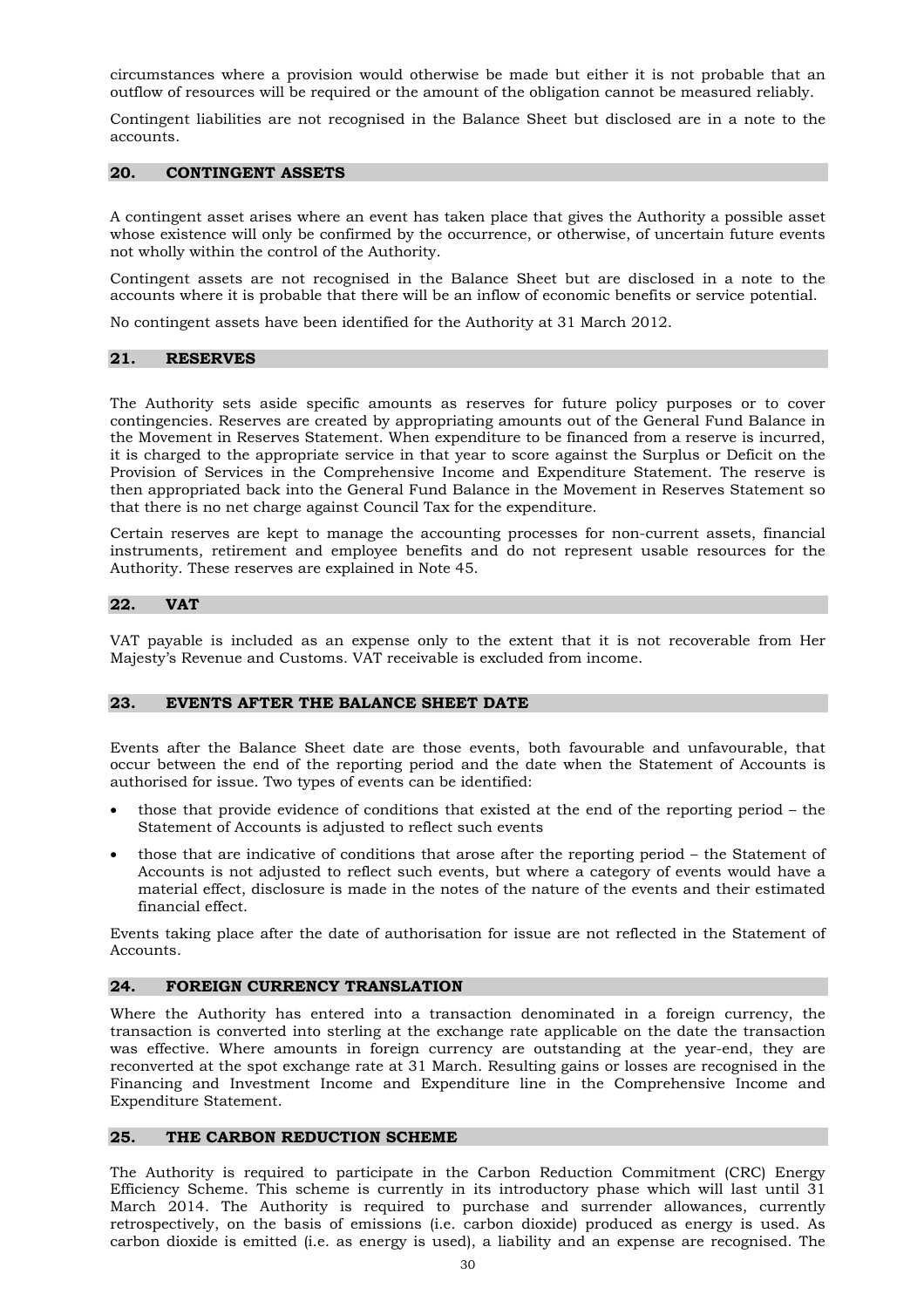liability will be discharged by surrendering allowances. The liability is measured at the best estimate of the expenditure required to meet the obligation, normally at the current market price of the number of allowances required to meet the liability at the reporting date. The cost to the Authority is recognised and reported in the costs of the Authority's services and is apportioned to services on the basis of energy consumption.

#### **26. HERITAGE ASSETS**

#### **Tangible and Intangible Heritage Assets**

The Authority's Heritage Assets are held at County Hall or at the Nottinghamshire Archives. Nottinghamshire Archives has a number of architectural drawings and records relating to Rufford Abbey and the Savile of Rufford Estate. These collections are held in support of the primary objective of the Authority's Archives. In addition, the Authority retains a number of important ceremonial regalia and paintings that are also retained for increasing the knowledge, understanding and appreciation of the Authority's history and local area.

Heritage Assets are recognised and measured (including the treatment of revaluation gains and losses) in accordance with the Authority's accounting policies on Property, Plant and Equipment. However, some of the measurement rules are relaxed in relation to Heritage Assets as detailed below. The accounting policies in relation to Heritage Assets that are deemed to include elements of intangible Heritage Assets are also presented below. The Authority's collections of Heritage Assets are accounted for as follows:

#### **Ceremonial Regalia and Art Collection**

The ceremonial regalia and art collection includes ceremonial items, paintings (both oil and watercolour), sketches, sculptures, glass and silverware and is reported in the Balance Sheet at market value. There is an annual programme of valuations and the items in the collection are valued by an external valuer. These assets are deemed to have indeterminate lives and a high residual value; hence the Authority does not consider it appropriate to charge depreciation. Acquisitions are made by purchase or donation. Acquisitions are initially recognised at cost and donations are recognised at valuation with valuations provided by the external valuers and with reference to appropriate commercial markets for the paintings using the most relevant and recent information from sales at auctions.

#### **Architectural Drawings and Records**

The architectural drawings and records relating to the Savile of Rufford Estate are held at Nottinghamshire Archives and are reported in the Balance Sheet at historical cost. Valuation of these items is not readily available and the Authority believes that the benefits of obtaining annual valuations for these items would not justify the cost. These assets are deemed to have indeterminate lives and a high residual value; hence the Authority does not consider it appropriate to charge depreciation. Acquisitions are made by purchase or donation. Acquisitions are initially recognised at cost and donations are recognised at valuation if appropriate with valuations provided by external valuers. Nottinghamshire Archives holds a number of other records (e.g. Lothian of Melbourne records) that are valued at less than  $£10,000$ . Consequently, the Authority does not recognise these assets on the Balance Sheet.

#### **Heritage Assets – General**

The carrying amounts of Heritage Assets are reviewed where there is evidence of impairment for Heritage Assets, e.g. where an item has suffered physical deterioration or breakage or where doubts arise as to its authenticity. Any impairment is recognised and measured in accordance with the Authority's general policies on impairment. Where assets are disposed of, the proceeds of such items are accounted for in accordance with the Authority's general provisions relating to the disposal of Property, Plant and Equipment. Disposal proceeds are disclosed separately in the notes to the financial statements and are accounted for in accordance with statutory accounting requirements relating to capital expenditure and capital receipts.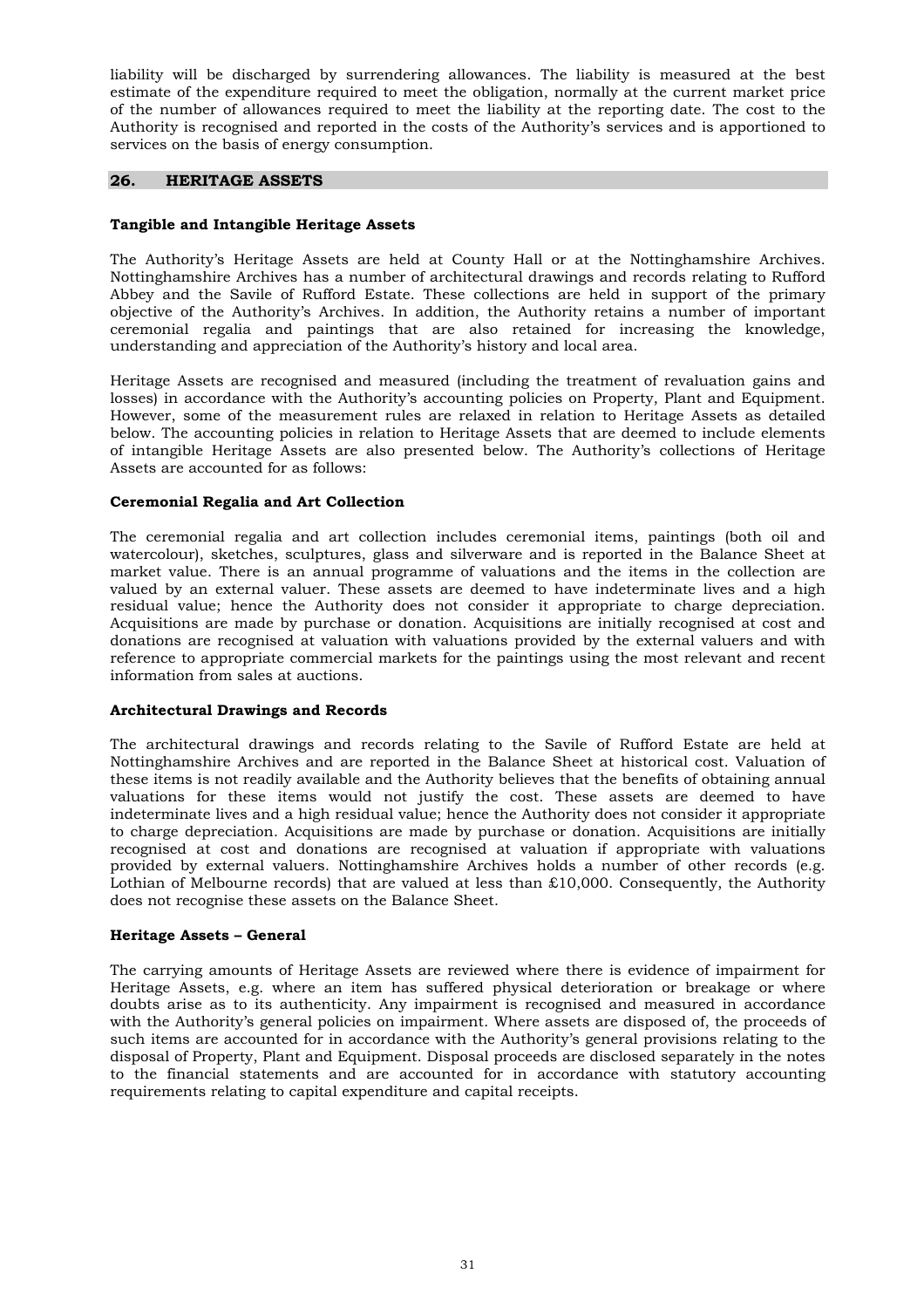#### **MOVEMENT IN RESERVES STATEMENT 2011/12**

|                                                                                                                                    | General Fund<br>£000 | Schools<br>Statutory<br>Reserve<br>£000 | Insurance<br>Reserve<br>£000 | Receipts and<br>Grants<br>Unapplied<br>Reserve<br>£000 | Other<br>Earmarked<br>Reserves<br>£000 | Total<br><b>Usable</b><br><b>Reserves</b><br>£000 | <b>Total</b><br>Unusable<br><b>Reserves</b><br>£000 | Total<br><b>Reserves</b><br>£000 |
|------------------------------------------------------------------------------------------------------------------------------------|----------------------|-----------------------------------------|------------------------------|--------------------------------------------------------|----------------------------------------|---------------------------------------------------|-----------------------------------------------------|----------------------------------|
| <b>Balance Brought Forward</b>                                                                                                     | 28,124               | 31,764                                  | 20,639                       | 3,518                                                  | 90,212                                 | 174,257                                           | 298,285                                             | 472,542                          |
| Surplus/(Deficit) on the provision of services                                                                                     | (134, 876)           | $\bar{\phantom{a}}$                     | $\sim$                       | $\overline{\phantom{a}}$                               | $\overline{\phantom{a}}$               | (134, 876)                                        | $\sim$                                              | (134, 876)                       |
| Other Comprehensive Income and Expenditure                                                                                         |                      |                                         |                              |                                                        |                                        |                                                   |                                                     |                                  |
| (Surplus)/Deficit arising on revaluation of non-current assets                                                                     |                      |                                         |                              |                                                        |                                        |                                                   | 11,874                                              | 11.874                           |
| (Surplus)/Deficit arising on revaluation of loans and receivables                                                                  |                      |                                         |                              |                                                        |                                        |                                                   |                                                     |                                  |
| (Surplus)/Deficit arising on revaluation of available for sale financial assets                                                    |                      |                                         |                              |                                                        |                                        |                                                   |                                                     |                                  |
| Actuarial (gains)/losses on pension fund assets and liabilities                                                                    |                      |                                         |                              |                                                        |                                        |                                                   | (290, 360)                                          | (290, 360)                       |
| Other (gains) and losses                                                                                                           |                      |                                         |                              | $\mathbf{1}$                                           |                                        | $\mathbf{1}$                                      | (371)                                               | (370)                            |
|                                                                                                                                    | l,                   | $\overline{a}$                          | $\overline{a}$               | $\mathbf{1}$                                           | $\overline{a}$                         | $\mathbf{1}$                                      | (278, 857)                                          | (278, 856)                       |
| <b>Total Comprehensive Income and Expenditure</b>                                                                                  | (134, 876)           | $\blacksquare$                          | $\overline{\phantom{a}}$     | $\mathbf{1}$                                           | $\blacksquare$                         | (134, 875)                                        | (278, 857)                                          | (413, 732)                       |
| Adjustments between accounting basis and funding basis under regulations                                                           |                      |                                         |                              |                                                        |                                        |                                                   |                                                     |                                  |
| Amortisation of intangible assets                                                                                                  | 1.402                |                                         |                              |                                                        |                                        | 1.402                                             | (1, 402)                                            |                                  |
| Depreciation of Property, Plant and Equipment                                                                                      | 47,626               |                                         |                              |                                                        |                                        | 47,626                                            | (47, 626)                                           |                                  |
| Revaluation Gains and Losses                                                                                                       | 58,420               |                                         |                              |                                                        |                                        | 58,420                                            | (58, 420)                                           |                                  |
| Impairment of Property Plant and Equipment                                                                                         |                      |                                         |                              |                                                        |                                        |                                                   |                                                     |                                  |
| Movements in fair value of investment properties                                                                                   | 7,571                |                                         |                              |                                                        |                                        | 7,571                                             | (7, 571)                                            |                                  |
| Movements in fair value of non-current assets held for sale                                                                        | 1,931                |                                         |                              |                                                        |                                        | 1,931                                             | (1, 931)                                            |                                  |
|                                                                                                                                    |                      |                                         |                              |                                                        |                                        |                                                   |                                                     |                                  |
| Capital Grants credited to the CI&E<br>Application of grants to capital financing transferred to the CAA                           | (53, 844)            |                                         |                              | 53,844                                                 |                                        |                                                   |                                                     |                                  |
| Revenue Expenditure Funded from Capital under Statute                                                                              |                      |                                         |                              | (50, 941)                                              |                                        | (50, 941)                                         | 50.941                                              |                                  |
| Revenue Expenditure Funded from Capital under Statute Grant Funding                                                                | 8,412                |                                         |                              |                                                        |                                        | 8,412                                             | (8, 412)                                            |                                  |
| Net Gain/Loss and disposal proceeds on disposal of non-current assets                                                              | (2, 288)             |                                         |                              |                                                        |                                        | (2, 288)                                          | 2,288                                               |                                  |
|                                                                                                                                    | 128,004              |                                         |                              |                                                        |                                        | 128,004                                           | (128,004)                                           |                                  |
| Difference between the statutory charge and the amount recognised as income and<br>expenditure in respect of financial instruments |                      |                                         |                              |                                                        |                                        |                                                   |                                                     |                                  |
| Difference between amounts credited to the CI&E Account and amounts to be                                                          | (15)                 |                                         |                              |                                                        |                                        | (15)                                              | 15                                                  |                                  |
| recognised under statutory provisions relating to Council Tax                                                                      | (136)                |                                         |                              |                                                        |                                        | (136)                                             | 136                                                 |                                  |
| Net charges made for retirement benefits in accordance with IAS 19                                                                 | 60,957               |                                         |                              |                                                        | ä,                                     | 60,957                                            | (60, 957)                                           |                                  |
| Statutory provision for the financing of capital investment                                                                        | (22, 519)            |                                         |                              |                                                        |                                        | (22, 519)                                         | 22,519                                              |                                  |
| Capital Expenditure charged in the year to the General Fund                                                                        | (13, 034)            |                                         |                              |                                                        |                                        | (13,034)                                          | 13,034                                              |                                  |
| Employer's contributions payable to the Pension Fund and retirement benefits paid                                                  |                      |                                         |                              |                                                        |                                        |                                                   |                                                     |                                  |
| directly to pensioners                                                                                                             | (58, 398)            |                                         |                              |                                                        |                                        | (58, 398)                                         | 58,398                                              |                                  |
| Difference between employee benefits charged to the CI&E and charged per statutory                                                 |                      |                                         |                              |                                                        |                                        |                                                   |                                                     |                                  |
| requirements                                                                                                                       | (1, 851)             |                                         |                              |                                                        |                                        | (1, 851)                                          | 1,851                                               |                                  |
| Net additional Amount to be credited to the General Fund Balance                                                                   | 162,238              | $\overline{a}$                          | $\sim$                       | 2,903                                                  | $\sim$                                 | 165,141                                           | (165, 141)                                          |                                  |
| Net Increase/(Decrease) before transfers to Earmarked Reserves                                                                     | 27,362               | $\overline{\phantom{a}}$                | $\overline{a}$               | 2,904                                                  | $\overline{a}$                         | 30,266                                            | (443,998)                                           | (413,732)                        |
| <b>Transfers to/(from) Earmarked Reserves</b>                                                                                      |                      |                                         |                              |                                                        |                                        |                                                   |                                                     |                                  |
| Transfers to/(from) other Earmarked Reserves                                                                                       | (25, 798)            | 7,387                                   | (13,068)                     |                                                        | 31,479                                 |                                                   |                                                     |                                  |
|                                                                                                                                    | (25, 798)            | 7,387                                   | (13,068)                     | $\blacksquare$                                         | 31,479                                 | $\blacksquare$                                    | $\overline{\phantom{a}}$                            |                                  |
| <b>Other Transfers</b>                                                                                                             | $\overline{a}$       | $\overline{a}$                          |                              |                                                        | $\overline{a}$                         | $\overline{a}$                                    | $\overline{a}$                                      |                                  |
| <b>Carried Forward</b>                                                                                                             | 29,688               | 39,151                                  | 7,571                        | 6,422                                                  | 121,691                                | 204,523                                           | (145, 713)                                          | 58,810                           |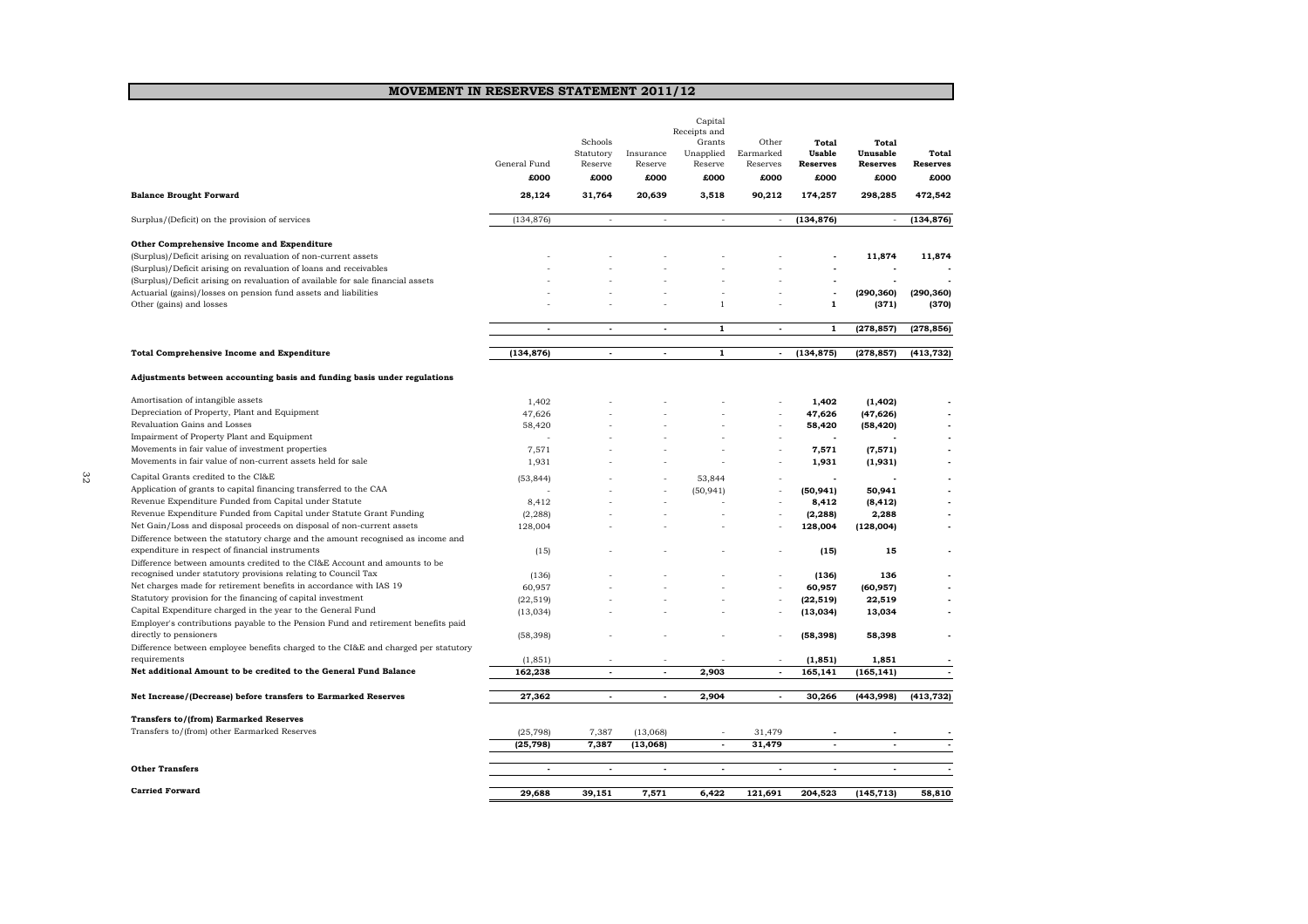#### **MOVEMENT IN RESERVES STATEMENT 2010/11**

|    |                                                                                                                                    | General Fund<br>£000 | Schools<br>Statutory<br>Reserve<br>£000 | Insurance<br>Reserve<br>£000 | Capital<br>Receipts and<br>Grants<br>Unapplied<br>Reserve<br>£000 | Other<br>Earmarked<br>Reserves<br>£000 | Total<br>Usable<br><b>Reserves</b><br>£000 | <b>Total</b><br>Unusable<br><b>Reserves</b><br>£000 | Total<br><b>Reserves</b><br>£000 |
|----|------------------------------------------------------------------------------------------------------------------------------------|----------------------|-----------------------------------------|------------------------------|-------------------------------------------------------------------|----------------------------------------|--------------------------------------------|-----------------------------------------------------|----------------------------------|
|    | <b>Balance Brought Forward</b>                                                                                                     | 24,839               | 38,024                                  | 14,566                       | 13,542                                                            | 97,176                                 | 188,147                                    | (189, 678)                                          | (1, 531)                         |
|    | Surplus/(Deficit) on the provision of services                                                                                     | 87,758               | $\sim$                                  | $\sim$                       | $\sim$                                                            | ÷,                                     | 87,758                                     | $\sim$                                              | 87,758                           |
|    | Other Comprehensive Income and Expenditure                                                                                         |                      |                                         |                              |                                                                   |                                        |                                            |                                                     |                                  |
|    | (Surplus)/Deficit arising on revaluation of non-current assets                                                                     |                      |                                         |                              |                                                                   |                                        |                                            | (2, 659)                                            | (2,659)                          |
|    | Actuarial (gains)/losses on pension fund assets and liabilities                                                                    |                      |                                         |                              |                                                                   |                                        | $\overline{\phantom{a}}$                   | 388,307                                             | 388,307                          |
|    | Other (gains) and losses                                                                                                           | (3)                  | 1                                       |                              | 1                                                                 |                                        | (1)                                        | 668                                                 | 667                              |
|    |                                                                                                                                    | (3)                  | $\mathbf{1}$                            | $\overline{a}$               | $\mathbf{1}$                                                      | $\overline{\phantom{a}}$               | (1)                                        | 386,316                                             | 386,315                          |
|    |                                                                                                                                    |                      |                                         |                              |                                                                   |                                        |                                            |                                                     |                                  |
|    | <b>Total Comprehensive Income and Expenditure</b>                                                                                  | 87,755               | $\mathbf{1}$                            | $\mathbf{r}$                 | $\mathbf{1}$                                                      | $\sim$                                 | 87,757                                     | 386,316                                             | 474,073                          |
|    | Adjustments between accounting basis and funding basis under regulations                                                           |                      |                                         |                              |                                                                   |                                        |                                            |                                                     |                                  |
|    | Amortisation of intangible assets                                                                                                  | 472                  |                                         |                              |                                                                   |                                        | 472                                        | (472)                                               |                                  |
|    | Depreciation of Property, Plant and Equipment                                                                                      | 43,891               |                                         |                              |                                                                   |                                        | 43,891                                     | (43, 891)                                           |                                  |
|    | Revaluation Gains and Losses                                                                                                       | 32,350               |                                         |                              |                                                                   |                                        | 32,350                                     | (32, 350)                                           |                                  |
|    | Movements in fair value of investment properties                                                                                   | (257)                |                                         |                              |                                                                   |                                        | (257)                                      | 257                                                 |                                  |
|    | Movements in fair value of non-current assets held for sale                                                                        | 1,430                |                                         |                              |                                                                   |                                        | 1,430                                      | (1, 430)                                            |                                  |
| 33 | Capital Grants credited to the CI&E                                                                                                | (50, 014)            |                                         |                              | 50.014                                                            |                                        |                                            |                                                     |                                  |
|    | Application of grants to capital financing transferred to the CAA                                                                  |                      |                                         |                              | (60, 039)                                                         |                                        | (60, 039)                                  | 60,039                                              |                                  |
|    | Revenue Expenditure Funded from Capital under Statute                                                                              | 15,931               |                                         |                              |                                                                   |                                        | 15,931                                     | (15, 931)                                           |                                  |
|    | Revenue Expenditure Funded from Capital under Statute Grant Funding                                                                | (11, 653)            |                                         |                              |                                                                   |                                        | (11, 653)                                  | 11,653                                              |                                  |
|    | Net Gain/Loss and disposal proceeds on disposal of non-current assets                                                              | 4,540                |                                         |                              |                                                                   |                                        | 4,540                                      | (4, 540)                                            |                                  |
|    | Difference between the statutory charge and the amount recognised as income and<br>expenditure in respect of financial instruments | (14)                 |                                         |                              |                                                                   |                                        | (14)                                       | 14                                                  |                                  |
|    | Difference between amounts credited to the CI&E Account and amounts to be                                                          |                      |                                         |                              |                                                                   |                                        |                                            |                                                     |                                  |
|    | recognised under statutory provisions relating to Council Tax                                                                      | (1,047)              |                                         |                              |                                                                   |                                        | (1,047)                                    | 1,047                                               |                                  |
|    | Net charges made for retirement benefits in accordance with IAS 19                                                                 | (44, 910)            |                                         |                              |                                                                   |                                        | (44, 910)                                  | 44,910                                              |                                  |
|    | Statutory provision for the financing of capital investment                                                                        | (21,995)             |                                         |                              |                                                                   |                                        | (21, 995)                                  | 21,995                                              |                                  |
|    | Capital Expenditure charged in the year to the General Fund                                                                        | (4, 765)             |                                         |                              |                                                                   |                                        | (4, 765)                                   | 4,765                                               |                                  |
|    | Employer's contributions payable to the Pension Fund and retirement benefits paid                                                  |                      |                                         |                              |                                                                   |                                        |                                            |                                                     |                                  |
|    | directly to pensioners                                                                                                             | (56, 248)            |                                         |                              |                                                                   |                                        | (56, 248)                                  | 56,248                                              |                                  |
|    | Difference between employee benefits charged to the CI&E and charged per statutory                                                 |                      |                                         |                              |                                                                   |                                        |                                            |                                                     |                                  |
|    | requirements                                                                                                                       | 667                  |                                         |                              |                                                                   |                                        | 667                                        | (667)                                               |                                  |
|    | Net additional Amount to be credited to the General Fund Balance                                                                   | (91, 622)            | $\blacksquare$                          | $\blacksquare$               | (10, 025)                                                         | $\overline{\phantom{a}}$               | (101, 647)                                 | 101,647                                             | $\overline{\phantom{a}}$         |
|    | Net Increase/(Decrease) before transfers to Earmarked Reserves                                                                     | (3, 867)             | $\mathbf{1}$                            | $\blacksquare$               | (10, 024)                                                         | $\overline{a}$                         | (13, 890)                                  | 487,963                                             | 474,073                          |
|    | <b>Transfers to/(from) Earmarked Reserves</b>                                                                                      |                      |                                         |                              |                                                                   |                                        |                                            |                                                     |                                  |
|    | Transfers to/(from) other Earmarked Reserves                                                                                       | 7,152                | (6, 261)                                | 6,073                        |                                                                   | (6,964)                                |                                            |                                                     |                                  |
|    |                                                                                                                                    | 7,152                | (6, 261)                                | 6,073                        | Ĭ.                                                                | (6,964)                                |                                            | $\overline{a}$                                      |                                  |
|    |                                                                                                                                    |                      |                                         |                              |                                                                   |                                        |                                            |                                                     |                                  |
|    | <b>Other Transfers</b>                                                                                                             | $\blacksquare$       | $\overline{\phantom{a}}$                | $\blacksquare$               | $\blacksquare$                                                    | $\overline{\phantom{a}}$               | $\blacksquare$                             | $\blacksquare$                                      | $\sim$                           |
|    | <b>Carried Forward</b>                                                                                                             | 28,124               | 31,764                                  | 20,639                       | 3,518                                                             | 90,212                                 | 174,257                                    | 298,285                                             | 472,542                          |
|    |                                                                                                                                    |                      |                                         |                              |                                                                   |                                        |                                            |                                                     |                                  |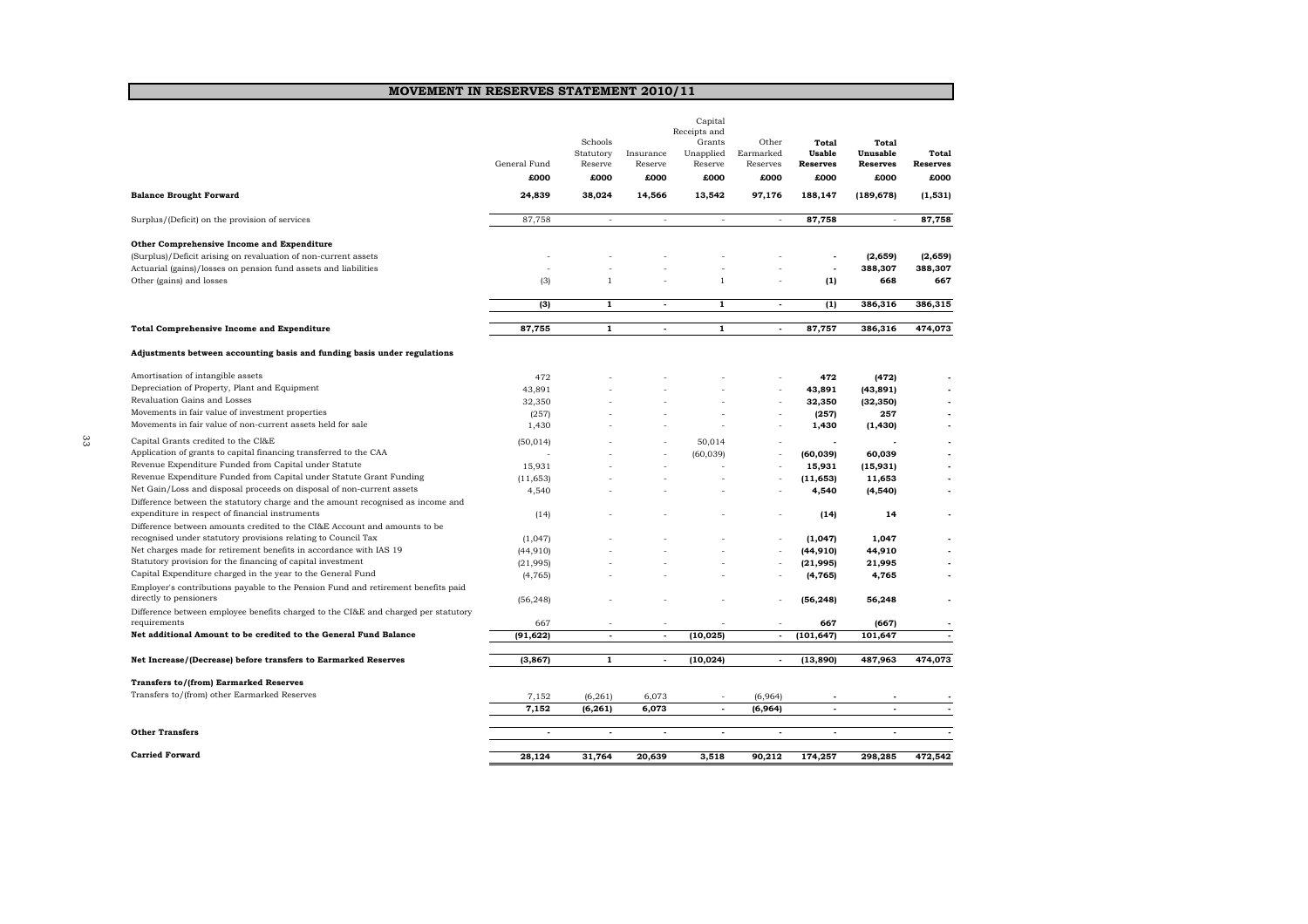# **COMPREHENSIVE INCOME AND EXPENDITURE STATEMENT**

|                                                                              |       |                          | 2010/11    |                           |                          | 2011/12    |                           |
|------------------------------------------------------------------------------|-------|--------------------------|------------|---------------------------|--------------------------|------------|---------------------------|
|                                                                              | Note  | Gross<br>Expenditure     |            | Net<br>Income Expenditure | Gross<br>Expenditure     |            | Net<br>Income Expenditure |
|                                                                              |       | £000                     | £000       | £000                      | £000                     | £000       | £000                      |
| Gross expenditure, gross income and net expenditure of continuing operations |       |                          |            |                           |                          |            |                           |
| Children's and Education Services                                            |       | 843,081                  | (643, 720) | 199,361                   | 753,224                  | (548, 055) | 205.169                   |
| <b>Environmental Services</b>                                                |       | 29,522                   | (2,871)    | 26,651                    | 34,916                   | (4,520)    | 30,396                    |
| Highways, Roads and Transportation                                           | 9     | 82,116                   | (16, 922)  | 65,194                    | 97,032                   | (15, 503)  | 81,529                    |
| Cultural Services                                                            |       | 33,281                   | (8, 778)   | 24,503                    | 25,174                   | (7,067)    | 18,107                    |
| Planning and Development                                                     |       | 7,084                    | (1, 269)   | 5,815                     | 5,532                    | (1,064)    | 4,468                     |
| <b>Adult Social Care</b>                                                     |       | 327,011                  | (87, 779)  | 239,232                   | 309,284                  | (99, 404)  | 209,880                   |
| Democratic Representation and Management                                     |       | 4,455                    | (83)       | 4,372                     | 3,624                    | (94)       | 3,530                     |
| Corporate Management                                                         |       | 27,784                   | (21, 617)  | 6,167                     | 22,761                   | (12, 375)  | 10,386                    |
| Non Distributed Costs                                                        |       | 8,188                    |            | 8,188                     | (5,400)                  |            | (5,400)                   |
| Central Services to the Public                                               |       | 2,642                    | (1, 116)   | 1,526                     | 1,649                    | (1, 122)   | 527                       |
|                                                                              |       |                          |            |                           |                          |            |                           |
| <b>Exceptional Items</b>                                                     |       |                          |            |                           |                          |            |                           |
| Single Status - Back Pay                                                     | 7, 37 | 11,647                   |            | 11,647                    | 430                      |            | 430                       |
| Pensions past service gain                                                   | 17    | (151, 730)               | ÷,         | (151, 730)                |                          |            |                           |
| <b>Contributions to Other Bodies</b>                                         |       |                          |            |                           |                          |            |                           |
| Coroner                                                                      |       | 642                      |            | 642                       | 544                      |            | 544                       |
| Cost of services                                                             |       | 1,225,723                | (784, 155) | 441,568                   | 1,248,770                | (689, 204) | 559,566                   |
| <b>Other Operating Expenditure</b>                                           |       |                          |            |                           |                          |            |                           |
| Loss on Disposal of non-current assets                                       |       | 4,540                    | ÷,         | 4,540                     | 128,004                  |            | 128,004                   |
| Change in fair value of Assets Held for Sale                                 | 23    | 1,430                    | Ĭ.         | 1,430                     | 1,931                    | ÷,         | 1,931                     |
| Other Operating Income and Expenditure                                       | 40    | 997                      | (212)      | 785                       | 1,986                    | (273)      | 1,713                     |
|                                                                              |       |                          |            |                           |                          |            |                           |
| Financing and Investment Income and Expenditure                              |       |                          |            |                           |                          |            |                           |
| Interest Payable                                                             | 41    | 35,660                   |            | 35,660                    | 33,526                   |            | 33,526                    |
| Pensions Interest Costs                                                      | 41    | 102,176                  | ÷,         | 102,176                   | 90,603                   | ٠          | 90,603                    |
| Expected Return on Pensions Assets                                           | 41    | ÷,                       | (68, 567)  | (68, 567)                 | L,                       | (72, 874)  | (72, 874)                 |
| Interest and Investment Income                                               | 41    | $\overline{\phantom{a}}$ | (493)      | (493)                     | $\overline{\phantom{a}}$ | (384)      | (384)                     |
| Income & Expenditure in relation to Investment Properties                    |       |                          |            |                           |                          |            |                           |
| and changes in their fair value                                              | 24    | 70                       | (818)      | (748)                     | 7,683                    | (446)      | 7,237                     |
| Net (Surplus)/Deficit of Trading Undertakings                                | 8     | 45,396                   | (41, 361)  | 4,035                     | 46,772                   | (46, 163)  | 609                       |
| Insurance Revenue                                                            | 43    | (5,991)                  | (83)       | (6,074)                   | 3,163                    | (95)       | 3,068                     |
| <b>Taxation and Non-Specific Grant Income</b>                                |       |                          |            |                           |                          |            |                           |
| Recognised capital grants and contributions                                  | 13    |                          |            | (50, 014)                 |                          |            | (53, 844)                 |
| Income from Council Tax                                                      | 13    |                          |            | (308, 833)                |                          |            | (308, 034)                |
| General Government Grants                                                    | 13    |                          |            | (42, 188)                 |                          |            | (66,906)                  |
| Non-Domestic Rates Distribution                                              | 13    |                          |            | (153, 749)                |                          |            | (151, 804)                |
| New Homes Bonus Scheme                                                       |       |                          |            |                           |                          |            | (619)                     |
| Early Intervention Grant                                                     |       |                          |            |                           |                          |            | (29, 237)                 |
| Council Tax Freeze Grant                                                     |       |                          |            |                           |                          |            | (7,679)                   |
| Area Based Grant                                                             |       |                          |            | (52, 688)                 |                          |            |                           |
| Performance Reward Grant                                                     |       |                          |            | 5,402                     |                          |            |                           |
| (Surplus)/Deficit on Provision of Services                                   |       |                          |            | (87, 758)                 |                          |            | 134,876                   |
| (Surplus)/Deficit on Revaluation of non current assets                       |       |                          |            | 2,659                     |                          |            | (11, 874)                 |
| Actuarial (gains) / losses on pensions assets / liabilities                  | 17    |                          |            | (388, 307)                |                          |            | 290,360                   |
| Any other (gains) and losses                                                 |       |                          |            | (665)                     |                          |            | 370                       |
| <b>Total Comprehensive Income and Expenditure</b>                            |       |                          |            | (474, 071)                |                          |            | 413,732                   |

The loss on disposal of non-current assets was primarily as a result of the transfer of schools to academies (see note 22)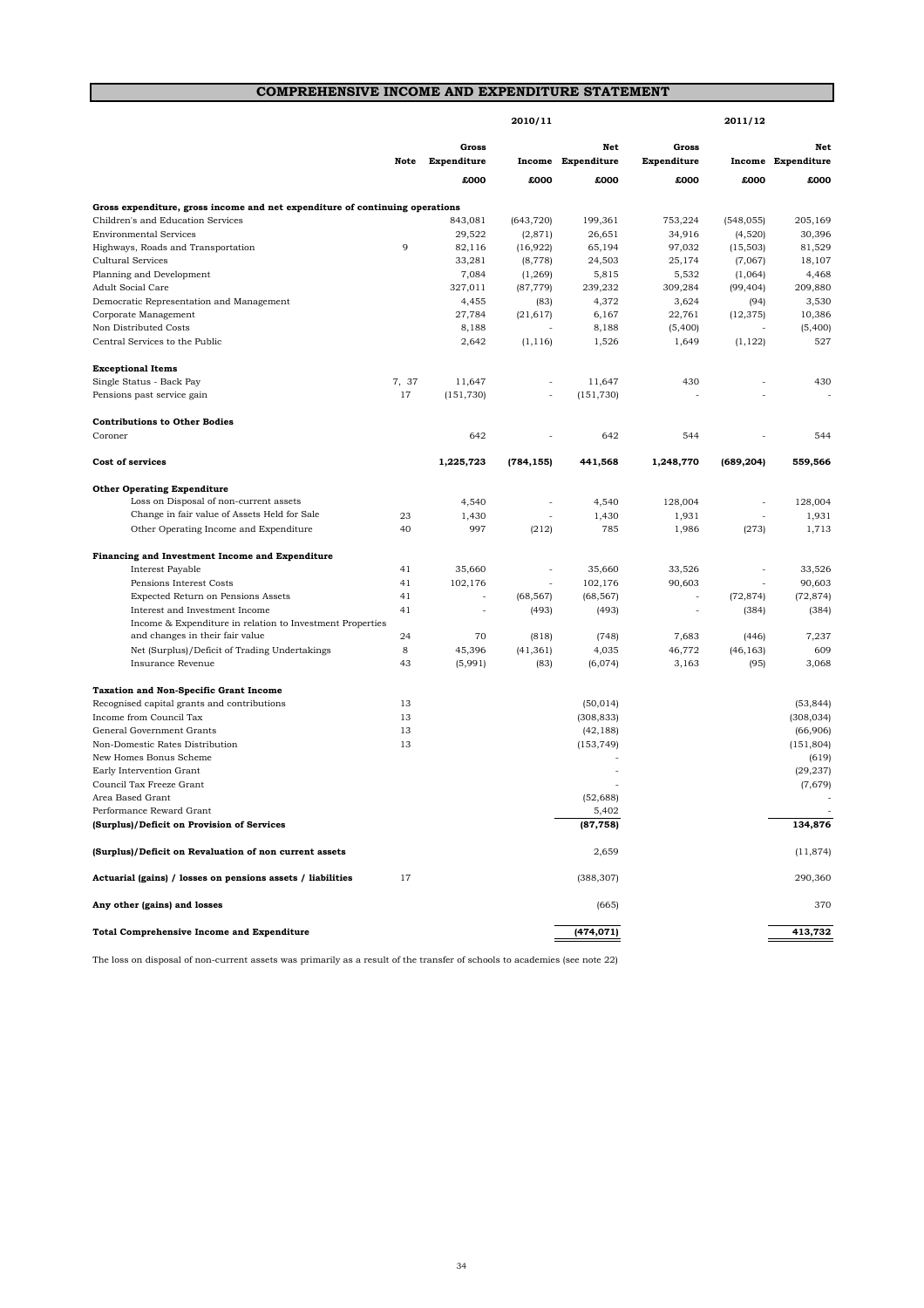#### **BALANCE SHEET**

|                                                           |             | 31 March 2011  |            | 31 March 2012  |            |  |
|-----------------------------------------------------------|-------------|----------------|------------|----------------|------------|--|
|                                                           | <b>Note</b> | £000           | £000       | £000           | £000       |  |
| Property, Plant and Equipment (PPE)                       | 18          |                |            |                |            |  |
| Land & Buildings                                          |             | 971,203        |            | 819,154        |            |  |
| Vehicles & Plant                                          |             | 24,988         |            | 19,725         |            |  |
| Equipment, Furniture & Fittings                           |             | 50,687         |            | 46,100         |            |  |
| <b>Infrastructure Assets</b>                              |             | 432,711        |            | 435,418        |            |  |
| <b>Community Assets</b>                                   |             | 33             |            | 33             |            |  |
| Surplus Assets                                            |             | 38,306         |            | 39,014         |            |  |
| <b>Under Construction</b>                                 |             | 32,486         | 1,550,414  | 13,445         | 1,372,889  |  |
| Heritage Assets                                           | 19          | 601            |            | 481            |            |  |
| <b>Investment Property</b>                                | 24          | 25,310         |            | 17,614         |            |  |
| Intangible Assets                                         | 25          | 6,142          |            | 8,764          |            |  |
|                                                           | 26          |                |            |                |            |  |
| Long Term Advances<br>Long Term Debtors                   | 31          | 2,883<br>6,009 | 40,945     | 2,570<br>2,672 | 32,101     |  |
|                                                           |             |                |            |                |            |  |
| <b>Total Long Term Assets</b>                             |             |                | 1,591,359  |                | 1,404,990  |  |
| Short Term Investments                                    | 26          | 20,038         |            | 20,031         |            |  |
| Inventories                                               | 30          | 3,400          |            | 2,793          |            |  |
| Short Term Debtors                                        | 31          | 65,106         |            | 72,306         |            |  |
| Less Bad Debts Provision                                  |             | (3,400)        |            | (4, 134)       |            |  |
|                                                           |             | 61,706         |            | 68,172         |            |  |
| Cash and Cash Equivalents                                 | 33          |                |            | 29,318         |            |  |
| Landfill Usage Allowances                                 | 34          |                |            |                |            |  |
| Assets Held for Sale                                      | 23          | 6,298          |            | 3,551          |            |  |
| <b>Total Current Assets</b>                               |             |                | 91,442     |                | 123,865    |  |
|                                                           |             |                |            |                |            |  |
| Cash and Cash Equivalents                                 | 33          | (8,994)        |            |                |            |  |
| <b>Short Term Creditors</b>                               | 32          | (154, 322)     |            | (134, 334)     |            |  |
| <b>Short Term Provisions</b>                              | 38          | (15, 326)      |            | (14, 464)      |            |  |
| Loans to be repaid within 1 year                          | 26          | (11, 713)      |            | (14, 264)      |            |  |
| Short Term Finance Lease Liability                        | 26, 35, 36  | (4,787)        |            | (4,880)        |            |  |
|                                                           |             |                | (195, 142) |                | (167, 942) |  |
| <b>Total Assets less Current Liabilities</b>              |             |                | 1,487,659  |                | 1,360,913  |  |
|                                                           |             |                |            |                |            |  |
| Long Term Provisions                                      | 38          | (6, 883)       |            | (11, 875)      |            |  |
| Long Term Borrowing                                       | 26          | (258, 745)     |            | (279, 840)     |            |  |
| Long Term Finance Lease Liability                         | 26, 35, 36  | (164, 892)     |            | (131, 210)     |            |  |
| Deferred Liability                                        | 27          | (2,322)        |            | (1,950)        |            |  |
| Capital Grants Receipts in Advance                        | 13          | (701)          |            | (2, 364)       |            |  |
|                                                           |             |                | (433, 543) |                | (427, 239) |  |
| IAS 19 Pensions Liability                                 | 17          |                | (581, 574) |                | (874, 864) |  |
| <b>Total Net Assets</b>                                   |             |                | 472,542    |                | 58,810     |  |
| <b>Usable Reserves</b>                                    |             |                |            |                |            |  |
| Capital Receipts and Grants Unapplied Reserve             | 39          |                | 3,518      |                | 6,422      |  |
| Other Earmarked Reserves                                  | 42          |                | 90,212     |                | 121,691    |  |
| General Insurance                                         | 43          |                |            |                |            |  |
|                                                           |             |                | 20,639     |                | 7,571      |  |
| <b>Schools Statutory Reserves</b><br>General Fund Balance | 44          |                | 31,764     |                | 39,151     |  |
|                                                           | 42          |                | 28,124     |                | 29,688     |  |
| <b>Unusable Reserves</b>                                  |             |                |            |                |            |  |
| Capital Adjustment Account                                | 45          |                | 760,446    |                | 626,721    |  |
| <b>Revaluation Reserve</b>                                | 45          |                | 127,488    |                | 108,503    |  |
| IAS 19 Pensions Reserves                                  | 17, 45      |                | (581, 574) |                | (874, 864) |  |
| Financial Instruments Adjustment Account                  | 45          |                | (161)      |                | (146)      |  |
| Collection Fund Adjustment Account                        | 45          |                | 4,629      |                | 4,765      |  |
| <b>Employee Benefits Account</b>                          | 45          |                | (12, 543)  |                | (10, 692)  |  |
|                                                           |             |                |            |                |            |  |
|                                                           |             |                | 472,542    |                | 58,810     |  |

The unaudited accounts were issued on 29 June 2012 and the audited accounts were authorised for issue on 20 September 2012

Paul Simpson, Service Director (Finance & Procurement), Environment and Resources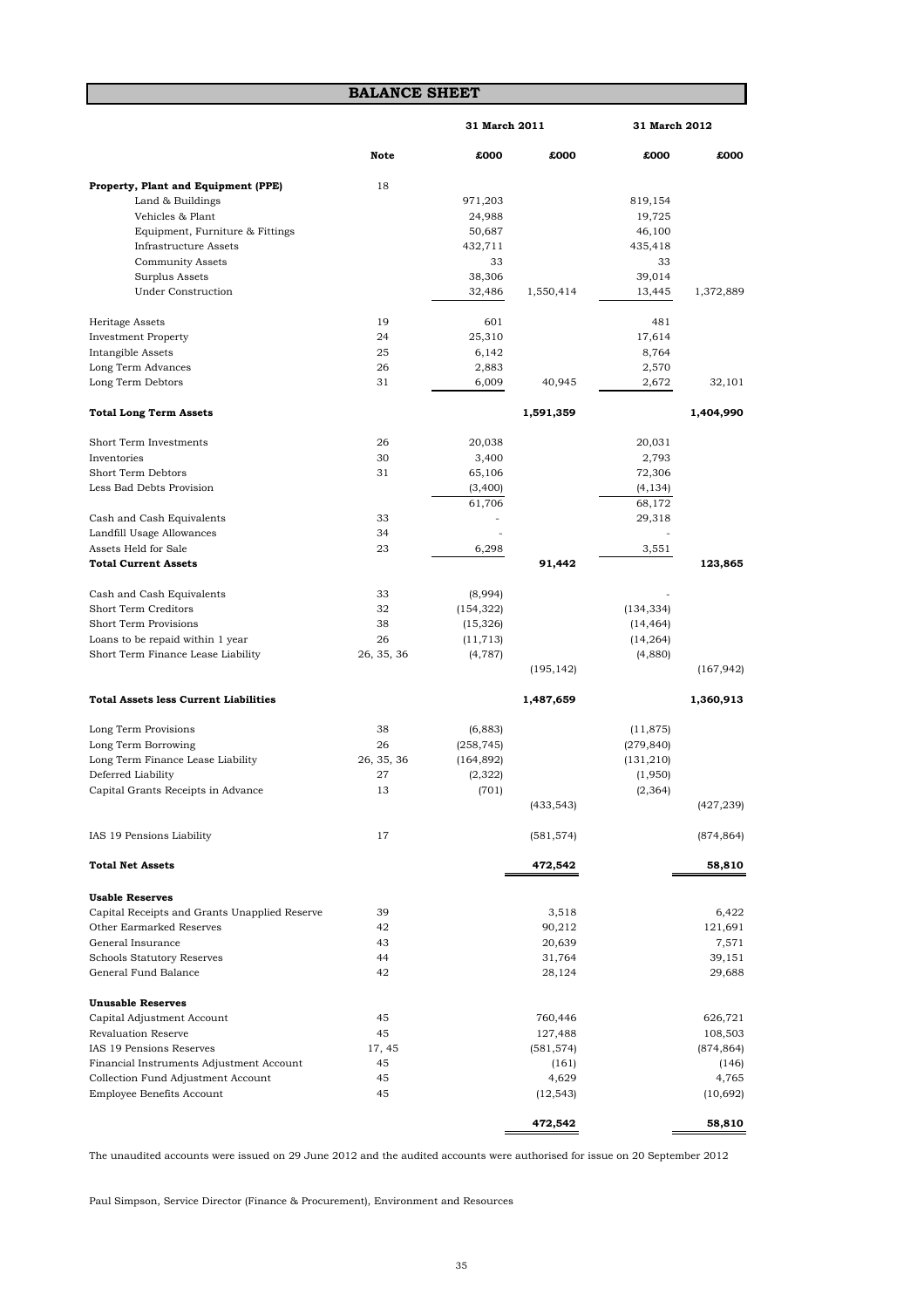# **CASHFLOW STATEMENT**

|                                                       | 2010/11   | 2011/12    |
|-------------------------------------------------------|-----------|------------|
|                                                       | £000      | £000       |
| Net (surplus) or deficit on the provision of services | (87, 758) | 134,876    |
| Adjust for non-cash movements                         |           |            |
| Depreciation and amortisation                         | (44, 363) | (49, 028)  |
| Impairment of Property, Plant and Equipment           | (32, 350) | (58, 420)  |
| Movement in current assets and liabilities            | (681)     | 22,942     |
| Movement in reserves and provisions                   | (10, 888) | (4, 130)   |
| Adjustments in respect of pension charges             | 101,158   | (2, 559)   |
| Grants applied                                        | 50,014    | 53,844     |
| Carrying value of assets disposed of                  | (9, 454)  | (174, 295) |
| Non-cash disposal proceeds                            | $\Omega$  | 30,194     |
| Other                                                 | (1, 105)  | (9, 429)   |
|                                                       | 52,331    | (190, 881) |
| Adjust for items included in investing or financing   | 4,914     | 16,098     |
| Net cash flows from operating activities              | (30, 513) | (39, 907)  |
| Investing activities                                  | (4, 973)  | 19,973     |
| Financing activities                                  | 21,472    | (18, 378)  |
| Net (increase)/decrease in cash and cash equivalents  | (14, 014) | (38, 312)  |
| Cash and cash equivalents at beginning of period      | (23,008)  | (8,994)    |
| Cash and cash equivalents at end of period            | (8,994)   | 29,318     |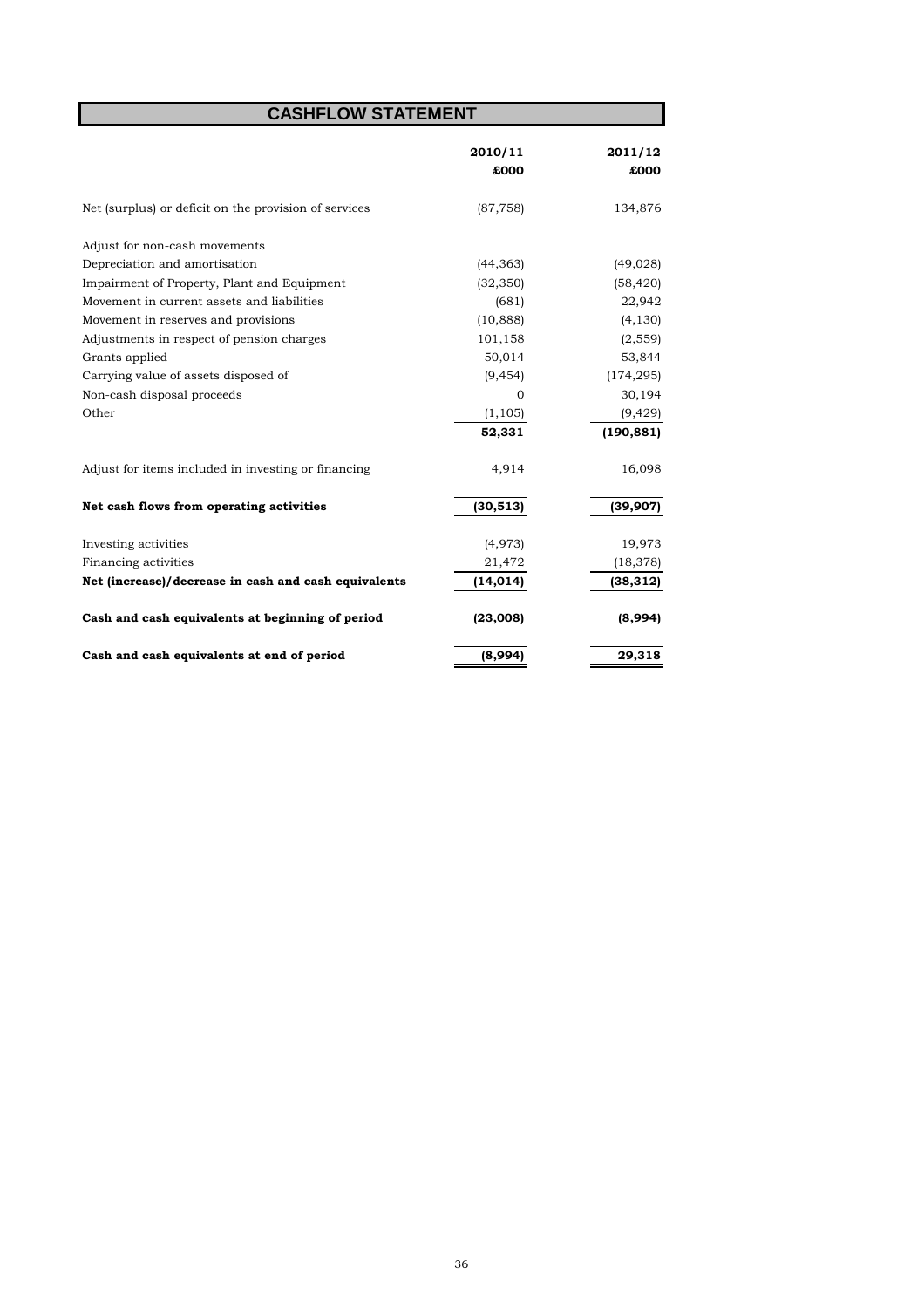# **NOTES TO THE STATEMENT OF ACCOUNTS**

### **1. Explanation of Prior Period Adjustments: Changes in Accounting Policies**

The Code of Practice on Local Authority Accounting in the United Kingdom 2011/12 introduced a change to the to the treatment in accounting for Heritage Assets held by the Authority. As set out in the summary of significant accounting policies in the Explanatory Foreword, the Authority now requires Heritage Assets to be carried in the Balance Sheet at valuation.

in the 2011/12 Statement of Accounts to apply the new policy. The effects of the restatement are as follows: In applying the new accounting policy, the Authority has recognised assets as Heritage Assets that were not previously recognised in the Balance Sheet. These have been measured at £0.6 million, with a corresponding increase in the Revaluation Reserve. The 31 March 2011 Balance Sheet has thus been

### **Opening 1 April 2011 Balance Sheet**

|                     |            | 2010/11 Adjustment | 2010/11    |
|---------------------|------------|--------------------|------------|
|                     | Statements | Made               | Restated   |
|                     | £000       | £000               | £000       |
| Heritage Assets     | -          | 601                | 601        |
| Revaluation Reserve | (126, 887) | (601)              | (127, 488) |

### **2. Accounting Standards Issued but not yet Adopted**

by the Code will result in a change of accounting policy that requires disclosures for all transferred financial assets. This standard will not have a material impact on the financial statements of the Council. The adoption of amendments to IFRS 7 Financial Instruments: Disclosures (transfers of financial assets)

### **3. Critical Judgements in Applying Accounting Policies**

events. The critical judgements made in the Statement of Accounts are: In applying the accounting policies set out in the Statement of Accounting Policies, the Authority has had to make certain judgements about complex transactions or those involving uncertainty about future

- be treated as on or off Balance Sheet. This has resulted in the following treatments: The Council has had to make detailed assessments and judgements regarding the control exercised over schools run in a wide variety of different ways to determine whether they should
	- Academy schools off Balance Sheet
	- Foundation schools off Balance Sheet
	- Voluntary aided schools off Balance Sheet
	- Voluntary controlled schools on Balance Sheet
	- Community schools on Balance Sheet

facilities and reduce levels of service provision. There is a high degree of uncertainty about future levels of funding for local government. However, the Authority has determined that this uncertainty is not yet sufficient to provide an indication that the assets of the Authority might be impaired as a result of a need to close

### **4. Assumptions made about the future and other major sources of estimation uncertainty**

Authority about the future, or that are otherwise uncertain. Estimates are made taking into account historical experience, current trends and other relevant factors. However, because balances cannot be determined with certainty, actual results could be materially different from assumptions and estimates. The Statement of Accounts contains estimated figures, that are based on assumptions made by the

material adjustment in the forthcoming financial year are as follows: The items in the Authority's Balance Sheet at 31 March 2012 for which there is significant risk of

#### **Property, Plant and Equipment**

•

lives had to be reduced. Assets are depreciated over useful lives that are dependent on assumptions about the level of repairs and maintenance that will be incurred in relation to individual assets. The current economic climate makes it uncertain that the Authority will be able to sustain its current spending on repairs and maintenance, bringing into doubt the useful lives assigned to assets. If the useful life of an asset is reduced, depreciation increases and the carrying amount of the asset falls. It is estimated that the annual depreciation charge for buildings would increase by £0.7 million for every year that useful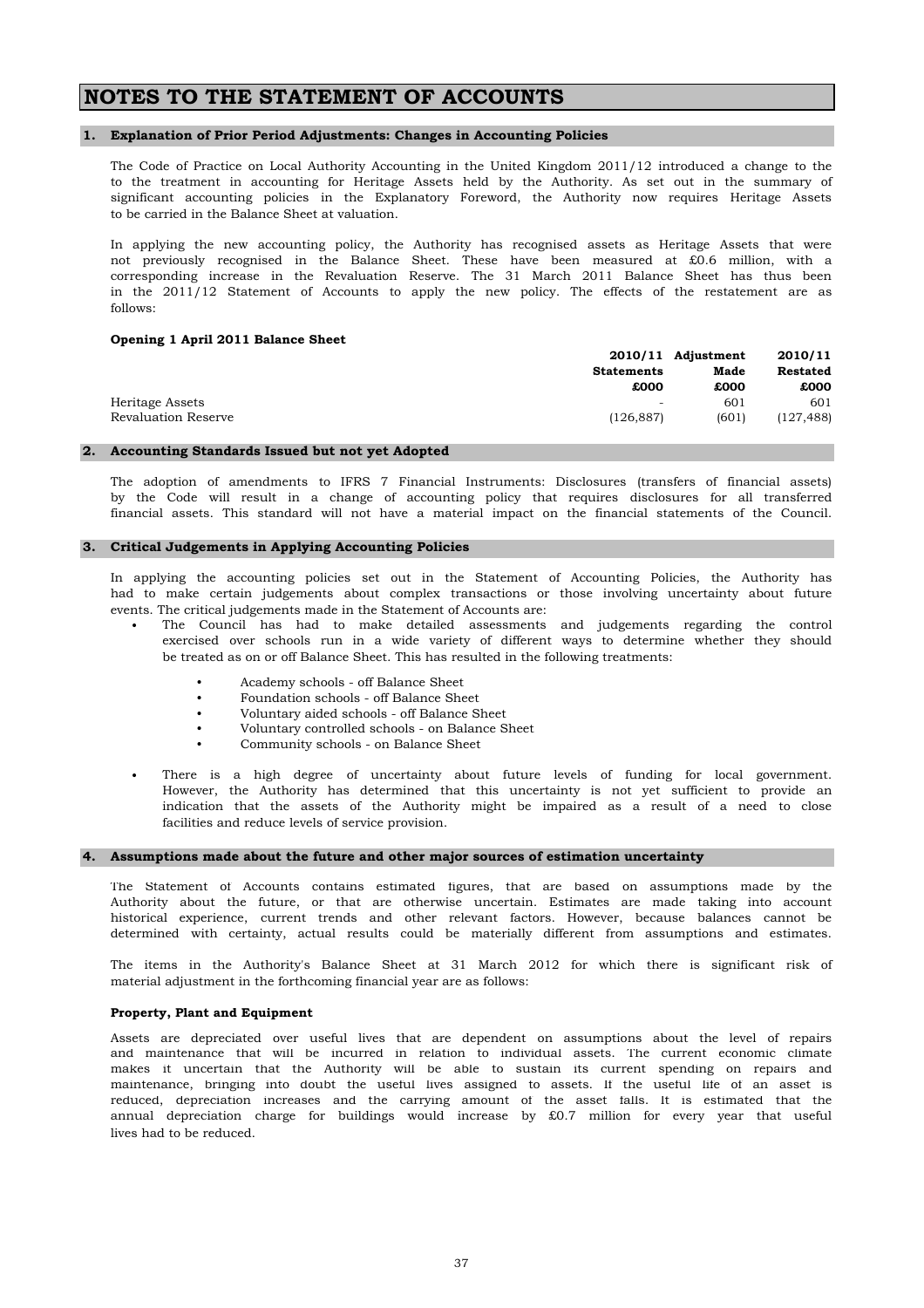### **Provisions**

variation of 10% on the amount provided would have an impact of £1.2 million on the provison required. relation to the Single Status Agreement. This figure was calculated based upon an estimate of the impact of revised pay and grading being implemented from an effective date of 1 April 2002. The calculations are The Authority made a provision for  $£12$  million in respect of the settlement of claims for back pay in complex and relate to over 8,000 posts and are subject to appeals. In  $2011/12$  £4.1 million of the provision was used for agreed payments. The final amounts paid out may differ significantly from the provision. A

#### **Insurance**

amount provided would have an impact of £1.3 million on the provison required. Therefore the final payments may differ significantly from that provided. A variation of 10% on the The Authority operates a self insurance scheme and has established a provision of £13.2 million to cover known claims and liabilities. The values provided are based upon historic experience and advice from claims advisers. However the actual values paid out are subject to agreement and possible legal action.

#### **Pensions**

quantification of the possible variation in the overall liability. Estimation of the net liability to pay pensions depends on a number of complex judgements relating to the net pensions liability of changes in individual assumptions can be measured. However, the assumptions interact in complex ways. It is therefore not possible to provide a meaningful the discount rate used, the rate at which salaries are projected to increase, changes in retirement ages, mortality rates and expected returns on pension fund assets. A firm of consulting actuaries is engaged to provide the Authority with expert advice about the assumptions to be applied. The effects on

### **5. Adjustments between Accounting Basis and Funding Basis under Regulations**

the Movement in Reserves Statement. The adjustments between the accounting basis and the funding basis under regulations are shown in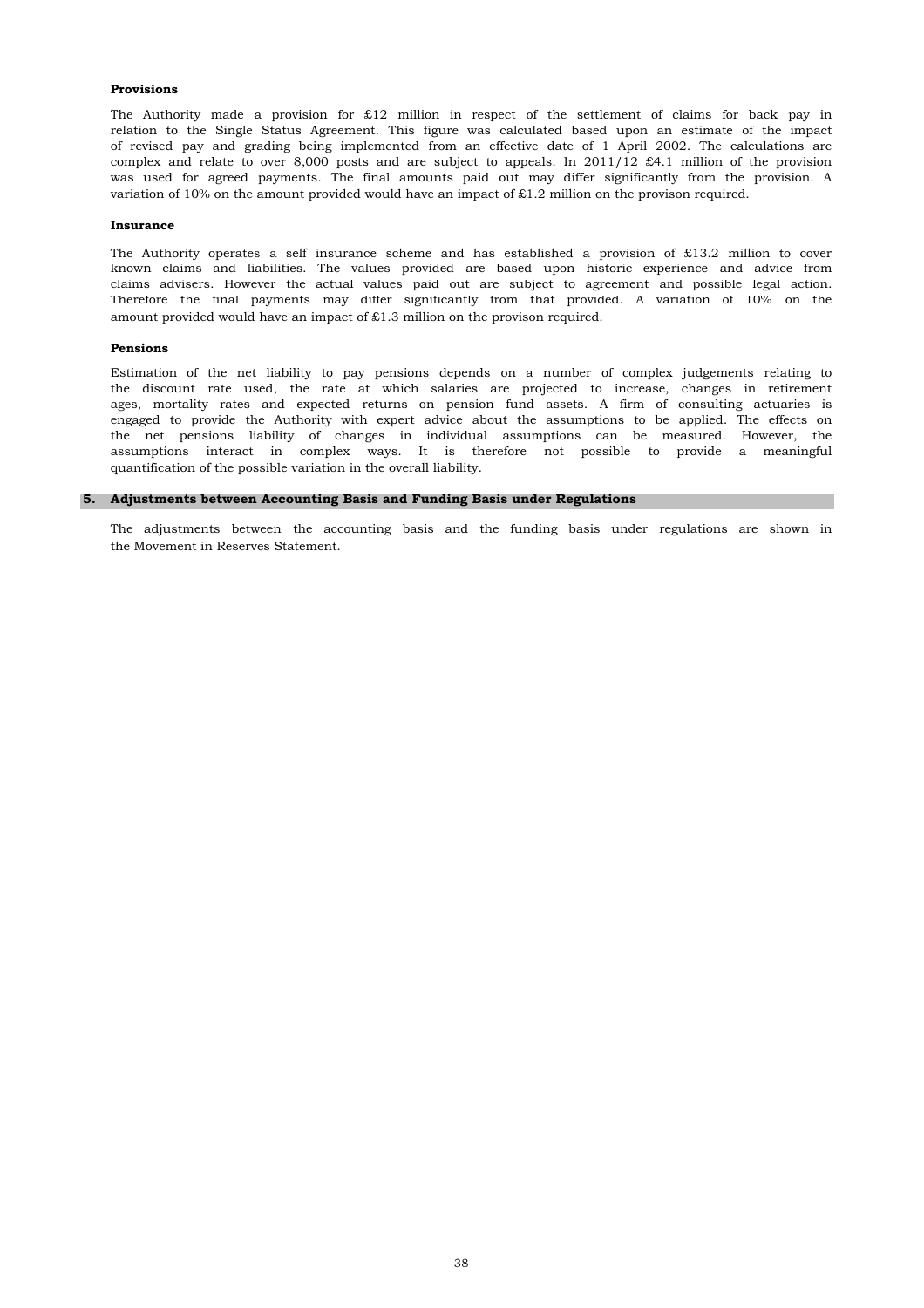#### **6. Amounts Reported for Resource Allocation Decisions**

**Net Cost of Services in Comprehensive Income and Expenditure Statement**

#### **For the year ended 31 March 2012**

|                                                                                          |                | Children &            | <b>Adult Social</b> |                 |                     |            |
|------------------------------------------------------------------------------------------|----------------|-----------------------|---------------------|-----------------|---------------------|------------|
|                                                                                          | <b>Schools</b> | <b>Young People's</b> | Care & Health       | Transport &     | <b>Other Direct</b> | Total      |
|                                                                                          |                | <b>Services</b>       | <b>Services</b>     | <b>Highways</b> | <b>Services</b>     |            |
|                                                                                          | £000           | £000                  | £000                | £000            | £000                | £000       |
| Fees, charges & other service income                                                     | (26, 472)      | (24, 965)             | (101, 953)          | (15, 550)       | (50, 489)           | (219, 429) |
| Government grants                                                                        | (502, 365)     | (16, 705)             | (10, 928)           | (6,271)         | (6, 391)            | (542, 660) |
| <b>Total Income</b>                                                                      | (528, 837)     | (41, 670)             | (112, 881)          | (21, 821)       | (56, 880)           | (762, 089) |
| Employee expenses                                                                        | 384,384        | 80,173                | 74,015              | 11,924          | 67,751              | 618,247    |
| Other operating expenses                                                                 | 138,793        | 101,949               | 232,520             | 58,945          | 86,411              | 618,618    |
| Depreciation, amortisation and impairment                                                |                | 25,659                | 2,035               | 16,087          | 5,207               | 48,988     |
| Transactions with departmental reserves                                                  | (605)          | (460)                 | (47)                | (4,058)         | 1,792               | (3,378)    |
| <b>Total operating expenses</b>                                                          | 522,572        | 207,321               | 308,523             | 82,898          | 161,161             | 1,282,475  |
| <b>Net Cost of Services</b>                                                              | (6, 265)       | 165,651               | 195,642             | 61,077          | 104,281             | 520,386    |
| Reconciliation to Net Cost of Services in Comprehensive Income and Expenditure Statement |                |                       |                     |                 |                     |            |
|                                                                                          |                |                       |                     |                 |                     | £000       |
| Cost of Services in Service Analysis                                                     |                |                       |                     |                 |                     | 520,386    |
| Add services not included in main analysis                                               |                |                       |                     |                 |                     |            |

Add amounts not reported in service management accounts 84,764

| <b>Reconciliation to Subjective Analysis</b><br>(Single Entity)       | <b>Service</b><br>Analysis<br>£000 | Not reported in<br>service mgmt a/c's<br>£000 | Not included<br>in CI&E<br>£000 | Net Cost of<br><b>Services</b><br>£000 | Corporate<br><b>Amounts</b><br>£000 | <b>Other Items below</b><br><b>Cost of Services</b><br>£000 | <b>Total</b><br>£000 |
|-----------------------------------------------------------------------|------------------------------------|-----------------------------------------------|---------------------------------|----------------------------------------|-------------------------------------|-------------------------------------------------------------|----------------------|
| Fees, charges & other service income                                  | (219, 429)                         |                                               | $\sim$                          | (219, 429)                             |                                     | 3,068                                                       | (216, 361)           |
| Surplus or deficit on associates and joint ventures                   |                                    |                                               | $\overline{\phantom{a}}$        |                                        |                                     |                                                             |                      |
| Interest and investment income                                        |                                    | $\overline{\phantom{a}}$                      |                                 |                                        |                                     | (384)                                                       | (384)                |
| Income from council tax                                               |                                    | $\overline{\phantom{a}}$                      |                                 | $\sim$                                 | (307, 898)                          | (136)                                                       | (308, 034)           |
| Government grants and contributions                                   | (542, 660)                         | (1,620)                                       |                                 | (544, 280)                             | (236, 947)                          | (73, 142)                                                   | (854, 369)           |
| <b>Total Income</b>                                                   | (762, 089)                         | (1,620)                                       | $\blacksquare$                  | (763, 709)                             | (544, 845)                          | (70, 594)                                                   | (1, 379, 148)        |
| Employee expenses<br>Other service expenses                           | 618,247<br>618,618                 | 2,918<br>24,742                               | (14,982)<br>(35,698)            | 606,183<br>607,662                     |                                     | 17,729<br>1,713                                             | 623,912<br>609,375   |
| Depreciation, amortisation and impairment                             | 48,988                             | 40                                            |                                 | 49,028                                 |                                     |                                                             | 49,028               |
| Other Expenditure Relating to Held for Sale and Investment Properties |                                    |                                               |                                 |                                        |                                     | 9,168                                                       | 9,168                |
| Transactions with departmental reserves                               | (3,378)                            | 58,420                                        | 5,096                           | 60,138                                 | 35,689                              | (35,080)                                                    | 60,747               |
| <b>Interest Payments</b>                                              |                                    |                                               |                                 |                                        | 15,855                              | 17,671                                                      | 33,526               |
| Precepts & Levies                                                     |                                    | 264                                           | $\overline{\phantom{a}}$        | 264                                    | $\overline{\phantom{a}}$            |                                                             | 264                  |
| Gain or Loss on Disposal of Non-current assets                        |                                    | $\overline{\phantom{a}}$                      |                                 |                                        |                                     | 128,004                                                     | 128,004              |
| <b>Total operating expenses</b>                                       | 1,282,475                          | 86,384                                        | (45, 584)                       | 1,323,275                              | 51,544                              | 139,205                                                     | 1,514,024            |
| Surplus or deficit on the provision of services                       | 520,386                            | 84,764                                        | (45, 584)                       | 559,566                                | (493, 301)                          | 68,611                                                      | 134,876              |

 $(45, 584)$ 

**559,566**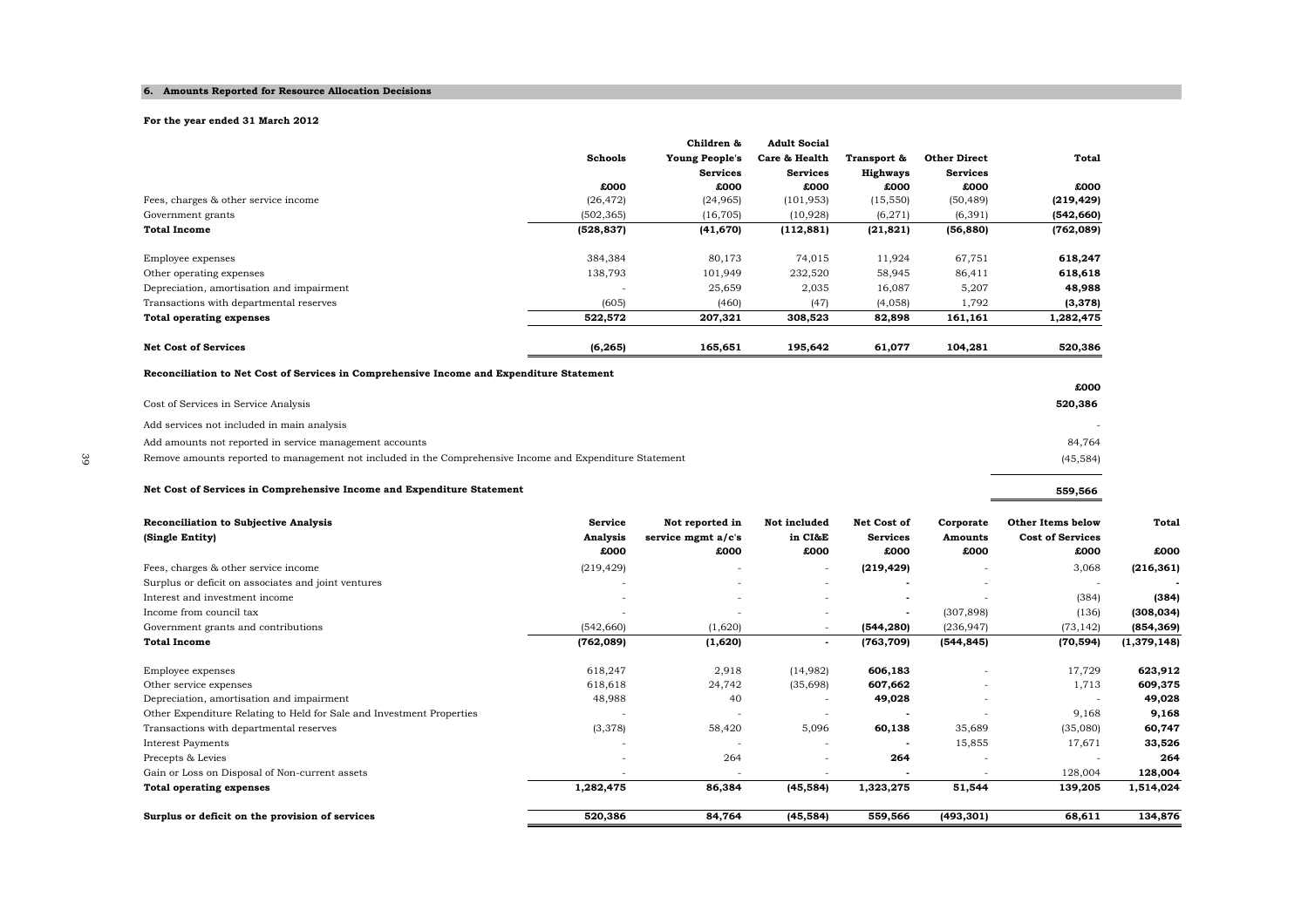#### **6. Amounts Reported for Resource Allocation Decisions (Continued)**

#### **For the year ended 31 March 2011**

Add services not included in main analysis

|                                                                                          |                | Children &            | <b>Adult Social</b> |                 |                     |            |
|------------------------------------------------------------------------------------------|----------------|-----------------------|---------------------|-----------------|---------------------|------------|
|                                                                                          | <b>Schools</b> | <b>Young People's</b> | Care & Health       | Transport &     | <b>Other Direct</b> | Total      |
|                                                                                          |                | <b>Services</b>       | <b>Services</b>     | <b>Highways</b> | <b>Services</b>     |            |
|                                                                                          | £000           | £000                  | £000                | £000            | £000                | £000       |
| Fees, charges & other service income                                                     | (26, 842)      | (26, 469)             | (96,313)            | (16,633)        | (30, 764)           | (197, 021) |
| Government grants                                                                        | (558, 024)     | (56, 215)             | (6,675)             | (7, 481)        | (6, 195)            | (634, 590) |
| <b>Total Income</b>                                                                      | (584, 866)     | (82, 684)             | (102, 988)          | (24, 114)       | (36,959)            | (831, 611) |
| Employee expenses                                                                        | 448,723        | 87,390                | 86,191              | 12,456          | 68,888              | 703,648    |
| Other operating expenses                                                                 | 149,301        | 121,553               | 234,325             | 58,099          | 68,023              | 631,301    |
| Depreciation, amortisation and impairment                                                |                | 27,344                | 1,881               | 12,907          | 3,272               | 45,404     |
| Transactions with departmental reserves                                                  | (6, 897)       | (4, 571)              | 3,224               |                 | 747                 | (7, 497)   |
| <b>Total operating expenses</b>                                                          | 591,127        | 231,716               | 325,621             | 83,462          | 140,930             | 1,372,856  |
| <b>Net Cost of Services</b>                                                              | 6,261          | 149,032               | 222,633             | 59,348          | 103,971             | 541,245    |
| Reconciliation to Net Cost of Services in Comprehensive Income and Expenditure Statement |                |                       |                     |                 |                     |            |
|                                                                                          |                |                       |                     |                 |                     | £000       |
| Cost of Services in Service Analysis                                                     |                |                       |                     |                 |                     | 541,245    |

Add amounts not reported in service management accounts 51,818

| Net Cost of Services in Comprehensive Income and Expenditure Statement | 441.568 |
|------------------------------------------------------------------------|---------|

| <b>Reconciliation to Subjective Analysis</b>                          | <b>Service</b>     | Not reported in    | Not included             | Net Cost of        | Corporate      | <b>Other Items below</b> | Total              |
|-----------------------------------------------------------------------|--------------------|--------------------|--------------------------|--------------------|----------------|--------------------------|--------------------|
| (Single Entity)                                                       | Analysis           | service mgmt a/c's | in CI&E                  | <b>Services</b>    | <b>Amounts</b> | <b>Cost of Services</b>  |                    |
|                                                                       | £000               | £000               | £000                     | £000               | £000           | £000                     | £000               |
| Fees, charges & other service income                                  | (197, 021)         |                    | $\sim$                   | (197, 021)         |                | (6,074)                  | (203, 095)         |
| Surplus or deficit on associates and joint ventures                   |                    |                    |                          |                    |                |                          |                    |
| Interest and investment income                                        |                    |                    |                          |                    |                | (493)                    | (493)              |
| Income from council tax                                               |                    |                    | ٠                        | $\sim$             | (307, 786)     | (1,047)                  | (308, 833)         |
| Government grants and contributions                                   | (634, 590)         | (11, 653)          | $\sim$                   | (646, 243)         | (227, 769)     | (65, 468)                | (939, 480)         |
| <b>Total Income</b>                                                   | (831, 611)         | (11, 653)          | $\sim$                   | (843, 264)         | (535, 555)     | (73,082)                 | (1, 451, 901)      |
| Employee expenses<br>Other service expenses                           | 703,648<br>631,301 | 36,546             | (136, 365)<br>(28, 676)  | 567,283<br>639,171 |                | 33,609<br>785            | 600,892<br>639,956 |
| Depreciation, amortisation and impairment                             | 45,404             | (1,041)            |                          | 44,363             |                |                          | 44,363             |
| Other Expenditure Relating to Held for Sale and Investment Properties |                    |                    |                          |                    |                | 682                      | 682                |
| Transactions with departmental reserves                               | (7, 497)           | 27,701             | 13,546                   | 33,750             | 3,428          | 607                      | 37,785             |
| <b>Interest Payments</b>                                              |                    |                    |                          |                    | 15,836         | 19,824                   | 35,660             |
| Precepts & Levies                                                     |                    | 265                | $\overline{\phantom{a}}$ | 265                |                |                          | 265                |
| Gain or Loss on Disposal of Non-current assets                        |                    |                    |                          |                    |                | 4,540                    | 4,540              |
| <b>Total operating expenses</b>                                       | 1,372,856          | 63,471             | (151, 495)               | 1,284,832          | 19,264         | 60,047                   | 1,364,143          |
| Surplus or deficit on the provision of services                       | 541,245            | 51,818             | (151, 495)               | 441,568            | (516, 291)     | (13,035)                 | (87, 758)          |

-

 $(151, 495)$ 

**441,568**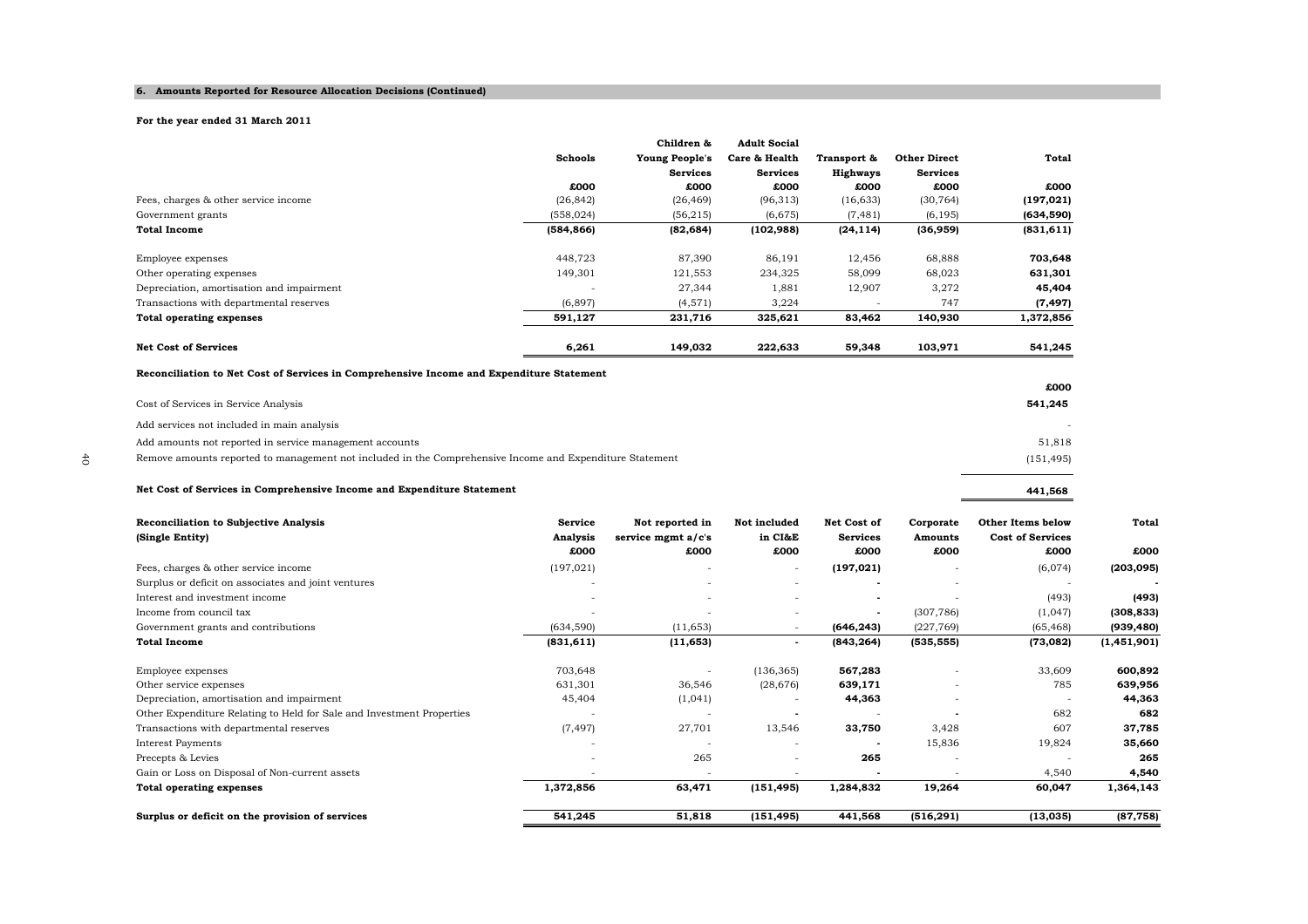### **7. Material Items of Income and Expense**

adjustment in the prior year: Exceptional items are ones that are material in terms of the Council's overall expenditure and not expected to recur frequently or regularly. Exceptional items are included on the face of the Comprehensive Income and and Expenditure Statement where it is felt that the costs are so significant as to warrant a separate disclosure. There was one such item for 2011/12 due to the materiality of the

• Back pay costs of £0.4 million for  $2011/12$  (£11.6 million for  $2010/11$ ) related to service prior to 1 April 2011 as a consequence of adopting the Single Status Agreement . See note 37.

# **8. Summary Revenue Accounts of Trading Undertakings**

|                                                                                                                                                                                                                                     | Turnover | 2010/11<br>Expend-<br>iture | Surplus/<br>(Deficit) | Turnover | 2011/12<br>Expend-<br>iture | Surplus/<br>(Deficit) |
|-------------------------------------------------------------------------------------------------------------------------------------------------------------------------------------------------------------------------------------|----------|-----------------------------|-----------------------|----------|-----------------------------|-----------------------|
|                                                                                                                                                                                                                                     | £000     | £000                        | £000                  | £000     | £000                        | £000                  |
| <b>Direct Services</b><br>Cleaning, catering, vehicle<br>maintenance, building and<br>grounds maintenance and<br>highways maintenance to the<br>Authority. Some work is<br>undertaken on behalf of external<br>clients.<br>(Note 1) | 80,283   | 83,939                      | (3,656)               | 78,867   | 79,496                      | (629)                 |
| <b>Legal Services</b><br>Provision of legal services to<br>the Authority                                                                                                                                                            | 3,723    | 3,473                       | 250                   | 4,932    | 4,842                       | 90                    |
| <b>County Supplies</b><br>A purchasing and supply service<br>to the Authority and some<br>external public bodies                                                                                                                    | 5,839    | 5,835                       | $\overline{4}$        | 5,632    | 5,450                       | 182                   |
| Design, Publications & Print<br>A design and printing service to<br>the Authority<br>(Note 2)                                                                                                                                       | 1,255    | 1,980                       | (725)                 |          |                             |                       |
| <b>Clayfields Secure Unit</b><br>Specialist children's services to<br>the Youth Justice Board and<br><b>Local Authorities</b>                                                                                                       | 4,416    | 4,324                       | 92                    | 4,304    | 4,556                       | (252)                 |
| <b>Total</b>                                                                                                                                                                                                                        | 95,516   | 99,551                      | (4,035)               | 93,735   | 94,344                      | (609)                 |

Note:

1. The Contracting Services deficit is a result of the pension costs impact of IAS19, regradings under the NJE scheme, redundancy payments and backfunding of pensions.

2. Following a review the Design, Publications and Print function has transferred into the Corporate Communications team and is no longer a trading activity.

### **9. Agency Work**

The Council carries out work on behalf of the Highways Agency, mainly relating to traffic signal maintenance and payment of energy charges for Area 7 of the Trunk Road network. Expenditure is fully reimbursed by the Highways Agency and the amount for  $2011/12$  was £433,000 (£363,850 for  $2010/11$ ).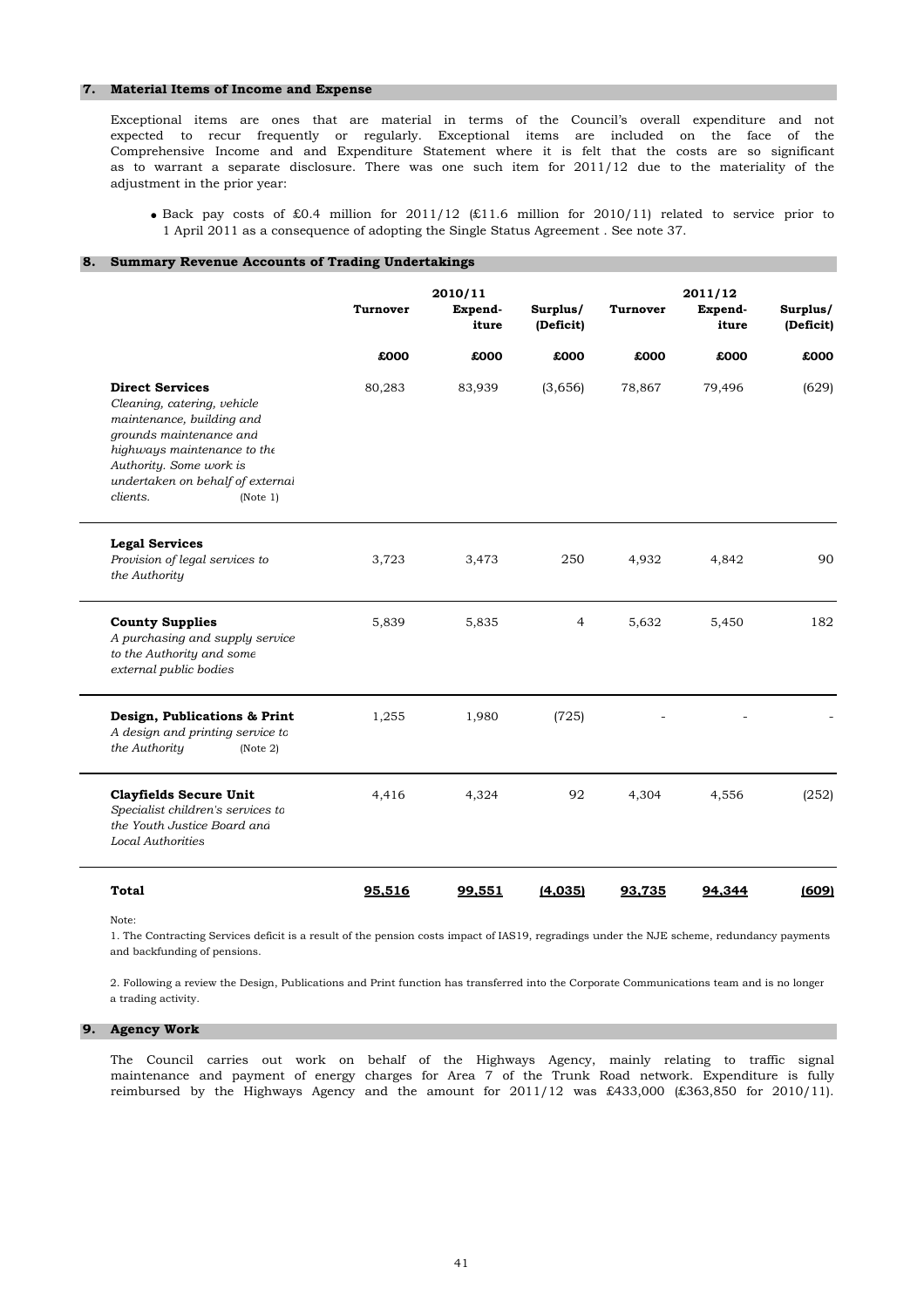# **10. Audit Fees**

2011/12 which will be paid to the Audit Commission in 2012/13. grant claims are an estimate of the cost of the certification of grant claims and returns relating to The Authority has been advised of the following fees payable to the Audit Commission. All fees have been included in the accounts for the period to which they relate except grant claims. The fees included for

|                                                                    | 2010/11 | 2011/12        |
|--------------------------------------------------------------------|---------|----------------|
|                                                                    | £000    | £000           |
| External Audit                                                     | 226     | 221            |
| Grant Claims                                                       | 6       | $\overline{2}$ |
| Other Services                                                     | -       | 14             |
|                                                                    | 232     | 237            |
| The other services relate to objections and queries from electors. |         |                |

# **11. Specific Revenue Grants**

The value of revenue grants included as income within the cost of services is as follows:

|                                                           | 2010/11 | 2011/12 |
|-----------------------------------------------------------|---------|---------|
| <b>Service</b>                                            | £000    | £000    |
| Cultural Services                                         | 1,041   | 76      |
| <b>Environmental Services</b>                             | 343     | 467     |
| Highways, Roads and Transportation                        | 4,532   | 3,268   |
| Children's and Education Services                         | 604,548 | 509,859 |
| <b>Adult Social Care</b>                                  | 6,675   | 10,928  |
| Planning and Development                                  | 362     | 393     |
| Corporate Management                                      | 17,858  | 8,018   |
|                                                           | 635,359 | 533,009 |
| <b>Funding Body</b>                                       |         |         |
| Department for Communities and Local Government           | 18,498  | 8,065   |
| Department for Education                                  | 550,753 | 477,819 |
| Department of Health                                      | 5,813   | 10,569  |
| Department for Transport                                  | 4,507   | 3,242   |
| Department for Work and Pensions                          | 1,056   | 386     |
| European Grants                                           | 40      |         |
| Home Office                                               | 1,070   | 755     |
| Milk Intervention Board                                   | 249     |         |
| Arts Council                                              | 110     | 76      |
| Department for Innovation, Universities and               |         |         |
| Skills (DIUS)                                             | 911     | 1,475   |
| Sport England                                             | 646     |         |
| Young People's Learning Agency                            | 51,338  | 29,936  |
| Other                                                     | 368     | 686     |
|                                                           | 635,359 | 533,009 |
|                                                           |         |         |
| Analysis of Revenue Receipts in Advance                   |         |         |
| Department for Communities and Local Govt.                | 9,537   | 2,295   |
| Department for Education                                  | 19,605  | 150     |
| Department of Health                                      | 57      |         |
| Department for Transport                                  | 3,138   | 240     |
| Department for Innovation, Universities and Skills (DIUS) | 1,203   | 808     |
| Young People's Learning Agency                            |         | 282     |
| Other                                                     | 720     | 348     |
|                                                           | 34,260  | 4,123   |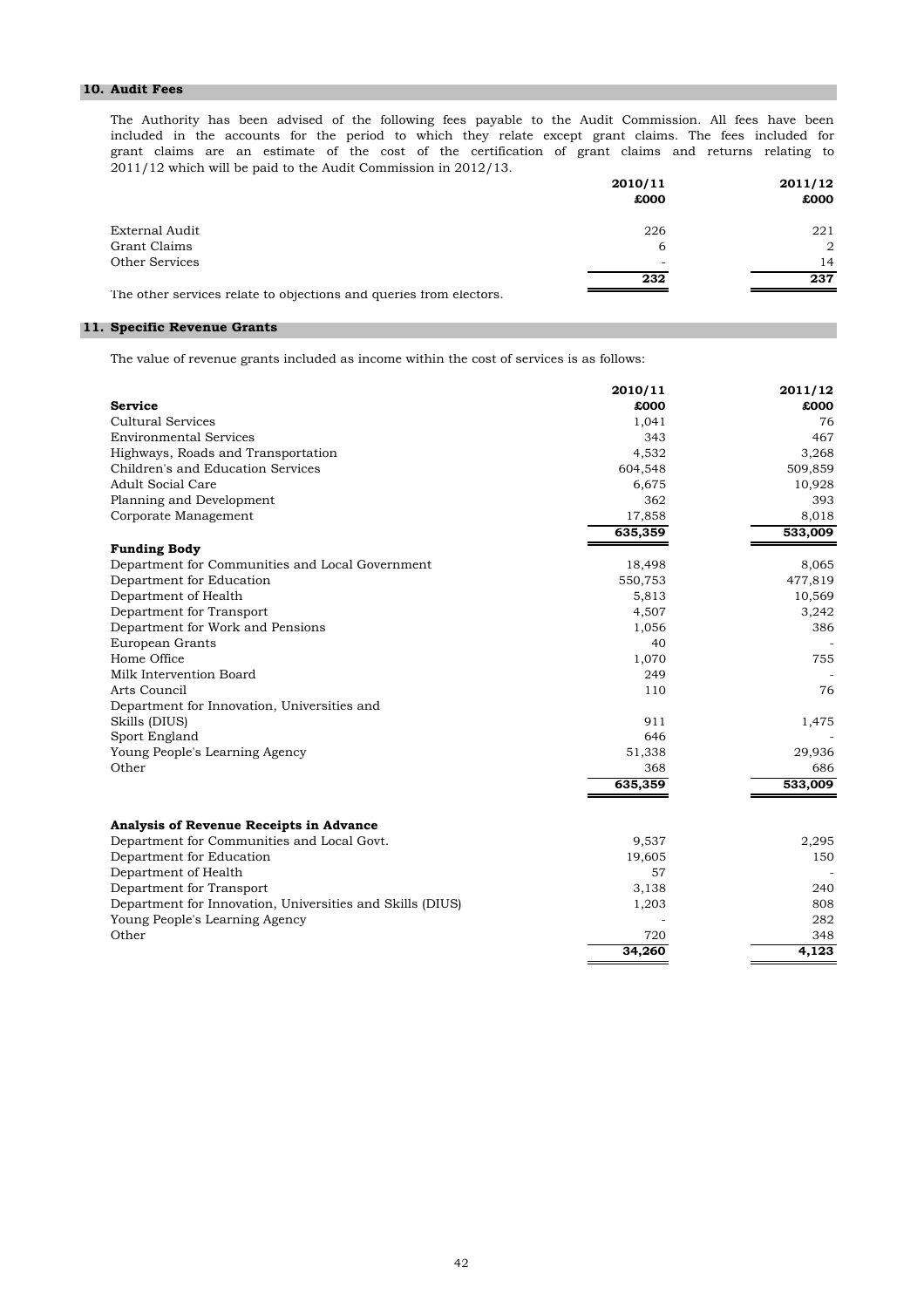#### **12. Minimum Revenue Provision (MRP)**

Regulations require local authorities to set aside money to provide for redemption of outstanding debt. This amount is offset against the level of depreciation already charged to the Authority's Comprehensive Income and Expenditure Statement to ensure that depreciation charges do not increase the net expenditure of the Authority. The MRP Policy agreed by the Authority on 23 February 2012 requires that:

- MRP for capital expenditure financed by borrowing prior to 1 April 2007 continues to be based on the previous regulatory method and the Authority continues to set aside 4% of outstanding debt
- MRP for capital expenditure financed by borrowing after 1 April 2007 is made on the basis of equal annual instalments over the estimated lives of assets
- For "on Balance Sheet" PFI contracts, the MRP requirement is regarded as met by a charge equal to the element of the unitary charge applied to write down the liability
- For finance leases, the MRP requirement is regarded as met by a charge equal to the element of the rent that goes to write down the liability.

The amount of depreciation and amortisation charged was £49.0 million (£44.4 million for 2010/11). The amount required under the MRP regulations for  $2011/12$  is £22.5 million (£22.0 million for 2010/11) of which £4.9 million (£4.5 million for 2010/11) relates to repayment of the PFI finance liablilty.

### **13. General Government Grants Income and Taxation**

behalf of the Council will be adjusted in the amounts payable next year. Council Tax for a Band D property at £1,193.18 (£1,193.18 in 2010/11). This was suitably adjusted for other Bands of property and a precept was issued to the District Councils to recover the relevant amounts. Any variances in the amounts actually collected by the District Councils on A number of grants are paid to the Council directly by the Government. The Council set the 2011/12

Reserves Statement and held in the Balance Sheet in the Collection Fund Adjustment Account. The figure for income from Council Tax includes accruals for the year-end position for the Council's share of the various District Council Collection Funds. The value of the accrual in 2011/12 is £0.1 million (£1.0 million for 2010/11) which is reversed out of the General Fund in the Movement in

and Expenditure Statement in 2011/12: The Authority credited the following grants, contributions and donations to the Comprehensive Income

|                                                    | 2010/11 | 2011/12 |
|----------------------------------------------------|---------|---------|
|                                                    | £000    | £000    |
| Credited to Taxation and Non Specific Grant Income |         |         |
| Department for Communities and Local Government    | 759     |         |
| <b>DEFRA</b>                                       | 526     |         |
| Department for Education                           | 35,057  | 29,469  |
| Department of Health                               | 1,015   | 1,839   |
| Department for Transport                           | 9,086   | 18,856  |
| Heritage Lottery                                   | 216     |         |
| Sport England                                      | 3,054   | 464     |
| Other Grants                                       | 178     | 3,181   |
| Donations                                          | 123     | 35      |
| <b>Capital Grants and Contributions</b>            | 50,014  | 53,844  |
| <b>General Government Grants</b>                   |         |         |
| Revenue Support Grant                              | 22,326  | 46,923  |
| Local Services Support Grant                       |         | 1,448   |
| PFI                                                | 19,862  | 18,535  |
| <b>Total General Government Grants</b>             | 42,188  | 66,906  |

to be returned to the donor. The balances at year-end are as follows: The Authority has received a number of grants, contributions and donations that have yet to be recognised as income as they have conditions attached to them that will require the monies or property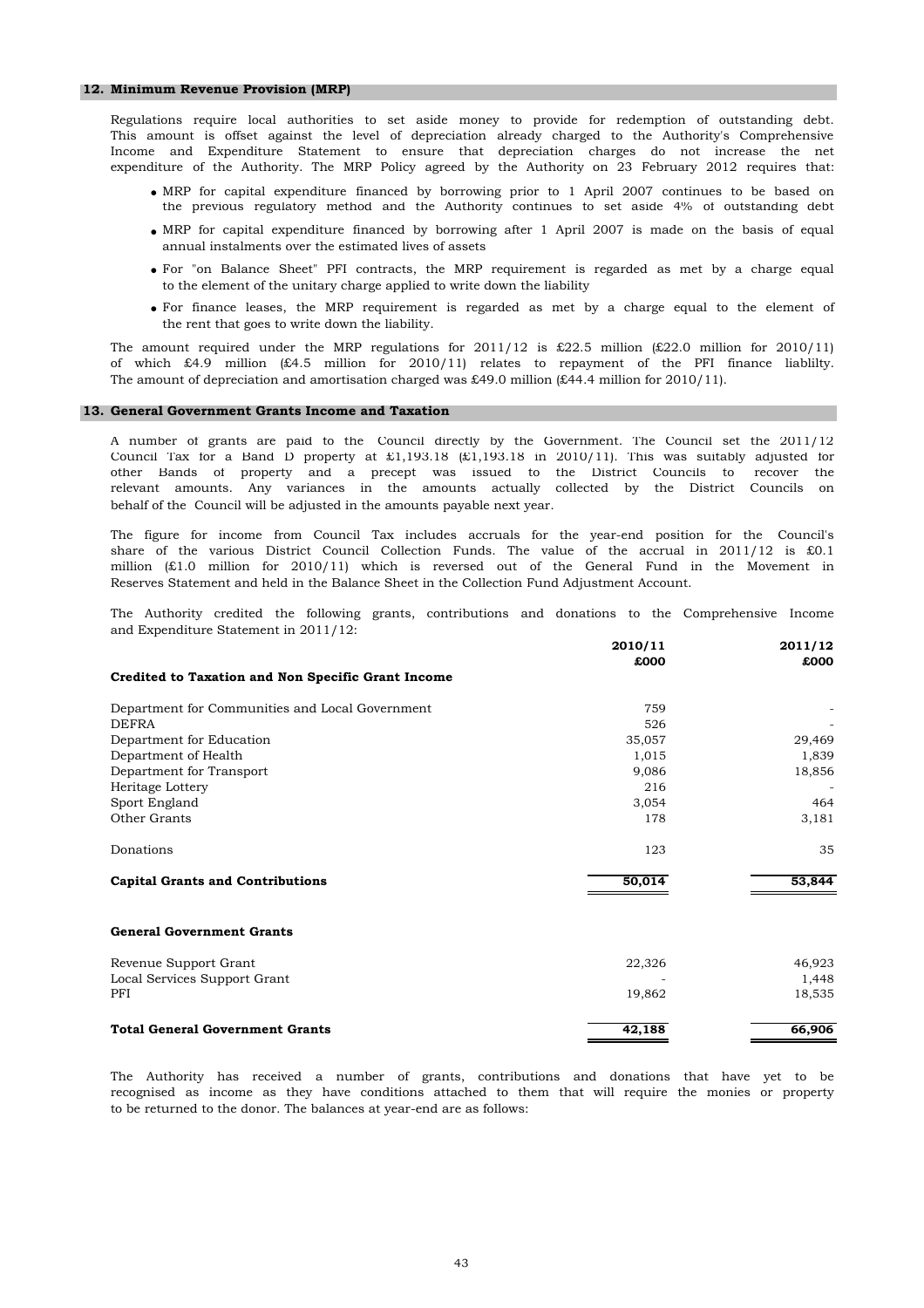|                                                 | 2010/11 | 2011/12  |
|-------------------------------------------------|---------|----------|
|                                                 | £000    | £000     |
| Capital Grants Receipts in Advance              |         |          |
| Department for Communities and Local Government | (274)   | (306)    |
| Department for Education                        | (52)    | ٠        |
| Department of Health                            | (2)     | ۰        |
| Other Grants                                    | (373)   | (2,058)  |
| Total                                           | (701)   | (2, 364) |
|                                                 |         |          |

# **14. Dedicated Schools Grant**

own resources. expenditure properly included in the Schools Budget. The Schools Budget includes elements for a elements are required to be accounted for separately. The Council is able to supplement the Schools Budget from its restricted range of services provided on an Authority-wide basis and for the Individual Schools Budget, which is divided into a budget share for each school. Over and underspends on the above The Council's expenditure on schools has been funded by grant monies provided by the Department for Education, the Dedicated Schools Grant (DSG). The DSG is ring-fenced and can only be applied to meet

Details of the deployment of DSG receivable for 2011/12 are as follows:

# **Schools Budget Funded by Dedicated Schools Grant**

|                                               | Central<br>Expenditure | <b>Individual</b><br><b>Schools</b><br><b>Budget</b> | <b>Total</b> |
|-----------------------------------------------|------------------------|------------------------------------------------------|--------------|
|                                               | £000                   | £000                                                 | £000         |
| Final DSG for $2011/12$                       | 66,285                 | 386,245                                              | 452,530      |
| Brought Forward 2010/11                       | 2,902                  |                                                      | 2,902        |
| Carry Forward to 2012/13 agreed in<br>advance |                        |                                                      |              |
| Agreed budgeted distribution                  | 69,187                 | 386,245                                              | 455,432      |
| Less:                                         |                        |                                                      |              |
| Actual central expenditure                    | 64,801                 |                                                      | 64,801       |
| Actual ISB deployed to schools                |                        | 386,245                                              | 386,245      |
| Local Authority Contribution                  |                        |                                                      |              |
| Carried forward to 2012/13                    | 4,386                  |                                                      | 4,386        |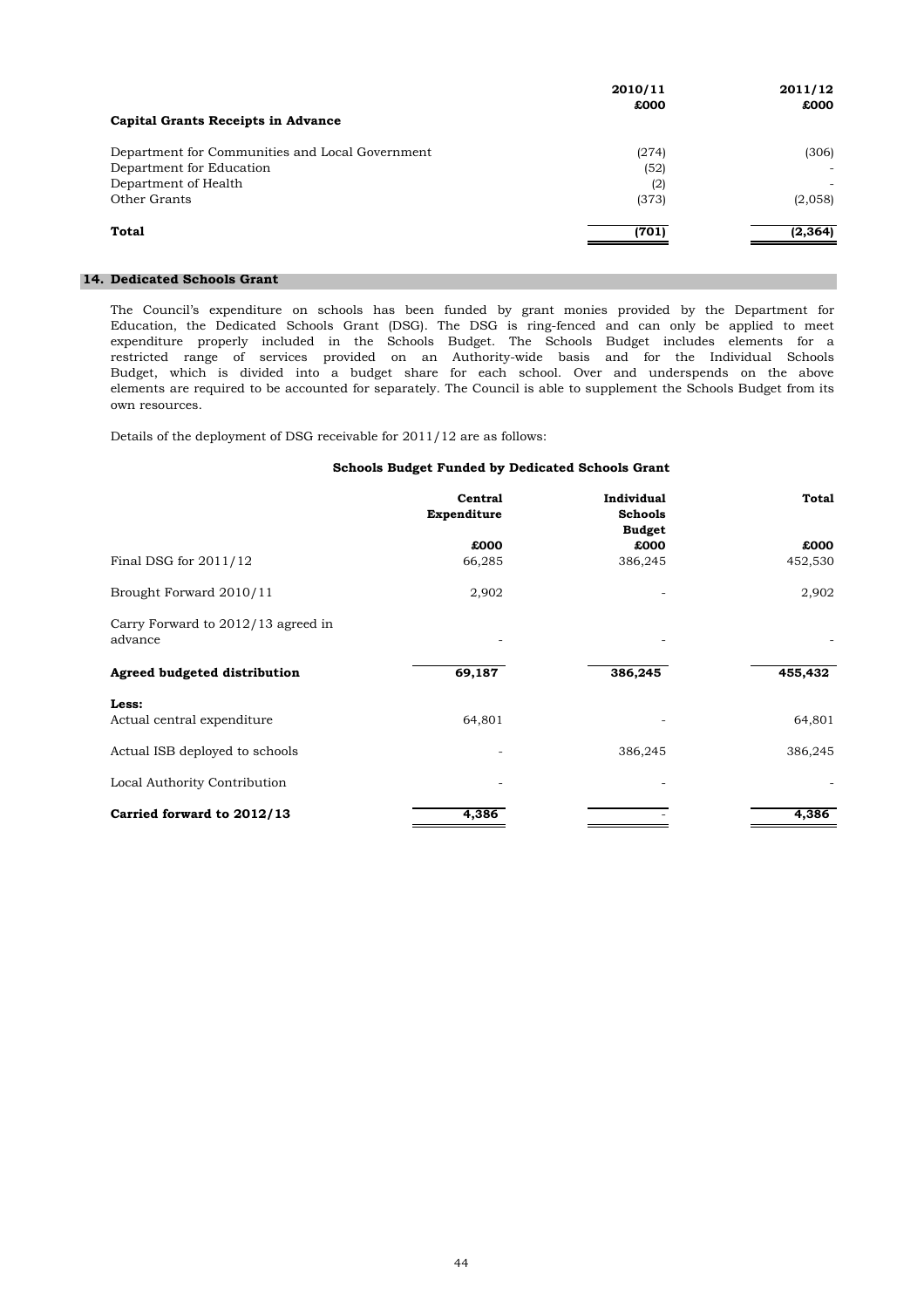# **15. Employee Remuneration**

table includes the senior staff separately identified in the subsequent tables. taxable expenses and severance (if applicable) amounted to £50,000 or more in the financial year. The The table below shows the number of staff employed by the Council whose remuneration,

| Pay Band |          | <b>Number of Staff</b> |                       |                          |                |                       |                          |  |
|----------|----------|------------------------|-----------------------|--------------------------|----------------|-----------------------|--------------------------|--|
|          |          |                        | 2010/11               |                          |                | 2011/12               |                          |  |
|          |          |                        |                       | Inc                      |                |                       | Inc                      |  |
|          |          |                        | <b>Exc Redundancy</b> | Redundancy               |                | <b>Exc Redundancy</b> | Redundancy               |  |
|          |          | <b>Schools</b>         | <b>Non Schools</b>    | <b>Total</b>             | <b>Schools</b> | <b>Non Schools</b>    | <b>Total</b>             |  |
| £190,000 | £194,999 |                        |                       | $\mathbf{1}$             |                |                       |                          |  |
| £185,000 | £189,999 |                        |                       | $\overline{\phantom{a}}$ |                |                       |                          |  |
| £180,000 | £184,999 |                        | $\mathbf{1}$          | 1                        |                | $\mathbf{1}$          | $\mathbf{1}$             |  |
| £175,000 | £179,999 |                        |                       |                          |                |                       |                          |  |
| £170,000 | £174,999 |                        |                       |                          |                |                       | $\mathbf{1}$             |  |
| £165,000 | £169,999 |                        |                       |                          |                |                       |                          |  |
| £160,000 | £164,999 | $\mathbf{1}$           |                       | 1                        |                |                       |                          |  |
| £155,000 | £159,999 |                        |                       | 1                        |                |                       |                          |  |
| £150,000 | £154,999 |                        |                       | $\overline{2}$           |                |                       |                          |  |
| £145,000 | £149,999 |                        |                       | $\overline{\phantom{a}}$ | $\mathbf{1}$   |                       | $\mathbf{1}$             |  |
| £140,000 | £144,999 |                        |                       | 1                        |                |                       | $\mathbf{1}$             |  |
| £135,000 | £139,999 | $\mathbf{1}$           |                       | 5                        |                |                       |                          |  |
| £130,000 | £134,999 | $\mathbf{1}$           | $\mathbf{1}$          | $\overline{2}$           | $\mathbf{1}$   | $\mathbf{1}$          | $\overline{\mathbf{c}}$  |  |
| £125,000 | £129,999 | $\mathbf{1}$           | $\overline{2}$        | 5                        |                | $\mathbf{1}$          | $\mathbf{1}$             |  |
| £120,000 | £124,999 |                        | $\mathbf{1}$          | 1                        |                | 1                     | $\mathbf{1}$             |  |
| £115,000 | £119,999 |                        |                       | 2                        |                |                       | $\overline{\phantom{a}}$ |  |
| £110,000 | £114,999 | $\mathbf{1}$           |                       | 5                        |                |                       | $\mathbf{1}$             |  |
| £105,000 | £109,999 | $\mathbf{1}$           |                       | 3                        | $\mathbf{1}$   |                       | $\mathbf{1}$             |  |
| £100,000 | £104,999 | 3                      | $\mathbf{1}$          | 6                        | 3              |                       | $\overline{4}$           |  |
| £95,000  | £99,999  | 5                      |                       | 14                       | 2              |                       | 3                        |  |
| £90,000  | £94,999  | 6                      | $\mathbf{1}$          | 12                       | $\mathbf{1}$   | $\mathbf{1}$          | 5                        |  |
| £85,000  | £89,999  | $\overline{7}$         | 11                    | 22                       | 6              | 6                     | 17                       |  |
| £80,000  | £84,999  | $\overline{7}$         | 5                     | 24                       | 6              | $\overline{7}$        | 14                       |  |
| £75,000  | £79,999  | 9                      | 5                     | 25                       | $\overline{4}$ | $\mathbf{1}$          | 9                        |  |
| £70,000  | £74,999  | 13                     | $\overline{4}$        | 34                       | 17             | 3                     | 33                       |  |
| £65,000  | £69,999  | 41                     | $\overline{4}$        | 65                       | 33             | $\overline{2}$        | 48                       |  |
| £60,000  | £64,999  | 80                     | 16                    | 113                      | 58             | 27                    | 108                      |  |
| £55,000  | £59,999  | 109                    | 36                    | 175                      | 97             | 30                    | 136                      |  |
| £50,000  | £54,999  | 119                    | 43                    | 159                      | 110            | 42                    | 175                      |  |
|          |          | 405                    | 131                   | 679                      | 340            | 123                   | 562                      |  |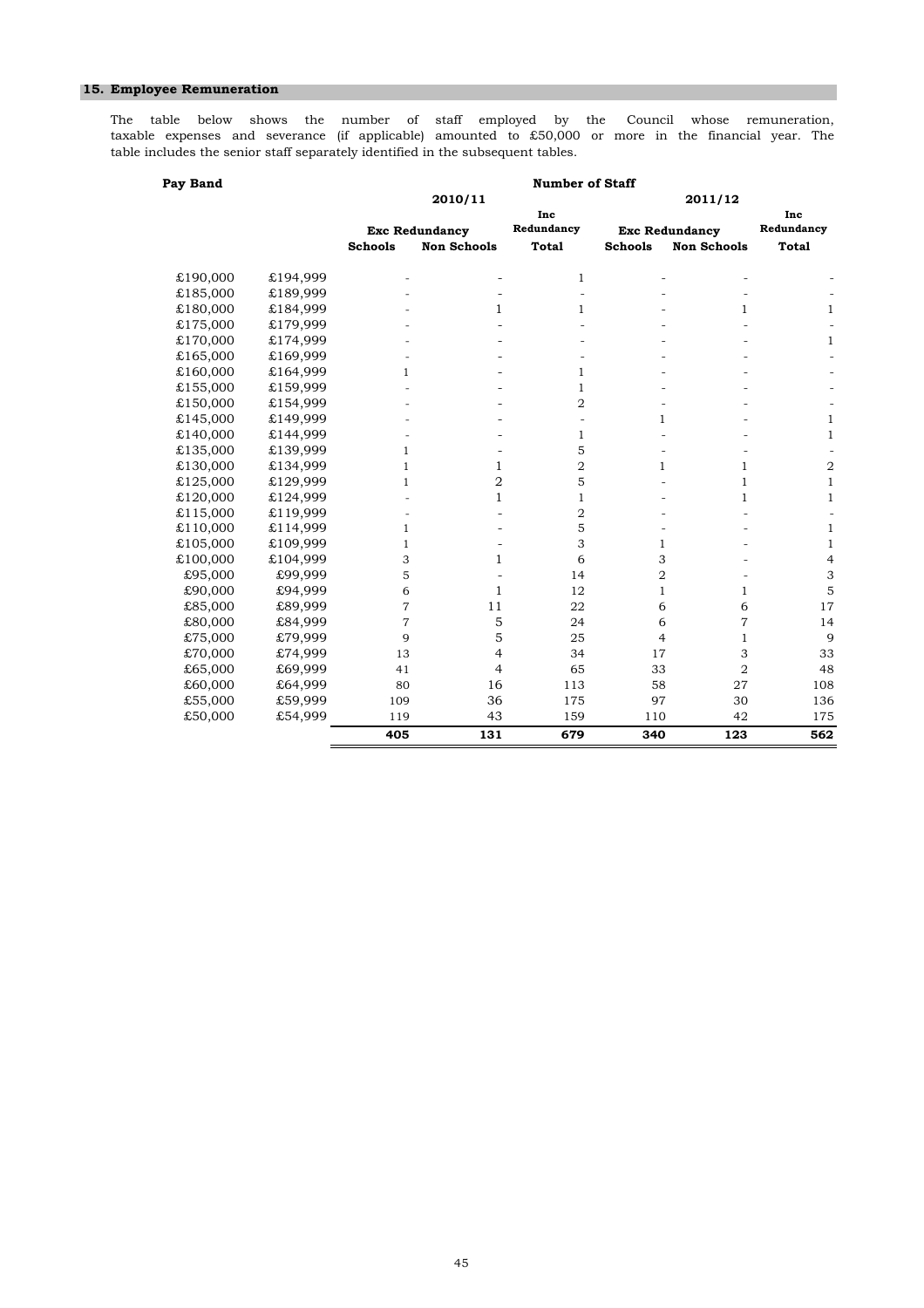## **2011/12**

| Post Holder information (Post title)<br>and name (where applicable)) | Note | <b>Salary</b><br><i>(including)</i><br>fees &<br>allowances) | <b>Expense</b><br><b>Allowances</b> | Compen-<br>sation for<br>Loss of<br><b>Office</b> | Employer<br>Pension<br>contri-<br>butions | Total<br>Remun-<br>eration |
|----------------------------------------------------------------------|------|--------------------------------------------------------------|-------------------------------------|---------------------------------------------------|-------------------------------------------|----------------------------|
|                                                                      |      | £                                                            | £                                   | £                                                 | £                                         | £                          |
| Chief Executive - M Burrows                                          |      | 184,410                                                      |                                     |                                                   | 33,747                                    | 218,157                    |
| Director of CFCS                                                     |      | 134,908                                                      | $\overline{\phantom{a}}$            | -                                                 | 24,688                                    | 159,596                    |
| Director of ASCH & PP                                                |      | 126,482                                                      | $\overline{\phantom{a}}$            |                                                   | 23,126                                    | 149,608                    |
| Director of Env & Resources<br>Director of the Improvement           |      | 121,371                                                      | ٠                                   | ٠                                                 | 22,211                                    | 143,582                    |
| Programme                                                            | 1.   | 82,500                                                       |                                     | $\overline{\phantom{0}}$                          | 18,452                                    | 100,952                    |
| Assistant Chief Executive                                            |      | 93,480                                                       | ٠                                   |                                                   | 17,549                                    | 111,029                    |
| Service Director (Finance)                                           | 2.   | 12,628                                                       | -                                   | 58,679                                            | 3,982                                     | 75,289                     |
| Service Director (Finance &<br>Procurement)                          | 3.   | 72,766                                                       | $\overline{\phantom{a}}$            | ۰.                                                | 13,316                                    | 86,082                     |

£110,000. This post has since been disestablished. 1. The Director of the Improvement Programme left their post on 31 December 2011. Their annualised salary was

£87,038 2. The Service Director (Finance) left their post on 30 June 2011. Their annualised salary was £87,038 3. The Service Director (Finance & Procurement) took up their post on 31 May 2011. Their annualised salary is

# **2010/11**

| Post Holder information (Post title<br>and name (where applicable)) | Note | <b>Salary</b><br><i>(including)</i><br>fees &<br>allowances) | <b>Expense</b><br><b>Allowances</b> | Compen-<br>sation for<br>Loss of<br><b>Office</b> | Employer<br>Pension<br>contri-<br>butions | <b>Total</b><br>Remun-<br>eration |
|---------------------------------------------------------------------|------|--------------------------------------------------------------|-------------------------------------|---------------------------------------------------|-------------------------------------------|-----------------------------------|
|                                                                     |      | £                                                            | £                                   | £                                                 | £                                         | £                                 |
| Chief Executive - M Burrows                                         |      | 184,338                                                      | 68                                  |                                                   | 32,087                                    | 216,493                           |
| Director of CFCS                                                    |      | 134,908                                                      | 12                                  |                                                   | 23,474                                    | 158,394                           |
| Director of ASCH & PP                                               |      | 126.267                                                      | 58                                  |                                                   | 21.989                                    | 148,314                           |
| Director of Env & Resources                                         |      | 121,371                                                      | 36                                  |                                                   | 21,119                                    | 142,526                           |
| Director of Communities                                             | 1.   | 126,982                                                      | 27                                  | 11.670                                            | 21,119                                    | 159,798                           |
| Director of the Improvement                                         | 2.   | 64,137                                                       | ٠                                   | -                                                 | 11,160                                    | 75,297                            |
| Assistant Chief Executive                                           |      | 89,746                                                       | $\overline{\phantom{a}}$            |                                                   | 15,616                                    | 105,362                           |
| Service Director (Finance)                                          |      | 87,038                                                       | $\overline{\phantom{a}}$            | ٠                                                 | 15,145                                    | 102,183                           |
| Senior Executive Officer                                            | 3.   | 53,199                                                       |                                     |                                                   | 9,257                                     | 62,456                            |

was £110,000. 1. The Director of Communities left their post on 31 March 2011. This post has since been disestablished. 2. The Director of the Improvement Programme took up their post on 8 September 2010. Their annualised salary

3. The Senior Executive Officer is no longer part of the senior management team.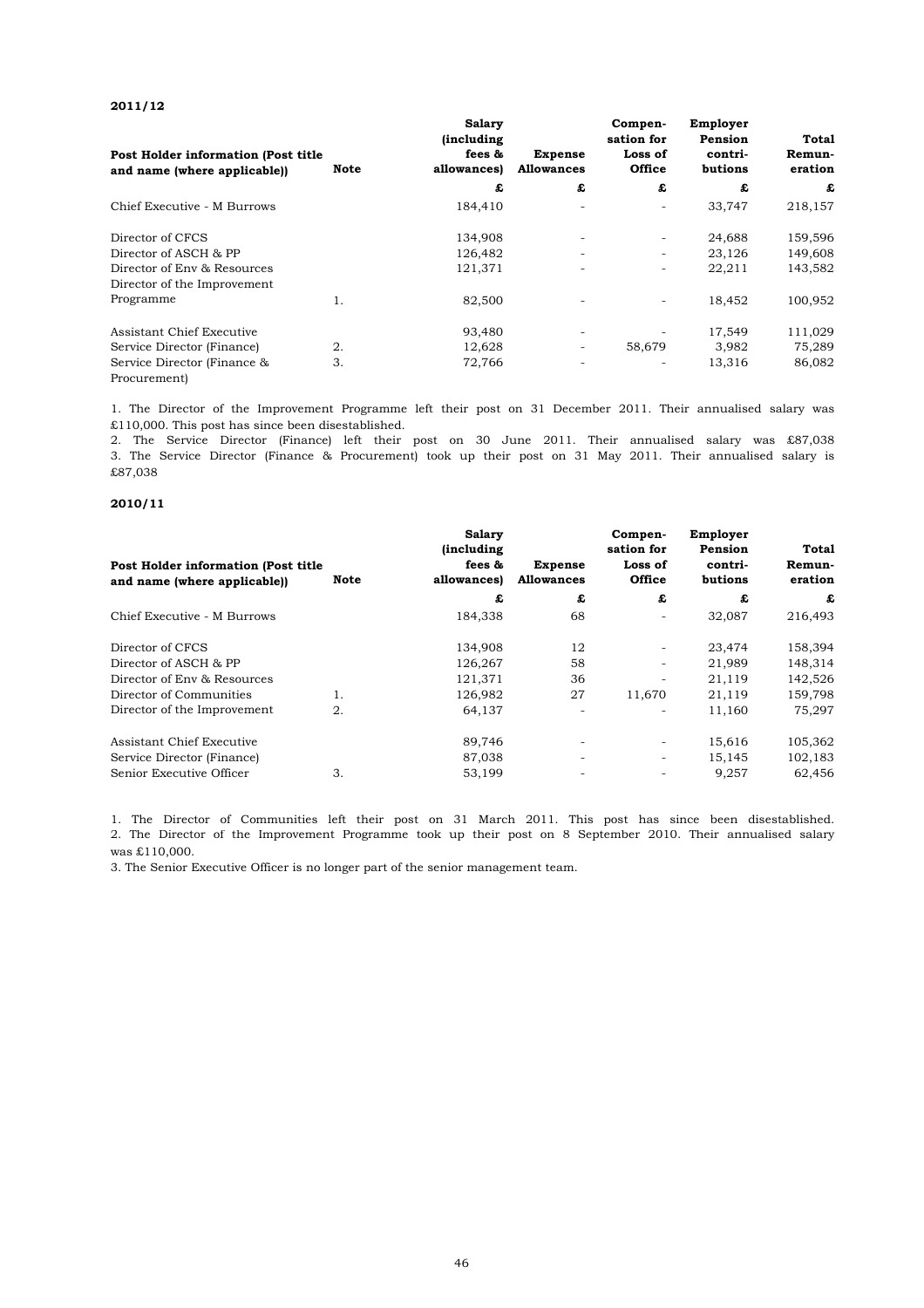|          | <b>Payment Ranges</b> | Number of<br>Redundancies | Compulsory      | Departures Agreed | Number of Other | Total Number of<br><b>Exit Packages</b> |                 | <b>Total Cost of Exit</b><br>Packages |                          |
|----------|-----------------------|---------------------------|-----------------|-------------------|-----------------|-----------------------------------------|-----------------|---------------------------------------|--------------------------|
|          |                       |                           | 2010/11 2011/12 |                   | 2010/11 2011/12 |                                         | 2010/11 2011/12 | 2010/11                               | 2011/12                  |
|          |                       |                           |                 |                   |                 |                                         |                 | £                                     | £                        |
| £        | 20,000<br>- £         | 188                       | 186             | 361               | 308             | 549                                     | 494             | 4,223,508                             | 3,730,707                |
| € 20,001 | 40,000<br>£<br>×.     | 32                        | 57              | 165               | 196             | 197                                     | 253             | 5,794,509                             | 7,502,725                |
| € 40,001 | € 60,000<br>$\sim$    | 13                        | 11              | 66                | 42              | 79                                      | 53              | 3,820,637                             | 2,579,755                |
| € 60,001 | € 80,000<br>٠.        | 3                         | 5               | 33                | 26              | 36                                      | 31              | 2,507,601                             | 2,131,976                |
| € 80,001 | $-$ £100,000          | $\overline{2}$            |                 | 16                | 4               | 18                                      | 5               | 1,564,866                             | 437,131                  |
| €100.001 | $-$ £150,000          |                           | 1               | 11                | 4               | 12                                      | 5               | 1,420,650                             | 595,940                  |
| €150,001 | €200,000<br>٠         | ۰                         | э               | $\,$              | Ö,              | ۰                                       | $\sim$          |                                       |                          |
| €200,001 | $-$ £250,000          | ۰                         | ۰.              | $\overline{2}$    | ۰               | $\overline{2}$                          | $\blacksquare$  | 451.322                               | $\overline{\phantom{m}}$ |
|          | <b>Total</b>          | 239                       | 261             | 654               | 580             | 893                                     | 841             | 19,783,093                            | 16,978,234               |

differ from other published information. The above table includes all exits from the Authority, including school based, and takes into account the cost of pension contributions that would have been paid had a retiring employee not left the Authority early. It may

# **16. Pensions – Contributions**

### **Teachers**

million (£5.1 million in 2010/11), representing 2.64% of pensionable pay  $(2.23\% \text{ in } 2010/11)$ . (14.1% in 2010/11). In addition, the Council is responsible for all pension payments relating to added years it has awarded, together with the related increases. In 2011/12, these amounted to £5.3 In 2011/12, the Council paid £28.2 million to the Teacher's Pension Agency (£32.1 million in 2010/11) in respect of teachers' pension costs, which represents 14.1% of teachers' pensionable pay

### **Other Employees**

fund contribution rates for the Council: which the 2011/12 accounts have been prepared was for a 3 year period commencing 1 April 2011. The report indicated that the cost of providing for 100% of pension funding in accordance with IAS 19 During 2011/12, the net cost of pensions and other benefits amounted to £43.6 million (£46.6 million in 2010/11), which represented 18.3% of pensionable pay (17.4% in 2010/11). The actuarial report upon Employee Benefits was 18.3% of pensionable pay. The report sets out the following pension

| 2011/12 | 18.3% of pensionable pay |
|---------|--------------------------|
| 2012/13 | 18.3% of pensionable pay |
| 2013/14 | 18.3% of pensionable pay |

the pension fund of early retirements. benefits it has awarded, together with the related inflation increases. The annual costs are funded by charges to Services. In 2011/12 these amounted to £2.1 million,  $(E1.6 \text{ million in } 2010/11)$  representing 0.89% of pensionable pay (0.59% in 2010/11). The Council also paid £7.3 million into the Pension Fund in 2011/12 (£3.2 million for 2010/11) to fund the non-discretionary additional strain on The Council is responsible for all pension payments relating to discretionary added years

#### **17. Pensions – IAS19**

The IAS19 postion as at 31 March 2012 was a net liability as set out in the table below :

|                                          | 2010/11 | 2011/12 |
|------------------------------------------|---------|---------|
|                                          | £000    | £000    |
| Local Government Pension Scheme          | 506,859 | 798.204 |
| Teachers Unfunded Defined Benefit Scheme | 74.715  | 76.660  |
| <b>Total Net Liability</b>               | 581,574 | 874,864 |

figures for 2011/12 are not considered materially different from the estimates provided. Assets have been valued using the market value at 31 December 2011 increased by market index returns for the last three months of the accounting period. Liabilities have been valued using the projected unit method which assesses the future liabilities of the fund discounted to their present value. This work was undertaken by Barnett Waddingham LLP, an independent firm of actuaries, based upon the estimated position at 31 March 2012 provided by the Council during March 2012. The actual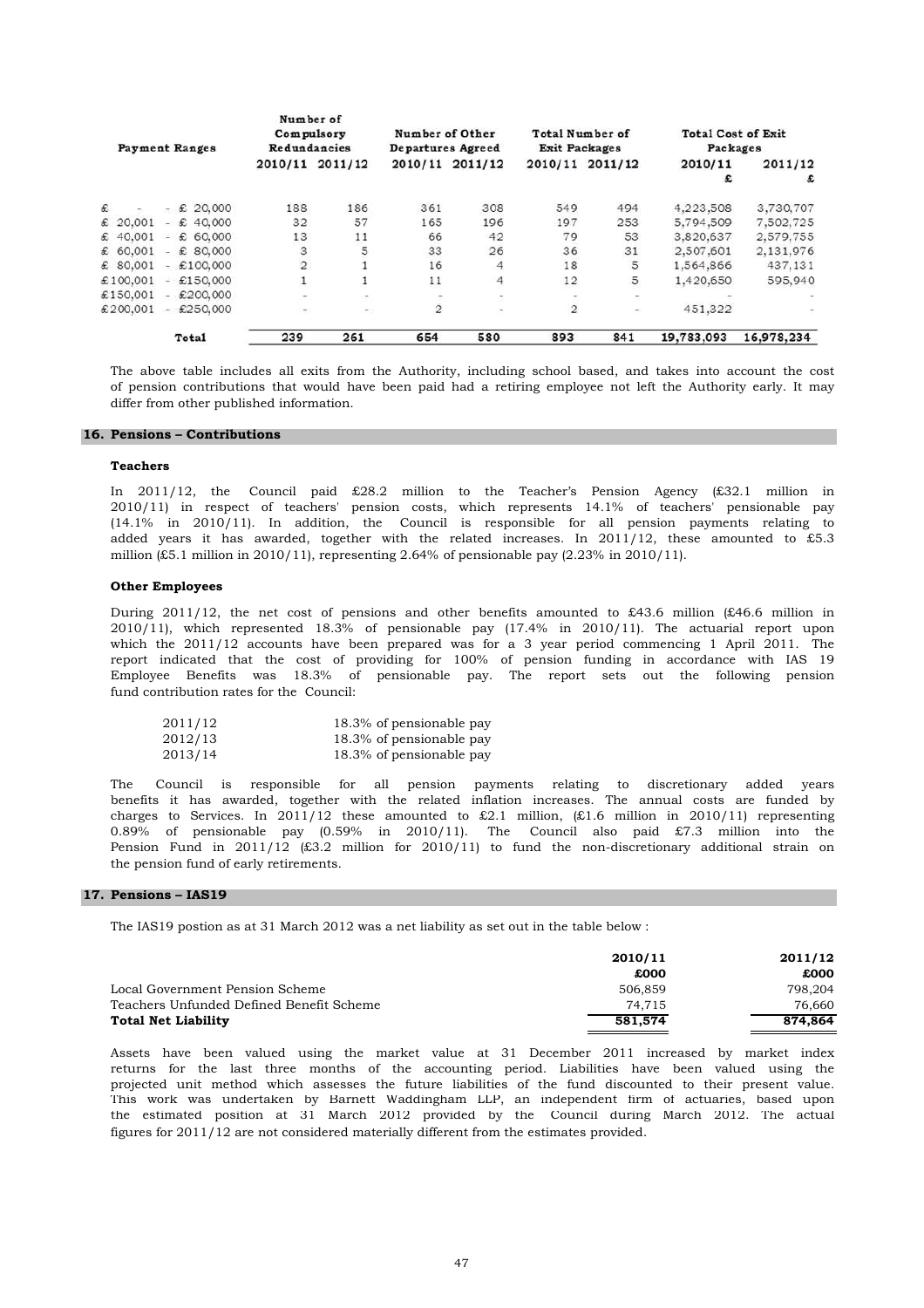#### **Local Government Pension Scheme**

Movement in Reserves Statement during the year: charge the Authority is required to make against Council Tax is based on the cash payable in the year, so the real cost of retirement benefits is reversed out in the Movement in Reserves Statement. The The Authority recognises the cost of retirement benefits in the Net Cost of Services when they are earned by employees, rather than when the benefits are eventually paid as pensions. However, the following transactions have been made in the Comprehensive Income and Expenditure Statement and

|                                                       | 2010/11<br>£000 | 2011/12<br>£000 |
|-------------------------------------------------------|-----------------|-----------------|
| <b>Comprehensive Income and Expenditure Statement</b> |                 |                 |
| Cost of Services                                      |                 |                 |
| - current service cost                                | (69, 531)       | (48, 681)       |
| - past service (cost) / gain                          | 147,672         |                 |
| - Gains (losses) on curtailments                      | (3,680)         | 5,453           |
| Financing and Investment Income and Expenditure       |                 |                 |
| - interest cost                                       | (97, 613)       | (86,636)        |
| - expected return on scheme assets                    | 68,567          | 72,874          |
| Net Charge to the Comprehensive Income                |                 |                 |
| and Expenditure Statement                             | 45,415          | (56,990)        |
| <b>Movement in Reserves</b>                           |                 |                 |
| - reversal of net charges made for retirement         |                 |                 |
| benefits in accordance with IAS19                     | (45, 415)       | 56,990          |
| Actual amount charged against the General             |                 |                 |
| Fund Balance for pensions in the year:                |                 |                 |
| - employers benefits payable to pensioners            | 51,155          | 53,142          |
|                                                       |                 |                 |

expenditure. Statement, the following actuarial gains/losses were included within other comprehensive income and In addition to the recognised gains and losses included in the Comprehensive Income and Expenditure

|                            | 2010/11<br>£000 | 2011/12<br>£000 |
|----------------------------|-----------------|-----------------|
| Actuarial gains / (losses) | 382.143         | (287, 126)      |

## **Assets and liabilities in relation to retirement benefits**

Reconciliation of present value of the scheme liabilities:

|                                         | 2010/11    |           |
|-----------------------------------------|------------|-----------|
|                                         | £000       | £000      |
|                                         |            |           |
| Deficit at 1 April                      | 1,986,928  | 1,589,192 |
| Current service cost                    | 69.531     | 48,681    |
| Interest cost                           | 97,613     | 86,636    |
| Actuarial (gains) / losses              | (376, 795) | 240,054   |
| Gain (loss) on curtailments             | 6,165      | 6,179     |
| Liabilities extinguished on settlements | (4, 137)   | (25, 526) |
| Benefits paid                           | (57, 428)  | (67, 204) |
| Contributions by scheme participants    | 17,246     | 15,113    |
| Past service costs / (gain)             | (147, 672) |           |
| Unfunded pension payments               | (2, 259)   | (2,300)   |
| Deficit at 31 March                     | 1,589,192  | 1,890,825 |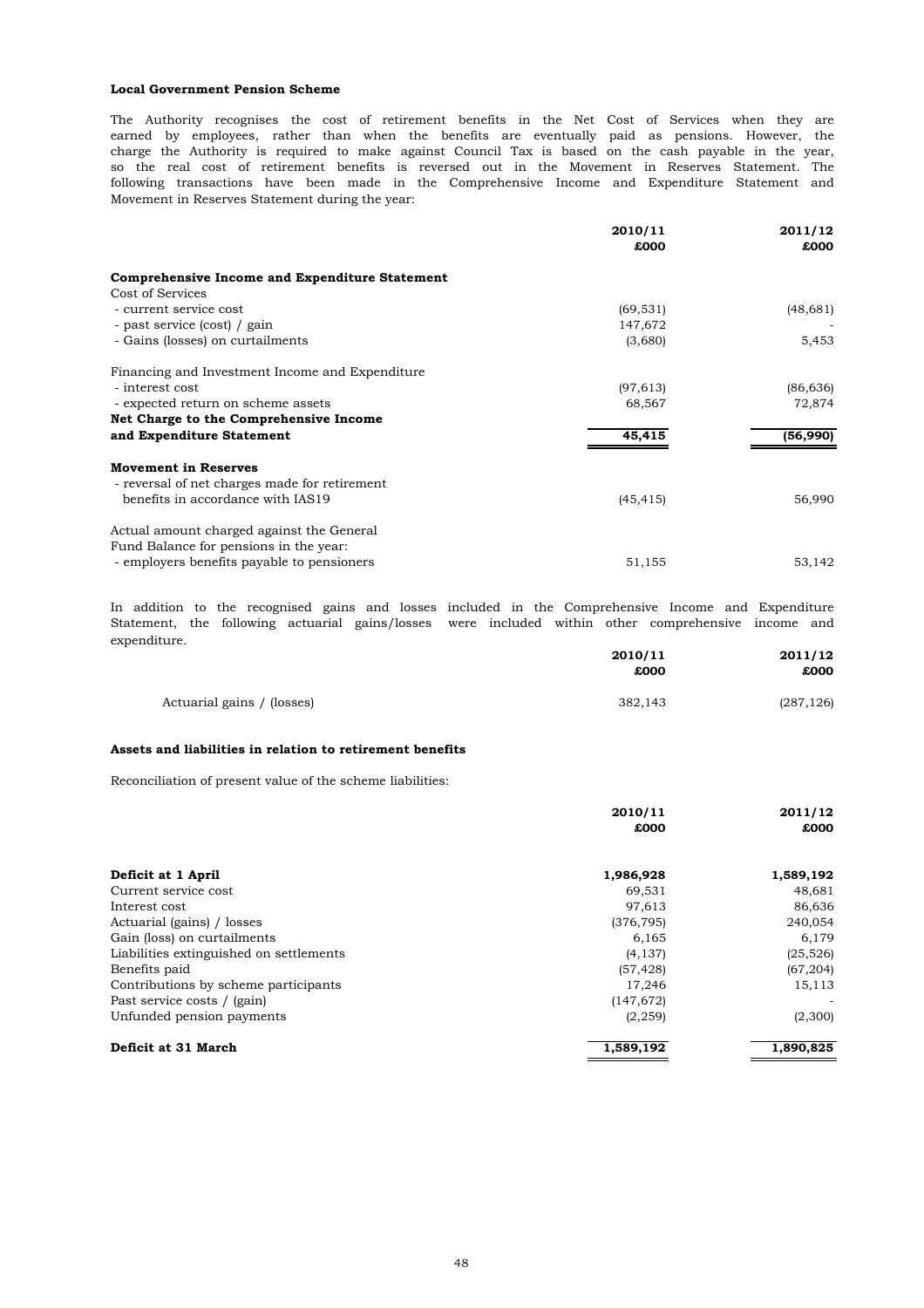Reconciliation of fair value of the scheme assets:

|                                      | 2010/11    | 2011/12    |
|--------------------------------------|------------|------------|
|                                      | £000       | £000       |
| At 1 April                           | 1,000,688  | 1,082,333  |
| Expected return on scheme assets     | 68,567     | 72,874     |
| Actuarial gains / (losses)           | 5,348      | (47,072)   |
| Employer contributions               | 51,823     | 52,771     |
| Contributions by scheme participants | 17,246     | 15,113     |
| Benefits paid                        | (59, 687)  | (69, 504)  |
| Receipt/(Payment) of bulk transfer   | (1,652)    | (13, 894)  |
| At 31 March                          | 1,082,333  | 1,092,621  |
| <b>Opening Net Position</b>          | (986, 240) | (506, 859) |
| <b>Closing Net Position</b>          | (506, 859) | (798, 204) |

is then assumed to be a margin above gilts yields. The returns on gilts and other bonds are assumed to be gilts yields and corporate bond yields (with an adjustment to reflect default risk) respectively at the relevant date. The return on equities and property The expected return on scheme assets is based on the long-term future expected investment return for each asset class as at the beginning of the period (i.e. as at 1 April 2011 for the year to 31 March 2012).

### **Scheme History**

|                                  | 2007/08   | 2008/09    | 2009/10   | 2010/11   | 2011/12   |
|----------------------------------|-----------|------------|-----------|-----------|-----------|
|                                  | £m        | £m         | £m        | £m        | £m        |
| Present value of liabilities     | (1.449.0) | (1, 280.3) | (1,986.9) | (1,589.1) | (1,890.8) |
| Fair value of scheme assets      | 879.6     | 737.9      | 1.000.7   | 1.082.3   | 1.092.6   |
| Surplus/(deficit) in the scheme  | (569.4)   | (542.4)    | (986.2)   | (506.8)   | (798.2)   |
| Cumulative actuarial gain (loss) | (113.2)   | (66.6)     | (497.6)   | (115.5)   | (402.6)   |

revaluation effective 1 April 2011 showed that the Authority's contributions to the fund would be increasing by 0.9% of pensionable pay in each of the next three financial years. significant impact upon reserves or revenue funding requirements in the short term. The triennial that required by IAS19 and is expected to be less prone to significant changes in fund value as a result of short-term fluctuations in market values. The Authority does not expect the deficit shown to make a meeting 100% of liabilities over a period of time. This takes a longer-term view of the fund position than IAS19 requires the Authority to determine the surplus or deficit of its Pension Fund on an annual basis. In the short-term, changes in the value of investments can lead to a significant variation to the surplus or deficit on the fund which might be expected to show a smoother trend over the longer term. Every three years the Authority reviews its contributions to the fund based upon a detailed actuarial exercise which takes account of existing liabilities and likely investment returns and sets out an approach to

in the year to 31 March 2013 is £35.6 million. The total contributions expected to be made to the Local Government Pension Scheme by the Council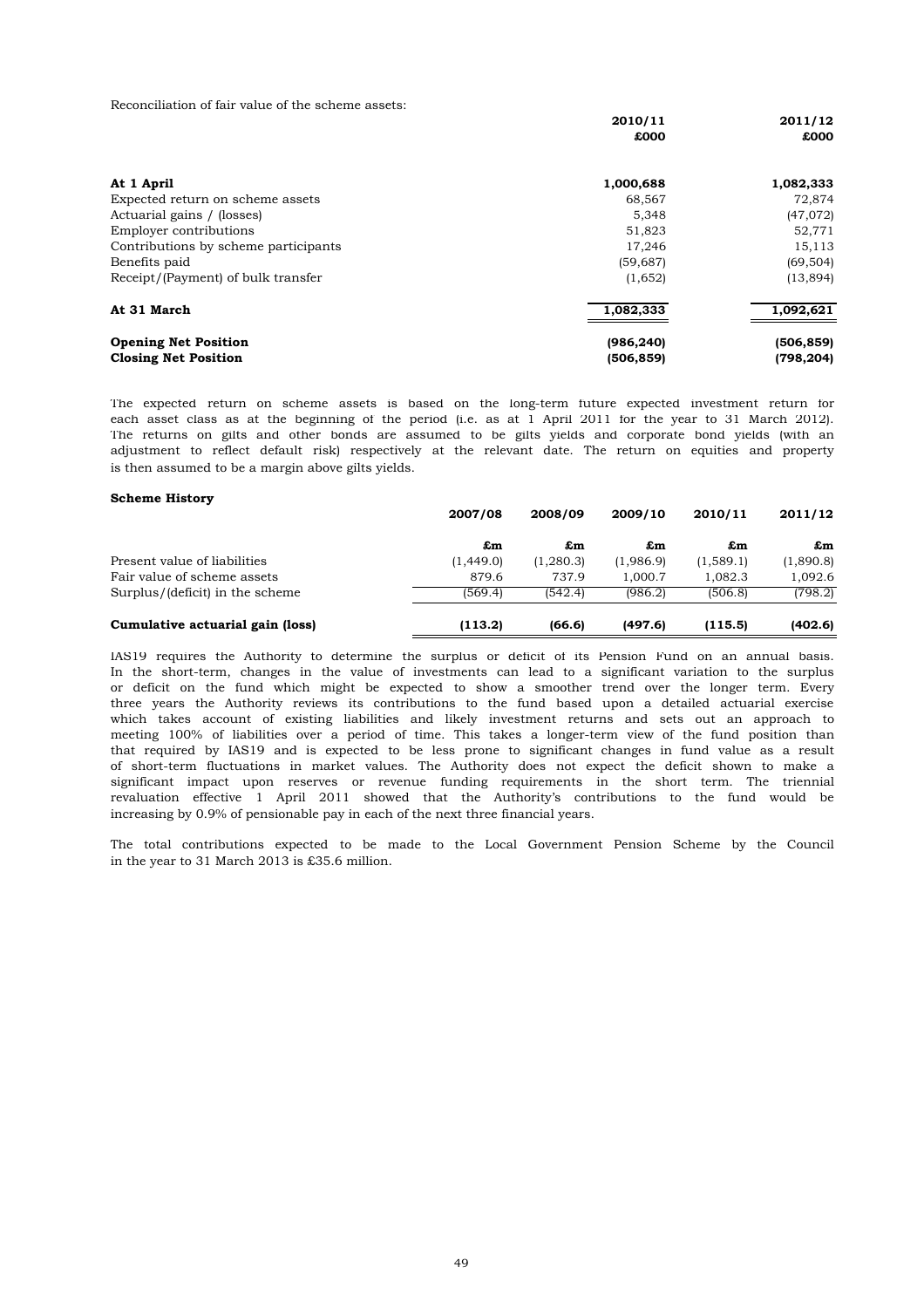The actuarial assumptions used to calculate the position in accordance with IAS19 were as follows:

|                                    |                                         | 31 March 2011 | 31 March 2012 |
|------------------------------------|-----------------------------------------|---------------|---------------|
| Rate of inflation - RPI Increases  |                                         | 3.50%         | 3.30%         |
| Rate of inflation - CPI Increases  |                                         | 2.70%         | 2.50%         |
| Rate of increase in salaries       |                                         | 5.00%         | 4.70%         |
| Rate of increase in pensions       |                                         | 2.70%         | 2.50%         |
| Discount rate                      |                                         | 5.50%         | 4.60%         |
| Mortality assumptions:             |                                         |               |               |
|                                    | Longevity at 65 for current pensioners: |               |               |
| Men                                | (years)                                 | 18.5          | 18.6          |
| Women                              | (years)                                 | 22.6          | 22.7          |
|                                    | Longevity at 65 for future pensioners:  |               |               |
| Men                                | (years)                                 | 20.5          | 20.6          |
| Women                              | (years)                                 | 24.5          | 24.5          |
| Rate of return from equities       |                                         | 7.30%         | 6.20%         |
|                                    | Rate of return from government bonds    | 4.40%         | 3.30%         |
| Rate of return from other bonds    |                                         | 5.50%         | 4.60%         |
| Rate of return from property       |                                         | 6.80%         | 5.70%         |
| Rate of return from cash/liquidity |                                         | 3.00%         | 3.00%         |
|                                    | Proportion of employees opting to take  |               |               |
|                                    | an increased lump sum/reduced pension   | 50.00%        | 50.00%        |

The actual return on scheme assets in the year was £25,802,000 (2010-11 £79,991,000)

The estimated asset allocation of the Whole Fund is as follows:

|                         | 31 March 2011 | 31 March 2012 |
|-------------------------|---------------|---------------|
|                         | %             | $\%$          |
| Market Value of Assets: |               |               |
| Equities                | 73.0          | 70.0          |
| Government bonds        | 7.0           | 7.0           |
| Other bonds             | 4.0           | 5.0           |
| Property                | 12.0          | 14.0          |
| Cash/Liquidity          | 4.0           | 4.0           |
| <b>Total Assets</b>     | 100.0         | 100.0         |
|                         |               |               |

available on the pension fund website (www.nottspf.org.uk). The Council publishes a Pension Fund Annual Report which is available upon request. A copy is

# **History of experience of gains and losses**

the following categories, measured as a percentage of assets or liabilities at 31 March 2012: The actuarial gains identified as movements on the Pensions Reserve in 2011/12 can be analysed into

|                                                 | 2007/08<br>$\%$ | 2008/09<br>$\%$          | 2009/10<br>$\%$ | 2010/11<br>$\%$ | 2011/12<br>$\%$ |
|-------------------------------------------------|-----------------|--------------------------|-----------------|-----------------|-----------------|
| Experience adjustments on<br>scheme assets      | (9.5)           | (30.3)                   | 19.9            | 0.5             | (4.3)           |
| Experience adjustments on<br>scheme liabilities | (2.5)           | $\overline{\phantom{a}}$ | $\sim$          | 2.1             | -               |

### **Teachers**

cost of retirement benefits is reversed out in the Movement in Reserves Statement. Under IAS19, the Teachers added years scheme is classed as an unfunded defined benefit scheme. The Authority recognises the cost of retirement benefits in the Net Cost of Services when they are earned by employees, rather than when the benefits are eventually paid as pensions. However, the charge the Authority is required to make against Council Tax is based on the cash payable in the year, so the real

and Movement in Reserves Statement during the year: The following transactions have been made in the Comprehensive Income and Expenditure Statement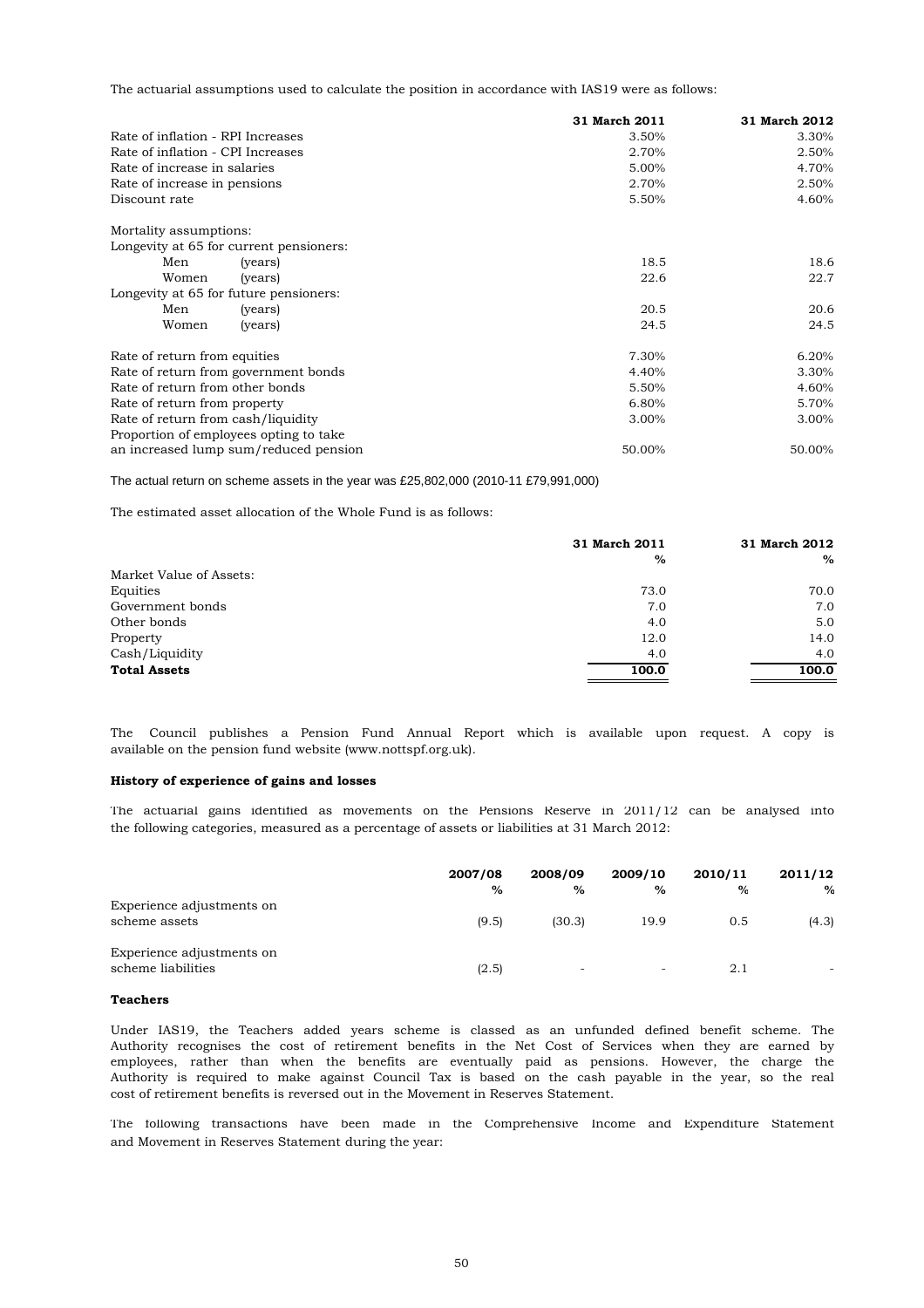|                                                       | 2010/11<br>£000 | 2011/12<br>£000 |
|-------------------------------------------------------|-----------------|-----------------|
| <b>Comprehensive Income and Expenditure Statement</b> |                 |                 |
| Cost of Services                                      |                 |                 |
| - past service (cost) / gain                          | 4,058           |                 |
| - Gains (losses) on curtailments                      |                 |                 |
| Financing and Investment Income and Expenditure       |                 |                 |
| - interest cost                                       | (4, 563)        | (3,967)         |
| Net Charge to the Comprehensive Income                |                 |                 |
| and Expenditure Statement                             | (505)           | (3,967)         |
| <b>Movement in Reserves</b>                           |                 |                 |
| - reversal of net charges made for retirement         |                 |                 |
| benefits in accordance with IAS19                     | 505             | 3,967           |
| Actual amount charged against the General             |                 |                 |
| Fund Balance for pensions in the year:                |                 |                 |
| - employers benefits payable to pensioners            | 5,093           | 5,256           |

expenditure. Statement, the following actuarial gains/losses were included within other comprehensive income and In addition to the recognised gains and losses included in the Comprehensive Income and Expenditure

|                            | 2010/11<br>£000 | 2011/12<br>£000 |
|----------------------------|-----------------|-----------------|
| Actuarial gains / (losses) | 6.164           | (3, 234)        |

# **Liabilities in relation to retirement benefits**

Reconciliation of present value of the scheme liabilities:

|                             |               | 2010/11       |          |         | 2011/12 |
|-----------------------------|---------------|---------------|----------|---------|---------|
|                             |               |               | £000     |         | £000    |
| Deficit at 1 April          |               |               | 85,467   |         | 74,715  |
| Interest cost               |               |               | 4,563    |         | 3,967   |
| Actuarial (gains) / losses  |               |               | (6, 164) |         | 3,234   |
| Gain (loss) on curtailments |               |               |          |         | ٠       |
| Past service costs / (gain) |               |               | (4,058)  |         | ٠       |
| Unfunded pension payments   |               |               | (5,093)  |         | (5,256) |
| Deficit at 31 March         |               |               | 74,715   |         | 76,660  |
| <b>Scheme History</b>       |               |               |          |         |         |
|                             | 2007/08       | 2008/09       | 2009/10  | 2010/11 | 2011/12 |
|                             | $F_{\rm rms}$ | $F_{\rm rms}$ | f.m      | f.m     | f.m     |

|                                 | 2007700                  | 2000709 | 2009/10 | 2010/11 | 2011/12 |
|---------------------------------|--------------------------|---------|---------|---------|---------|
|                                 | £m                       | £m      | £m      | £m      | £m      |
| Present value of liabilities    | (76.6)                   | (71.2)  | (85.5)  | (74.7)  | (76.7)  |
| Fair value of scheme assets     | $\overline{\phantom{a}}$ | $\sim$  |         | ۰       |         |
| Surplus/(deficit) in the scheme | (76.6)                   | (71.2)  | (85.5)  | (74.7)  | (76.7)  |

The actuarial assumptions used to calculate the position in accordance with IAS19 were as follows:

|                                   |                                         | 31 March 2011 | 31 March 2012 |
|-----------------------------------|-----------------------------------------|---------------|---------------|
| Rate of inflation - RPI Increases |                                         | 3.50%         | 3.30%         |
| Rate of inflation - CPI Increases |                                         | 2.70%         | 2.50%         |
| Rate of increase in salaries      |                                         | 5.00%         | 4.70%         |
| Rate of increase in pensions      |                                         | 2.70%         | 2.50%         |
| Discount rate                     |                                         | 5.50%         | 4.60%         |
| Mortality assumptions:            |                                         |               |               |
|                                   | Longevity at 65 for current pensioners: |               |               |
| Men                               | (years)                                 | 18.5          | 18.6          |
| Women                             | (years)                                 | 22.6          | 22.7          |
|                                   | Longevity at 65 for future pensioners:  |               |               |
| Men                               | (years)                                 | 20.5          | 20.6          |
| Women                             | (years)                                 | 24.5          | 24.5          |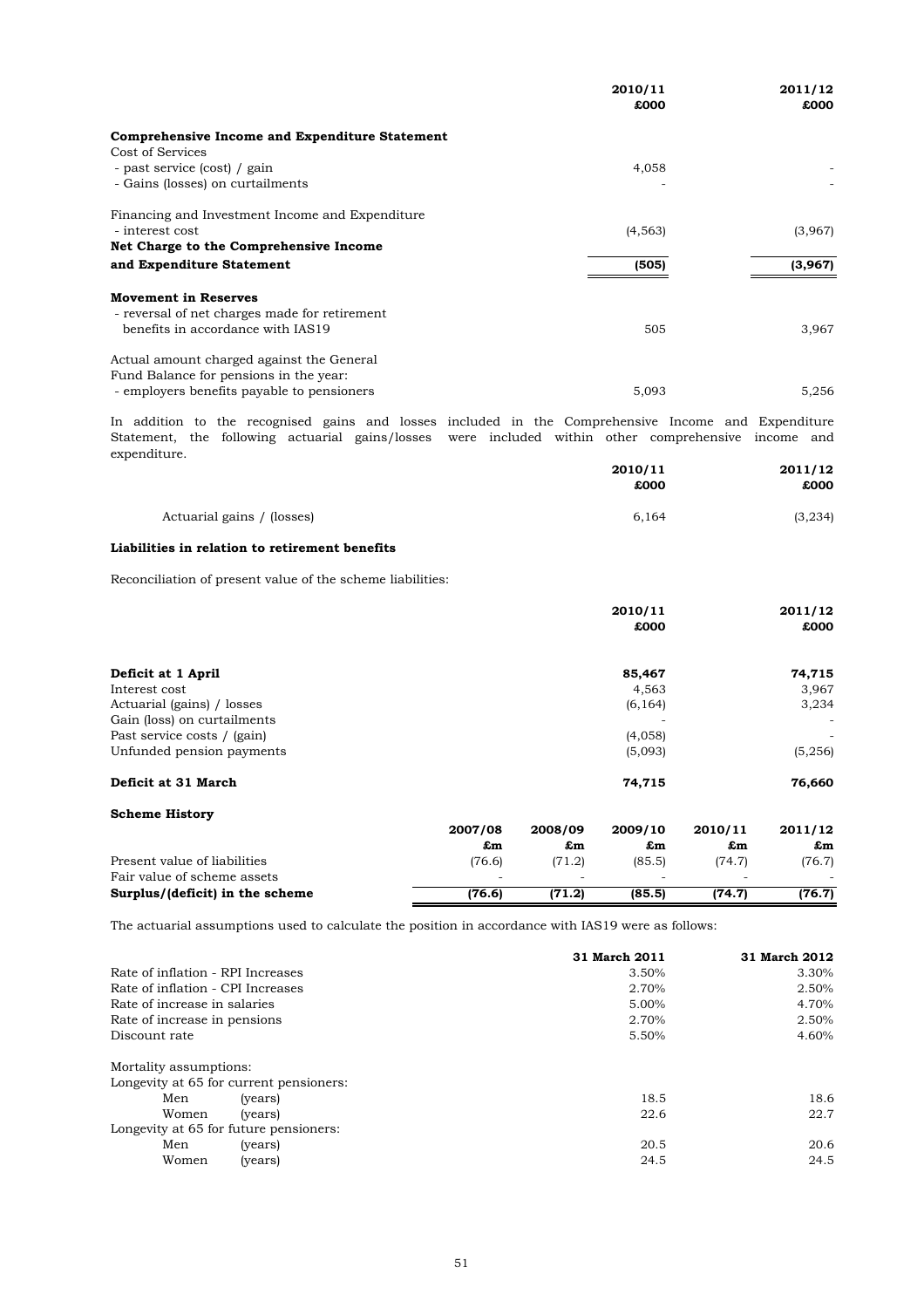# **18. PROPERTY, PLANT AND EQUIPMENT**

**Movements in 2011/12**

|                                                                                                               | Land and<br><b>Buildings</b> | Vehicles,<br>Plant,<br>Furniture &<br>Equipment | Infrastructure<br>Assets | Community<br>Assets      | Surplus<br>Assets | <b>Assets Under</b><br>Construction | Total<br>Property,<br>Plant and<br>Equipment | <b>PFI</b> Assets<br>included in<br>Property,<br>Plant &<br>Equipment |
|---------------------------------------------------------------------------------------------------------------|------------------------------|-------------------------------------------------|--------------------------|--------------------------|-------------------|-------------------------------------|----------------------------------------------|-----------------------------------------------------------------------|
| <b>Cost or Valuation</b>                                                                                      | £000                         | £000                                            | £000                     | £000                     | £000              | £000                                | £000                                         | £000                                                                  |
| At 1 April 2011                                                                                               | 992,236                      | 126,061                                         | 546,752                  | 35                       | 38,426            | 32,486                              | 1,735,996                                    | 214,717                                                               |
| Additions                                                                                                     | 20,602                       | 8,073                                           | 32,128                   |                          | 154               | 28,674                              | 89,631                                       | 1,611                                                                 |
| Donations                                                                                                     |                              | 35                                              |                          |                          |                   |                                     | 35                                           |                                                                       |
|                                                                                                               |                              |                                                 |                          |                          |                   |                                     |                                              |                                                                       |
| Revaluation increases/(decreases)<br>recognised in the Revaluation<br>Reserve                                 | (1, 361)                     |                                                 |                          |                          | 9,078             |                                     | 7,717                                        | (2, 481)                                                              |
| Revaluation increases/(decreases)<br>recognised in the surplus/deficit on<br>Provision of Services            | (61, 194)                    |                                                 |                          |                          | (3, 811)          |                                     | (65,005)                                     | (5,966)                                                               |
| Derecognition - disposals                                                                                     | (140, 438)                   | (12, 587)                                       | (26, 609)                |                          | (3,586)           | (5,209)                             | (188, 429)                                   | (52, 414)                                                             |
| Derecognition - other                                                                                         |                              |                                                 |                          |                          |                   |                                     |                                              |                                                                       |
| Assets reclassified (to)/from Held<br>for Sales/Investment Property                                           | (2,625)                      |                                                 |                          |                          | (910)             |                                     | (3,535)                                      |                                                                       |
| Assets reclassified to/(from)<br>Surplus, Land and Buildings,<br>Infrastructure, Assets Under<br>Construction | 35,638                       | 1,372                                           | 5,511                    |                          | (15)              | (42, 506)                           |                                              |                                                                       |
| Other Movements in cost or<br>valuation                                                                       | $1\,$                        |                                                 |                          | $\overline{\phantom{a}}$ | (1)               |                                     |                                              |                                                                       |
| At 31 March 2012                                                                                              | 842,859                      | 122,954                                         | 557,782                  | 35                       | 39,335            | 13,445                              | 1,576,410                                    | 155,467                                                               |
|                                                                                                               |                              |                                                 |                          |                          |                   |                                     |                                              |                                                                       |
| <b>Accumulated Depreciation and</b><br>Impairment                                                             |                              |                                                 |                          |                          |                   |                                     |                                              |                                                                       |
| At 1 April 2011                                                                                               | (21, 033)                    | (50, 386)                                       | (114, 041)               | (2)                      | (120)             |                                     | (185, 582)                                   | (8,097)                                                               |
| Depreciation charge                                                                                           | (20, 232)                    | (13, 190)                                       | (14,086)                 |                          | (118)             |                                     | (47, 626)                                    | (4,065)                                                               |
| Depreciation written out to the<br><b>Revaluation Reserve</b>                                                 | 4,272                        |                                                 |                          |                          | 3                 |                                     | 4,275                                        | 645                                                                   |
| Depreciation written out to the<br>Surplus/Deficit on Provision of                                            |                              |                                                 |                          |                          |                   |                                     |                                              |                                                                       |
| Services                                                                                                      | 6,591                        |                                                 |                          |                          | 8                 |                                     | 6,599                                        | 2,039                                                                 |
| Impairment losses/(reversals)<br>recognised in the Revaluation<br>Reserve                                     |                              |                                                 |                          |                          |                   |                                     |                                              |                                                                       |
| Impairment losses/(reversals)<br>recognised in the Surplus/Deficit<br>on the Provision of Services            |                              |                                                 |                          |                          |                   |                                     |                                              |                                                                       |
| Derecognition - disposals                                                                                     | 6,373                        | 6,447                                           | 5,763                    |                          | 3                 |                                     | 18,586                                       | 7,663                                                                 |
| Derecognition - other                                                                                         |                              |                                                 |                          |                          |                   |                                     |                                              |                                                                       |
| Change in category                                                                                            |                              |                                                 |                          |                          |                   |                                     |                                              |                                                                       |
| Other movements in depreciation                                                                               |                              |                                                 |                          |                          |                   |                                     |                                              |                                                                       |
| and impairment                                                                                                | 324                          |                                                 |                          |                          | (97)              | $\overline{\phantom{a}}$            | 227                                          |                                                                       |
| c/fwd at 31 March 2012                                                                                        | (23, 705)                    | (57, 129)                                       | (122, 364)               | (2)                      | (321)             |                                     | (203, 521)                                   | (1, 815)                                                              |
| <b>Net Book Value</b>                                                                                         |                              |                                                 |                          |                          |                   |                                     |                                              |                                                                       |
| At 31 March 2012                                                                                              | 819,154                      | 65,825                                          | 435,418                  | 33                       | 39,014            | 13,445                              | 1,372,889                                    | 153,652                                                               |
| At 31 March 2011                                                                                              | 971,203                      | 75,675                                          | 432,711                  | 33                       | 38,306            | 32,486                              | 1,550,414                                    | 206,620                                                               |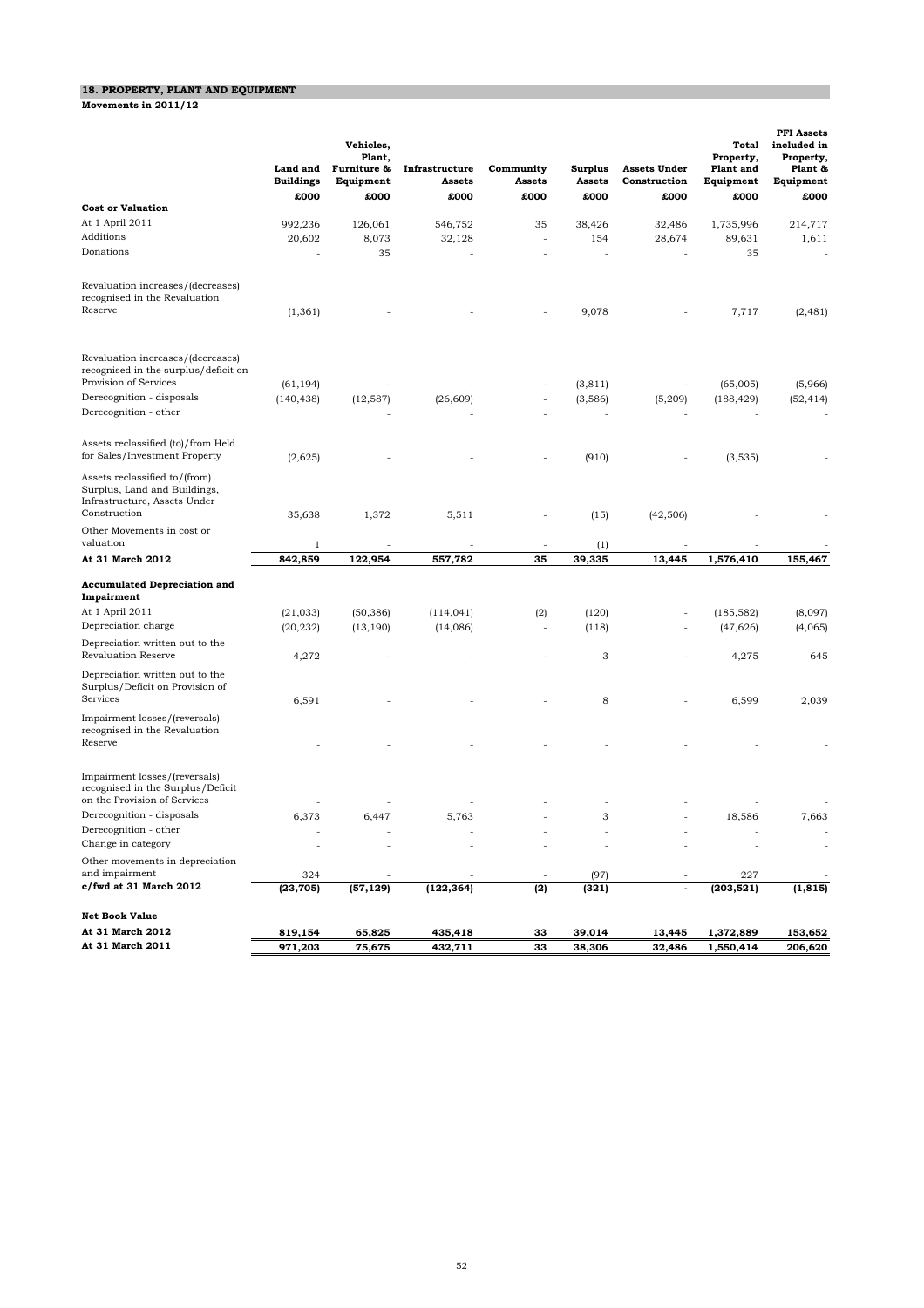# **Movements in 2010/11**

|                                                                                                               | Land and<br><b>Buildings</b> | Vehicles,<br>Plant,<br>Furniture &<br>Equipment | Infrastructure<br><b>Assets</b> | Community<br>Assets | <b>Surplus</b><br>Assets | <b>Assets Under</b><br>Construction | <b>Total</b><br>Property,<br><b>Plant</b> and<br>Equipment | <b>PFI</b> Assets<br>included in<br>Property,<br>Plant &<br>Equipment |
|---------------------------------------------------------------------------------------------------------------|------------------------------|-------------------------------------------------|---------------------------------|---------------------|--------------------------|-------------------------------------|------------------------------------------------------------|-----------------------------------------------------------------------|
| <b>Cost or Valuation</b>                                                                                      | £000                         | £000                                            | £000                            | £000                | £000                     | £000                                | £000                                                       | £000                                                                  |
| At 1 April 2010                                                                                               | 1,008,359                    | 112,197                                         | 515,493                         | 35                  | 37,541                   | 25,801                              | 1,699,426                                                  | 246,346                                                               |
| Additions                                                                                                     |                              |                                                 |                                 | J.                  | 782                      | 15,567                              |                                                            |                                                                       |
| Donations                                                                                                     | 36,406                       | 15,335                                          | 30,257                          |                     |                          |                                     | 98,347                                                     | (1, 344)                                                              |
|                                                                                                               |                              | 123                                             |                                 |                     |                          |                                     | 123                                                        |                                                                       |
| Revaluation increases/(decreases)<br>recognised in the Revaluation<br>Reserve                                 | (5,213)                      |                                                 |                                 |                     | 246                      |                                     | (4,967)                                                    | (8,638)                                                               |
| Revaluation increases/(decreases)<br>recognised in the surplus/deficit on<br>Provision of Services            | (36, 282)                    |                                                 |                                 |                     | (1,502)                  | (387)                               | (38, 171)                                                  | (21, 647)                                                             |
| Derecognition - disposals                                                                                     | (8,076)                      | (367)                                           |                                 |                     | (1, 202)                 |                                     | (9,645)                                                    |                                                                       |
| Derecognition - other                                                                                         | (82)                         |                                                 |                                 |                     |                          |                                     | (1, 310)                                                   |                                                                       |
|                                                                                                               |                              | (1, 227)                                        |                                 |                     | (1)                      |                                     |                                                            |                                                                       |
| Assets reclassified (to)/from Held<br>for Sales/Investment Property                                           | (4, 428)                     |                                                 |                                 |                     | (3, 379)                 |                                     | (7, 807)                                                   |                                                                       |
| Assets reclassified to/(from)<br>Surplus, Land and Buildings,<br>Infrastructure, Assets Under<br>Construction | 1,552                        |                                                 | 1,002                           | ä,                  | 5,941                    | (8, 495)                            |                                                            |                                                                       |
| Other Movements in cost or<br>valuation                                                                       |                              |                                                 |                                 |                     |                          |                                     |                                                            |                                                                       |
| At 31 March 2011                                                                                              | 992,236                      | 126,061                                         | 546,752                         | 35                  | 38,426                   | 32,486                              | 1,735,996                                                  | 214,717                                                               |
| <b>Accumulated Depreciation and</b><br>Impairment                                                             |                              |                                                 |                                 |                     |                          |                                     |                                                            |                                                                       |
| At 1 April 2010                                                                                               | (9,979)                      | (40, 537)                                       | (100, 888)                      | (2)                 | (72)                     |                                     | (151, 478)                                                 | (8, 334)                                                              |
| Depreciation charge                                                                                           | (19, 454)                    | (11, 162)                                       | (13, 153)                       |                     | (122)                    |                                     | (43, 891)                                                  | (4, 301)                                                              |
| Depreciation written out to the<br><b>Revaluation Reserve</b>                                                 | 2,308                        |                                                 |                                 |                     |                          |                                     | 2,308                                                      |                                                                       |
| Depreciation written out to the<br>Surplus/Deficit on Provision of<br>Services                                |                              |                                                 |                                 |                     |                          |                                     |                                                            |                                                                       |
| Impairment losses/(reversals)                                                                                 | 5,827                        |                                                 |                                 |                     | 78                       |                                     | 5,905                                                      | 4,538                                                                 |
| recognised in the Revaluation<br>Reserve                                                                      |                              |                                                 |                                 |                     |                          |                                     |                                                            |                                                                       |
| Impairment losses/(reversals)<br>recognised in the Surplus/Deficit<br>on the Provision of Services            |                              | (85)                                            |                                 |                     |                          |                                     | (85)                                                       |                                                                       |
| Derecognition - disposals                                                                                     | 113                          | 169                                             |                                 |                     | 65                       |                                     | 347                                                        |                                                                       |
| Derecognition - other                                                                                         | 82                           | 1,229                                           |                                 |                     | 1                        |                                     | 1,312                                                      |                                                                       |
| Change in category                                                                                            | 70                           |                                                 |                                 |                     | (70)                     |                                     |                                                            |                                                                       |
| Other movements in depreciation                                                                               |                              |                                                 |                                 |                     |                          |                                     |                                                            |                                                                       |
| and impairment                                                                                                |                              |                                                 |                                 |                     |                          |                                     |                                                            |                                                                       |
| c/fwd at 31 March 2011                                                                                        | (21, 033)                    | (50, 386)                                       | (114, 041)                      | (2)                 | (120)                    | $\tilde{\phantom{a}}$               | (185, 582)                                                 | (8,097)                                                               |
| Net Book Value                                                                                                |                              |                                                 |                                 |                     |                          |                                     |                                                            |                                                                       |
| At 31 March 2011                                                                                              | 971,203                      | 75,675                                          | 432,711                         | 33                  | 38.306                   | 32,486                              | 1,550,414                                                  | 206,620                                                               |
| At 31 March 2010                                                                                              | 998,380                      | 71,660                                          | 414,605                         | 33                  | 37,469                   | 25,801                              | 1,547,948                                                  | 238,012                                                               |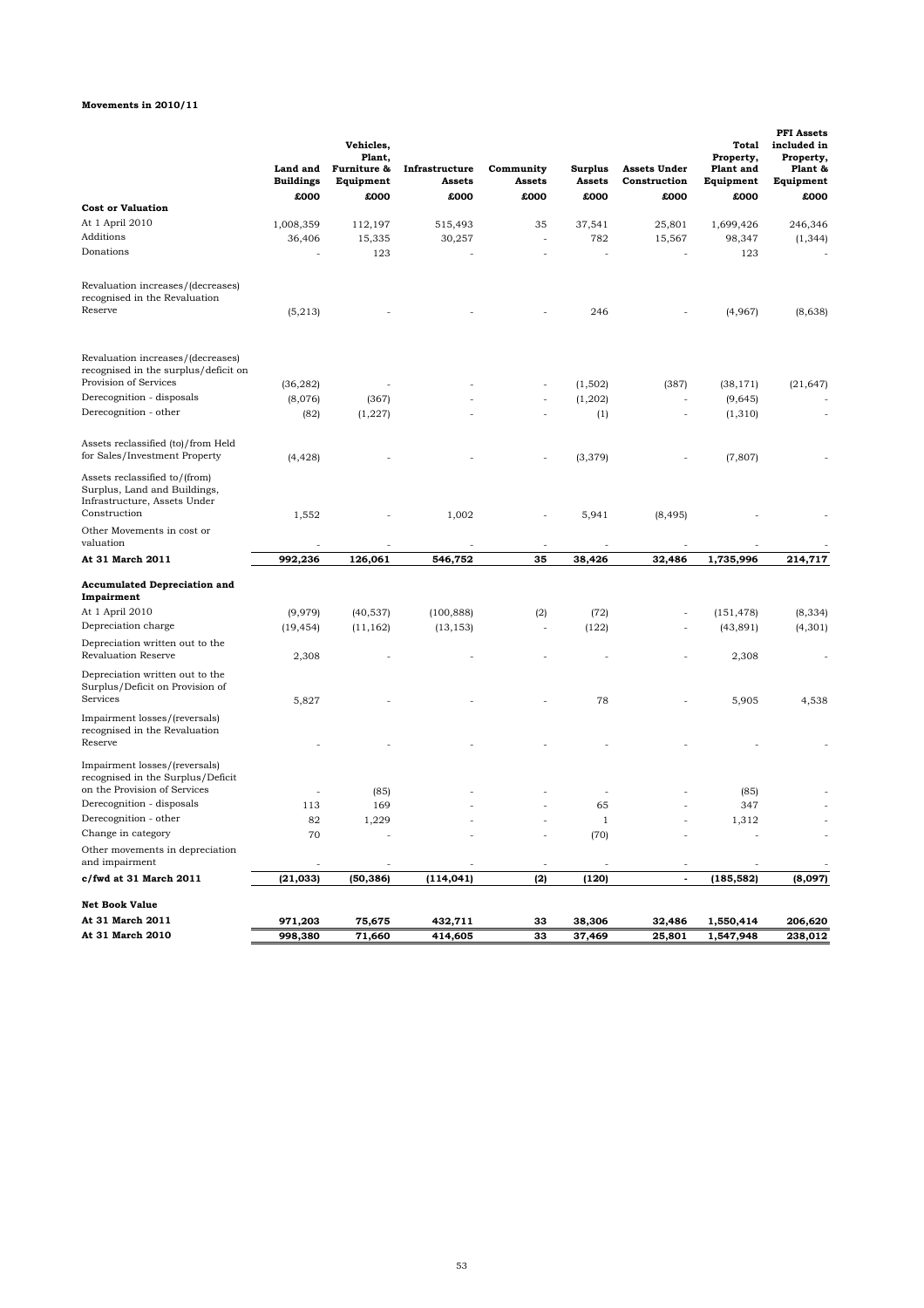#### **19. Heritage Assets**

The Code of Practice requires a statement of five-year summary of transactions for Heritage Assets. However, it has not been possible to obtain information prior to 2010/11.

|                     | 2010/11                  | 2011/12 |
|---------------------|--------------------------|---------|
|                     | £000                     | £000    |
| Balance at 1 April  | 601                      | 601     |
| Additions           | $\overline{\phantom{a}}$ | 14      |
| Revaluations        | $\overline{\phantom{a}}$ | (134)   |
| Balance at 31 March | 601                      | 481     |

Further Information on Heritage Assets

### **Savile of Rufford Abbey estate records**

The records were removed from Rufford Abbey prior to the Second World War and subsequently catalogued by the National Register of Archives in London in the 1940s and 1950s. They were deposited in the Nottinghamshire Archives in 1958, with subsequent additional deposits added in 1960, 1974 and 1982. These were supplemented by smaller acquisitions made in 1982. The collection consists of 394 boxes of documents. These documents relate to estates built up by the family in the West Riding of Yorkshire from the Middle Ages to the 17th century, and subsequently, augmented by the inheritage of the former Rufford Abbey estates in Nottinghamshire in 1626 through the marriage into the Talbot family, earls of Shrewsbury.

# **Architectural drawings of Rufford and elsewhere by James Gibbs, 17th-18th centuries**

Ollerton Church, with one drawing possibly of Osberton Hall, together with 17th and 18th century newscuttings reporting on Rufford Abbey and the Savile family, prints of Mr Henry Savile, Sir Henry Savile and Rufford landscapes. The collection consists of 35 documents: 22 architectural drawings of Rufford Abbey, Ollerton Hall and

The drawings were passed down to the present Lord Savile by descent. They were purchased at Sotherby's auction by Nottinghamshire Archives in July 2010, with the assistance of the MLA/V&A Purchase Grant Fund and the Friends of the National Libraries.

### **Ceremonial Regalia and Art Collection**

The ceremonial regalia and art collection includes ceremonial items, paintings (both oil and watercolour),

at

County Hall with the remainder held in secure storage.

# **20. Capital Expenditure and Financing**

| <b>Opening Capital Financing Requirement (CFR)</b>                 | <b>Note</b> | 2010/11<br>£000<br>684,123 | 2011/12<br>£000<br>700,830 |
|--------------------------------------------------------------------|-------------|----------------------------|----------------------------|
| <b>Capital Investment</b>                                          |             |                            |                            |
| Property, Plant and Equipment                                      |             | 99,960                     | 88,092                     |
| Investment Properties                                              | 24          | 3                          | 203                        |
| Intangible Assets                                                  | 25          | 5.671                      | 4,024                      |
| Heritage Assets                                                    | 19          |                            | 14                         |
| Amounts treated as revenue expenditure in accordance with the      |             |                            |                            |
| Code but which are classified as capital expenditure under statute | 45          | 15,931                     | 8.412                      |
| Additions/Reductions to PFI finance liability                      |             | (1,615)                    | (28, 656)                  |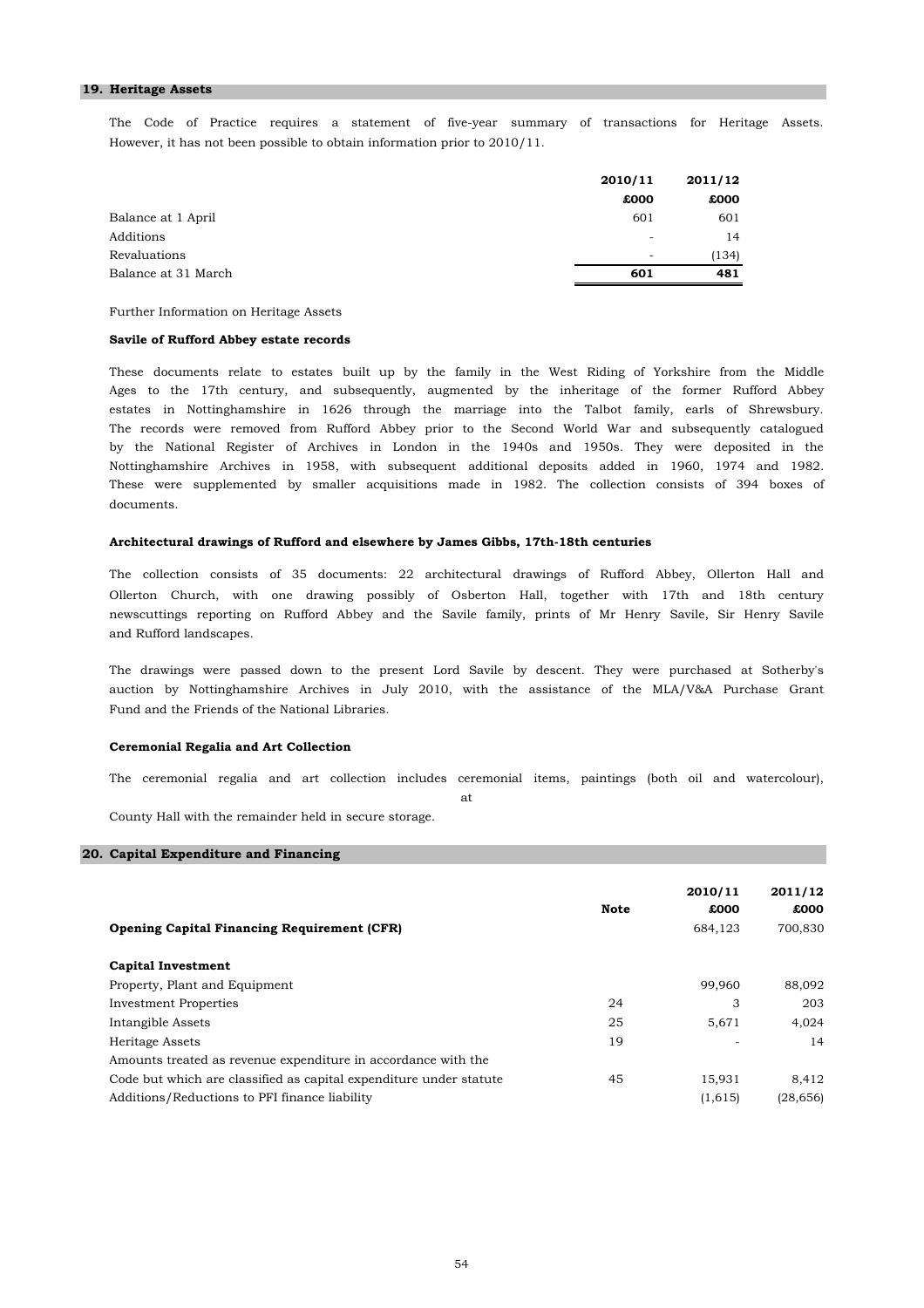|                                                   |             | 2010/11   | 2011/12   |
|---------------------------------------------------|-------------|-----------|-----------|
|                                                   | <b>Note</b> | £000      | £000      |
| <b>Sources of finance</b>                         |             |           |           |
| Capital receipts                                  | 39          | (4, 913)  | (16,098)  |
| Less capital receipts brought forward             |             |           |           |
| Government grants and other contributions         |             | (71, 570) | (53, 194) |
| Grants held in reserves                           |             |           | (68)      |
| Sums set aside from revenue (inc. MRP)            |             | (22, 260) | (30, 553) |
| Repayment of PFI finance liability                |             | (4,500)   | (4,931)   |
|                                                   |             | 700,830   | 668,075   |
|                                                   |             |           |           |
| Explanation of movements in year                  |             |           |           |
| Change in underlying need to borrow (supported by |             |           |           |
| Government financial assistance)                  |             | 14,756    |           |
| Change in underlying need to borrow (unsupported  |             |           |           |
| by Government financial assistance)               |             | 1,951     | (2, 561)  |
| PFI Disposals                                     |             |           | (30, 194) |
|                                                   |             | 16,707    | (32, 755) |

which a legal contract had been entered into by 31 March 2012 are: The estimated commitments for capital expenditure in future years for schemes that had started and for

|         | £000   |
|---------|--------|
| 2012/13 | 20,679 |
| 2013/14 | 2,000  |
| 2014/15 | 500    |
| 2015/16 | 500    |
| 2016/17 | 500    |
|         | 24,179 |

The committed projects for 2012/13 are:

|                     | £000   |
|---------------------|--------|
| Schools             | 4,310  |
| Day Centres         | 2,509  |
| <b>Bus Stations</b> | 6,000  |
| Libraries           | 4,551  |
| Other               | 3,309  |
|                     | 20,679 |

# **21. Valuation of Property, Plant and Equipment**

fair value where useful lives are of short duration and values are immaterial. The Authority carries out a rolling programme that ensures that all Property, Plant and Equipment required to be measured at fair value is revalued at least every five years. All valuations have been carried out internally. Valuations of land and buildings have been carried out in accordance with the methodologies and bases for estimation set out in the professional standards of the Royal Institution of Chartered Surveyors. Vehicles, plant and equipment are carried at depreciated historic cost as a proxy for

| Land and Buildings            | Included at Open Market Value in existing use, or, where<br>this cannot be assessed because there is no market for the<br>subject asset, the Depreciated Replacement Cost. |
|-------------------------------|----------------------------------------------------------------------------------------------------------------------------------------------------------------------------|
| Fixed Plant and Machinery     | Included in the valuation of the buildings.                                                                                                                                |
| Furniture & Fittings          | Included at depreciated historic cost, plus the depreciated<br>value of items as at 31 March 2004 which are still in<br>operational use.                                   |
| Vehicles, Plant and Equipment | Included at depreciated historic cost as a proxy for fair value.                                                                                                           |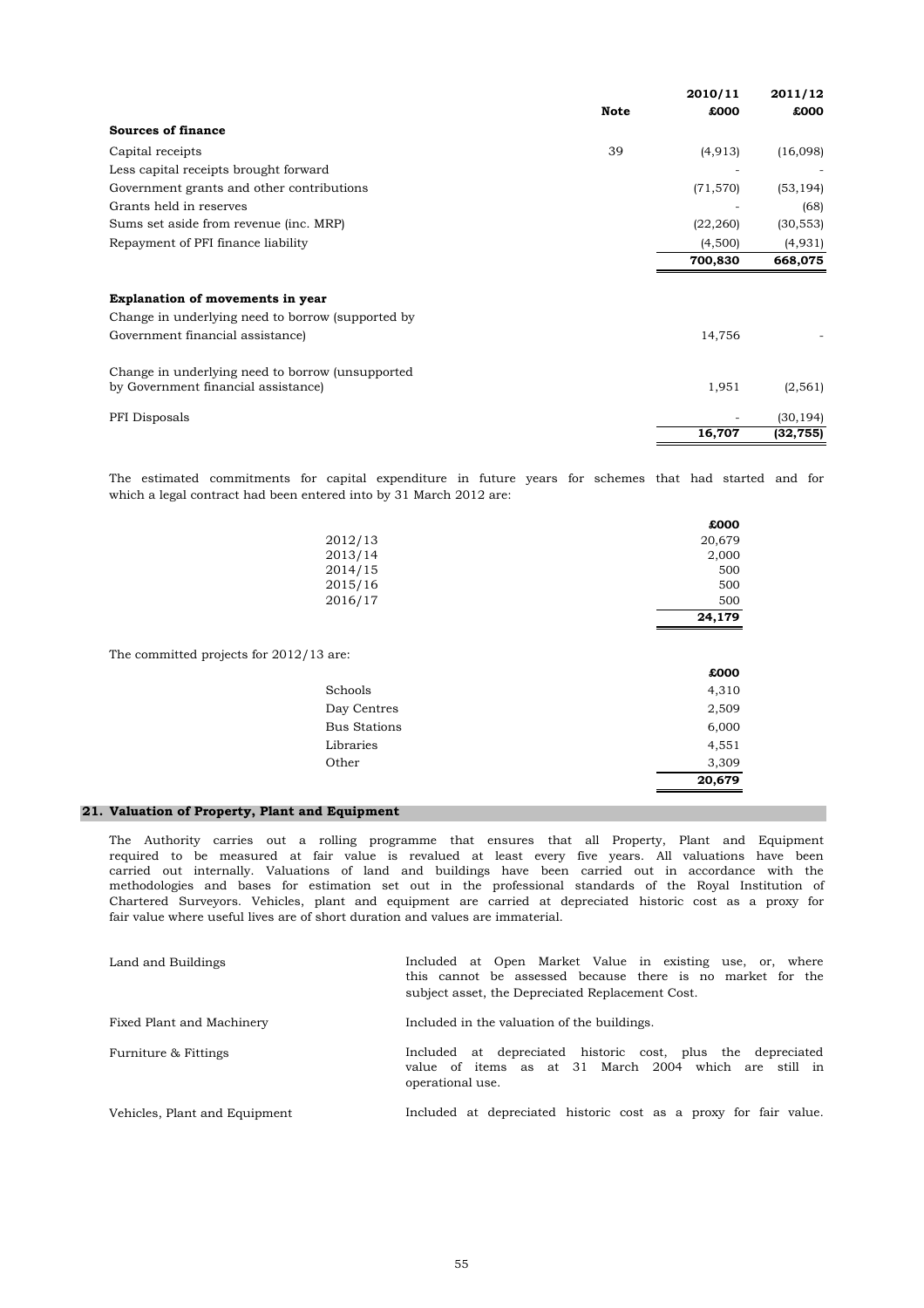| Surplus Assets            | Included at Open Market Value in existing use, or, where<br>this cannot be assessed because there is no market for the<br>subject asset, the Depreciated Replacement Cost. |
|---------------------------|----------------------------------------------------------------------------------------------------------------------------------------------------------------------------|
| Assets under construction | Included at cost.                                                                                                                                                          |
| <b>Community Assets</b>   | Included at depreciated historic cost.                                                                                                                                     |
| Heritage Assets           | Included at Open Market Value, or, under certain conditions,<br>at historic cost, depreciated where appropriate.                                                           |
| Infrastructure Assets     | Included at depreciated historic cost.                                                                                                                                     |

## **Valuation of Property, Plant and Equipment carried at current value**

The following statement shows the progress of the Council's rolling programme for the revaluation of Property, Plant and Equipment. The basis for valuation is set out in the Statement of Accounting Policies.

|                            | <b>Other Land</b><br>& Bldgs | <b>Surplus</b><br>Assets |                          | Total<br><b>Other PPE</b><br>Assets |  |
|----------------------------|------------------------------|--------------------------|--------------------------|-------------------------------------|--|
|                            | £000                         | £000                     | £000                     | £000                                |  |
| Valued at historic cost    |                              | ٠                        | 514,721                  | 514,721                             |  |
| Valued at current value in |                              |                          |                          |                                     |  |
| 2011/12                    | 288,875                      | 12,739                   | $\overline{\phantom{a}}$ | 301,614                             |  |
| 2010/11                    | 50,336                       | 322                      | -                        | 50,658                              |  |
| 2009/10                    | 370,738                      | 7.566                    | $\overline{\phantom{a}}$ | 378,304                             |  |
| 2008/09                    | 109.165                      | 18,387                   | $\overline{\phantom{a}}$ | 127,552                             |  |
| 2007/08                    | 40                           | -                        |                          | 40                                  |  |
| <b>Total</b>               | 819.154                      | 39,014                   | 514.721                  | 1,372,889                           |  |

Other PPE Assets includes Community Assets.

#### **Impairment review**

and all downwards movements in valuations were treated as revaluation losses. In accordance with the requirements of the Code, the Authority undertakes a review each year to identify overconsumption, obsolence or change in use. The valuation report confirmed there were no impairments, if any assets may have been subject to an impairment in value, as a result of, for example,

# **22. Non-Maintained Schools**

follows: The Council assesses the accounting treatment of all schools based upon the requirements of IFRS. This has led to Academy, Foundation and Voluntary Aided schools being treated as off balance sheet and therefore the land and buildings relating to these schools have not been included in the Council's Balance Sheet. The value of land and buildings transferred to schools, at the date at which they were transferred, is as

|                         |     | 2010/11 |                | Movement                 |     | 2011/12 |
|-------------------------|-----|---------|----------------|--------------------------|-----|---------|
|                         | No. | £000    | No.            | £000                     | No. | £000    |
| Academy schools         | 3   | 34,178  | 9              | 66,599                   | 12  | 100,777 |
| Foundation schools      | 12  | 167,107 | 3              | 42,326                   | 15  | 209,433 |
| Voluntary Aided schools | q   | 19.959  | $\overline{4}$ | $\overline{\phantom{a}}$ | 13  | 19.959  |
|                         | 24  | 221.244 | 16             | 108,925                  | 40  | 330,169 |

Transfers to schools are treated as disposals with nil sales proceeds.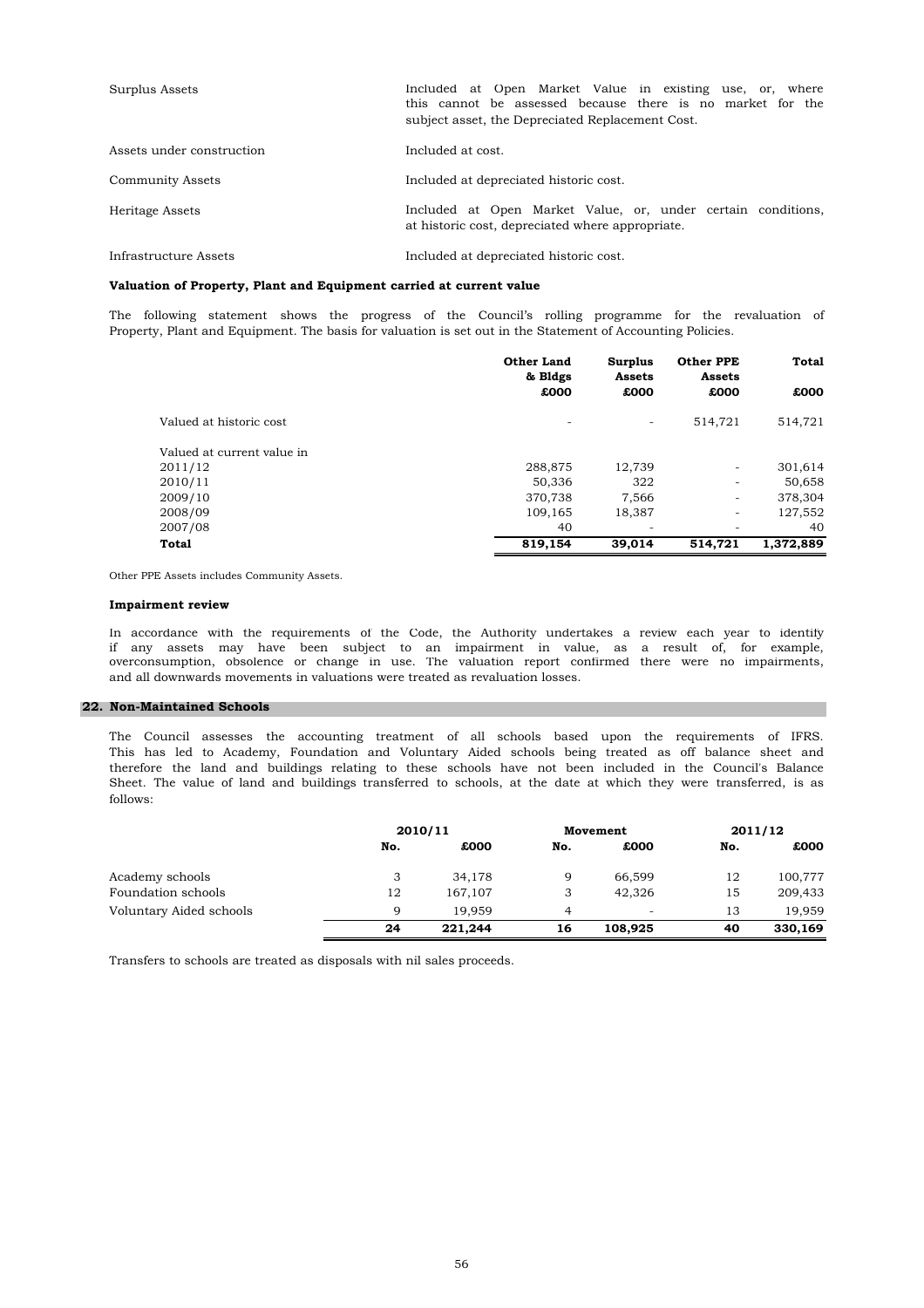### **23. Assets Held for Sale**

|                                                                                                                                             | Current         |                 | Non-Current     |                 |
|---------------------------------------------------------------------------------------------------------------------------------------------|-----------------|-----------------|-----------------|-----------------|
|                                                                                                                                             | 2010/11<br>£000 | 2011/12<br>£000 | 2010/11<br>£000 | 2011/12<br>£000 |
| Balance outstanding at start of year                                                                                                        | 155             | 6,298           |                 |                 |
| Assets newly qualified as Held for Sale:<br>Property, Plant & Equipment<br>Intangible Assets<br>Other assets/liabilities in disposal groups | 7,728           | 3,307           |                 |                 |
| Revaluation losses<br>Revaluation gains<br>Impairment losses                                                                                | (1,512)<br>82   | (2,031)<br>100  |                 |                 |
| Assets declassified as Held for Sale:<br>Property, Plant & Equipment<br>Intangible Assets<br>Other assets/liabilities in disposal groups    |                 |                 |                 |                 |
| Assets sold<br>Transfers from non-current to current<br>Other movements                                                                     | (155)           | (4, 123)        |                 |                 |
| Balance outstanding at year end                                                                                                             | 6,298           | 3,551           |                 |                 |

There are no non-current assets held for sale.

# **24. Investment Properties**

Income and Expenditure line in the Comprehensive Income and Expenditure Statement. The following items of income and expense have been accounted for in the Financing and Investment

|                                                            | 2010/11 | 2011/12 |
|------------------------------------------------------------|---------|---------|
|                                                            | £000    | £000    |
| Rental income from Investment Property                     | (562)   | (446)   |
| Direct operating expenses arising from Investment Property | 70      | 112     |
| Net (income)/expenditure                                   | (492)   | (334)   |

undertake repairs, maintenance or enhancement. There are no restrictions on the Authority's ability to realise the value inherent in its Investment Property or on the Authority's right to the remittance of income and the proceeds of disposal. The Authority has no contractual obligations to purchase, construct or develop Investment Property or to

Manager, P. Robinson MRICS who holds a relevant professional qualification and has recent experience. The following table summarises the movement in the fair value of Investment Properties over the year. Investment Properties have been valued as at the Balance Sheet date by the Council's Property Group

|                                                | 2010/11<br>£000 | 2011/12<br>£000 |
|------------------------------------------------|-----------------|-----------------|
| Balance at start of year<br>Additions:         | 24,972          | 25,310          |
| Purchases                                      |                 |                 |
| Construction                                   |                 |                 |
| Subsequent expenditure                         | 3               | 203             |
| Disposals                                      |                 | (328)           |
| Net gains/(losses) from fair value adjustments | 257             | (7, 571)        |
| Transfers:                                     |                 |                 |
| (to)/from Inventories                          |                 |                 |
| (to)/from Surplus                              | 78              |                 |
| (to)/from Property, Plant and Equipment        |                 |                 |
| Balance at end of year                         | 25,310          | 17,614          |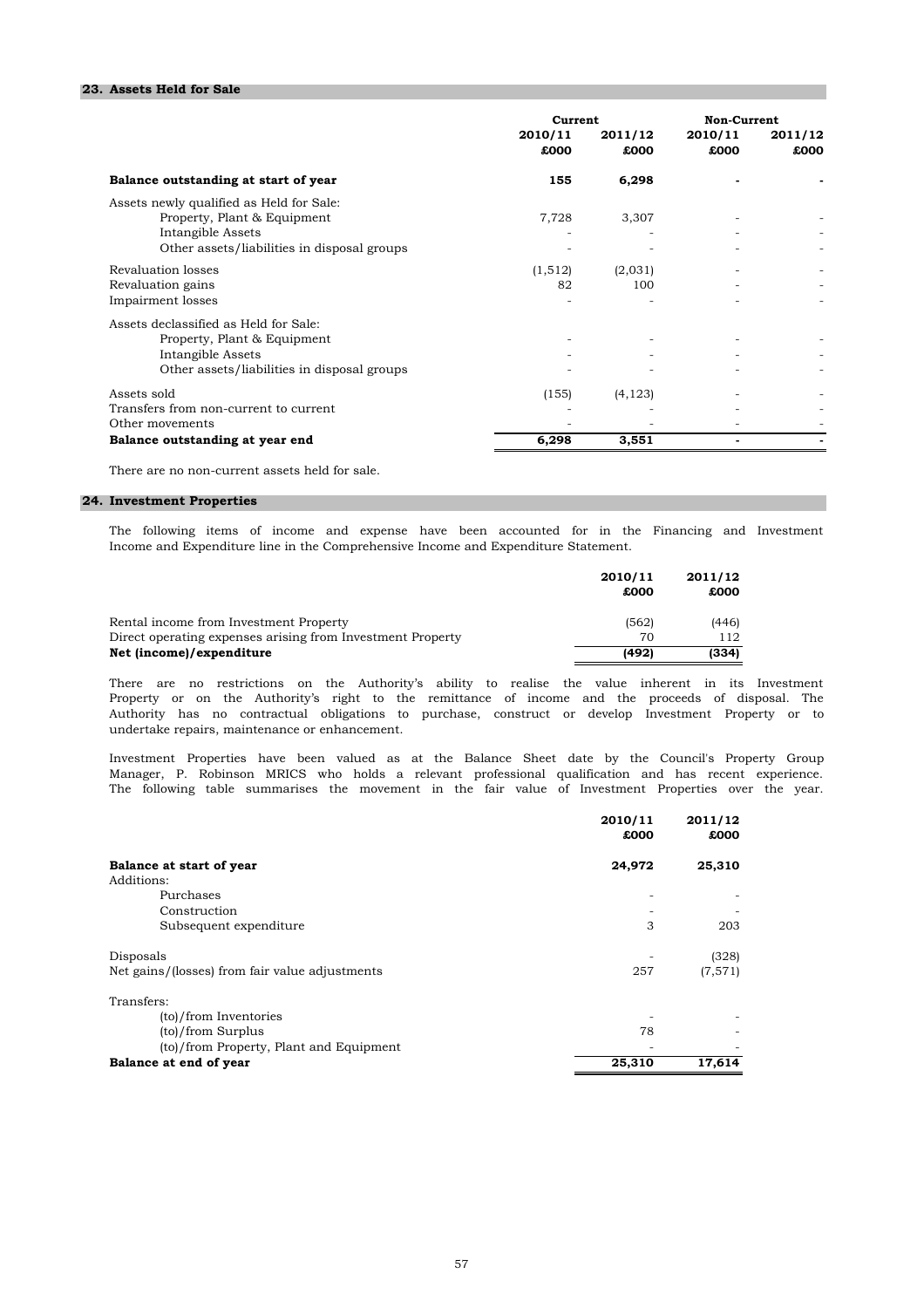#### **25. Intangible Assets**

and Equipment. The Authority accounts for its software as intangible assets, to the extent that the software is not an integral part of a particular IT system and accounted for as part of the hardware item of Property, Plant

are from 3-5 years. All software is given a finite useful life, based on assessments of the period that the software is expected to be of use to the Authority. The useful lives assigned to the major software suites used by the Authority

low and/or values are immaterial. Intangible Assets are held at depreciated historic cost as a proxy for fair value where useful lives are

possible to quantify exactly how much of the amortisation is attributable to each service heading. absorbed as an overhead across all the service headings in the Net Expenditure of Services. It is not £1,402,196 charged to revenue in 2011/12 was charged to the IT Administration cost centre and then The carrying amount of intangible assets is amortised on a straight-line basis. The amortisation of

The movement on Intangible Asset balances during the year is as follows:

|                                       | 2010/11<br>Purchased<br><b>Software</b><br>Licences<br>£000 | 2011/12<br>Purchased<br><b>Software</b><br>Licences<br>£000 |
|---------------------------------------|-------------------------------------------------------------|-------------------------------------------------------------|
| Balance at start of year:             |                                                             |                                                             |
| Gross carrying amounts                | 3,562                                                       | 9,233                                                       |
| Accumulated amortisation              | (2,619)                                                     | (3,091)                                                     |
| Net carrying amount at start of year: | 943                                                         | 6,142                                                       |
| Purchases                             | 5,671                                                       | 4,024                                                       |
| Disposals                             |                                                             |                                                             |
| Amortisation for the period           | (472)                                                       | (1,402)                                                     |
| Net carrying amount at end of year    | 6,142                                                       | 8,764                                                       |
| Comprising:                           |                                                             |                                                             |
| Gross carrying amounts                | 9,233                                                       | 13,257                                                      |
| Accumulated amortisation              | (3,091)                                                     | (4, 493)                                                    |
|                                       | 6,142                                                       | 8,764                                                       |

## **26. Financial Instruments Balance**

of Financial Instruments: The borrowings and investments disclosed in the Balance Sheet are made up of the following categories

|                                                             | Long-term       |                 | Current         |                 |
|-------------------------------------------------------------|-----------------|-----------------|-----------------|-----------------|
|                                                             | 31/3/11<br>£000 | 31/3/12<br>£000 | 31/3/11<br>£000 | 31/3/12<br>£000 |
| Financial liabilities at amortised cost                     | 423,637         | 411,050         | 116,446         | 134,227         |
| Financial liabilities at fair value through profit and loss |                 |                 |                 |                 |
| <b>Total borrowings</b>                                     | 423,637         | 411.050         | 116,446         | 134,227         |
| Loans and receivables                                       | 2,883           | 2,570           | 61,638          | 73,784          |
| Available-for-sale financial assets                         |                 |                 |                 |                 |
| Unquoted equity investment at cost                          |                 |                 |                 |                 |
| <b>Total investments</b>                                    | 2.883           | 2,570           | 61,638          | 73.784          |

the Public Works Loans Board (PWLB) and with UK and European banks through 'Lender's Option, Borrowers' financial assets. The Council's borrowings include finance leases associated with PFI schemes and borrowings with Option' loans (LOBOs). These are both classed as 'other liabilities' and measured at amortised cost. The Council does not hold any financial liabilities at fair value through profit and loss or available-for-sale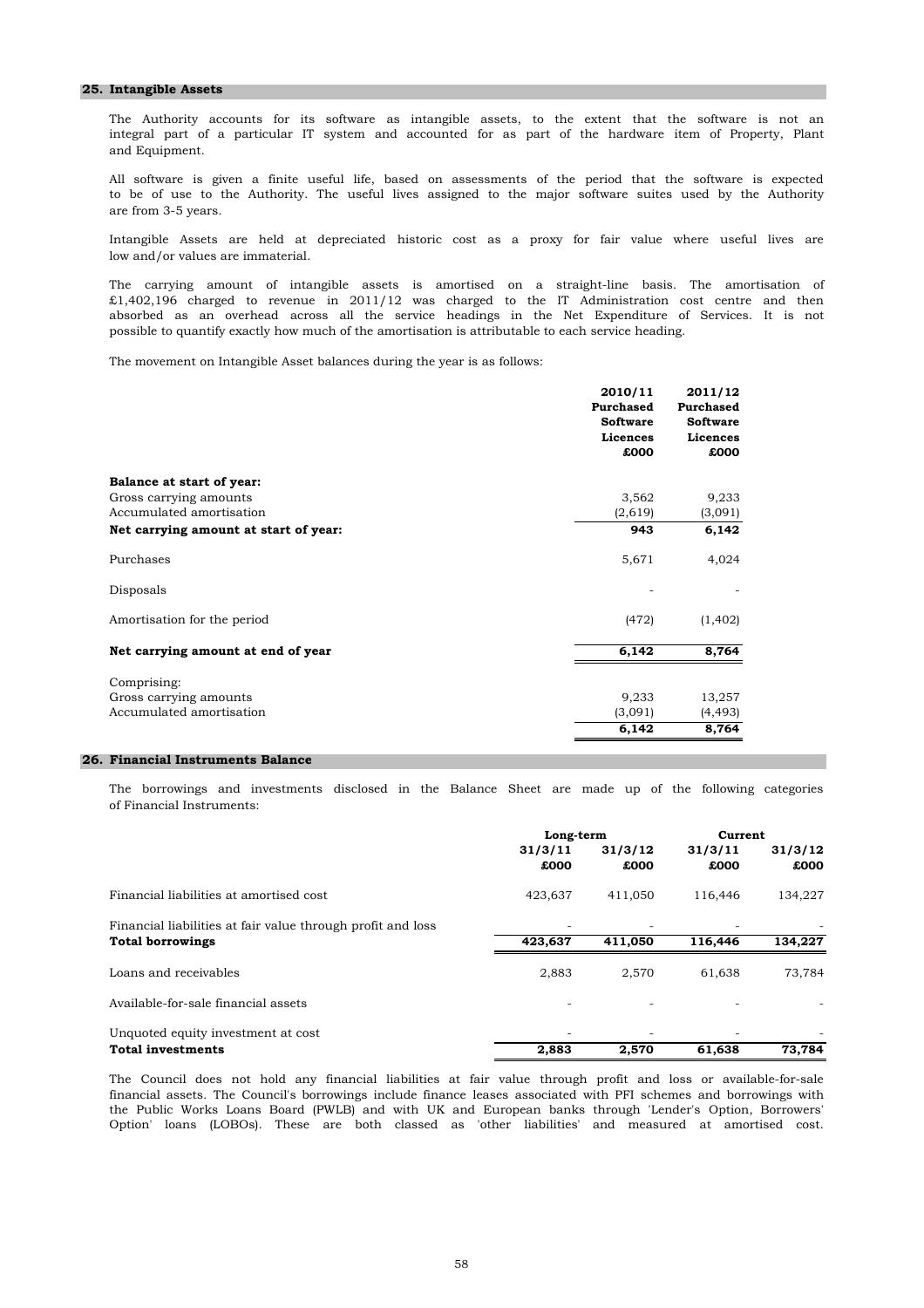### **Financial liabilties at amortised cost**

| Long-term                                           |                 |                 |
|-----------------------------------------------------|-----------------|-----------------|
|                                                     | 2010/11<br>£000 | 2011/12<br>£000 |
| (a) Long Term Borrowing                             |                 |                 |
| Amounts still owed on loans received from           |                 |                 |
| external sources to acquire capital assets          |                 |                 |
| such as roads, buildings & equipment.               |                 |                 |
| Long Term Borrowing for repayment after 1 year      | 258,745         | 279,840         |
| (b) Finance Lease Liability                         |                 |                 |
| Amounts still owed on finance leases taken with     |                 |                 |
| external sources to acquire capital assets for      |                 |                 |
| PFI Schemes.                                        |                 |                 |
| Long term finance leases for repayment after 1 year | 164,892         | 131,210         |
| Total Long Term Borrowing at 31 March               | 423,637         | 411,050         |
| Current                                             |                 |                 |
|                                                     | 2010/11         | 2011/12         |
|                                                     | £000            | £000            |
| (c) Borrowing                                       |                 |                 |
| Long term borrowing for repayment within 1 year     | 11,713          | 14,264          |
| Finance leases related to PFI schemes for repayment |                 |                 |
| within 1 year                                       | 4,787           | 4,880           |
| Total Borrowing at 31 March                         | 16,500          | 19,144          |
|                                                     | 2010/11         | 2011/12         |
|                                                     | £000            | £000            |
| (d) Trade Creditors                                 | 99,946          | 115,083         |

# **Financial Assets - Loans & Receivables**

| Long-term                                          |         |         |
|----------------------------------------------------|---------|---------|
|                                                    | 2010/11 | 2011/12 |
|                                                    | £000    | £000    |
| Nottingham Rugby Club                              | 19      | 14      |
| King Edward VI Trustees                            | 95      |         |
| Car and Bike Loans                                 | 594     | 384     |
| Nottinghamshire Cricket Club                       | 1,069   | 1,084   |
| Adult Care Property Debt - Deferred Payment Scheme | 1,097   | 1.079   |
| Private Street Works                               | 9       | 9       |
|                                                    | 2,883   | 2,570   |

## **Car and Bike Loans**

The Authority has made loans for car and bike purchases to 111 employees (101 car loans) in the Authority who are in posts that require them to drive regularly on the Authority's business. These loans are not subsidised.

Car and Bike Loans Breakdown:

|                      | 2010/11 | 2011/12 |
|----------------------|---------|---------|
|                      | £000    | £000    |
| Opening balance      | 598     | 594     |
| Advances             | 219     | 135     |
| Repayments           | (223)   | (345)   |
| Closing Balance      | 594     | 384     |
|                      | 2010/11 | 2011/12 |
| Car Loans Breakdown: | £000    | £000    |
| One year or less     | 132     | 169     |
| More than one year   | 462     | 215     |
|                      | 594     | 384     |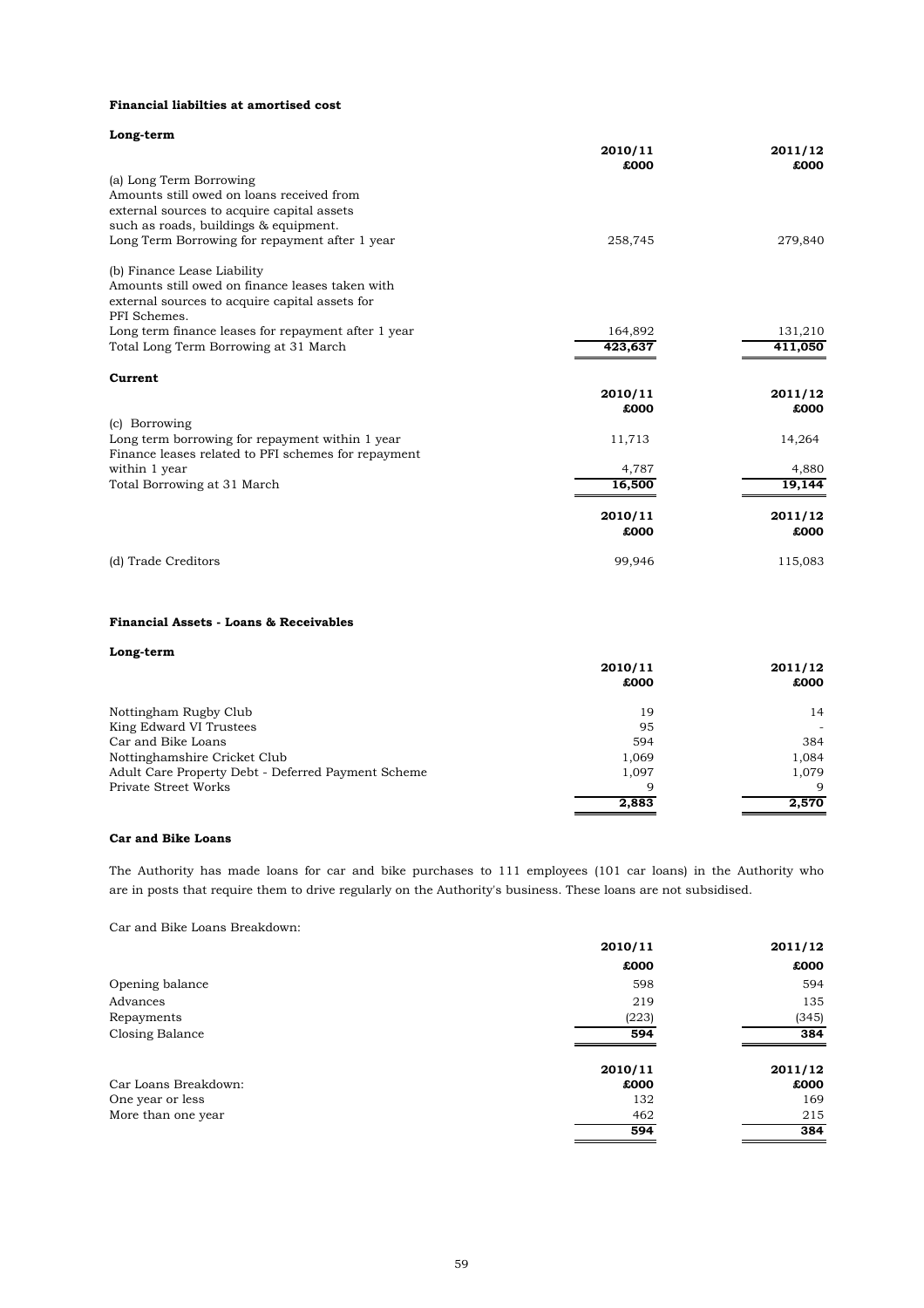Account. offered at less than the prevailing rate the figure in the Balance Sheet represents the fair value of the loan carried at its amortised cost. The balancing figure appears in the Financial Instruments Adjustment enhancing the reputation of the Cricket Club and helping it to retain Trent Bridge as a test match venue there are benefits to the economy and wider community benefits. Consequently, the loan was offered at a Club to help fund the £8.2 million development plans for the Trent Bridge ground. In addition to discounted rate with a capital repayment holiday for the first 5 years. Security has been set by way of a charge against the fixed assets of the Club to safeguard the interests of the Council. Since the loan was On 19 September 2007 Cabinet approved a loan of £1.23 million for 20 years to Nottinghamshire Cricket

time for the Trustees to dispose of the redundant building. The loan was repaid in 2011/12. On 4 February 2009 Cabinet approved a loan of £94,931 for 2 years to the King Edward VI Trustees as a consequence of the Council no longer requiring the use of a building owned by the Trustees following the operation of the Bassetlaw PFI Scheme. The loan was taken up on 30 July 2009, and was to enable

the annual rate of 1% over the PWLB rate. On 21 May 2010 Nottinghamshire County Council and Nottingham City Council jointly lent Nottingham Rugby Club £50,000 repayable over 4 years to fund working capital needs. Interest is payable on the loan at

property is sold. to meet their care home fees. Repayment of such loans is deferred until the residents die or their Adult Care Property Debt under the deferred payment scheme (as per section 55 of the Health and Social Care Act, 2001) consists of loans to those with insufficient income and capital, excluding their property,

#### **Current**

| Temporary investments                                  | 2010/11<br>£000 | 2011/12<br>£000 |
|--------------------------------------------------------|-----------------|-----------------|
| Temporary investments with other local authorities and |                 |                 |
| financial institutions                                 | 20.038          | 20,031          |

position at that date. with prevailing statutory requirements. The amount invested at the year end depends on the cash flow The Council manages its cash in line with its approved Treasury Management Policy and in accordance

| Short-term Trade Debtors                | 2010/11<br>£000 | 2011/12<br>£000 |
|-----------------------------------------|-----------------|-----------------|
| Trade Debtors (less bad debt provision) | 41,600          | 53,753          |

### **Financial Assets - unquoted equity investment at cost**

Economic Development: There are equity holdings amounting to £0.26 million (£0.26 million in 2010/11) that have been written off to the Comprehensive Income and Expenditure Account to reflect the high risk of the investment. Consequently, their fair value has been assessed as nil in the Balance Sheet.

is carried on the Balance Sheet. traded on the open market. Consequently, since the fair value cannot be measured reliably, no value and holds shares in SCAPE Ltd. The Council does not receive any dividends from its holdings. The value of this holding is small and there are conditions on the shares that prevent them being The Council holds a share in the local authority controlled CLASP Consortium (14%) and SCAPE System Building Ltd (17%). The CLASP Consortium was originally set up by a number of local authorities in 1957/58 for the design and delivery of a build system known as CLASP especially for school buildings but provision of build design and property consultancy services. The CLASP Consortium no longer undertakes any economic activities following the creation of SCAPE. The Council is a founder member of the consortium consortium are share holders in SCAPE a limited company set up in 2006/07 to continue with the its role now is the provision of buildings design services for local authorities. Some members of the

### **Interests in Companies**

The Council has a 50% interest in Nottingham and Nottinghamshire Futures Limited (formerly Connexions Nottinghamshire Limited). The Company transferred into local authority control from the Learning and Skills Council at 1 April 2008 at no cost and consequently, this is reflected at an immaterial investment cost in the Council's accounts.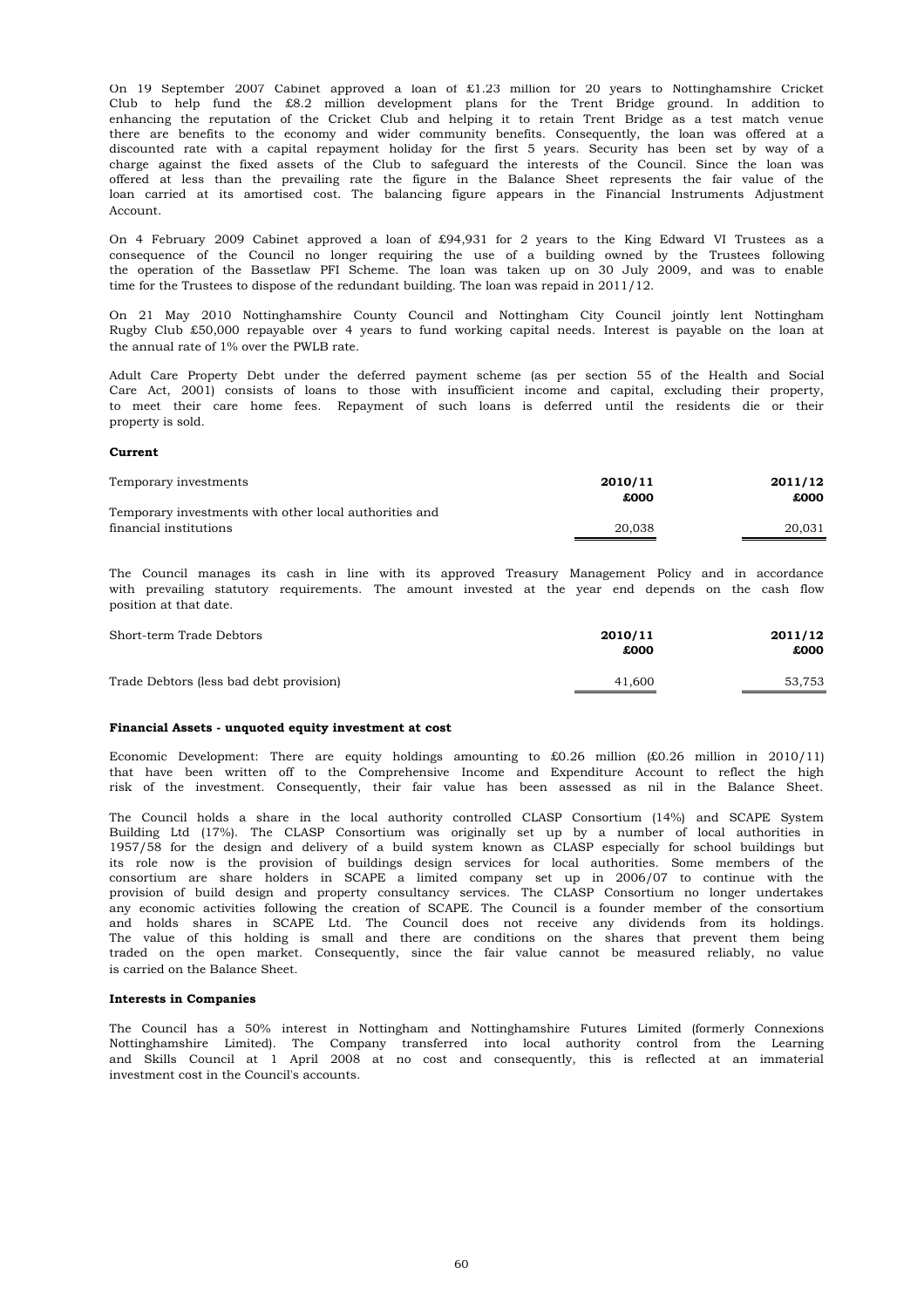### **27. Financial Instruments Gains/Losses**

financial instruments are made up as follows: The gains and losses recognised in the Comprehensive Income and Expenditure Account in relation to

|                         |                                 | 2010/11                  |          |                                 | 2011/12                    |          |
|-------------------------|---------------------------------|--------------------------|----------|---------------------------------|----------------------------|----------|
|                         | Financial<br><b>Liabilities</b> | Financial<br>Assets      | Total    | Financial<br><b>Liabilities</b> | Financial<br><b>Assets</b> | Total    |
|                         | £000                            | £000                     | £000     | £000                            | £000                       | £000     |
| Interest expense        | (35,660)                        | $\overline{\phantom{a}}$ | (35,660) | (33, 526)                       |                            | (33,526) |
| Losses on derecognition |                                 |                          |          |                                 |                            |          |
| Impairment losses       | -                               | $\overline{\phantom{a}}$ | -        | ٠                               |                            |          |
| Interest payable and    |                                 |                          |          |                                 |                            |          |
| similar charges         | (35, 660)                       |                          | (35,660) | (33,526)                        | -                          | (33,526) |
| Interest income         | ۰                               | 493                      | 493      | ۰                               | 384                        | 384      |
| Gains on derecognition  | ۰                               |                          |          | ۰                               |                            |          |
| Interest and investment |                                 |                          |          |                                 |                            |          |
| income                  | $\blacksquare$                  | 493                      | 493      | -                               | 384                        | 384      |

The average cost of external borrowing was 5.74% (5.78% in 2010/11).

Comprehensive Income and Expenditure Account. entered into by the Council the transaction costs are negligible. For example, the PWLB charges an fees below 0.5% of the amount borrowed are considered not material and are charged directly to the The interest expense figure includes the cost of administration fees. For most of the transactions taken out through brokers have incurred fees of £24,000 on borrowings of £10 million. Administration administration fee when advancing new loans at the current rate of 35p per £1,000 and LOBO loans

the above figures. Following comprehensive local government re-organisation in 1974, the Council took over assets from other local authorities on which there were repayments of advances still outstanding. These debts are administered by the other authorities and the amounts recharged to the County Council are included in

The balance outstanding on these deferred liabilities is as follows:

|                                                                    | 2010/11 | 2011/12 |
|--------------------------------------------------------------------|---------|---------|
|                                                                    | £000    | £000    |
| Loan taken over from District Councils when the responsibilty for  |         |         |
| services was transferred to the County Council on local government | 2.322   | 1.950   |
| reorganisation in 1974.                                            |         |         |

#### **28. Fair Value of Assets and Liabilities carried at amortised cost**

assumptions: Balance Sheet at amortised cost. Their fair value can be assessed by calculating the present value of the cash flows that will take place over the remaining term of the instruments, using the following Financial liabilities and financial assets represented by loans and receivables are carried in the

- no early repayment or impairment is recognised
- approximate to fair value where an instrument will mature in the next 12 months, the carrying amount is assumed to
- the fair value of trade and other receivables is taken to be the invoiced or billed amount.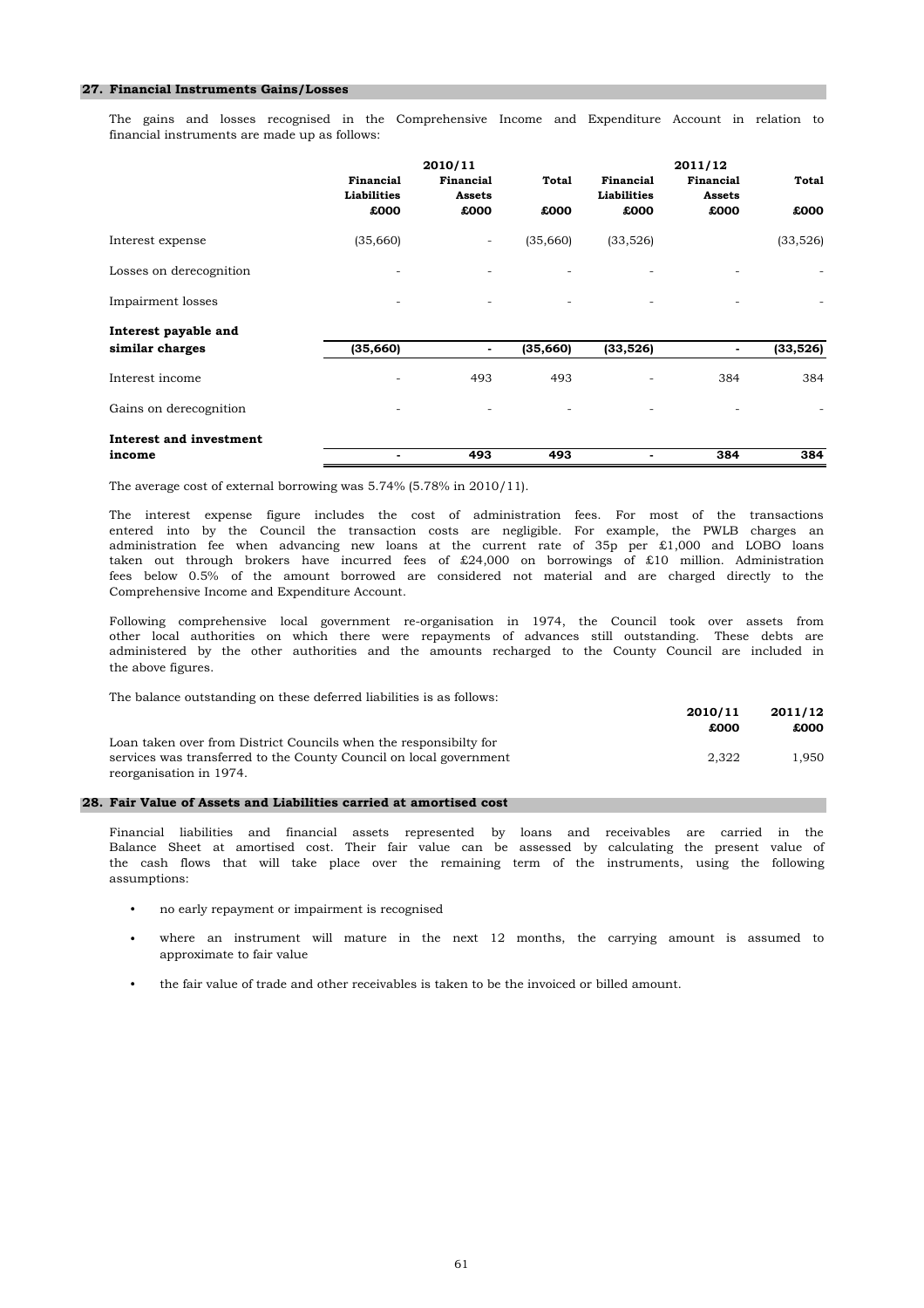interest rates in force as at 31 March 2011 and 2012 as follows: For long term borrowings and investments, fair values have been calculated by reference to relevant

- for PWLB loans, the relevant PWLB rate in force
- for LOBO loans, the PWLB rate applicable to new loans in excess of 50 years
- for long term investments, the market rate for a loan of similar value and profile
- remaining scheduled length for finance leases, the PWLB rate for an annuity commencing on 31 March of equal length to the
- on loans and receivables. for loans and receivables, the PWLB rate for an annuity commencing on 31 March of length equal to the remaining scheduled length of the relevant instrument, plus 1% to recognise risk

|                       | 2010/11  |         |         | 2011/12  |      |
|-----------------------|----------|---------|---------|----------|------|
|                       | Carrying |         | Fair    | Carrying | Fair |
|                       | Amount   | Value   | Amount  | Value    |      |
|                       | £000     | £000    | £000    | £000     |      |
|                       |          |         |         |          |      |
| Financial liabilities | 540,083  | 663,633 | 545.277 | 706,026  |      |

early repayment of the loans. The fair value is greater than the carrying amount because the Authority's portfolio of loans and finance leases includes a number of fixed rate loans and leases where the interest rate payable is higher than the rates available for similar loans at the Balance Sheet date. This commitment to pay interest above current market rates increases the amount that the Authority would have to pay if the lender agreed to

|                       | 2010/11  |        | 2011/12  |        |
|-----------------------|----------|--------|----------|--------|
|                       | Carrying | Fair   | Carrying | Fair   |
|                       | Amount   | Value  | Amount   | Value  |
|                       | £000     | £000   | £000     | £000   |
| Loans and receivables | 64.521   | 64.500 | 76.354   | 76.453 |

where the interest rate is lower then a lower repayment. included a number of fixed rate loans where the interest rate receivable was different from the rates available for similar loans at the Balance Sheet date. Where the agreed interest is above current market rates, the Authority would have to accept higher repayment if it negotiated early repayment of the loans; The fair value is different from the carrying amount because the Authority's portfolio of investments

### **29. Disclosure of nature and extent of risks arising from financial instruments**

The Authority's activities expose it to a variety of financial risks:

- investment, borrowing, capital, project or partnership financing credit risk – the risk of failure by a counterparty to meet its contractual obligations under an
- objectives liquidity risk – the risk that cash will not be available when it is needed, thereby causing additional unbudgeted costs with consequent impact on the Authority's business/service
- compromised. market risk – the risk that, through adverse market fluctuations in the value of the principal sums the Authority borrows and invests, its stated treasury management policies are

The Authority's overall risk management programme focuses on the unpredictability of financial markets and seeks to minimise potential adverse effects on the resources available to fund services. In 2002, the Council adopted the CIPFA Code of Practice on Treasury Management. In accordance with this Code of Practice, the Council sets an annual Treasury Management Strategy, by March each year. This contains a number of measures to control the key financial instrument risks above including:

- treasury management practices
- prudential indicators for borrowing and investment
- approved counterparties for lending purposes.

upon request. The Council also receives an annual report measuring the performance of the treasury management function each autumn. A copy of the Council's Treasury Management Policy and strategy is available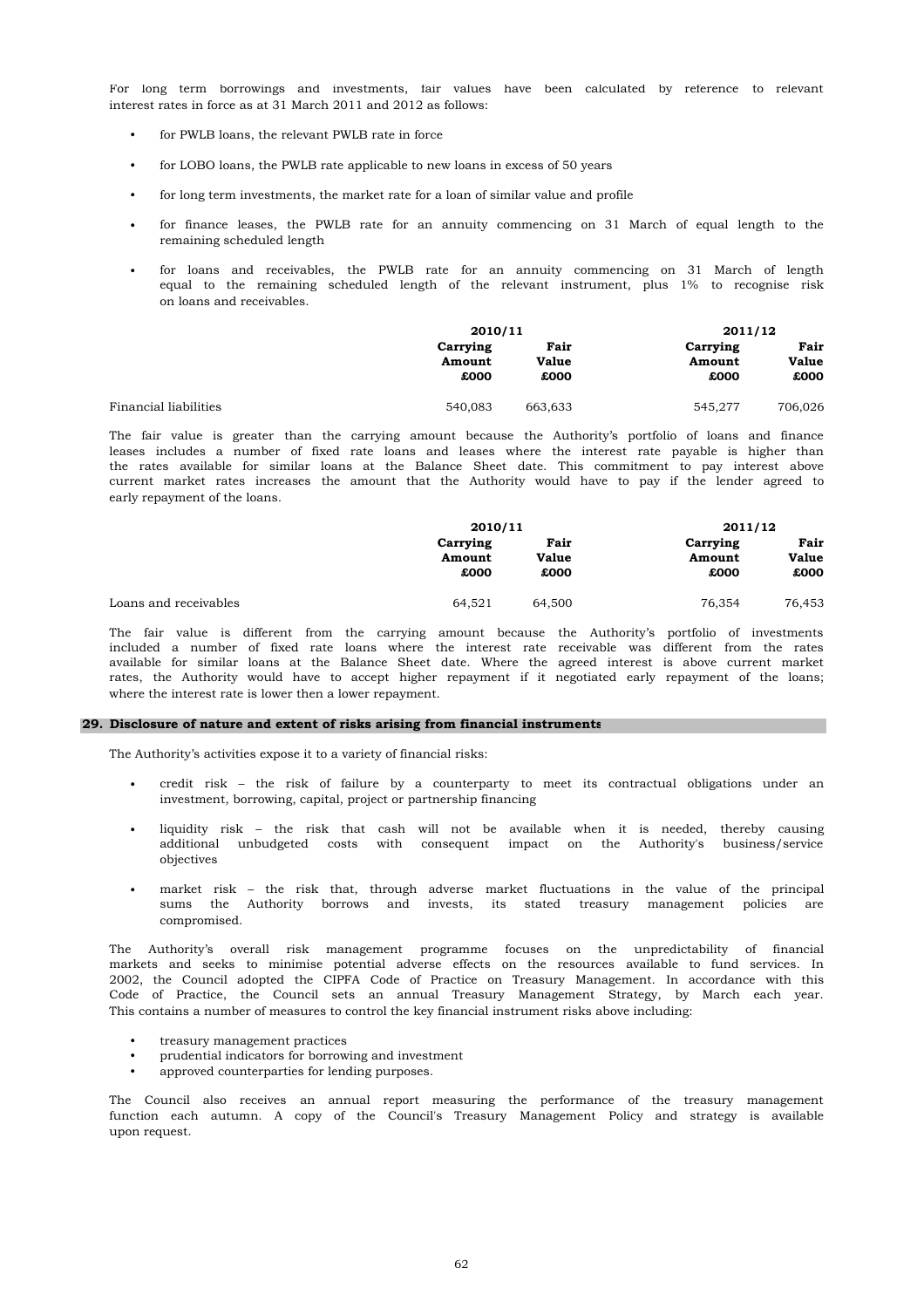### **Credit Risk**

market conditions. experience of default & uncollectability over the last five financial years, adjusted to reflect current The following analysis summarises the Authority's potential maximum exposure to credit risk, based on

|                         |                |                          | Historical     | <b>Estimated</b>         |
|-------------------------|----------------|--------------------------|----------------|--------------------------|
|                         |                |                          | experience     | maximum                  |
|                         |                |                          | adj for market | exposure to              |
|                         | <b>Amounts</b> | <b>Historical</b>        | conditions     | default and              |
|                         | at             | experience               | at             | uncollecta-              |
|                         | 31/3/12        | of default               | 31/3/12        | bility                   |
|                         | £000           | %                        | %              | £000                     |
| Deposits with banks and |                |                          |                |                          |
| financial institutions  | 20,031         | $\overline{\phantom{a}}$ | ٠              | $\overline{\phantom{a}}$ |
| Customers               | 27,425         | 0.09%                    | 0.09%          | 25                       |

from non-performance by any of its counterparties in relation to deposits. No credit limits were exceeded during the reporting period and the Authority does not expect any losses

the end of 2011/12 the provision for bad and doubtful debt was £4.1 million (£3.4 million in 2010/11). Customers are assessed, taking into account their financial position, past experience and other factors. The Council's policy is to set aside a provision for bad debt in order to minimise the effect of default. At

past due amount can be analysed by age as follows: The Authority does not generally allow credit for customers, such that £8.1 million (£13.6 million in  $2010/11$ ) of the £27.4 million (£29.2 million in 2010/11) balance is past its due date for payment. The

|                        | £000  |
|------------------------|-------|
| Less than three months | 3.262 |
| Three to six months    | 1,357 |
| Six months to one year | 1,026 |
| More than one year     | 2.488 |
|                        | 8.133 |

## **Liquidity risk**

loans will be considered. fairly sizeable in relation to current debt, the prudential indicator for debt maturity has been set with an upper limit of 25% in any one year. The strategy for new loans is to borrow each year close to the lowest rate available and, where economic circumstances make it favourable, early repayment of fixed rate instruments. Instead, the risk is that a significant proportion of borrowings will mature at a time of unfavourable interest rates. Current borrowings are spread over 70 years with a maximum of any one year's maturity around 11% of the total. However, since the Authority's future borrowing requirement is As the Authority has ready access to borrowings from the Public Works Loans Board, there is no significant risk that it will be unable to raise finance to meet its commitments under financial

In addition, the Authority has a number of finance lease liabilities that relate to PFI and other schemes.

The maturity analysis of financial liabilities is as follows:

|                             | 2010/11 |       | 2011/12 |       |  |
|-----------------------------|---------|-------|---------|-------|--|
|                             | £000    | $\%$  | £000    | %     |  |
| Maturity date               |         |       |         |       |  |
| Within 1 year               | 16,500  | 3.8   | 19.144  | 4.4   |  |
| 1 year and up to 2 years    | 11.965  | 2.7   | 17,004  | 4.0   |  |
| 2 years and up to 5 years   | 41,333  | 9.4   | 37.864  | 8.8   |  |
| 5 years and up to 10 years  | 71,036  | 16.1  | 76.932  | 17.9  |  |
| 10 years and up to 15 years | 98.995  | 22.5  | 87,289  | 20.3  |  |
| 15 years and up to 20 years | 71.772  | 16.3  | 67,814  | 15.8  |  |
| 20 years and up to 25 years | 37,663  | 8.6   | 23,275  | 5.4   |  |
| 25 years and over           | 90.873  | 20.6  | 100.872 | 23.4  |  |
|                             | 440.137 | 100.0 | 430,194 | 100.0 |  |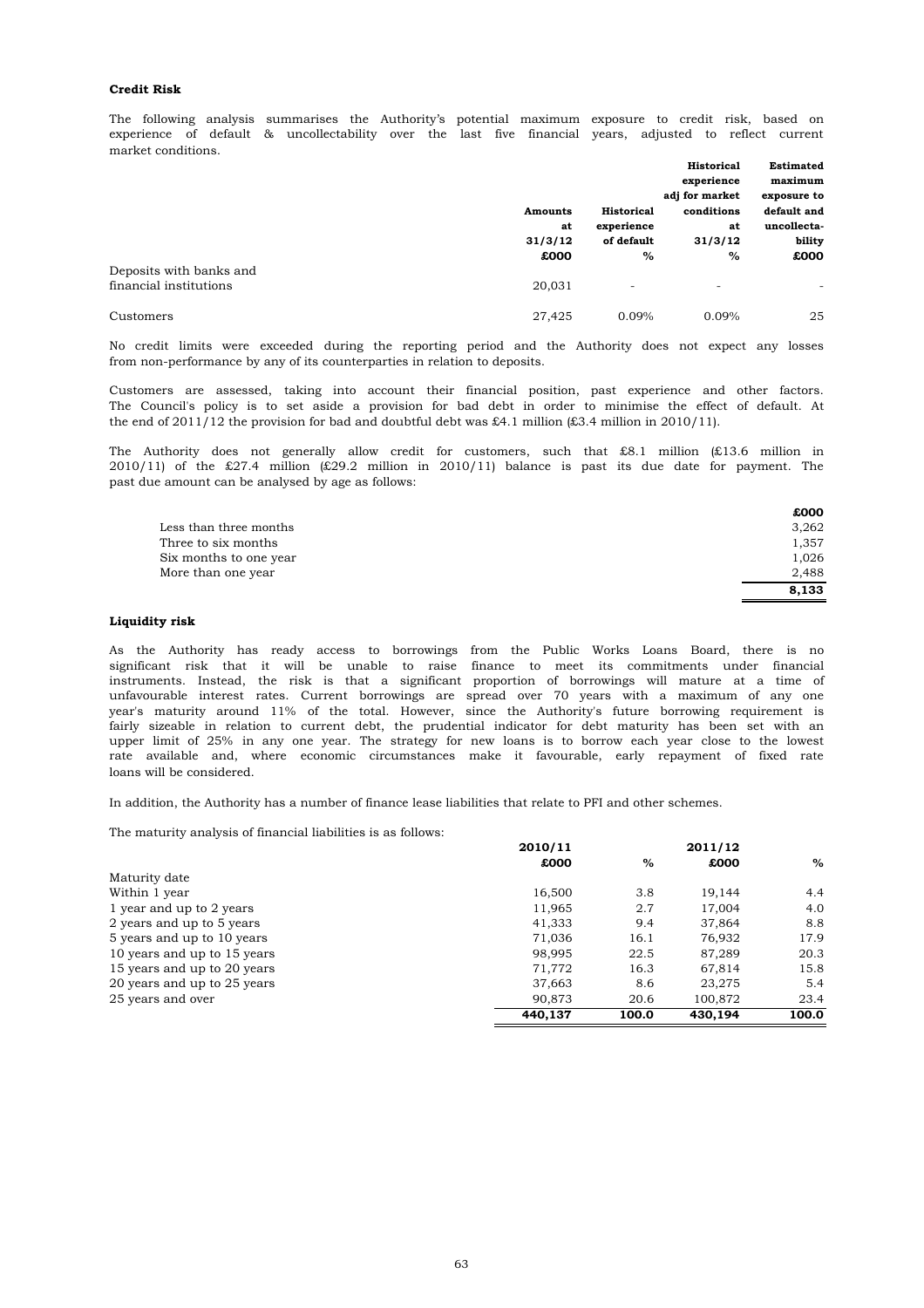|                                                 | 2010/11 | 2011/12 |
|-------------------------------------------------|---------|---------|
|                                                 | £000    | £000    |
| Source of Borrowing                             |         |         |
| Public Works Loan Board                         | 179.262 | 192.846 |
| External Bonds and Loans                        | 91.196  | 101.258 |
| Finance Leases related to PFI and other schemes | 169.679 | 136,090 |
|                                                 | 440.137 | 430.194 |

All trade and other payables are due to be paid in less than one year.

## **Market risk**

### **Interest rate risk**

rates would have the following effects: The Authority is exposed to risk in terms of interest rate movements on its borrowings and investments. Movements in interest rates have a complex impact on the Authority. For instance, a rise in interest

- borrowings at fixed rates the fair value of the borrowings will fall;
- Expenditure Statement will rise; investments at variable rates – the interest income credited to the Comprehensive Income and
- investments at fixed rates the fair value of the assets will fall.

investments will be reflected in other comprehensive income and expenditure. Borrowings are not carried at fair value, so nominal gains and losses on fixed rate borrowings would not impact on the Comprehensive Income and Expenditure Statement. However, changes in interest receivable on variable rate investments will be posted to the Comprehensive Income and Expenditure Statement and affect the General Fund Balance  $\hat{x}$  for  $\hat{x}$ . Movements in the fair value of fixed rate

out should be fixed or variable. This allows any adverse changes to be accommodated. favourable, early repayment of fixed rate loans will be considered to limit exposure to losses. The risk of loss is ameliorated by the fact that a proportion of Government grant payable on financing costs will normally move with prevailing interest rates or the Authority's cost of borrowing and provide compensation for a proportion of any higher costs. The treasury management team has an active The Authority has a number of strategies for managing interest rate risk. The policy for borrowing rates is to achieve a managed decline in the average rate and borrow each year close to the lowest rate available. During periods of falling interest rates, and where economic circumstances make it strategy for assessing interest rate exposure that feeds into the setting of the annual budget. The strategy is used to advise investment and borrowing decisions and also whether new borrowing taken

and Expenditure Statement. interest rates would therefore have no material impact on the Comprehensive Income and Expenditure Statement. If interest rates had been 1% higher at 31 March 2012, with all other variables held constant, the fair value of fixed rate borrowings would be lower but with no impact on the Comprehensive Income The Authority has no variable rate borrowings and minimal variable rate investments. A 1% change in

#### **Price risk**

losses from movements in the prices of shares. The Authority does not hold any equity shares that can be measured and consequently is not exposed to

### **Foreign exchange risk**

exposure to movements in exchange rates. The Authority has no financial assets or liabilities denominated in foreign currencies and thus has no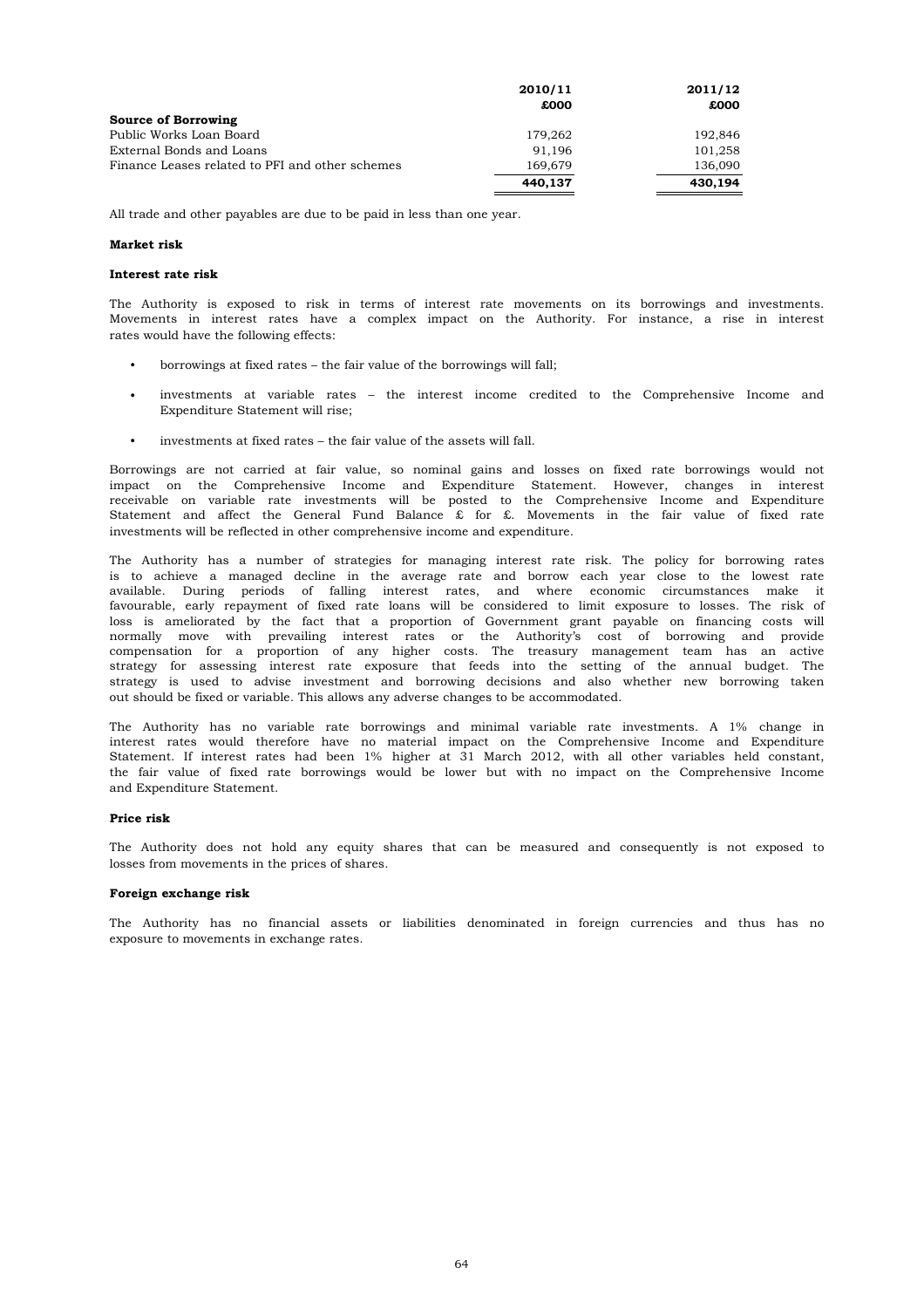# **30. Inventories**

|             |         | Raw Materials            | Work In Progress |         | <b>Finished Goods</b> |                          |           | Total     |
|-------------|---------|--------------------------|------------------|---------|-----------------------|--------------------------|-----------|-----------|
|             | 2011    | 2012                     | 2011             | 2012    | 2011                  | 2012                     | 2011      | 2012      |
|             | £000    | £000                     | £000             | £000    | £000                  | £000                     | £000      | £000      |
| Opening     | 1,964   | 1,823                    | 986              | 874     | 757                   | 703                      | 3,707     | 3,400     |
| Purchases   | 8,131   | 3,681                    | 187              | 3,099   | 6.145                 | 9,662                    | 14,463    | 16,442    |
| Expensed    | (7.897) | (3, 454)                 | (299)            | (3.097) | (6, 192)              | (9.612)                  | (14, 388) | (16, 163) |
| Written off | (375)   | (44)                     |                  | ۰.      | (7)                   | 8                        | (382)     | (36)      |
| Reversals   | a,      | $\overline{\phantom{a}}$ | ÷                | (850)   | ٠                     | $\overline{\phantom{a}}$ | $\sim$    | (850)     |
| Closing     | 1,823   | 2,006                    | 874              | 26      | 703                   | 761                      | 3,400     | 2,793     |

# **31. Debtors and Long Term Debtors**

| Debtors less than one year            | 31/3/11<br>£000 | 31/3/12<br>£000 |
|---------------------------------------|-----------------|-----------------|
| Central government bodies             | 16,453          | 5,630           |
| Other local authorities               | 10,702          | 22,866          |
| NHS bodies                            | 10,031          | 1,815           |
| Public corporations and trading funds |                 | 10              |
| Other entities and individuals        | 27,920          | 41,985          |
| Less Bad Debt Provision               | (3,400)         | (4, 134)        |
| <b>Total</b>                          | 61,706          | 68,172          |
| <b>Long Term Debtors</b>              | 31/3/11         | 31/3/12         |
|                                       | £000            | £000            |
| Adult Care Property Debt              | 1,976           | 2,618           |
| Tram PFI                              | 3,977           |                 |
| Other                                 | 56              | 54              |
| <b>Total</b>                          | 6,009           | 2,672           |
|                                       |                 |                 |
| <b>Analysis of Bad Debt Provision</b> | 31/3/11         | 31/3/12         |
|                                       | £000            | £000            |
| <b>Opening Bad Debt provision</b>     | 2,358           | 3,400           |
| Amounts paid                          | (1,973)         | (2, 219)        |
| Amounts written off                   | (554)           | (290)           |
| Provisions adjustment                 | 3,569           | 3,243           |
| <b>Closing Bad Debt Provision</b>     | 3,400           | 4,134           |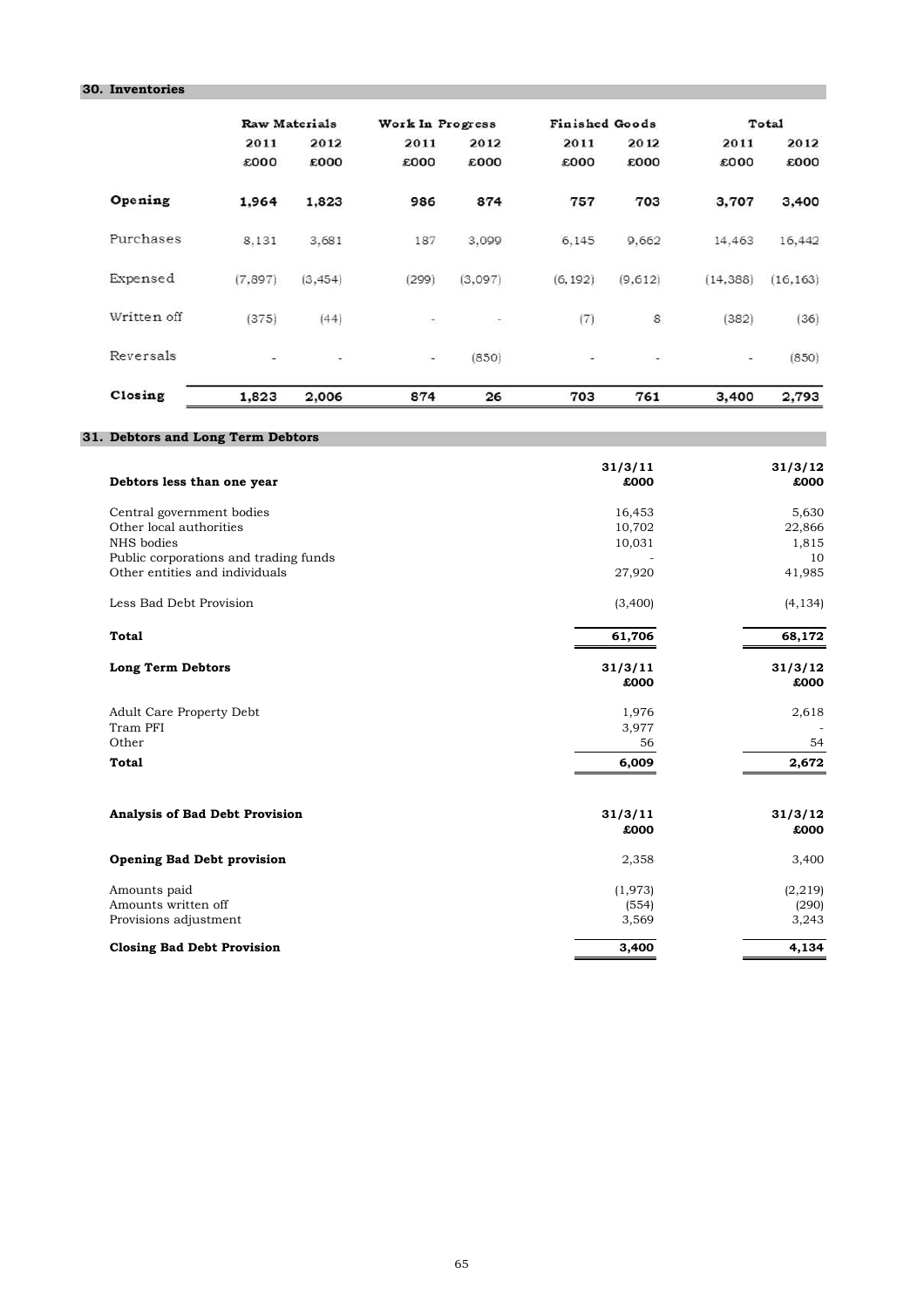### **32. Creditors**

|                                       | 31/3/11<br>£000 | 31/3/12<br>£000 |
|---------------------------------------|-----------------|-----------------|
| Central government bodies             | 53,348          | 28,681          |
| Other local authorities               | 8,831           | 13,116          |
| NHS bodies                            | 971             | 15,778          |
| Public corporations and trading funds | 89              | 85              |
| Other entities and individuals        | 91,083          | 76,674          |
| Total                                 | 154,322         | 134,334         |
|                                       |                 |                 |

# **33. Cash and Cash Equivalents**

with the Authority's main bank, and school deposits either with the Authority's main bank or held with other banks. The Authority monitors cash balances on a daily basis to make maximum use of the funds available and invests any surplus cash identified. The bank account balance at 31 March will consist of an overdraft

The analysis of cash and cash equivalents is as follows:

| 2010/11<br>£000 | 2010/11<br>£000 | 2011/12<br>£000 | 2011/12<br>£000 |
|-----------------|-----------------|-----------------|-----------------|
|                 |                 |                 |                 |
|                 | 13,353          |                 | 18,470          |
|                 | (79, 193)       |                 | (48, 879)       |
|                 |                 |                 |                 |
|                 |                 |                 |                 |
| 38,025          |                 | 46,400          |                 |
| 18,821          | 56,846          | 13,327          | 59,727          |
|                 | (8,994)         |                 | 29,318          |
|                 |                 |                 |                 |

# **34. Landfill Allowances Trading Scheme**

balances outstanding at the end of either year. landfill in excess of the cumulative targets will require the Authority to pay a penalty to the Government of £150 per tonne. For 2011/12 this allowance was 139,805 tonnes (161,389 in 2010/11) of which 102,000 (108,848 in 2010/11) were utilised. The Authority is allowed to trade its allowances with other Authorities. The market value of these for 2011/12 was £0.00 per tonne (£0.00 in 2010/11). There were no entries made to the Comprehensive Income and Expenditure Statement in either year, nor any Since 2005/06 the Authority has received an annual landfill tonnage allowance which is the maximum amount of waste which should be disposed of by landfill. This target reduces each year. From 2010 any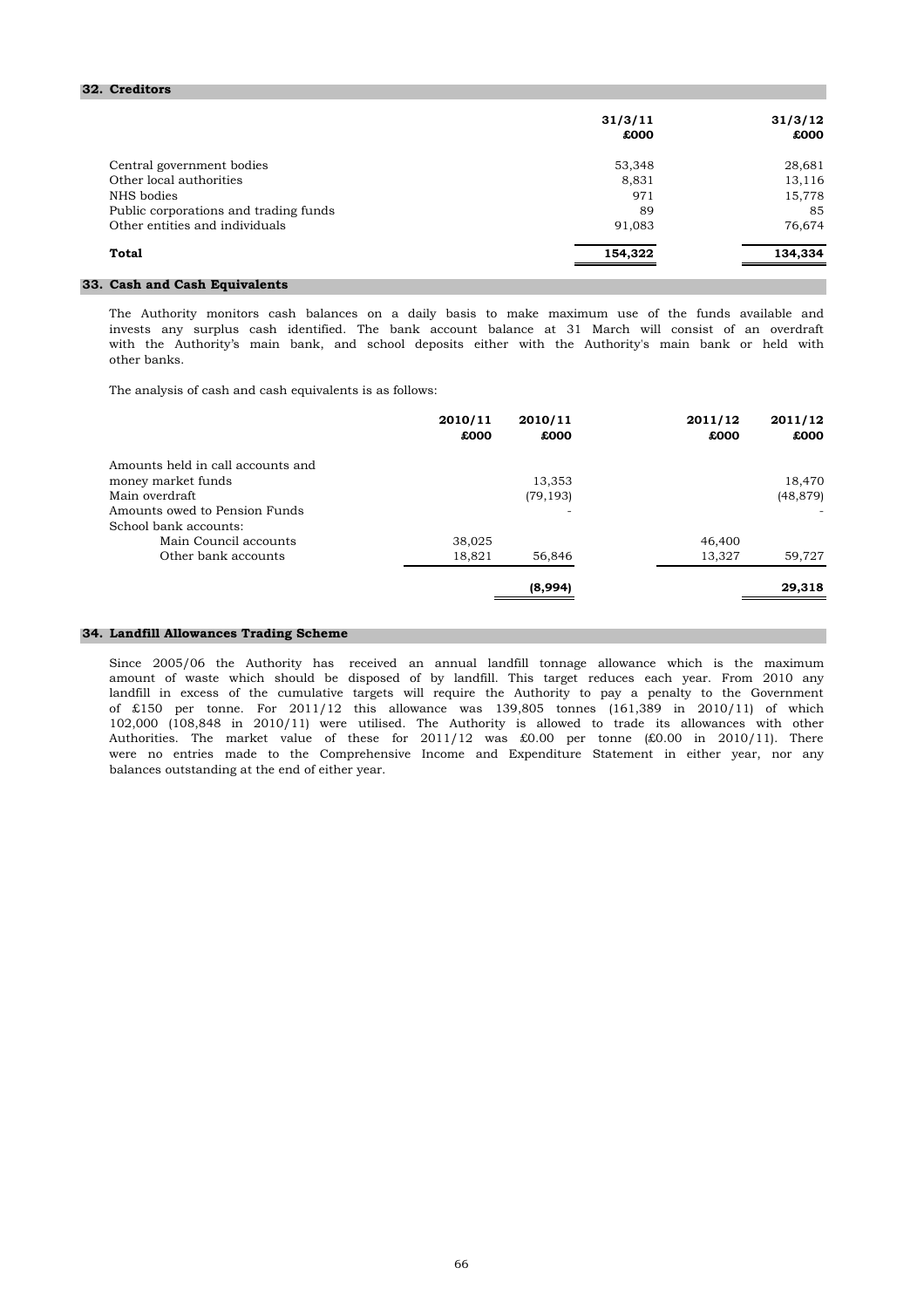### **35. Leases**

### **Authority as Lessee**

### **Finance Leases**

library, the other for a highways depot. The assets acquired under these leases are carried as Property, The Council leases two properties under leases classed as finance leases, one of which is used as a temporary Plant and Equipment in the Balance Sheet at the following net amounts:

|                                          | 31/3/11 | 31/3/12 |
|------------------------------------------|---------|---------|
|                                          | £000    | £000    |
| Other Land and Buildings                 | 253     | 2,870   |
| Assets Under Construction                | 880     |         |
| Vehicles, Plant, Furniture and Equipment | ۰       | -       |
|                                          | 1.133   | 2.870   |

lease payments are made up of the following amounts: The Authority is committed to making minimum payments under these leases comprising settlement of the long-term liability for the interest in the property acquired by the Authority and finance costs that will be payable by the Authority in future years while the liability remains outstanding. The minimum

|                                                         | 31/3/11 | 31/3/12 |
|---------------------------------------------------------|---------|---------|
|                                                         | £000    | £000    |
| Finance lease liabilities (net present value of minimum |         |         |
| lease payments):                                        |         |         |
| - current                                               | 11      |         |
| - non-current                                           | 879     | 879     |
| Finance costs payable in future years                   | 4.083   | 4.001   |
| Minimum lease payments                                  | 4,973   | 4,880   |

The minimum lease payments will be payable over the following periods:

|                                                   | <b>Minimum Lease</b> |                 | <b>Finance Lease Liabilities</b> |                 |
|---------------------------------------------------|----------------------|-----------------|----------------------------------|-----------------|
|                                                   | <b>Payments</b>      |                 |                                  |                 |
|                                                   | 31/3/11<br>£000      | 31/3/12<br>£000 | 31/3/11<br>£000                  | 31/3/12<br>£000 |
| Not later than one year                           | 52                   | 40              |                                  |                 |
| Later than one year and not later than five years | 181                  | 200             |                                  |                 |
| Later than five years                             | 4.740                | 4.640           | 878                              | 878             |
|                                                   | 4.973                | 4.880           | 890                              | 879             |

payable by the Authority (£0 in 2010/11). lease was entered into, such as adjustments following rent reviews. In 2011/12 £0 of contingent rents were The minimum lease payments do not include rents that are contingent on events taking place after the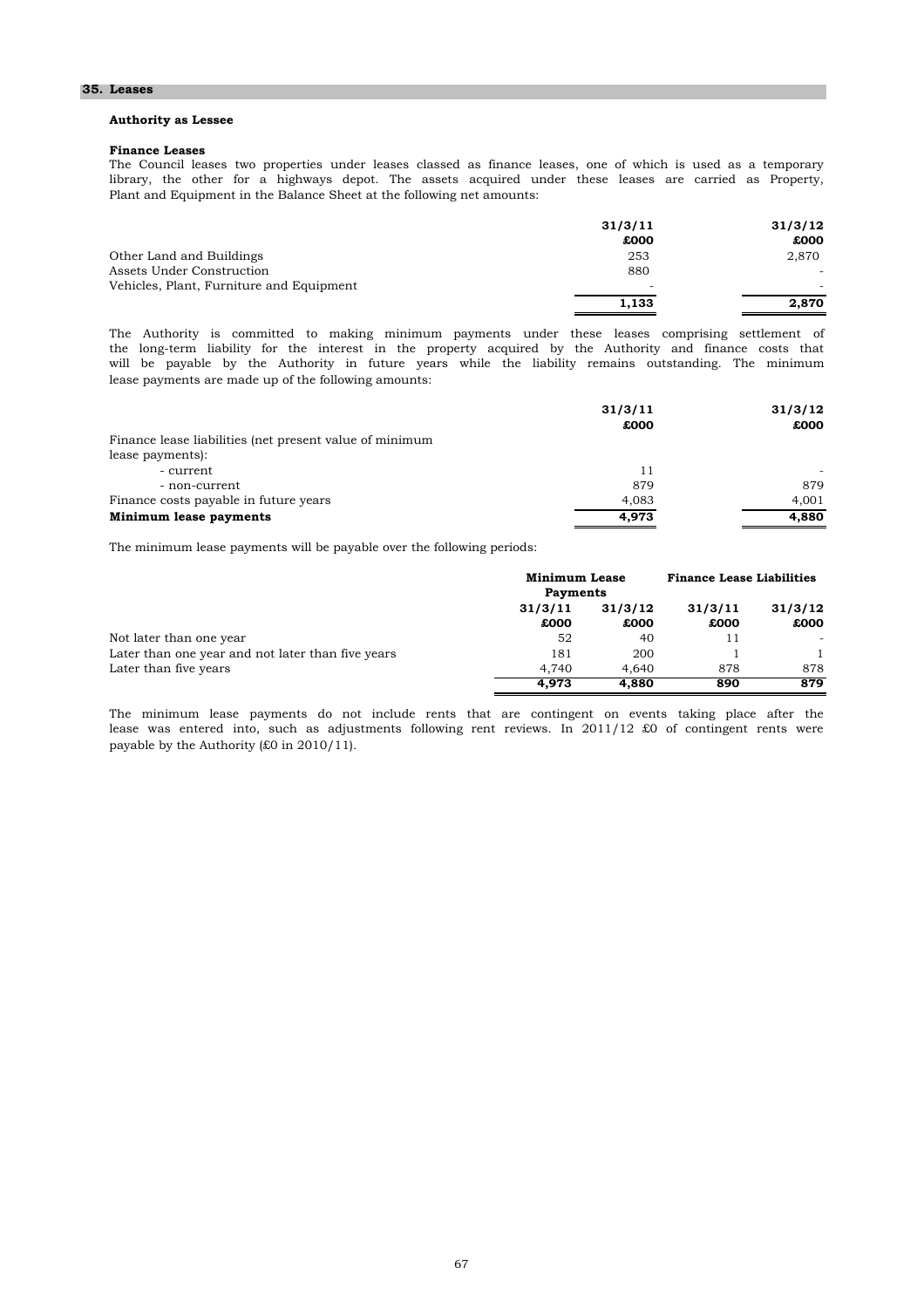### **Operating Leases**

offices, industrial units and youth centres. The Council leases a wide variety of properties for use in the provision of services including libraries,

The future minimum lease payments due under non-cancellable leases in future years are:

| 31/3/11 | 31/3/12 |
|---------|---------|
| £000    | £000    |
| 1,117   | 1,329   |
| 1,694   | 2,420   |
| 1,441   | 1,374   |
| 4,252   | 5,123   |
|         |         |

relation to these leases was: The expenditure charged in the Comprehensive Income and Expenditure Statement during the year in

|                              | 31/3/11                  | 31/3/12 |
|------------------------------|--------------------------|---------|
|                              | £000                     | £000    |
| Minimum lease payments       | 1,515                    | 1,787   |
| Contingent rents             | 21                       | 60      |
| Sublease payments receivable | $\overline{\phantom{a}}$ |         |
|                              | 1,536                    | 1,847   |

#### **Authority as Lessor**

#### **Finance Leases**

The Council leases out one property for use as a Community Centre at a peppercorn rental. The property is valued at £0 (£0 in 2010/11) and there are no balances in the accounts in relation to the lease.

### **Operating Leases**

The Authority leases out property and equipment under operating leases for the following purposes:

- community centres for the provision of community services, such as sports facilities, tourism services and
- businesses. for economic development purposes to provide suitable affordable accommodation for local

The future minimum lease payments receivable under non-cancellable leases in future years are:

|                                                   | 31/3/11 | 31/3/12 |
|---------------------------------------------------|---------|---------|
|                                                   | £000    | £000    |
| Not later than one vear                           | 514     | 1.007   |
| Later than one year and not later than five years | 792     | 857     |
| Later than five years                             | 1,833   | 1.560   |
|                                                   | 3.139   | 3.424   |

million contingent rents were receivable by the Authority (2010/11 £0.4 million). The minimum lease payments receivable do not include rents that are contingent on events taking place after the lease was entered into, such as adjustments following rent reviews. In 2011/12 £0.2

### **36. Private Finance Initiative (PFI)**

#### **East Leake Schools**

contract finishes on 31 July 2027 when the buildings transfer back to the Council. schools and a community leisure facility in East Leake. Service commenced during 2003/04 and the The Council has a contract with East Leake Schools Limited for the provision of secondary and primary

land and buildings. The Council retained the freehold of the land which is valued and included in the Balance Sheet as other

and Equipment balance. The assets used to provide the schools services are recognised on the Council's Balance Sheet. Movements in their value over the year are detailed in the analysis of the movement in Property, Plant

otherwise fixed. Payments remaining to be made under the PFI contract at 31 March 2012 including an estimate of inflation at 2.5% but excluding any performance or availability deductions, are as follows: The Authority makes an agreed payment each year which is increased each year by inflation and can be reduced if the contractor fails to meet availability and performance standards in any year but is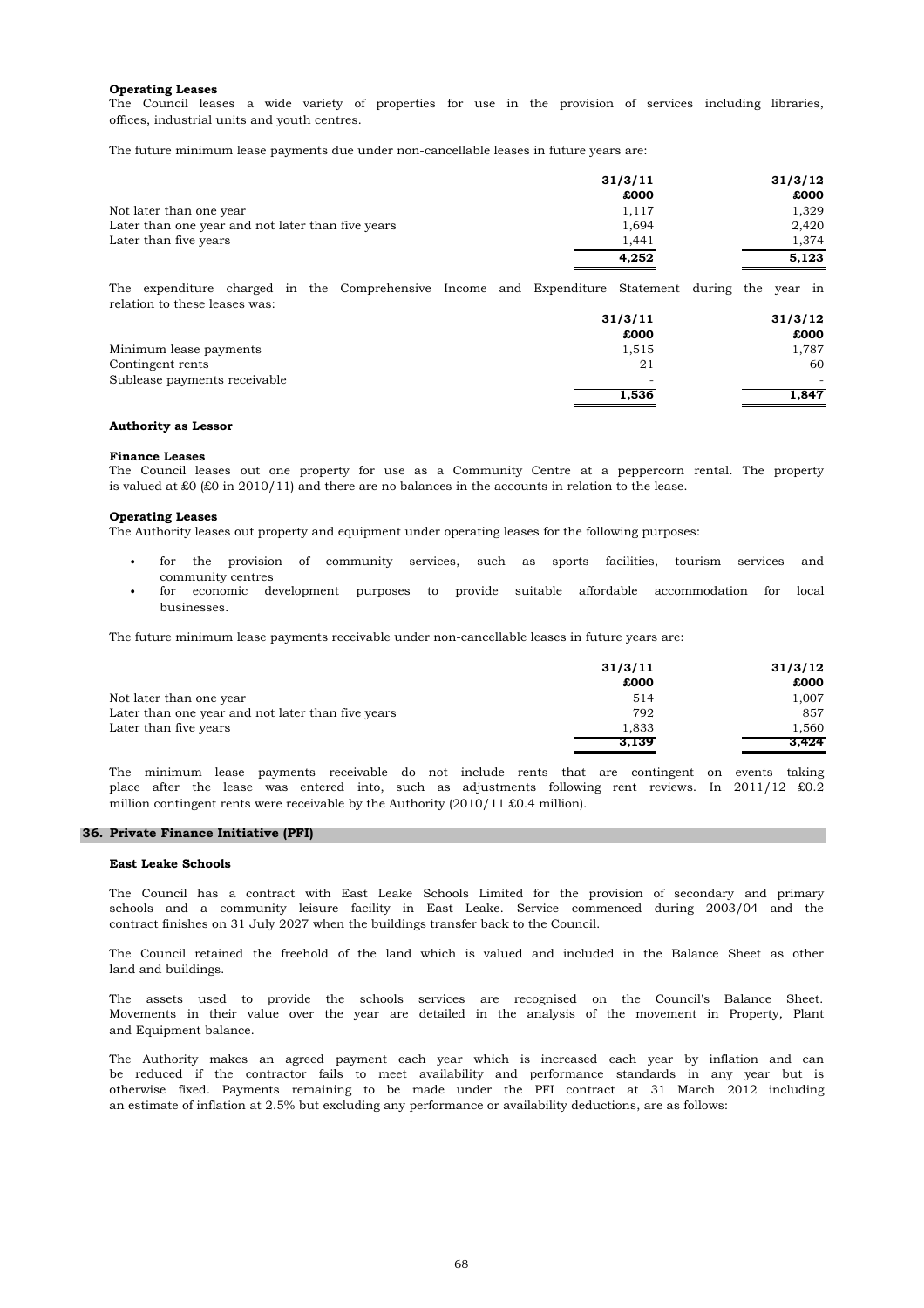|                       | <b>Service</b><br>Charge | Lifecycle<br>Replacement | <b>Finance</b><br>Liability | Interest | Contingent<br>Rent | Total  |
|-----------------------|--------------------------|--------------------------|-----------------------------|----------|--------------------|--------|
|                       | £000                     | £000                     | £000                        | £000     | £000               | £000   |
| Payable within 1 year | 538                      | 264                      | 318                         | 1,148    | 244                | 2,512  |
| Within 2-5 years      | 2.205                    | 924                      | 1.775                       | 4,220    | 1.177              | 10,301 |
| Within 6-10 years     | 2.884                    | 1,360                    | 3.324                       | 4.050    | 1.848              | 13,466 |
| Within 11-15 years    | 3.031                    | 1.374                    | 5,372                       | 2.040    | 2,337              | 14,154 |
| Within 16-20 years    | 208                      | $\overline{\phantom{a}}$ | 546                         | 18       | 200                | 972    |
|                       | 8.866                    | 3.922                    | 11,335                      | 11.476   | 5,806              | 41,405 |

## **Bassetlaw Schools**

to the Council. operational during 2007/08 and the contract finishes on 31 July 2032 when the buildings transfer back The Council has a contract with Transform Schools (Bassetlaw) Ltd for the provision of five secondary schools, two post-16 centres, one special school and two community leisure centres. These became fully

An agreement has been entered into between Nottinghamshire County Council and Bassetlaw District Council with regards to the two leisure facilities which form part of the PFI Scheme. A lease has been granted to Bassetlaw District Council for a term of 60 years secured on both the leisure facilities. Consequently these facilities are not included as assets on the Council's Balance Sheet.

The Council retained the freehold of the land which is valued and included in the Balance Sheet.

and Equipment balance. The assets used to provide the schools services are recognised on the Council's Balance Sheet. Movements in their value over the year are detailed in the analysis of the movement in Property, Plant

otherwise fixed. Payments remaining to be made under the PFI contract at 31 March 2012 including an estimate of inflation at 2.5% but excluding any performance or availability deductions, are as follows: The Authority makes an agreed payment each year which is increased each year by inflation and can be reduced if the contractor fails to meet availability and performance standards in any year but is

|                       | <b>Service</b> | Lifecycle   | <b>Finance</b> | Interest | Contingent | Total   |
|-----------------------|----------------|-------------|----------------|----------|------------|---------|
|                       | Charge         | Replacement | Liability      |          | Rent       |         |
|                       | £000           | £000        | £000           | £000     | £000       | £000    |
| Payable within 1 year | 5,157          | 717         | 2,203          | 9.944    | 296        | 18,317  |
| Within 2-5 years      | 22,014         | 3.707       | 10.729         | 37.371   | 1,293      | 75.114  |
| Within 6-10 years     | 31,278         | 6.957       | 18,346         | 40.253   | 1,572      | 98,406  |
| Within 11-15 years    | 36,084         | 10,690      | 26,777         | 29,836   | 649        | 104,036 |
| Within 16-20 years    | 41,628         | 12,623      | 41.176         | 14.699   | 278        | 110,404 |
| Within 21-25 years    | 3.542          | 1,163       | 4,549          | 182      | 112        | 9,548   |
|                       | 139.703        | 35,857      | 103.780        | 132,285  | 4.200      | 415,825 |

#### **Waste Recycling**

Services at the same rates. million has been allocated. The contract was signed on 26 June 2006 with Veolia Environmental Services and the contract ends on 31 March 2033 when the assets transfer to the Council. The first main new facility, the Materials Recycling Facility (MRF), became operational in January 2009. The MRF site is subject to a 50 year rental agreement with the Council, which is then recharged to Veolia Environmental The Authority has received Government support for a Nottinghamshire Waste PFI scheme which involves the commissioning of Materials Recycling Facilities and an Energy Recovery Facility. A PFI credit of £38.3

The Council retained the freehold of the land which is valued and included in the Balance Sheet.

balance. The assets used to provide the services are recognised on the Council's Balance Sheet. Movements in their value over the year are included in the analysis of the movement in Property, Plant and Equipment

The Authority makes an agreed payment per tonne of waste which is increased each year by inflation and can be reduced if the contractor fails to meet availability and performance standards in any year but is otherwise fixed. Payments remaining to be made under the PFI contract at 31 March 2012 including an estimate of inflation at 2.5% but excluding any performance or availability deductions, are as follows: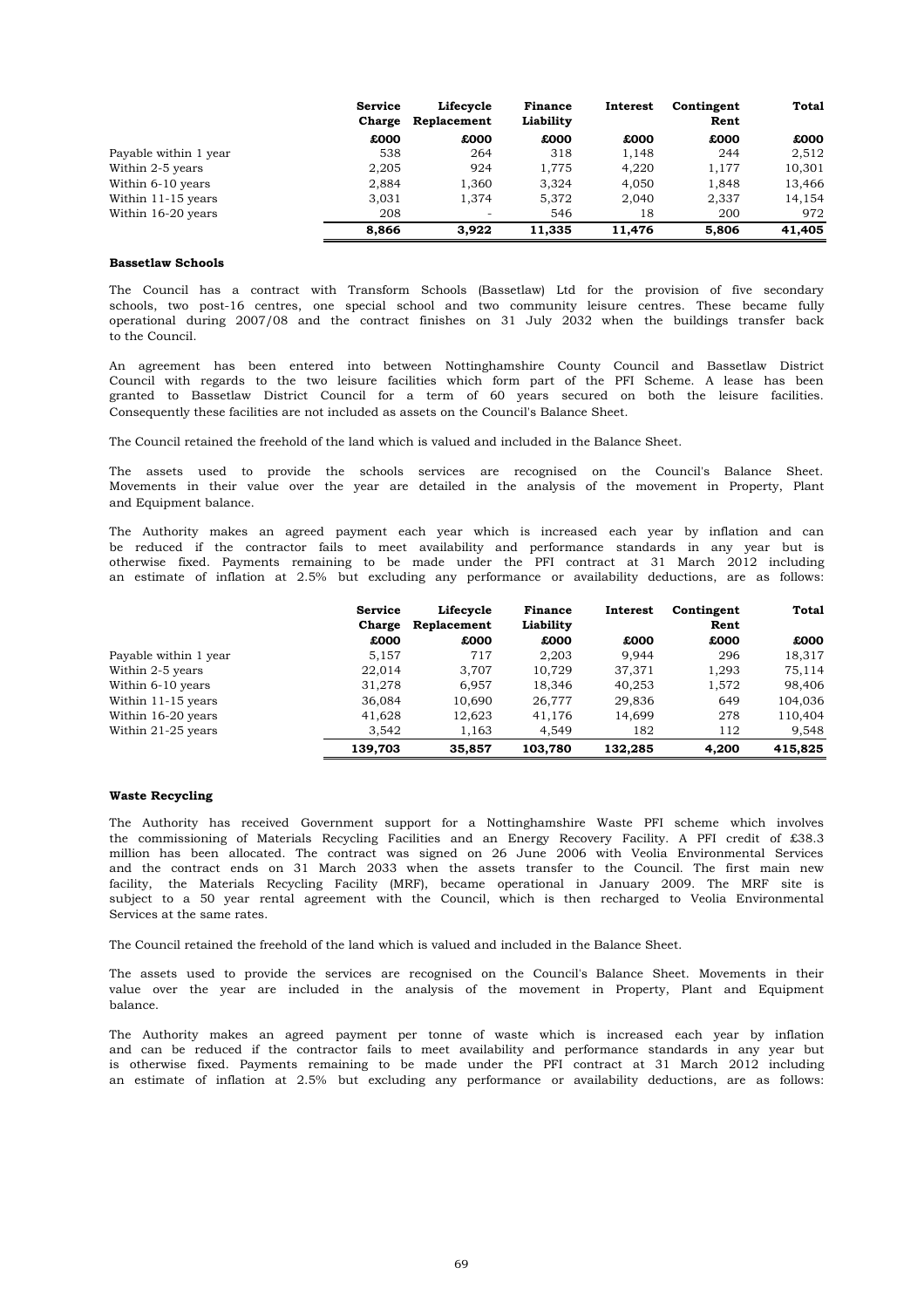|                       | <b>Service</b><br>Charge | Lifecycle<br>Replacement | <b>Finance</b><br>Liability | Interest | Contingent<br>Rent | Total   |
|-----------------------|--------------------------|--------------------------|-----------------------------|----------|--------------------|---------|
|                       | £000                     | £000                     | £000                        | £000     | £000               | £000    |
| Payable within 1 year | 16,255                   |                          | 2,359                       | 2,111    | 1,213              | 21,938  |
| Within 2-5 years      | 69,226                   | 4,635                    | (1, 243)                    | 10,969   | 5,611              | 89,198  |
| Within 6-10 years     | 95,954                   | 9.244                    | 8.472                       | 15.587   | 9.634              | 138,891 |
| Within 11-15 years    | 108,015                  | 6.414                    | 5.560                       | 13,549   | 14,824             | 148,362 |
| Within 16-20 years    | 122,215                  | 1,275                    | 4.347                       | 7,752    | 22,270             | 157,859 |
| Within 21-25 years    | 26,303                   |                          | 601                         | 465      | 5,298              | 32,667  |
|                       | 437,968                  | 21,568                   | 20,096                      | 50,433   | 58,850             | 588,915 |

alternative sustainable waste management solutions. (ERF). In addition to other factors, this contract is conditional upon VES obtaining satisfactory planning permission and obtaining a satisfactory environmental permit to operate the facility. Planning permission has been denied and therefore this contract will not be proceeding. The Council is now investigating On 26 June 2006 the Council signed an additional PFI contract with Veolia Environmental Services (VES) which ends on 31 March 2033, for the construction and operation of the Rufford Energy Recovery Facility

## **Greater Nottingham Light Rapid Transport (Tram)**

Two) on its own account. The relationship between the City Council and the County Council with regard to The County Council was a partner with the Ciy Council in the contract for the provision of a tram service (Net 1) by the Arrow Consortium. The service became operational in 2004. In September 2009 the Council informed the City Council that it intended to withdraw from the partnership. The Council was contractually obliged to cooperate with the City Council to bring about a timely transfer of any necessary matters in order to allow the City Council to proceed with the promotion of the expanded network (Phase Line One would only terminate upon the termination of the first concession agreement (which the Council was a party to) and the award of the new concession agreement for the enlarged network (which only the City Council would be a party to). Accordingly, up until that point, the two councils continued in their relationship (so far as Line One was concerned) largely as before.

The City Council has progressed with the procurement of a new concessionaire for the expanded network on its own as sole promoter. Subsequently, settlement was reached and the relationship between the County Council and the City Council for Net 1 was terminated on 15 December 2011.

agreement on 15 December 2011: The following entries have been made in the Balance Sheet to reflect the withdrawal from the Net 1

|                                    | 2011/12   |
|------------------------------------|-----------|
|                                    | £000      |
| Property, Plant & Equipment        | (27, 043) |
| Long Term Debtors                  | (3,977)   |
| Short Term Finance Lease Liability | 728       |
| Long Term Finance Lease Liability  | 29,466    |
| <b>Other Earmarked Reserves</b>    | 3.977     |
| Capital Adjustment Account         | (3, 151)  |
|                                    |           |

### **37. Single Status Provision and Reserve**

package being implemented any upgradings had an effective date of 1 April 2002. Single Status arises from a national agreement between the employers and the trade unions which requires all local authorities to harmonise the conditions of employment of Local Government Services employees. These conditions were previously agreed by two separate negotiating bodies and there were significant differences between the two sets of conditions. Implementation of the Council's proposals on the final stage of harmonisation of a new pay and grading structure began in April 2008. This process began with non-school based staff and was rolled out across the Authority in 2008/09. As part of the

March 2012 these payments had been completed. first phase of the Single Status programme was over 28,000 (including former employees) and as at 31 an exceptional item on the face of the Comprehensive Income and Expenditure Statement of £0.4 million (£11.6 million 2010/11). As at 31 March 2011 a total of £30.5 million had been paid out as a Single Status costs were incurred in 2011/12 relating to prior years. This has been shown as consequence of back dating upgradings to 1 April 2002. The total number of employees included in the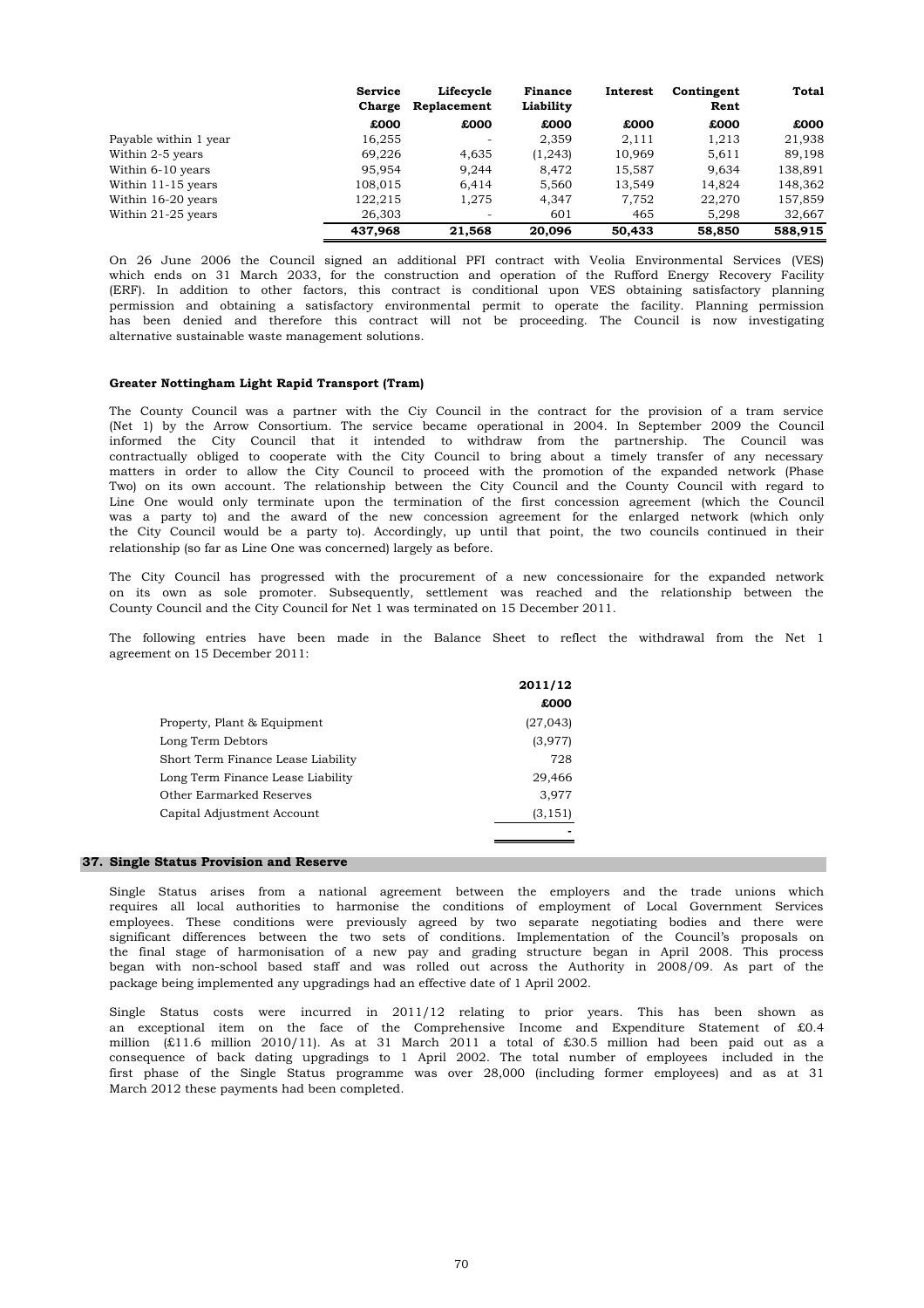of £2.1 million has been established to fund potential additional future costs. The next phase of the programme is to review non-teaching posts in schools and it is expected that this will be fully implemented by 31 March 2013. The total number of posts included in this category is over 8,000. The Council has undertaken some of the calculations in respect of the payments for this second phase and established a provision of £12.0 million in respect of the estimated costs. However it is possible that the amount actually payable may be different from this value, as identified in the note on contingent liabilities. During 2011/12 £4.1 million of the provision has been used for agreed payments. A reserve

balance has been analysed between: Since 2002/03, the Council has been setting aside resources to fund Single Status costs. The accumulated

- The estimated settlement costs of outstanding Single Status payments to employees, which forms the Single Status Provision
- The sum held to cover potential future costs, which is shown as an earmarked reserve.

The balance on the Single Status Provision is as follows:

|                                                                      | 2010/11 | 2011/12 |
|----------------------------------------------------------------------|---------|---------|
|                                                                      | £000    | £000    |
| Balance Brought Forward                                              |         | 12,000  |
| <b>Additional Contributions</b>                                      | 12,000  |         |
| Payments made during the year                                        |         | (4,061) |
| <b>Balance Carried Forward</b>                                       | 12,000  | 7,939   |
| The balance on the Single Status (Pay Review) Reserve is as follows: |         |         |
|                                                                      | 2010/11 | 2011/12 |
|                                                                      | £000    | £000    |
| Balance brought forward                                              | 5,027   | 2,059   |
| Transfers from the reserve                                           | (7,702) |         |
| Transfers to the reserve                                             | 4,734   |         |
| <b>Balance carried forward</b>                                       | 2,059   | 2,059   |

## **38. General Provisions**

likely impact is made and a provision is set aside. The provisions made are set out below: Where events have happened which are likely to result in costs to the Authority, an estimate of the

| <b>Short Term Provisions</b>             | 31/3/11<br>£000 | Movement<br>£000 | 31/3/12<br>£000 |
|------------------------------------------|-----------------|------------------|-----------------|
| General Insurance Claims prior to 1/4/98 | 71              | 225              | 296             |
| General Insurance Claims from 1/4/98     | 694             | 329              | 1,023           |
| Single Status Back Pay Provision         | 12,000          | (4,061)          | 7,939           |
| Redundancy provision                     | 2,472           | 2,718            | 5,190           |
| Provisions below £200,000                | 89              | (73)             | 16              |
| Total                                    | 15,326          | (862)            | 14,464          |
| <b>Long Term Provisions</b>              | 31/3/11<br>£000 | Movement<br>£000 | 31/3/12<br>£000 |
| General Insurance Claims prior to 1/4/98 | 634             | 2,031            | 2,665           |
| General Insurance Claims from 1/4/98     | 6,249           | 2,961            | 9,210           |
| Total                                    | 6,883           | 4,992            | 11,875          |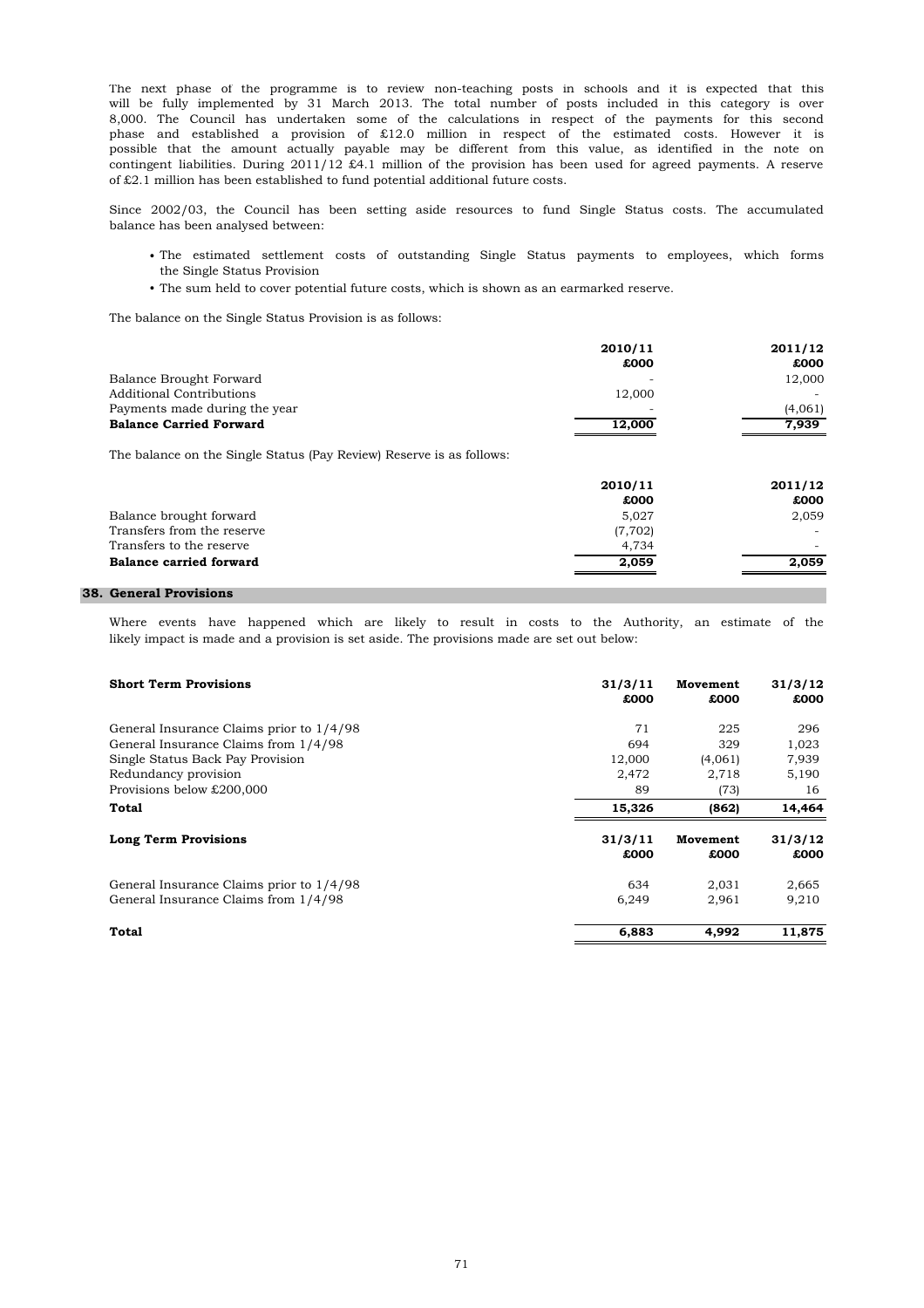# **39. Capital Receipts and Grants Unapplied**

Council has approved the use of capital receipts for the financing of capital expenditure. The Capital Receipts Reserve holds the usable part of the capital receipts from the sale of assets. The

|                                                                                                                                                                                             | 2010/11<br>£000                        | 2011/12<br>£000                            |
|---------------------------------------------------------------------------------------------------------------------------------------------------------------------------------------------|----------------------------------------|--------------------------------------------|
| <b>Balance at 1 April</b><br>Receivable<br>Applied<br>Balance at 31 March                                                                                                                   | (4,913)<br>4,913                       | (16,098)<br>16,098                         |
| The Capital Grants Unapplied Reserve holds grants receivable from Government and other contributions<br>that have not been applied for the financing of capital expenditure.                | 2010/11<br>£000                        | 2011/12<br>£000                            |
| <b>Balance at 1 April</b><br>Capital grants credited to the CI&E<br>Application of grants to capital financing transferred to the CAA<br>Transfer from other reserve<br>Balance at 31 March | 13,542<br>50,014<br>(60, 038)<br>3,518 | 3,518<br>53,844<br>(50, 941)<br>1<br>6,422 |
| 40. Other Operating Expenditure                                                                                                                                                             |                                        |                                            |
| Other operating expenditure includes the following amounts:                                                                                                                                 | 2010/11<br>£000                        | 2011/12<br>£000                            |
| Change in fair value of assets held for sale<br>Other operating income and expenditure<br>Gains/losses on the disposal of non-current assets<br>Total                                       | 1,430<br>785<br>4,540<br>6,755         | 1,931<br>1,713<br>128,004<br>131,648       |
| 41. Financing and Investment Income and Expenditure                                                                                                                                         |                                        |                                            |

Financing and investment income and expenditure includes the following amounts:

| 2010/11<br>£000 | 2011/12<br>£000 |
|-----------------|-----------------|
|                 |                 |
| 35,660          | 33,526          |
| 33,609          | 17,729          |
| (493)           | (384)           |
|                 |                 |
| (748)           | 7,237           |
| 4,035           | 609             |
| (6,074)         | 3,068           |
|                 |                 |
| 65,989          | 61,785          |
|                 |                 |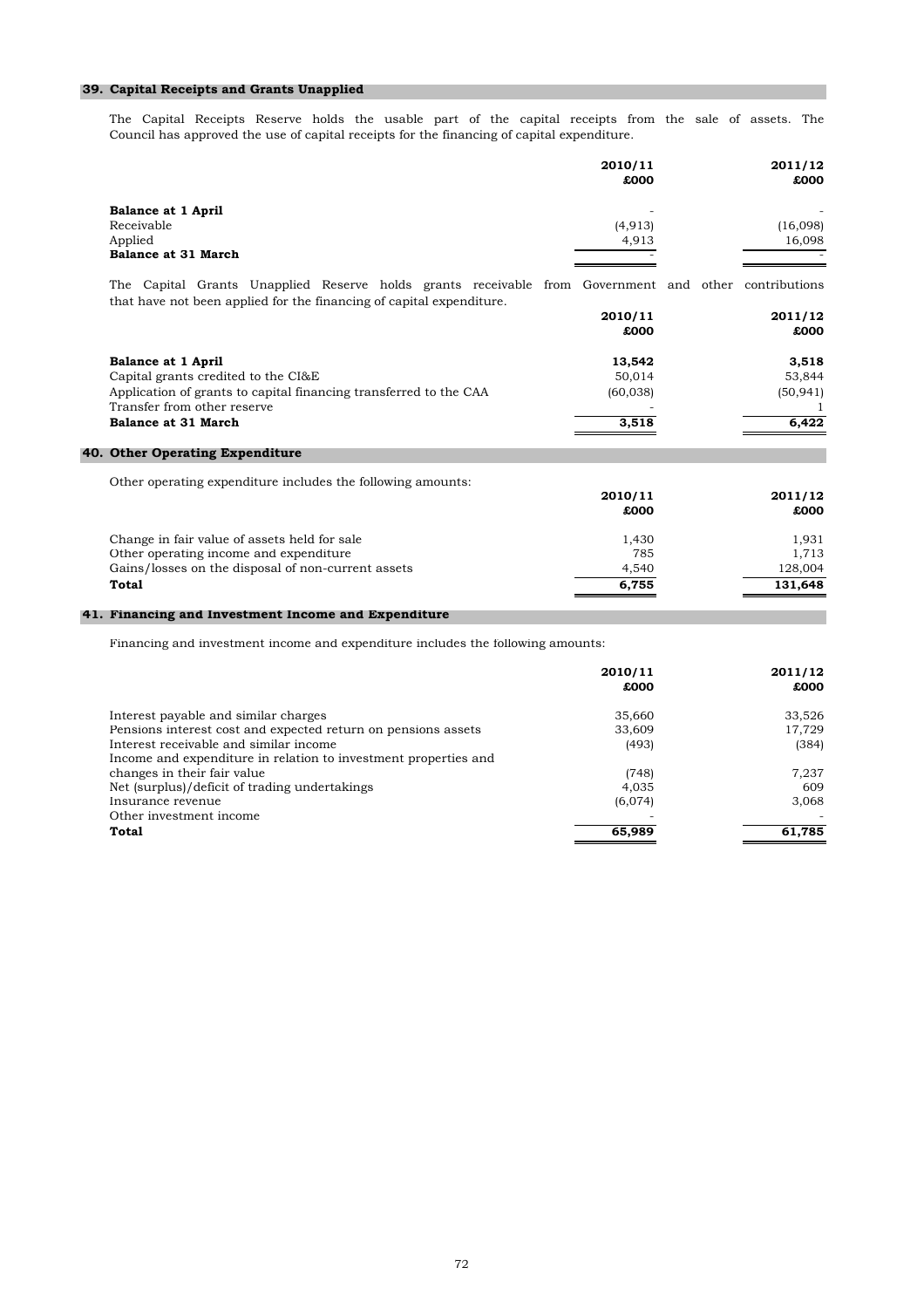#### **42. Movement on Earmarked Reserves**

|                               | 2009/10<br>£000 | <b>Transfers</b><br>Out<br>£000 | Transfers<br>In<br>£000  | 2010/11<br>£000 | <b>Transfers</b><br>Out<br>6003 | <b>Transfers</b><br>In<br>£000 | 2011/12<br>£000 |
|-------------------------------|-----------------|---------------------------------|--------------------------|-----------------|---------------------------------|--------------------------------|-----------------|
| General Fund Balance          | 24,839          |                                 | 3,285                    | 28, 124         |                                 | 1.564                          | 29.688          |
| Schools Statutory Reserves    | 38,024          | (6, 260)                        | $\sim$                   | 31,764          |                                 | 7.387                          | 39.151          |
| General Insurance Reserve     | 14.566          |                                 | 6.073                    | 20.639          | (13.068)                        |                                | 7.571           |
| <b>Trading Services</b>       | 2.360           | (705)                           | 1.230                    | 2.885           | (1.156)                         | 1.432                          | 3.161           |
| Earmarked for Services        | 37,735          | (24, 022)                       | 16.723                   | 30.436          | (4, 589)                        | 5.335                          | 31,182          |
| Earmarked Reserves            | 1.571           | (1, 571)                        | 39                       | 39              | (39)                            | 1.689                          | 1.689           |
| Capital Projects Reserve      | 1,470           | ×,                              | 2.824                    | 4.294           | (549)                           | 23,891                         | 27,636          |
| East Leake PFI Schools        | 2.608           |                                 | 168                      | 2.776           |                                 | 338                            | 3.114           |
| Bassetlaw PFI Schools         | 4,305           | (1, 546)                        | ٠                        | 2.759           | (1.519)                         | 50                             | 1,290           |
| Waste PFI Reserve             | 18.138          |                                 | 4.598                    | 22.736          |                                 | 4.003                          | 26,739          |
| Tram (NET Line 1)             | 3.882           |                                 | 134                      | 4.016           | (7.993)                         | 3,977                          |                 |
| Net Phase 2 Reserve           | 1.917           | (147)                           | $\overline{\phantom{a}}$ | 1,770           | (1,770)                         |                                |                 |
| Pay Review Reserve            | 5.027           | (7, 702)                        | 4,734                    | 2.059           |                                 | ₽                              | 2.059           |
| The Improvement Programme     | 3.885           |                                 | 4.671                    | 8.556           |                                 | 9.441                          | 17.997          |
| Redundancy Reserve            | 3.119           |                                 |                          | 3.119           | 오                               | 嵩                              | 3,119           |
| Performance Reward Grant      | 8.448           | (7, 386)                        | $\overline{\phantom{a}}$ | 1.062           | (1.062)                         | Ξ                              |                 |
| Lifecycle Maintenance         | 2.711           |                                 | 994                      | 3.705           |                                 | $\overline{\phantom{a}}$       | 3,705           |
| <b>Total Revenue Reserves</b> | 97.176          | (43.079)                        | 36,115                   | 90.212          | (18, 677)                       | 50.156                         | 121,691         |
| <b>Total Reserves</b>         | 174,605         | (49, 339)                       | 45, 473                  | 170.739         | (31, 745)                       | 59.107                         | 198.101         |

**General Fund Balance** comprises reserves available for use by the Council as a contingency.

**Schools Statutory Reserve** - See note 44

**General Insurance Reserve** - See note 43

between those reserves and the General Fund. **Trading Services** reserves comprise accumulated revenue surpluses plus or minus any transfer

criteria for the creation of provisions are not met. **Earmarked for Services** are amounts set aside to cover expected events where the accounting

They are approved to be spent in the following financial year. **Earmarked Reserves** carry forward unspent budget earmarked for use in the following financial year.

**Capital Projects Reserve** comprises contributions from revenue towards future capital schemes.

Council will be required in later years to finance the unitary charge. **Bassetlaw, East Leake and Waste PFI Reserves** are surplus funding amounts set aside during the early years of the PFI contracts. These contributions from central Government and the

both been released following the Council's withdrawal from the projects (see Note 36). **Tram (NET Line 1) and NET Phase 2 Reserve** were originally part of the PFI funding process but have

Pay increases arising from the review will be backdated. **Pay Review Reserve** has been set aside for the implementation of the Council's review of pay structures.

approved in the Budget Report to Council on 25 February 2010. **Improvement Programme** has been established towards funding the Improvement Programme as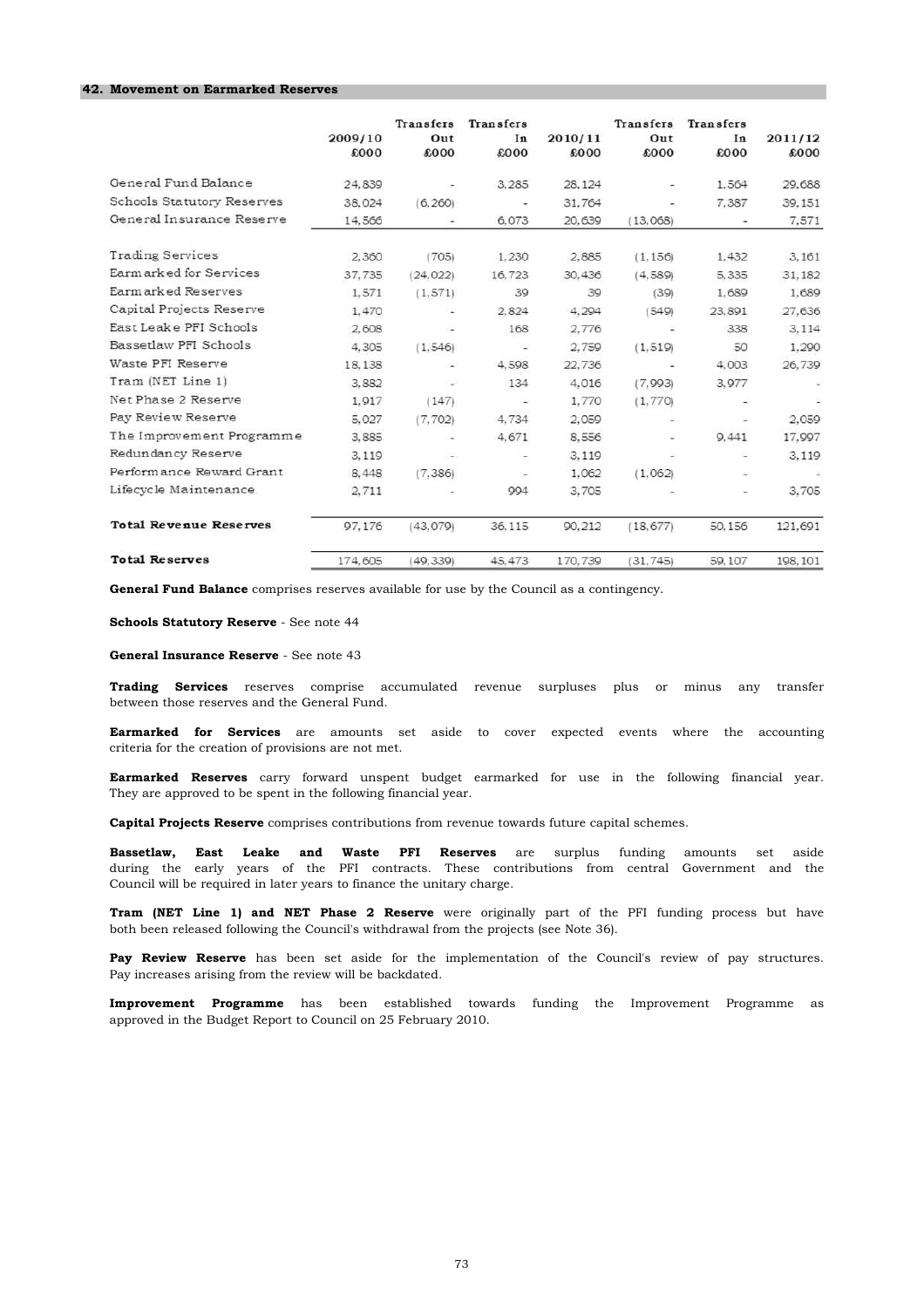in contingency for future years. **Redundancy Reserve** was established to help meet redundancy costs in excess of the amount already held

was shared between the LAA partners in 2011/12. **Performance Reward Grant** in 2009/10 the Authority accrued for part of this grant which was agreed to be shared with our LAA partners and to be available to fund services covered by the LAA. The balance

increasing maintenance costs as the new buildings become older. **Lifecycle Maintenance Reserve** was established to spread the cost of maintaining new buildings. A contribution is made annually to the reserve in the earlier years which will be gradually offset by

#### **43. Insurance Reserve and Account**

possible insurance claims losses that are not yet known about. provision covers known liabilities. Amounts are also set aside in the Insurance Reserve to cover major areas where significant risks are covered externally are Fire, Liability and Motor. The insurance The Authority operates a self-insurance scheme and covers each kind of risk up to set limits which are reviewed annually. External insurers cover risks in excess of the internally insured amounts. The

City Councils in the proportion of 23.55 % City and 76.45% County. The total of the Insurance Provision and Reserve as at 31 March 1998 has been ring-fenced for liabilities arising up to that date. The balance and the liabilities are being shared by the County and

shown below: The amount set aside in the Insurance Provision is detailed in Note 38. The Insurance Reserve is

| <b>Insurance Reserve</b>     | 2010/11<br>£000 | 2011/12<br>£000 |
|------------------------------|-----------------|-----------------|
| Ring-fenced at 31 March 1998 | 650             | (2,070)         |
| Since 1 April 1998           | 19.989          | 9.641           |
|                              | 20,639          | 7,571           |

Following an actuarial review the reserve requirements were reviewed and adjusted at 31 March 2012.

| <b>Insurance Account</b>                 | 2010/11<br>£000 | 2011/12<br>£000 |
|------------------------------------------|-----------------|-----------------|
| Premiums paid                            | 3,090           | 2,860           |
| Claims made                              | 4,108           | 2,914           |
| Contribution (from)/to Provision<br>$**$ | (3,624)         | 6,241           |
|                                          | 3,574           | 12,015          |
| $\star$<br>Less charges to Departments   | (9,886)         | (8, 852)        |
|                                          | (6,312)         | 3,163           |
| Miscellaneous charges                    | 321             |                 |
| Total Expenditure                        | (5,991)         | 3,163           |
| <b>External Premiums</b>                 | (27)            | -               |
| Interest on Old Fund                     | (94)            | (95)            |
| Recoveries                               | 38              |                 |
| Total Income                             | (83)            | (95)            |
| Net (surplus)/deficit                    | (6,074)         | 3,068           |
|                                          |                 |                 |

\* Classed as expenditure to avoid double counting in the net cost of services.

\*\* Change in provision due to re-appraisal of levels required.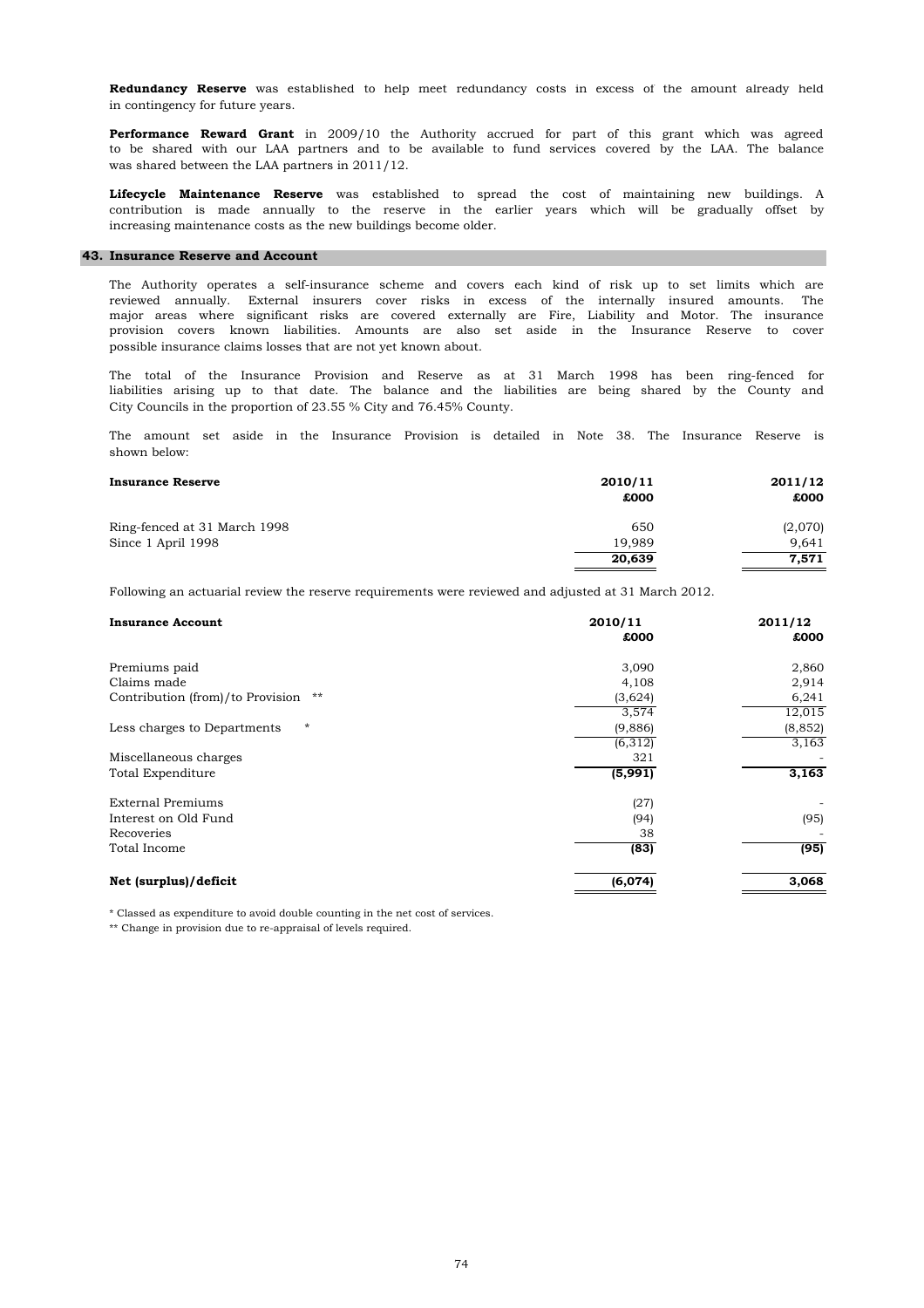#### **44. Schools Statutory Reserve**

Authority for general use. next in accordance with the requirements of Section 48 of the School Standards and Framework Act 1998. The Schools Statutory Reserve is committed to be spent on schools and is not available to the Surplus and deficit balances relating to schools must be carried forward from one financial year to the

During 2011/12 the overall reserve has increased by £7.4 million to £39.2 million. Within the total reserve school accumulated balances increased by £6.7 million to £36.1 million; of this, £5.4 million is to fund capital schemes.

Budget. The reserve also includes £4.4 million relating to the non-ISB (Individual Schools Budget) element of the Schools

capital items and then repay this over a three year period. Part of the reserve is used to finance a school loan scheme, whereby schools are advanced funding for major

|                                                    | 31/3/11  | Movement<br>in year | 31/3/12  |
|----------------------------------------------------|----------|---------------------|----------|
|                                                    | £000     | £000                | £000     |
| School Balances                                    |          |                     |          |
| Standards Fund balances held by schools            | 7,019    | (7,019)             |          |
| Other balances held by schools                     | 22,311   | 13,765              | 36,076   |
| <b>Total School Balances (held by Governors)</b>   | 29,330   | 6,746               | 36,076   |
| Additional school budget balances to carry forward | 1,000    | (1,000)             |          |
|                                                    | 30,330   | 5,746               | 36,076   |
| <b>Non ISB Balances</b>                            | 2,902    | 1,484               | 4,386    |
| Borrowing Against the Reserve                      |          |                     |          |
| School Loan Scheme                                 | (1, 468) | 157                 | (1, 311) |
| <b>Total Borrowing Against Reserve</b>             | (1, 468) | 157                 | (1,311)  |
| <b>School Statutory Reserve Total</b>              | 31,764   | 7,387               | 39,151   |
| <b>45. Unusable Reserves</b>                       |          |                     |          |

|                                          | 31/3/11    | 31/3/12    |
|------------------------------------------|------------|------------|
|                                          | £000       | £000       |
| Revaluation Reserve                      | 127,488    | 108,503    |
| Capital Adjustment Account               | 760,446    | 626,721    |
| Financial Instruments Adjustment Account | (161)      | (146)      |
| IAS 19 Pensions Reserve                  | (581, 574) | (874, 864) |
| Collection Fund Adjustment Account       | 4.629      | 4.765      |
| <b>Employee Benefits Account</b>         | (12, 543)  | (10,692)   |
| <b>Total Unusable Reserves</b>           | 298,285    | (145, 713) |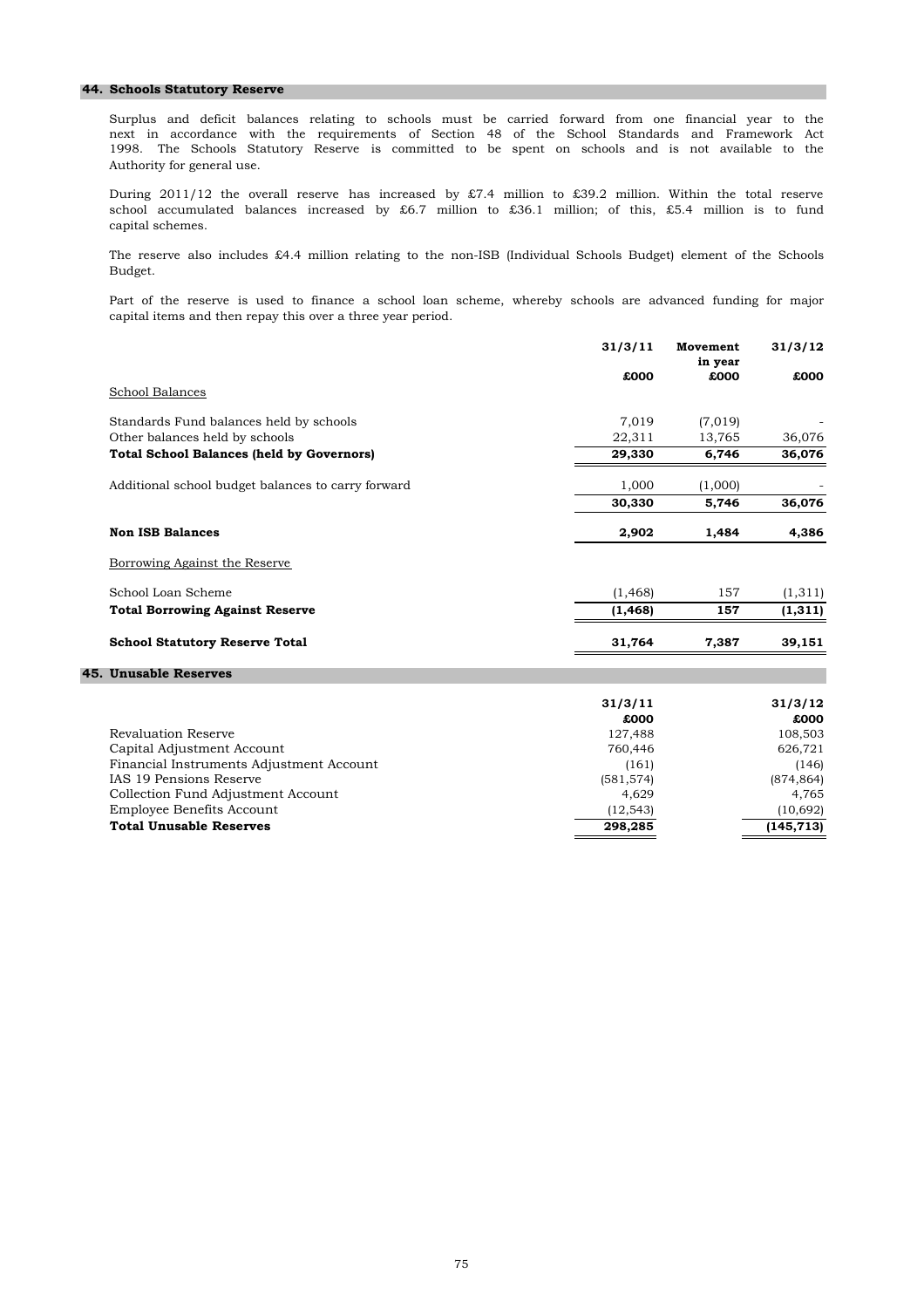#### **Revaluation Reserve**

The Revaluation Reserve contains the gains made by the Authority arising from increases in the value of its Property, Plant and Equipment. The balance is reduced when assets with accumulated gains are:

- revalued downwards or impaired and the gains are lost
- used in the provision of services and the gains are consumed through depreciation
- disposed of and the gains are realised.

policy for Heritage Assets as disclosed in Note 1. Adjustment Account. The balances for 2010/11 have been restated to account for the change in accounting was created. Accumulated gains arising before that date are consolidated into the balance on the Capital The Reserve contains only revaluation gains accumulated since 1 April 2007, the date that the Reserve

| <b>Balance at 1 April</b>                                                                                                                                                                    | 2010/11<br>£000<br>134,095 | 2011/12<br>£000<br>127,488 |
|----------------------------------------------------------------------------------------------------------------------------------------------------------------------------------------------|----------------------------|----------------------------|
| Upward revaluation of assets                                                                                                                                                                 |                            | 11,874                     |
| Downward revaluation of assets and impairment losses not<br>charged to the Surplus/Deficit on the Provision of Services                                                                      | (2,659)                    |                            |
| Surplus or deficit on revaluation of non-current assets not<br>posted to the Surplus or Deficit on the Provision of Services<br>Difference between fair value depreciation and historic cost | (2,659)                    | 11,874                     |
| depreciation                                                                                                                                                                                 | (2, 774)                   | (2,785)                    |
| Accumulated gains on assets sold or scrapped                                                                                                                                                 | (1, 174)                   | (28,074)                   |
| Amount written off to the Capital Adjustment Account                                                                                                                                         | (3,948)                    | (30, 859)                  |
| <b>Balance at 31 March</b>                                                                                                                                                                   | 127,488                    | 108,503                    |

#### **Capital Adjustment Account**

Revaluation Reserve. Revaluation Reserve to convert fair value figures to a historic cost basis). The Account is credited with the amounts set aside by the Authority as finance for the costs of acquisition, construction and The Capital Adjustment Account absorbs the timing differences arising from the different arrangements for accounting for the consumption of non-current assets and for financing the acquisition, construction or enhancement of those assets under statutory provisions. The Account is debited with the cost of acquisition, construction or enhancement as depreciation, impairment losses and amortisations are charged to the Comprehensive Income and Expenditure Statement (with reconciling postings from the enhancement. The Account contains accumulated gains and losses on Investment Properties and gains recognised on donated assets that have yet to be consumed by the Authority. The Account also contains revaluation gains accumulated on Property, Plant and Equipment before 1 April 2007, the date that the Revaluation Reserve was created to hold such gains. The Movement in Reserves Statement provides details of the source of all the transactions posted to the Account, apart from those involving the

|                                                              | 2010/11<br>£000 | 2011/12<br>£000 |
|--------------------------------------------------------------|-----------------|-----------------|
| <b>Balance at 1 April</b>                                    | 756,403         | 760,446         |
| Reversal of items relating to capital expenditure debited or |                 |                 |
| credited to the Comprehensive Income and Expenditure         |                 |                 |
| Statement:                                                   |                 |                 |
| Charges for depreciation and impairment of                   |                 |                 |
| non-current assets                                           | (43, 891)       | (47, 626)       |
| Revaluation losses on Property, Plant and Equipment          | (32, 350)       | (58, 420)       |
| Amortisation of intangible assets                            | (472)           | (1, 402)        |
| Revenue expenditure funded from capital under statute        | (15, 931)       | (8, 412)        |
| Amounts of non-current assets written off on disposal or     |                 |                 |
| sale as part of the gain/loss on disposal to the             |                 |                 |
| Comprehensive Income and Expenditure Statement               | (9, 453)        | (144, 102)      |
|                                                              | (102, 097)      | (259, 962)      |
| Adjusting amounts written out of the Revaluation             |                 |                 |
| Reserve                                                      | 3,948           | 30,859          |
| Net written out amount of the cost of non-current assets     |                 |                 |
| consumed in the year.                                        | (98, 149)       | (229, 103)      |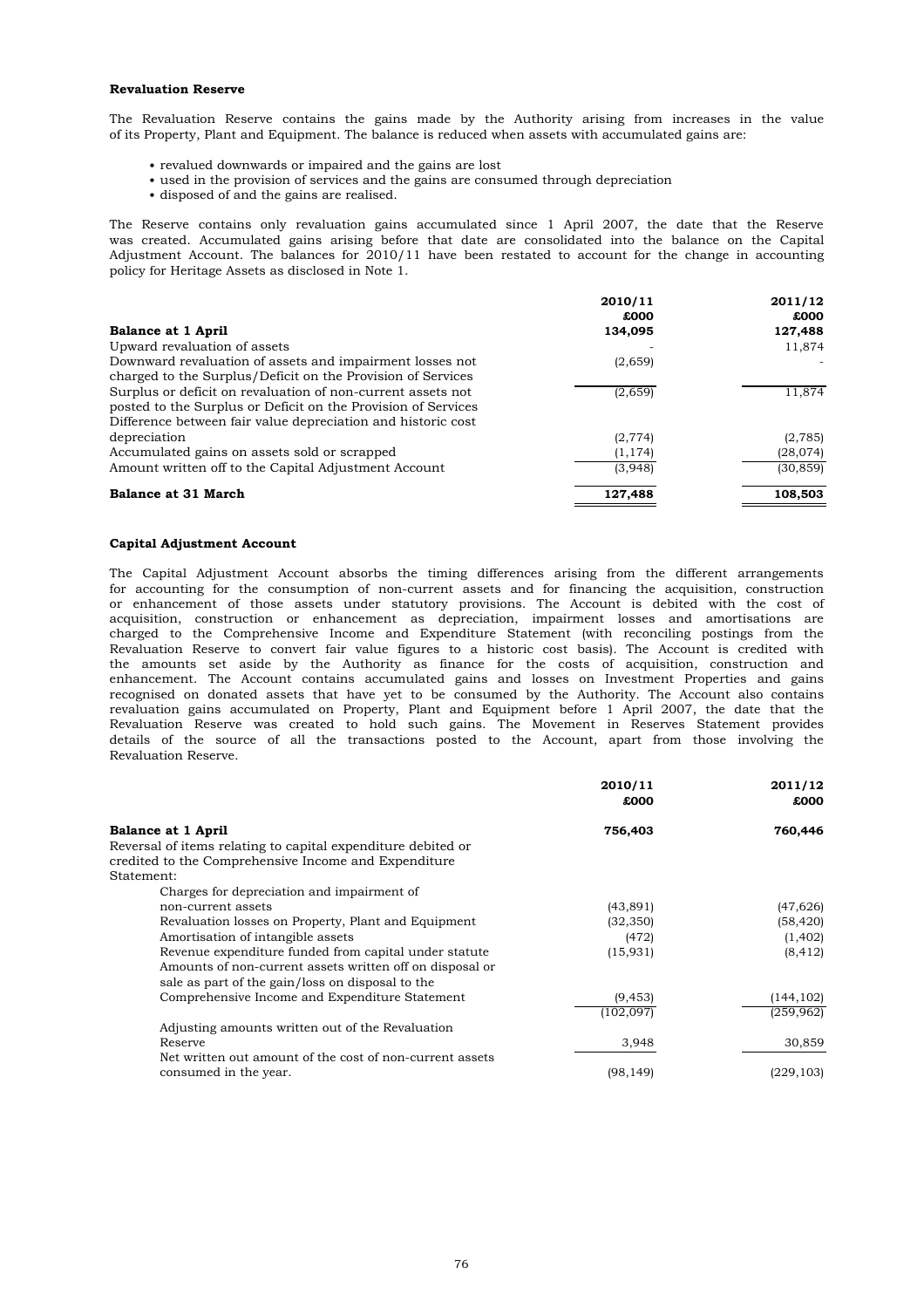| Capital financing applied in the year:           |          |          |
|--------------------------------------------------|----------|----------|
| Use of the Capital Receipts Reserve to finance   |          |          |
| outstanding debt                                 | 4,913    | 16,098   |
| Capital grants and contributions credited to     |          |          |
| the Comprehensive Income and Expenditure         |          |          |
| Statement that have been applied to capital      |          |          |
| financing                                        |          |          |
| Application of grants to capital financing from  |          |          |
| the Capital Grants Unapplied Account             | 71,692   | 53,229   |
| Statutory provision for the financing of capital |          |          |
| investment charged against the General Fund      | 21,995   | 22,519   |
| Capital expenditure charged against the          |          |          |
| General Fund                                     | 4,765    | 13,034   |
|                                                  | 103,365  | 104,880  |
| Movements in the market value of Investment      |          |          |
| Properties debited or credited to the            |          |          |
| Comprehensive Income and Expenditure             |          |          |
| Statement                                        | 257      | (7, 571) |
| Movement in the fair value of Non Current Assets |          |          |
| Held for Sale credited to the Comprehensive      |          |          |
| Income and Expenditure Statement                 | (1, 430) | (1, 931) |
| <b>Balance at 31 March</b>                       | 760,446  | 626,721  |

#### **Financial Instruments Adjustment Account**

arrangements for accounting for income and expenses relating to certain financial instruments. The Financial Instruments Adjustment Account absorbs the timing differences arising from the different

|                                                                   | 2010/11<br>£000 | 2011/12<br>£000 |
|-------------------------------------------------------------------|-----------------|-----------------|
| <b>Balance at 1 April</b>                                         | (175)           | (161)           |
| Premiums incurred in the year and charged to the                  |                 |                 |
| Comprehensive Income and Expenditure Statement                    |                 |                 |
| Proportion of premiums incurred in previous financial years to be |                 |                 |
| charged against the General Fund Balance in accordance with       |                 |                 |
| statutory requirements                                            | (14)            | (15)            |
| Amount by which finance costs charged to the Comprehensive        |                 |                 |
| Income and Expnditure Statement are different from finance        |                 |                 |
| costs chargeable in the year in accordance with statutory         |                 |                 |
| requirements                                                      | 14              | 15              |
| <b>Balance at 31 March</b>                                        | (161)           | (146)           |

### **Pensions Reserve**

the benefits come to be paid. Authority makes employer's contributions to pension funds or eventually pays any pensions for which it is directly responsible. The debit balance on the Pensions Reserve therefore shows a substantial shortfall in the benefits earned by past and current employees and the resources the Authority has set aside to meet them. The statutory arrangements will ensure that funding will have been set aside by the time The Pensions Reserve absorbs the timing differences arising from the different arrangements for accounting for post employment benefits and for funding benefits in accordance with statutory provisions. The Authority accounts for post employment benefits in the Comprehensive Income and Expenditure Statement as the benefits are earned by employees accruing years of service, updating the liabilities recognised to reflect inflation, changing assumptions and investment returns on any resources set aside to meet the costs. However, statutory arrangements require benefits earned to be financed as the

|                                                                       | 2010/11     | 2011/12    |
|-----------------------------------------------------------------------|-------------|------------|
|                                                                       | £000        | £000       |
| <b>Balance at 1 April</b>                                             | (1,071,707) | (581, 574) |
| Actuarial gains or losses on pensions assets and liabilities          | 388,307     | (290, 360) |
| Other gains and losses                                                | 668         | (371)      |
| Reversal of items relating to retirement benefits debited or credited |             |            |
| to the Surplus or Deficit on the Provisions of Services in the        |             |            |
| Comprehensive Income and Expenditure Statement                        | 44.910      | (60, 957)  |
| Employer's pensions contributions and direct payments to pensioners   |             |            |
| payable in the year                                                   | 56,248      | 58,398     |
| Balance at 31 March                                                   | (581, 574)  | (874, 864) |
|                                                                       |             |            |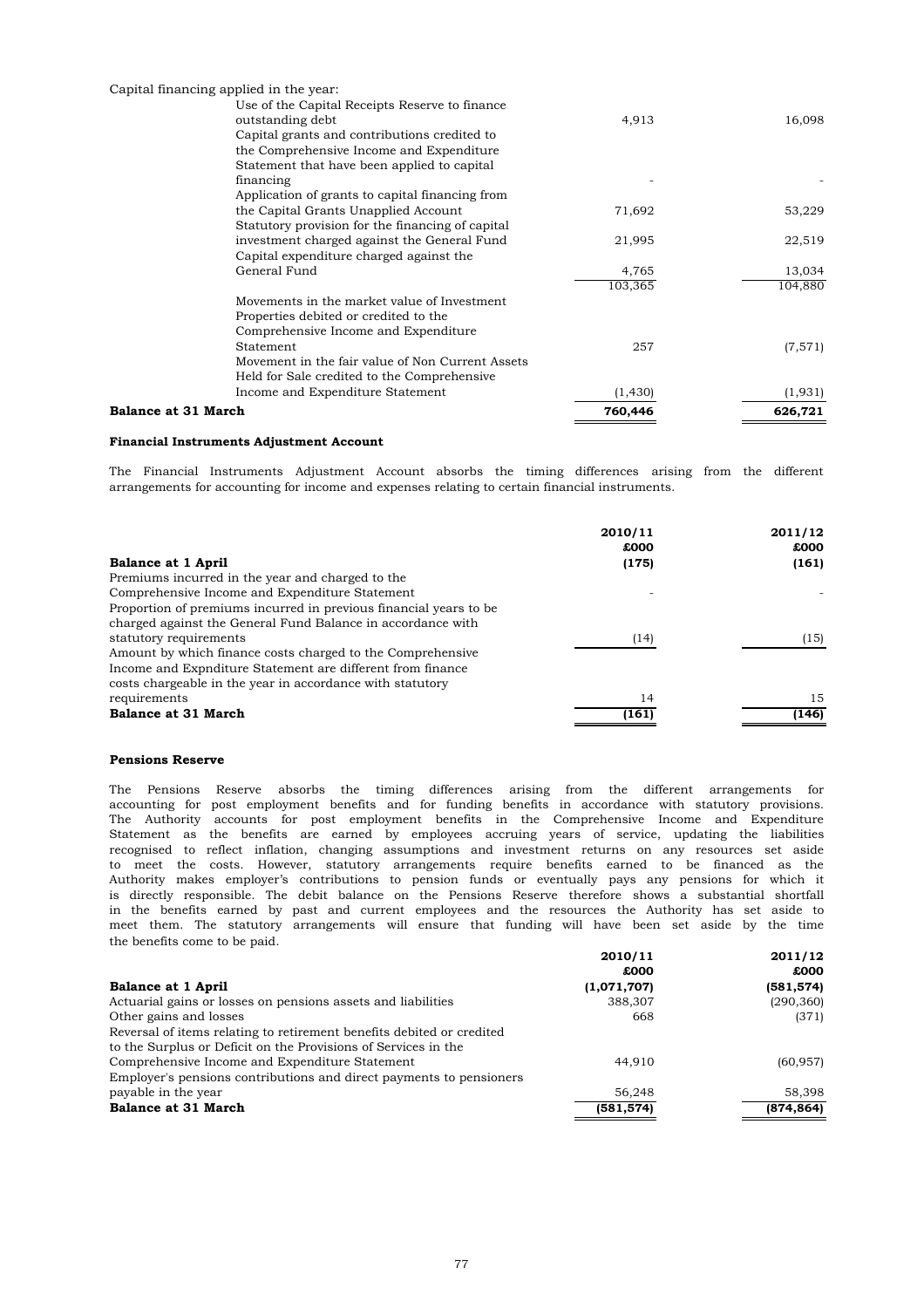#### **Collection Fund Adjustment Account**

Fund from the Collection Fund. The Collection Fund Adjustment Account manages the differences arising from the recognition of Council Tax income in the Comprehensive Income and Expenditure Statement as it falls due from Council Tax payers compared with the statutory arrangements for paying across amounts to the General

|                                                                  | 2010/11 | 2011/12 |
|------------------------------------------------------------------|---------|---------|
|                                                                  | £000    | £000    |
| <b>Balance at 1 April</b>                                        | 3.582   | 4.629   |
| Amount by which Council Tax income credited to the Comprehensive |         |         |
| Income and Expenditure Statement is different from Council Tax   |         |         |
| income calculated for the year in accordance with statutory      |         |         |
| requirements                                                     | 1.047   | 136     |
| Balance at 31 March                                              | 4.629   | 4.765   |
|                                                                  |         |         |

#### **Employee Benefits Account**

General Fund Balance is neutralised by transfers to or from the Account. The Employee Benefits Account absorbs the differences that would otherwise arise on the General Fund Balance from accruing for compensated absences earned but not taken in the year, e.g. annual leave entitlement carried forward at 31 March. Statutory arrangements require that the impact on the

|                                                                | 2010/11   | 2011/12   |
|----------------------------------------------------------------|-----------|-----------|
|                                                                | £000      | £000      |
| <b>Balance at 1 April</b>                                      | (11, 876) | (12, 543) |
| Settlement or cancellation of accrual made at the end of the   |           |           |
| preceding year                                                 | 11,876    | 12,543    |
| Amounts accrued at the end of the current year                 | (12, 543) | (10, 692) |
| Amount by which the officer remuneration charged to the        |           |           |
| Comprehensive Income and Expenditure Statement on an accrual   |           |           |
| basis is different from remuneration chargeable in the year in |           |           |
| accordance with statutory requirements                         | (667)     | 1,851     |
| <b>Balance at 31 March</b>                                     | (12, 543) | (10, 692) |
|                                                                |           |           |

## **46. Cash Flow Statement - Operating Activities**

The cash flows for operating activities include the following items:

|                    | 2010/11 | 2011/12 |
|--------------------|---------|---------|
|                    | £000    | £000    |
| Interest received  | 542     | 365     |
| Interest paid      | 35,859  | 33,563  |
| Dividends received | -       | -       |

#### **47. Cash Flow Statement - Investing Activities**

|                                                                     | 2010/11<br>£000 | 2011/12<br>£000 |
|---------------------------------------------------------------------|-----------------|-----------------|
| Purchase of Property, Plant and Equipment, Investment Property and  |                 |                 |
| Intangible Assets                                                   | 105.779         | 91,397          |
| Purchase of short and long-term investments                         |                 |                 |
| Other payments for investing activities                             | 196             | 186             |
| Proceeds from the sale of Property, Plant and Equipment, Investment |                 |                 |
| Property and Intangible Assets                                      | (4, 914)        | (16,098)        |
| Capital Grants and contributions received                           | (51,606)        | (54, 970)       |
| Proceeds from short-term and long-term investments                  | (54, 318)       | 4               |
| Other receipts from investing activities                            | (110)           | (546)           |
| Net cash flows from investing activities                            | (4, 973)        | 19,973          |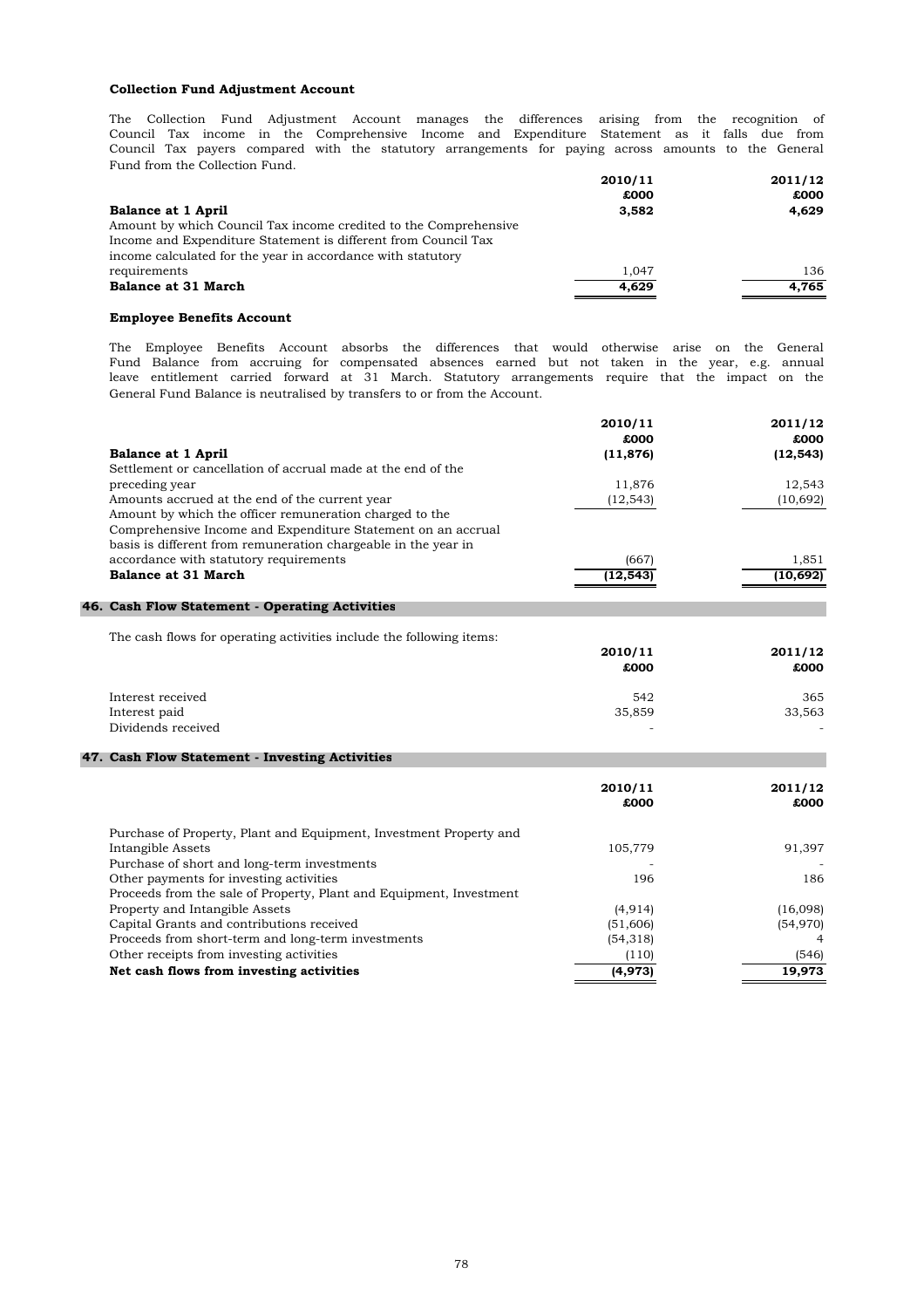#### **48. Cash Flow Statement - Financing Activities**

|                                                                | 2010/11<br>£000 | 2011/12<br>£000 |
|----------------------------------------------------------------|-----------------|-----------------|
|                                                                |                 |                 |
| Cash receipts of short and long-term borrowing                 |                 | (30,000)        |
| Other receipts from financing activities                       |                 |                 |
| Cash payments for the reduction of the outstanding liabilities |                 |                 |
| relating to finance leases and on-balance sheet PFI contracts  | 4.499           | 4,933           |
| Repayments of short and long-term borrowing                    | 16.973          | 6.689           |
| Other payments for financing activities                        |                 |                 |
| Net cash flows from financing activities                       | 21,472          | (18, 378)       |

#### **49. Termination Benefits**

major restructuring of its services which explains the large value of these payments. The Authority terminated the contracts of a number of employees in 2011/12, incurring costs of £13.2 million (£20.2 million in 2010/11). Of this total, £58,679 was payable to the former Director of Finance, in the form of compensation for loss of office, as disclosed in note 15. The £13.2 million includes a net contribution to the redundancy provision of £2.7 million (see note 38). The Authority is undergoing

#### **50. Information on Assets**

|                                              | <b>Number of Buildings</b> |         |
|----------------------------------------------|----------------------------|---------|
|                                              | 31/3/11                    | 31/3/12 |
| Nursery & Primary Schools*                   | 288                        | 279     |
| Secondary Schools*                           | 39                         | 28      |
| Special Schools & Pupil Referral Units       | 14                         | 14      |
| Libraries                                    | 60                         | 60      |
| Family & Children's Centres                  | 24                         | 27      |
| Youth & Community Centres                    | 38                         | 37      |
| Residential Homes For Elderly & Disabled     | 18                         | 12      |
| Day Centres & Clubs For Elderly & Disabled   | 29                         | 28      |
| Children's Residential Homes                 | 8                          | -8      |
| Staff & Other Houses                         | 160                        | 148     |
| Other, including Factories, Depots & Offices | 187                        | 177     |
|                                              | 865                        | 818     |

Balance Sheet. \* Note that this figure excludes Academy, Foundation and Voluntary Aided schools which are not on the Council's

value of the Council's buildings is £2,546 million. The Council owns approximately 4,201 hectares of land, of which some 44 hectares are used as smallholdings. It also has 4,200 kilometres of roads. For insurance purposes, the reinstatement

### **51. Members' Allowances**

The Authority makes payments to Councillors for work undertaken in the course of their duties. The cost during the financial year was £1,435,790 (£1,464,551 in 2010/11). In addition to this, Members were reimbursed a total of £80,058 (£65,224 in 2010/11) for expenses incurred on Council business.

#### **52. Related Parties**

ability to bargain freely with the Authority. in its ability to operate independently or might have secured the ability to limit another party's that have the potential to control or influence the Council or to be controlled or influenced by the Council. Disclosure of these transactions allows readers to assess the extent to which the Council might have been constrained The Authority is required to disclose material transactions with related parties – bodies or individuals

#### **Central Government**

decisions. Central Government has effective control over the general operations of the Authority – it is responsible for providing the statutory framework within which the Authority operates, provides the majority of its funding in the form of grants and prescribes the terms of many of the transactions that the Authority has with other parties (e.g. Council Tax bills, housing benefits). Grants received from Government departments are set out in the subjective analysis in Note 6 on reporting for resources allocation

#### **Members**

services commissioned from companies in which Members had an interest (2010/11 - none). Any contracts would have been entered into in full compliance with the Council's standing orders. Members of the Council have direct control over the Council's financial and operating policies. The total of Members' allowances paid in 2011/12 is shown in Note 51. During 2011/12, there were no works or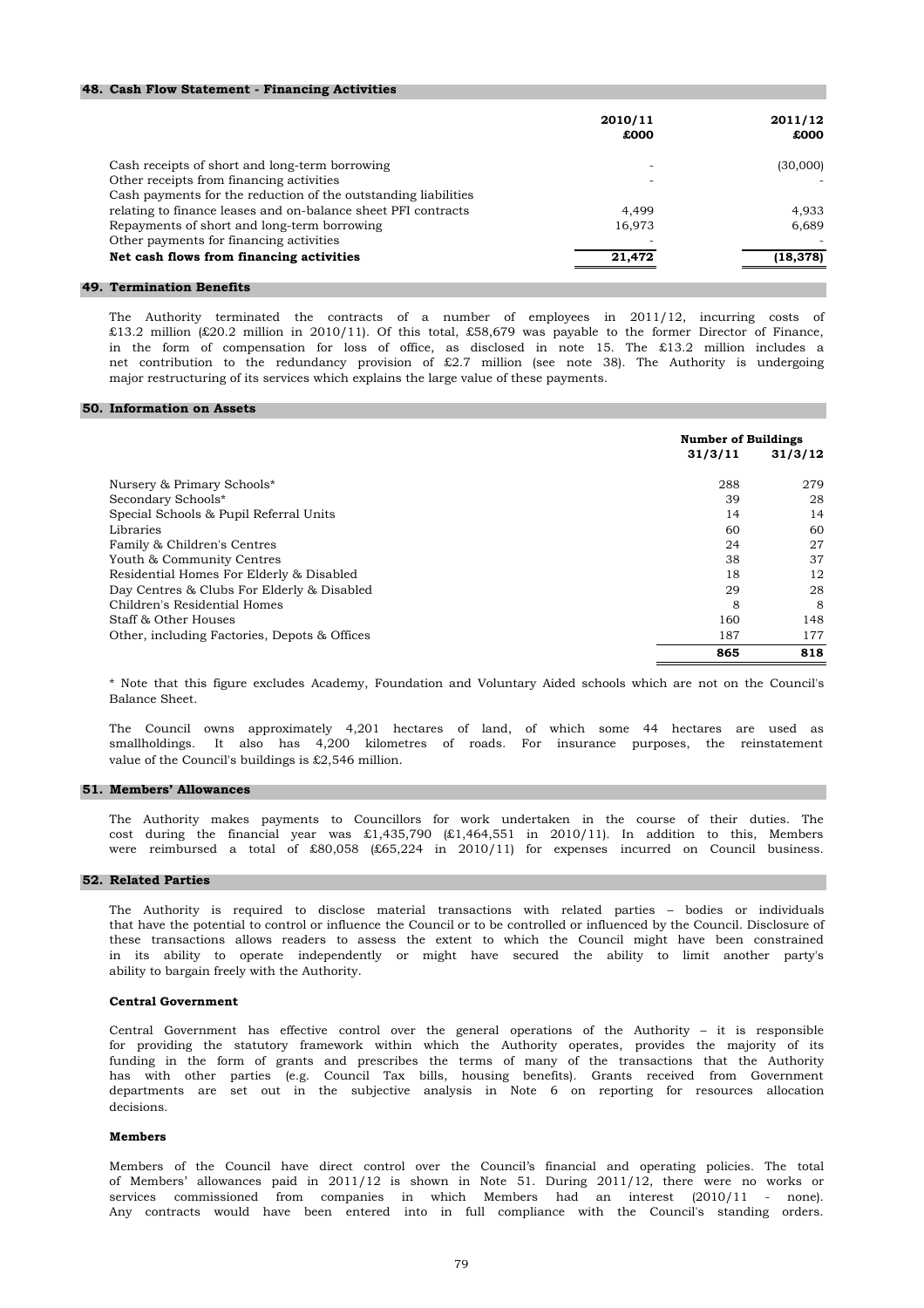also available on the Council's website at: organisations whose senior management included close members of the families of Members. In all Grants totalling £5,457,630 were paid to 21 organisations in which 29 Members had positions on the governing body (2010/11 £5,335,119 to 22 organisations, 26 Members). No grants were made to Members did not take part in any discussion or decision relating to the grants. Details of all these transactions are recorded in the Register of Members' Interests which is open to public inspection and is instances, the grants were made with proper consideration of declarations of interest. The relevant

http://www.nottinghamshire.gov.uk/registerofmembersinterests.pdf.

#### **Officers**

interest in any organisations which have received grant payments. During 2011/12, no grants were paid to any organisations in which chief officers had an interest (2010/11 - none). In accordance with section 117 of the Local Government Act 1972, chief officers must declare their

#### **Other Public Bodies (subject to common control by Central Government)**

Transactions and balances outstanding are detailed in Note 54. The Authority has a pooled budgets arrangement with Integrated Community Equipment Service (ICES).

of the Accounts of the Pension scheme can be found on page 81. The Authority is the administering Authority for the Local Government Pension Scheme (LGPS). Details

#### **Entities Controlled or Significantly Influenced by the Authority**

The Authority has significant influence in the following organisations :

Nottingham and Nottinghamshire Futures Limited - See below CLASP - See note 26 SCAPE - See note 26 2011. East Midlands Broadband - a Company limited by guarantee for the procurement and management of an ISP network for Education & Schools in the East Midlands. The Authority withdrew from this venture on 31 March

organisations listed. These organisations are deemed to be influenced significantly by the Authority through its representation on the board or ownership of shares. Details of the transactions with Nottingham and Nottinghamshire Futures Limited are provided below. There are no material transactions with the other

within the accounts of the company which is registered in England under number 4172770. Nottingham and Nottinghamshire Futures Ltd ("Futures") is a company owned equally between Nottingham City Council and Nottinghamshire County Council that provides support services to young people in Nottinghamshire. Last year the Council prepared Group Accounts consolidating the results of Futures. However, following a reassessment of the materiality of Futures to the Council, Group Accounts have not been prepared for 2011/12. Information related to Futures is provided below. Further details may be found

|          | <b>Unaudited</b> |
|----------|------------------|
| 2010/11  |                  |
| £000     | £000             |
| 17,462   | 13,741           |
| (1,072)  | 483              |
| 4,607    | 4,626            |
| (7, 118) | (16, 656)        |
| (2, 511) | (12,030)         |
|          |                  |

Nottinghamshire County Council had the following transactions with Futures in 2011/12.

|                                         | £000  |
|-----------------------------------------|-------|
| Sales of facilities management services | 138   |
| Grants given                            | 5.266 |
| Purchases of works and services         | 242   |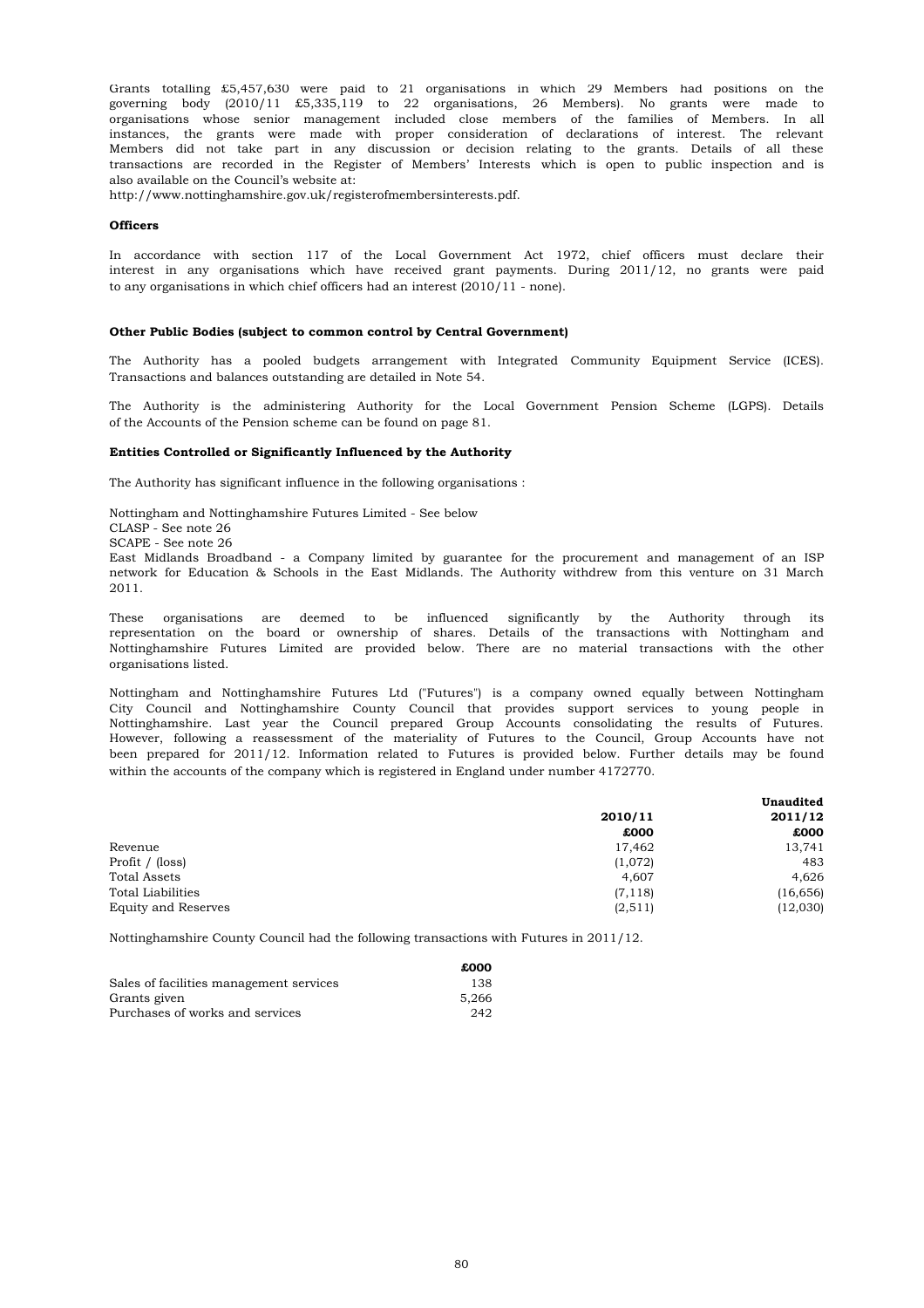#### **53. Trust Funds**

benefit of specified schools. The cash balances held by the Authority which are summarised below: The Council acts as trustee for a number of separate trust funds, most of which are relatively small amounts. For example, many of the Children's Trust Funds relate to legacies left by individuals for the

| Department/Service         | <b>Balance at</b><br>31/3/11<br>£000 | Income<br>£000 | Expend-<br>iture<br>£000 | Investment<br>Movement<br>£000 | <b>Balance at</b><br>31/3/11<br>£000 |
|----------------------------|--------------------------------------|----------------|--------------------------|--------------------------------|--------------------------------------|
| Children and Young People  | 109                                  | $\overline{4}$ | (46)                     | -                              | 67                                   |
| Adult Social Care & Health | 13                                   | 2              | (3)                      | $\sim$                         | 12                                   |
| Cultural Services          | 53                                   | 3              | ۰                        | -                              | 56                                   |
| Nottinghamshire Charitable |                                      |                |                          |                                |                                      |
| Grants Fund                | 75                                   | 13             | ۰                        | -                              | 88                                   |
|                            | 250                                  | 22             | (49)                     | $\blacksquare$                 | 223                                  |

securities, and the values are set out below: In addition to cash balances held, the Authority has invested surplus funds, principally in gilt-edged

|                                        | Value of<br>Investments<br>£000<br>31/3/11 | Movement<br>£000 | Value of<br>Investments<br>£000<br>31/3/12 |
|----------------------------------------|--------------------------------------------|------------------|--------------------------------------------|
| Children and Young People              | 21                                         | -                | 21                                         |
| Adult Social Care & Health             |                                            | -                |                                            |
| Cultural Services                      | 50                                         | -                | 50                                         |
| Nottinghamshire Charitable Grants Fund | 12                                         | -                | 12                                         |
|                                        | 84                                         |                  | 84                                         |

#### **54. Pooled Budgets**

 $(2010/11 \text{ } £1.9 \text{m}$  total for the separate contracts), a saving of £0.3m. Under Section 31 of the Health Act 1999, Nottinghamshire County Council has entered into the following Pooled Budget Arrangements with the partners set out below. The combined ICES contract commenced on 1 April 2011, with target savings of 4% over the previous two separate contracts. As a result of the combined contract efficiencies were achieved and the Council's expenditure for 2011/12 was £1.6m

funding arrangements is currrently being undertaken to address this. Although in 2011/12 the Pooled Budget as a whole, was overspent against the agreed contract price by £0.4m there has still been a saving of £1.0m against the agreed expenditure in 2010/11. A review of the activity levels and

#### **Integrated Community Equipment Service (ICES) - Nottinghamshire**

Nottinghamshire County Council (Host) Nottingham City Council Nottingham City PCT Nottinghamshire County PCT Bassetlaw PCT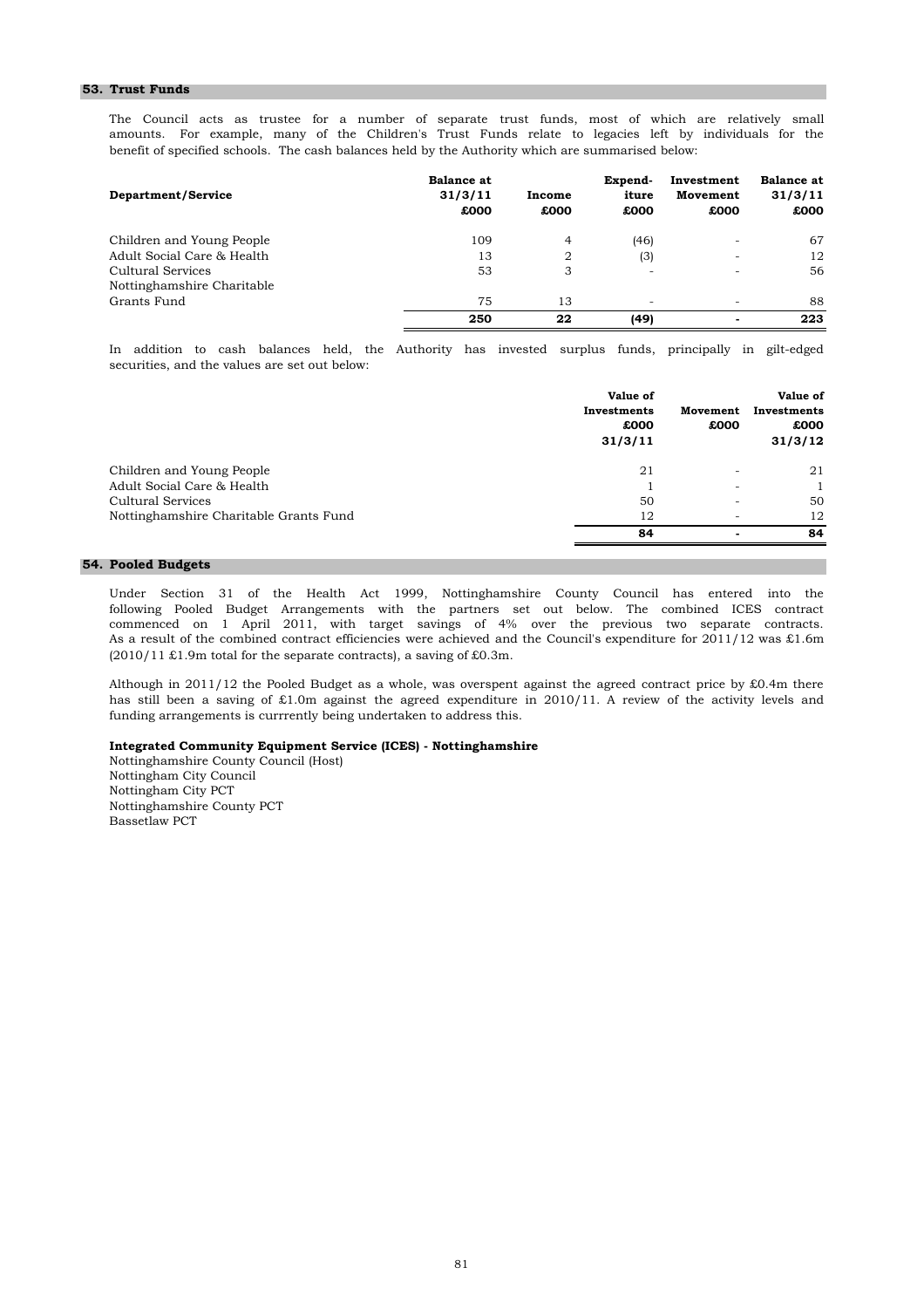| 2010/11<br>£000<br>170<br>841<br>124 | 2010/11<br>£000<br>322<br>760<br>189           | 2010/11<br>£000<br>492<br>1,601 | 2011/12<br>£000<br>17                 |
|--------------------------------------|------------------------------------------------|---------------------------------|---------------------------------------|
|                                      |                                                |                                 |                                       |
|                                      |                                                |                                 |                                       |
|                                      |                                                |                                 |                                       |
|                                      |                                                |                                 |                                       |
|                                      |                                                |                                 | 1,432                                 |
|                                      |                                                | 313                             | 223                                   |
|                                      | 1194                                           | 1,194                           | 926                                   |
|                                      |                                                | 356                             | 288                                   |
| 1,055                                | 1192                                           | 2,247                           | 1,817                                 |
|                                      | 1104                                           | 1,104                           | 718                                   |
|                                      |                                                |                                 |                                       |
| 2,394                                | 4,439                                          |                                 | 5,404                                 |
|                                      |                                                |                                 |                                       |
|                                      |                                                |                                 |                                       |
| (153)                                | 0                                              | (153)                           | $\mathbf 0$                           |
|                                      |                                                |                                 |                                       |
|                                      |                                                |                                 | 5,421                                 |
|                                      | 2010/11                                        | 2010/11                         | 2011/12                               |
| £000                                 | £000                                           | £000                            | £000                                  |
| 66                                   | 369                                            | 435                             | 328                                   |
| 18                                   |                                                | 18                              | 1                                     |
| 59                                   | 1372                                           | 1,431                           | 799                                   |
|                                      |                                                |                                 |                                       |
| 2,007                                | 2058                                           | 4,065                           | 4,173                                 |
| 244                                  | 528                                            | 772                             | 498                                   |
|                                      | 434                                            | 434                             |                                       |
| 2,394                                | 4,761                                          | 7,155                           | 5,799                                 |
| 17                                   |                                                | 17                              | 17                                    |
|                                      |                                                |                                 | (395)                                 |
| 2,411                                | 4,761                                          | 7,172                           | 5,421                                 |
|                                      | 356<br>18<br>(106)<br>(47)<br>2,411<br>2010/11 | 4,761                           | 18<br>6,833<br>(106)<br>(47)<br>7,172 |

## **55. Contingent Liabilities**

In 1992, Municipal Mutual Insurance (MMI) ceased to trade and now exists solely to discharge its responsibilities under policies that it had previously issued. These responsibilities relate mainly to legal liability claims, which will take many years to materialise and finalise. In the event of MMI's insolvency during this period, local authority policyholders have agreed to enter into a 'scheme of arrangement' under which there are claw-back provisions on claims payments made by MMI after the implementation of the scheme. The potential maximum liability if the scheme is triggered is £2.4 million although MMI may also cease to deal fully with any new liability claims. Previously, MMI's Creditor Committee in November 2011 had cast some doubt on the previous prediction of a solvent run off. Unfortunately, on 28 March 2012, MMI was a defendant in a case that revolved around employer's liability mesothelioma claims falling under MMI's policy wording. MMI was unsuccessful and the judgement handed down by the Supreme Court has now seriously jeopardised the solvent run off position. For this reason a provision of £1.5 million has been set aside from the insurance reserve in respect of potential claw-back, this figure being taken from an external review of the provision and reserve.

The Authority has set aside a reserve in the accounts for the implementation of the Single Status Agreement from 1 April 2002. Harmonisation of a new pay and grading structure began in April 2008. The process began with non-school based staff and was rolled out across the Authority in 2008/09. However, there remains a potential low liability in relation to individuals pursuing equal pay claims. The roll-out of Single Status to non-teaching posts in schools commenced in June 2011 and a provision for estimated costs has been established. It is possible that actual costs may exceed this provision. However, it is not possible to reliably estimate any additional amount at this time.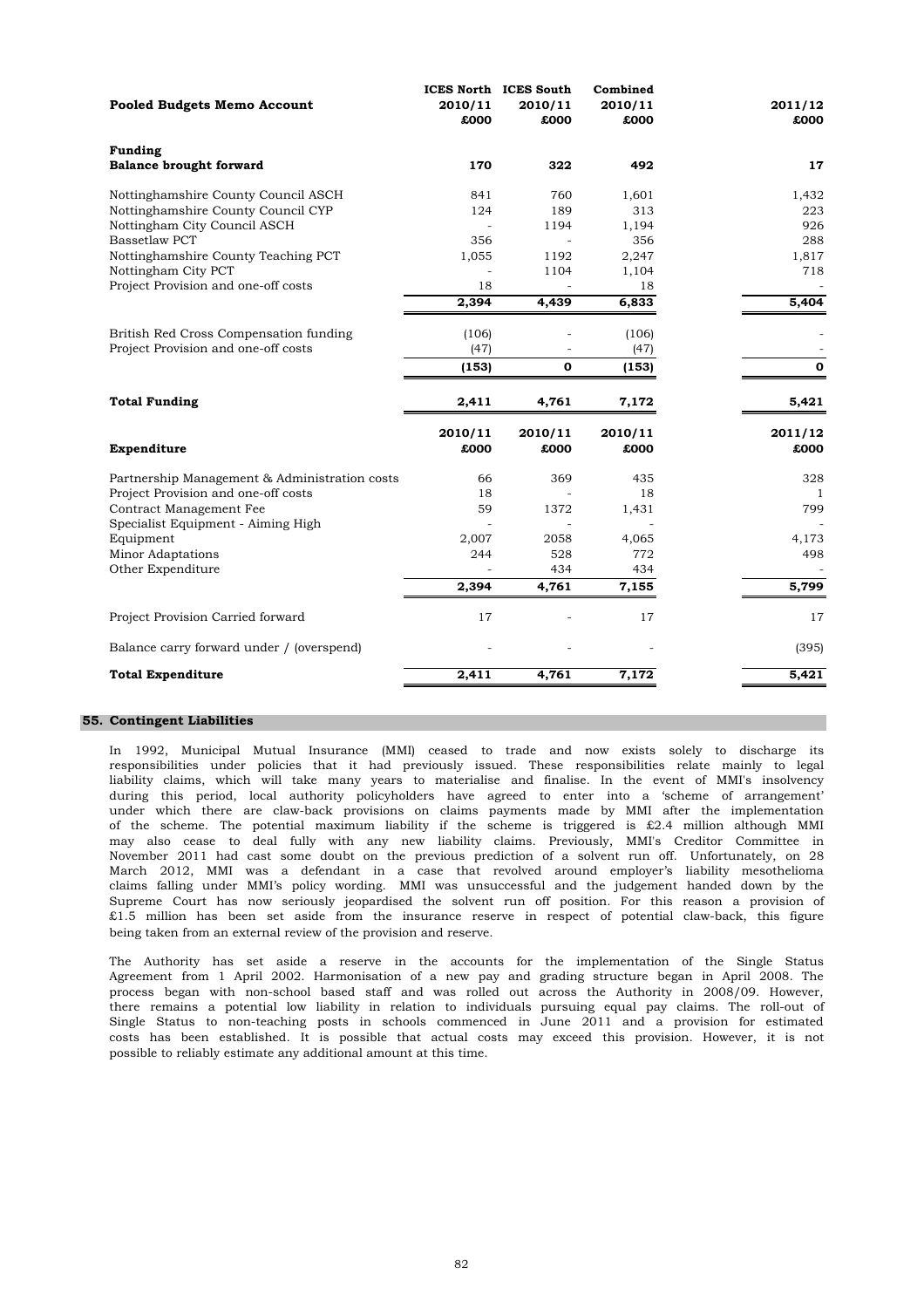A significant compensation claim has been received in respect of a Compulsory Purchase Order in relation to land acquired for the A612 Gedling Integrated Transport Scheme. Negotiations have commenced with the claimant and an initial payment, including interest, has been made. The claim has been referred to the Lands Tribunal which has placed the case in "special procedures", which requires the parties to continue negotiations, and at this stage it is not possible to arrive at a reliable estimate for any final liability.

this publication. A case has been lodged against the Authority for negligence in its responsibilities for providing social care. Experience of similar cases in other authorities suggests that it will be three to five years before the case is concluded. A provision has been set aside within the insurance reserve for the possible settlement that the Authority may have to pay. However, in order not to prejudice seriously the privacy of the individuals and the Authority's position in the case any further information has been withheld from

#### **56. Post Balance Sheet Events**

accounts. There are no material events to report since the accounts were prepared which are not reported in the

#### **57. Income from bodies under the Local Authority (Goods and Services) Act 1970**

provided the following: The Council is empowered by this Act to provide goods and services to other public bodies. The Authority

|                                          | 2010/11      |        | 2011/12     |        |  |
|------------------------------------------|--------------|--------|-------------|--------|--|
|                                          | £000<br>£000 |        | £000        | £000   |  |
|                                          | Expenditure  | Income | Expenditure | Income |  |
| Administration and Professional Services |              |        |             |        |  |
| NHS Trusts                               | 43.149       | 43.149 | 46,558      | 46,558 |  |
| Other Authorities                        | 6.949        | 6,955  | 8,938       | 8,938  |  |
| Schools and Colleges                     | 262          | 262    | 35          | 35     |  |
| Maintenance works                        |              |        |             |        |  |
| NHS Trusts                               | -            | -      | -           |        |  |
| Other Authorities                        | 1,004        | 1.049  | 193         | 215    |  |
| Schools and Colleges                     | 66           | 74     | 42          | 71     |  |
|                                          | 51,430       | 51,489 | 55,766      | 55,817 |  |

#### **58. Section 137 of the Local Government Act 1972**

mayoral appeals. During 2011/12 these powers were not used. Local authorities are empowered by Section 137 of the Local Government Act 1972, as amended, to make contributions to certain charitable funds, not for profit bodies providing a public service and

#### **59. Publicity Work**

Local authorities are required to disclose their expenditure on publicity. The definition of publicity includes a number of routine items of expenditure. The Council's expenditure is summarised below:

|                                                | 2010/11 | 2011/12 |
|------------------------------------------------|---------|---------|
|                                                | £000    | £000    |
| Advertising for staff                          | 1,002   | 723     |
| Other advertising, including education courses | 350     | 452     |
| Public Relations - salaries and running costs  | 1,243   | 1,165   |
| Other publicity expenditure                    | 202     | 97      |
| Strategic Services (Publications Group)        | 235     |         |
|                                                | 3,032   | 2.437   |
| As a percentage of gross expenditure           | 0.25%   | 0.20%   |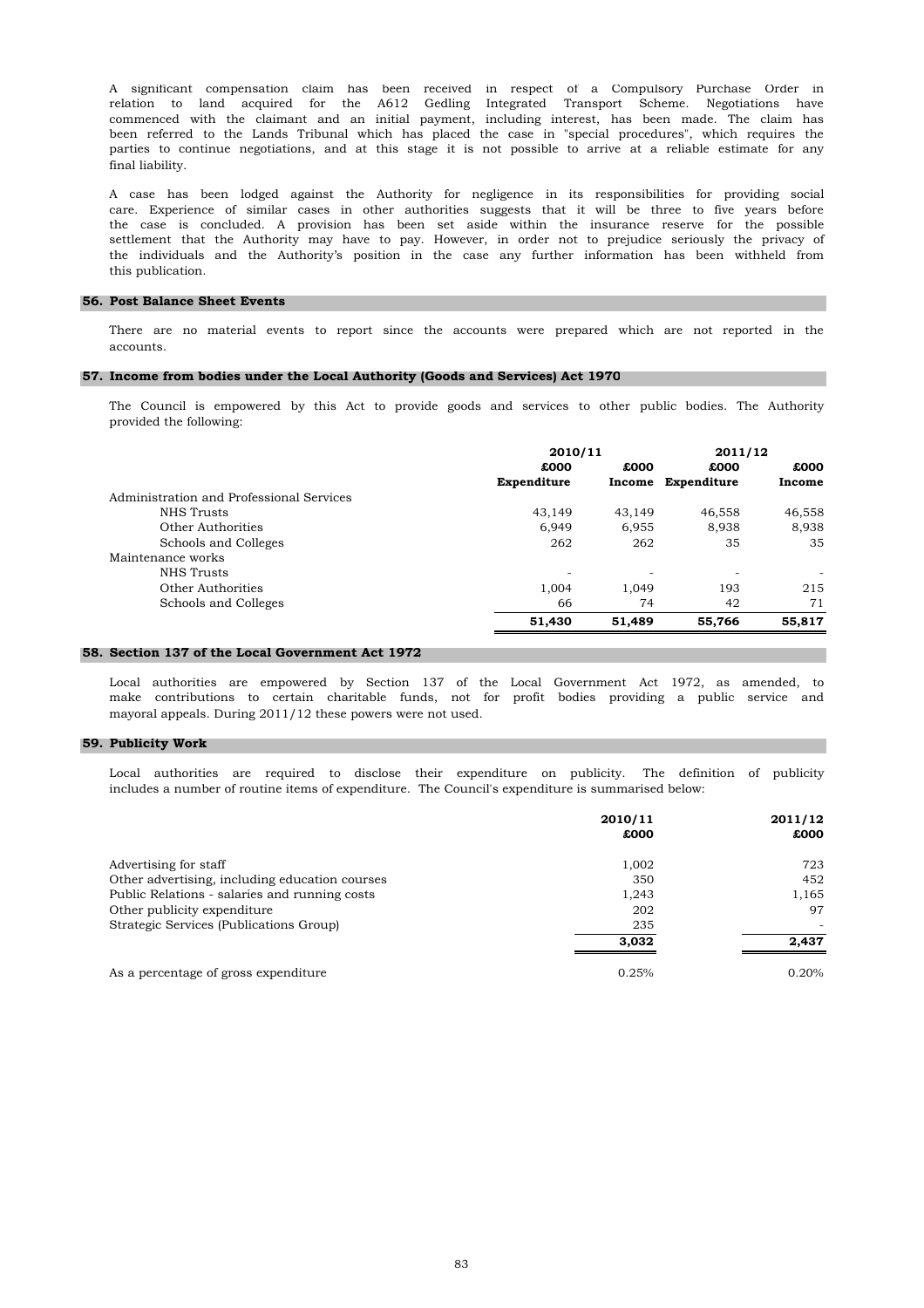## **NOTTINGHAMSHIRE COUNTY COUNCIL PENSION FUND**

## **Introduction**

Nottinghamshire County Council is the administering authority for the Local Government Pension Scheme (LGPS) within Nottinghamshire. The LGPS is a statutory scheme administered by individual pension funds. The benefits within the scheme are determined by regulation and are guaranteed by statute. The pension fund exists to help defray the cost of paying the pension benefits. Members make contributions to the Fund as specified in the regulations and employers make contributions as determined by the Fund's actuary as part of the triennial valuation of the Fund. All new employees are brought into the scheme automatically, unless a positive election not to participate is received from the employee.

The County Council administers the pension fund for over 100 participating employers and over 100,000 members. The employers include the County Council, the City Council, District Councils and organisations which used to be part of local government (such as Nottingham Trent University, Colleges and Police civilian staff). They also include organisations which satisfy the conditions to participate in the LGPS and have been admitted to the Fund by the County Council. In general, these organisations are non-profit making, or are undertaking a service which was, or could be, carried out by the local authority.

The operation of the Fund is set out in a number of published policy statements. Under the Governance Compliance Statement, the functions as administering authority of the Fund are delegated to the Pensions Committee supported by two advisory sub-committees.

The Funding Strategy Statement sets out the aims and purpose of the Fund and the responsibilities of the administering authority as regards funding the scheme.

The Statement of Investment Principles sets out more detailed responsibilities relating to the overall investment strategy of the Fund including the proposed asset allocation, restrictions on investment types, the type of investment management used and performance monitoring. It also states the Fund's approach to responsible investment and corporate governance issues.

The Risk Management Strategy and Risk Register identify and assess the key risks to the achievement of the Fund's aims and outline controls to mitigate those risks.

The Communications Strategy Statement details the overall strategy for involving stakeholders in the Fund. A key part of this strategy is a dedicated Fund website which is available at: www.nottspf.org.uk.

The accounts of the fund are set out over the following pages. A separate annual report for the Fund is also produced and this, along with previous years' reports, will be accessible via the pension fund website. The annual report includes the accounts and the published policies as well as information on the investment performance of the fund.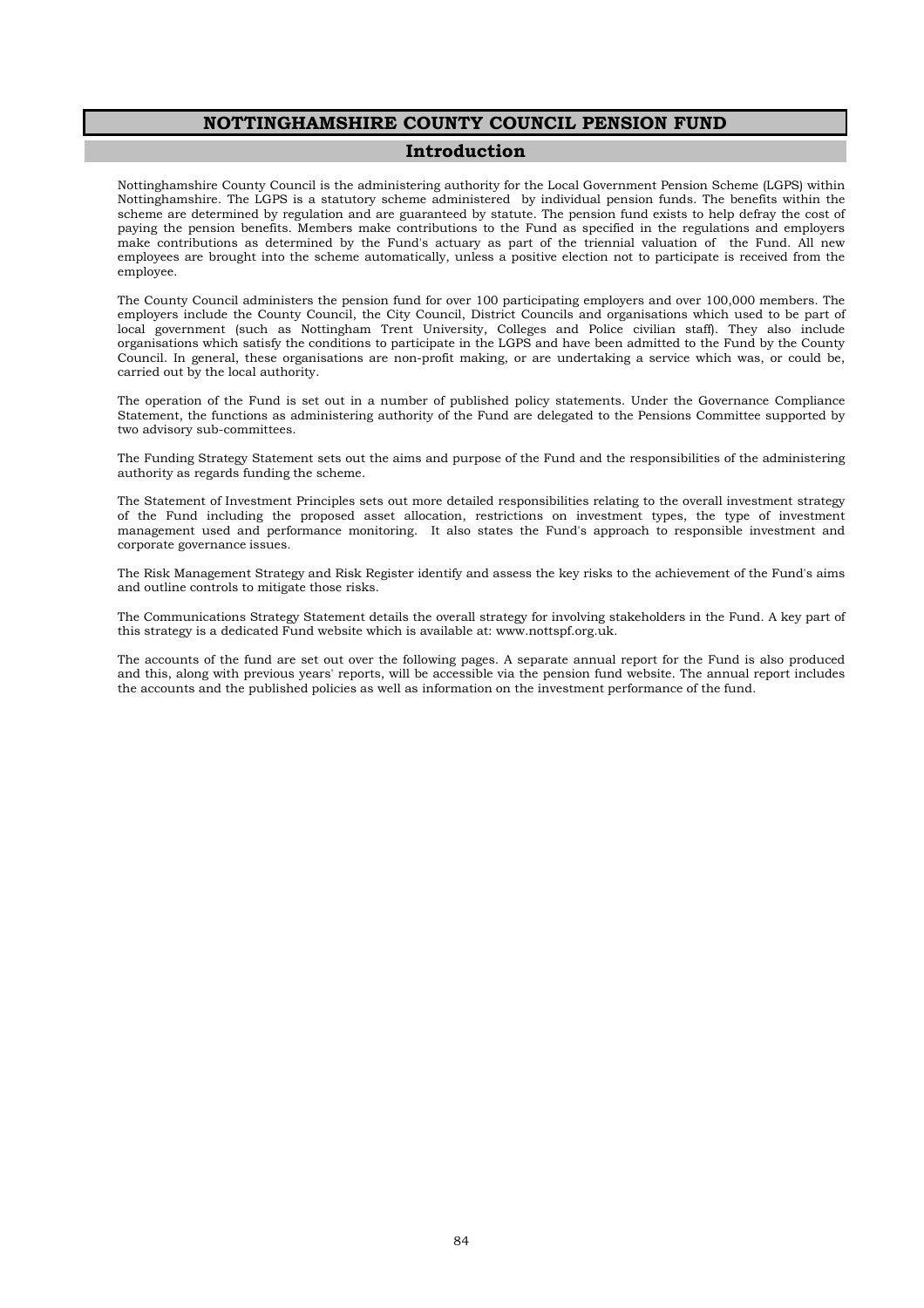# **NOTTINGHAMSHIRE COUNTY COUNCIL PENSION FUND**

## **FUND ACCOUNT FOR YEAR ENDED 31 March 2012**

|                                                                                 |                | As restated |            |
|---------------------------------------------------------------------------------|----------------|-------------|------------|
|                                                                                 |                | 2010/11     | 2011/12    |
|                                                                                 | <b>Notes</b>   | £000        | £000       |
| Contributions                                                                   | $\overline{4}$ |             |            |
| Employer contributions                                                          |                | (131,003)   | (134, 907) |
| Member contributions                                                            |                | (45, 815)   | (42, 242)  |
|                                                                                 |                | (176, 818)  | (177, 149) |
| Transfers in from other pension funds                                           |                | (16, 570)   | (10, 197)  |
| <b>Benefits</b>                                                                 | 5              |             |            |
| Pensions                                                                        |                | 103,597     | 117,060    |
| Commutation of pensions and lump sum retirement benefits                        |                | 36,601      | 37,467     |
| Lump sum death benefits                                                         |                | 3,328       | 3,588      |
|                                                                                 |                | 143,526     | 158,115    |
| Payments to and on account of leavers                                           |                | 24,453      | 10,738     |
| <b>Administration Expenses</b>                                                  | $\overline{7}$ | 1,390       | 1,301      |
| Net additions from dealings with members                                        |                | (24, 019)   | (17, 192)  |
| Investment Income                                                               | 8              | (83, 230)   | (84, 830)  |
| Profits & losses on disposal of investments & changes in value                  |                | (173, 887)  | 32,988     |
| Taxes on income                                                                 |                | 690         | 674        |
| Investment management expenses                                                  | 9              | 4,465       | 3,871      |
| <b>Net Returns on Investments</b>                                               |                | (251, 962)  | (47, 297)  |
| Net (increase)/decrease in net assets available for<br>benefits during the year |                | (275, 981)  | (64, 489)  |
| Opening net assets of the Fund                                                  |                | 2,731,826   | 3,007,807  |
| Net assets available to fund benefits                                           |                | 3,007,807   | 3,072,296  |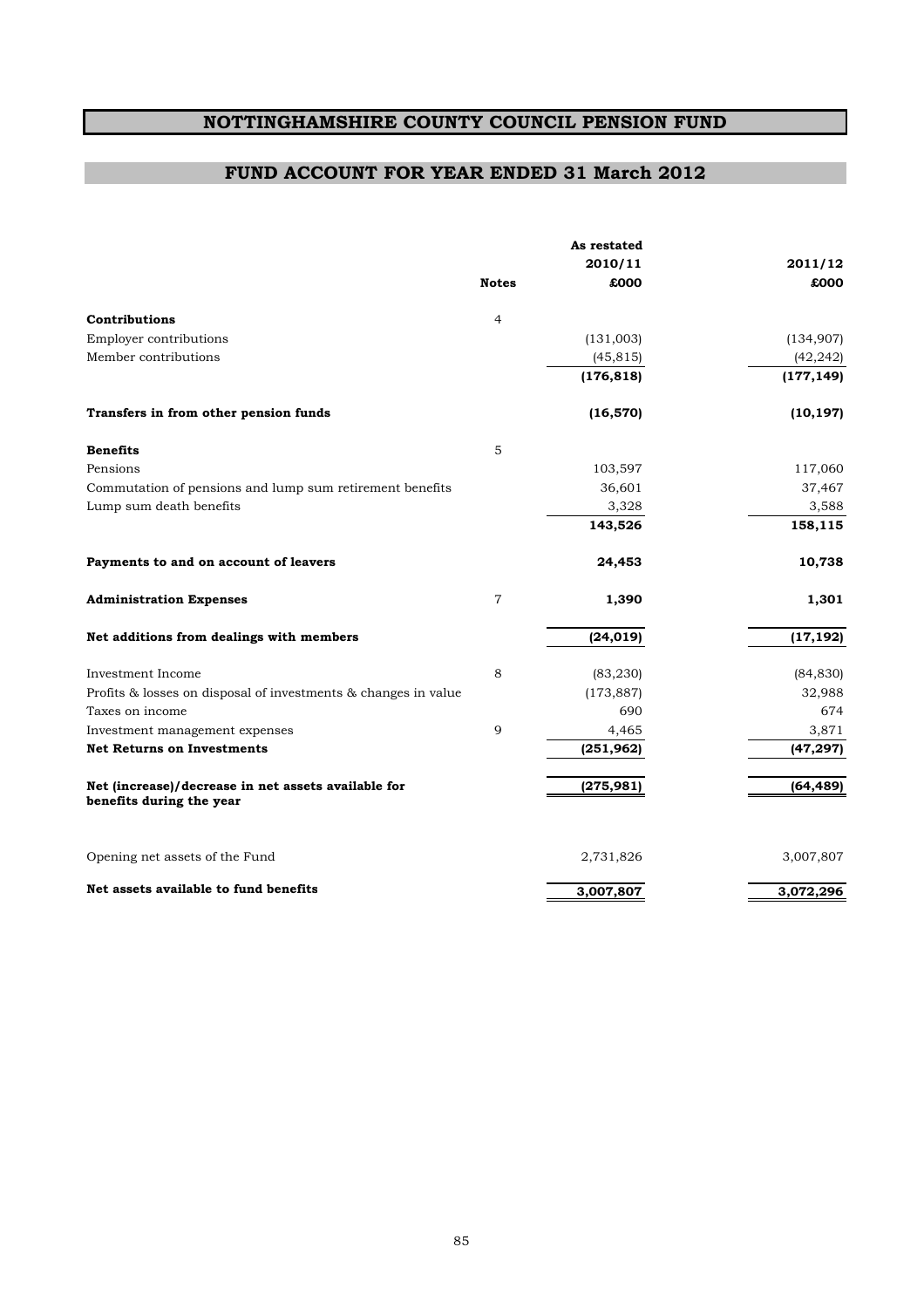## **NOTTINGHAMSHIRE COUNTY COUNCIL PENSION FUND**

## **NET ASSETS STATEMENT FOR THE YEAR ENDED 31 March 2012**

|                                                         |              | As restated   |               |
|---------------------------------------------------------|--------------|---------------|---------------|
|                                                         |              | 31 March 2011 | 31 March 2012 |
|                                                         | <b>Notes</b> | £000          | £000          |
| <b>Investment Assets</b>                                | 10 & 11      |               |               |
| <b>Fixed Interest Securities</b>                        |              | 266,901       | 288,011       |
| Index Linked Securities                                 |              | 62,471        | 75,344        |
| Equities                                                |              | 1,470,613     | 1,439,871     |
| Pooled Investment Vehicles                              |              | 785,844       | 854,489       |
| Property                                                |              | 272,017       | 266,603       |
| Cash deposits                                           |              | 132,186       | 137,382       |
| Other Investment Balances                               | 12           | 12,334        | 14,316        |
| Investment liabilities                                  | 12           | (3, 383)      | (3, 232)      |
|                                                         |              | 2,998,983     | 3,072,784     |
| Current assets                                          | 13           | 13,449        | 14,994        |
| Current liabilities                                     | 13           | (4,625)       | (15, 482)     |
|                                                         |              | 8,824         | (488)         |
| Net assets of the fund available to pay benefits at the |              |               |               |
| year end                                                |              | 3,007,807     | 3,072,296     |

The actuarial present value of promised retirement benefits, as required by IAS 26, is shown at note 2.

## **EXPLANATION OF PRIOR PERIOD ADJUSTMENTS**

The Pension Fund accounts have been prepared in accordance with the Code of Practice on Local Authority Accounting in the United Kingdom 2011/12 (the Code). On issues where there is no clear guidance in the Code, reference has been made under the hierarchy of standards to Financial Reports of Pension Schemes: a Statement of Recommended Practice 2007 (the Pensions SORP).

The market value of fixed interest and index linked investments was previously based on the 'dirty price', i.e. included income accrued at 31 March but not yet due for payment. To more fully comply with the accounting requirements specified above these are now reported on the basis of the 'clean price', i.e. excluding accrued income. This is a change from previous years to more fully comply with the accounting requirements specified above.

The above change has had the following impact on the comparative figures for 2010/11 compared with those published in the 2010/11 Statement of Accounts (only figures that have changed are included below in detail).

#### **Impact on the Fund Account: Fund Account Fund Account**

| impact on the rund Account.                                    | r unu Account                |                | r unu Account |
|----------------------------------------------------------------|------------------------------|----------------|---------------|
|                                                                | 2010/11                      |                | 2010/11       |
|                                                                | <b>Statement of Accounts</b> | Change         | Comparative   |
|                                                                | £000                         | £000           | £000          |
| Investment Income                                              | (79, 051)                    | (4, 179)       | (83, 230)     |
| Profits & losses on disposal of investments & changes in value | (178,066)                    | 4.179          | (173, 887)    |
|                                                                | (257, 117)                   | $\blacksquare$ | (257, 117)    |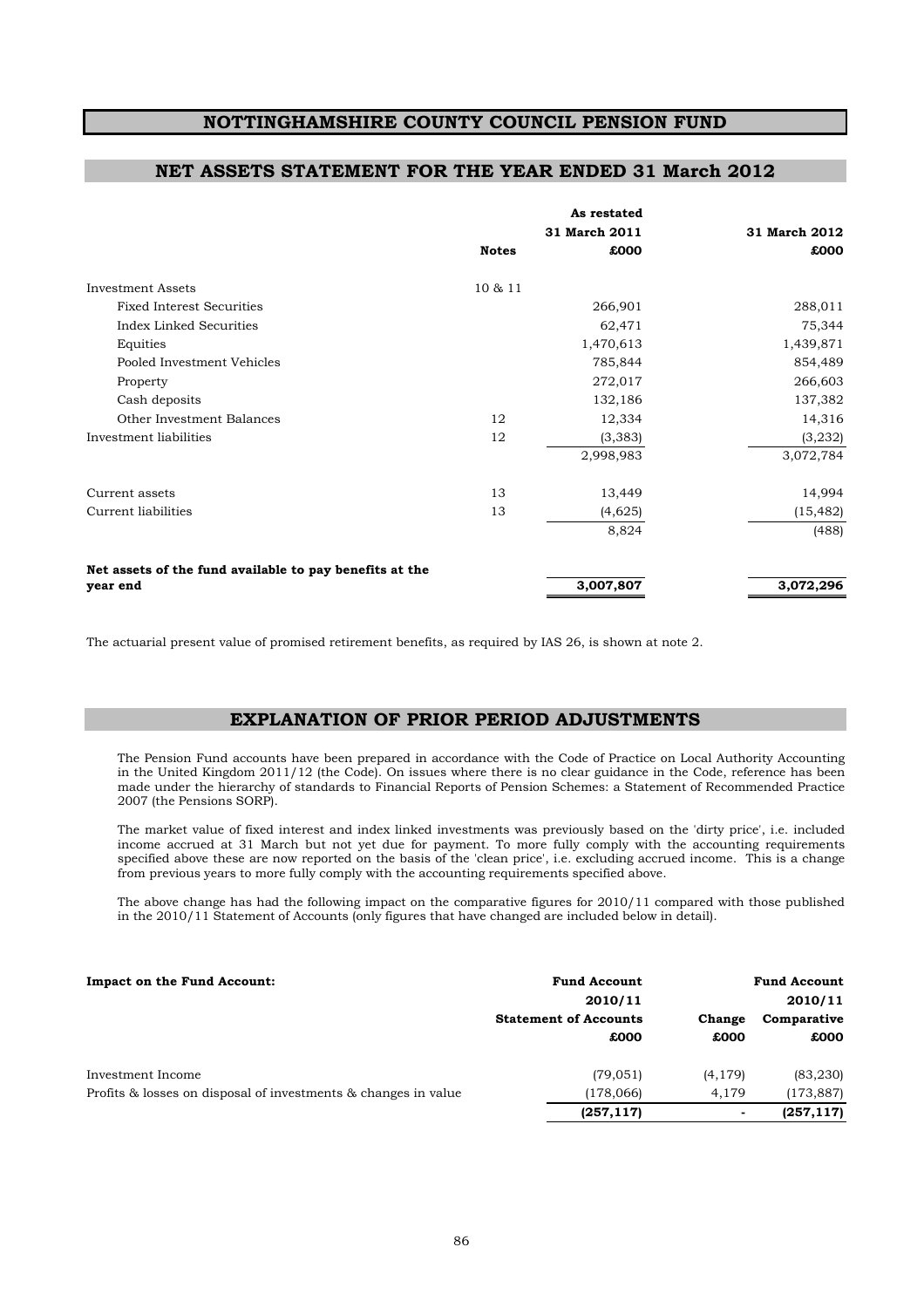| <b>Impact on the Net Assets Statement:</b> | <b>Net Assets</b>            |                          | <b>Net Assets</b> |
|--------------------------------------------|------------------------------|--------------------------|-------------------|
|                                            | 2010/11                      |                          | 2010/11           |
|                                            | <b>Statement of Accounts</b> | Change                   | Comparative       |
|                                            | £000                         | £000                     | £000              |
| Investment Assets                          |                              |                          |                   |
| Fixed Interest Securities                  | 270.799                      | (3,898)                  | 266,901           |
| Index Linked Securities                    | 62.752                       | (281)                    | 62,471            |
| Other Investment Balances                  | 8,155                        | 4.179                    | 12,334            |
|                                            | 341,706                      | $\overline{\phantom{0}}$ | 341,706           |

## **NOTES TO THE ACCOUNTS**

### **1. ACCOUNTING POLICIES**

#### BASIS OF PREPARATION

The Pension Fund accounts have been prepared in accordance with the Code of Practice on Local Authority Accounting in the United Kingdom 2011/12 (the Code). On issues where there is no clear guidance in the Code, reference has been made under the hierarchy of standards to Financial Reports of Pension Schemes: a Statement of Recommended Practice 2007 (the Pensions SORP). Disclosures in the Pension Fund accounts have been limited to those required by the Code.

## DEBTORS AND CREDITORS

The accruals concept for debtors and creditors is applied to these accounts in compliance with the Code.

#### INVESTMENTS

Pension fund investments are carried at fair value in accordance with the Code. Fair value is defined as 'the amount for which an asset could be exchanged or a liability settled, between knowledgeable, willing parties in an arm's-length transaction'. Where an active market exists, the quoted market price is used. Where there is no active market, fair value is established by using valuation techniques. Specific details on the valuation methods for particular classes of assets are listed below.

a) Equities traded through a stock exchange are valued at the latest quoted price. Where more than one price is quoted the 'bid' price is used.

b) Unit Trusts and managed funds are valued at the closing single price or the bid price where applicable. These reflect the market value of the underlying investments.

c) Unquoted securities and pooled private equity investments are valued at fair value by the fund managers at the year end in accordance with industry accepted guidelines.

d) The market value of fixed interest investments is based on the 'clean price', i.e. excludes income accrued at 31 March but not yet due for payment. This is a change from previous years to more fully comply with the accounting requirements specified above. Comparative figures have been amended to reflect this change.

e) Property investments are stated at open market value based on a quarterly independent valuation at the Net Assets Statement date. The vaulations are carried out by Members of the Royal Institution of Chartered Surveyors. The properties are valued individually using the Investment Method of Valuation. This is the standard approach for valuations for accounts purposes of property held as investment. This approach involves assessing the current and future cashflows and applying the appropriate yield. The valuations are supported by comparable market data.

Acquisition costs are included in the purchase cost of investments.

The change in fair value of investments during the year comprises all increases and decreases in the market value of investments held at any time during the year, including profits and losses realised on sales of investments and unrealised changes in market value.

Forward foreign exchange contracts are over the counter contracts under which two parties agree to exchange two currencies on a specified future date at an agreed rate of exchange. These are used to manage the economic exposure to bond markets and hedge against foreign currency movements. These contracts are included at fair value by determining the gain or loss that would arise from closing out the contract at the Net Assets Statement date by entering into an equal and opposite contract at that date. The movements on these contracts during the year are shown in the reconciliation of opening and closing balances of investments at note 10.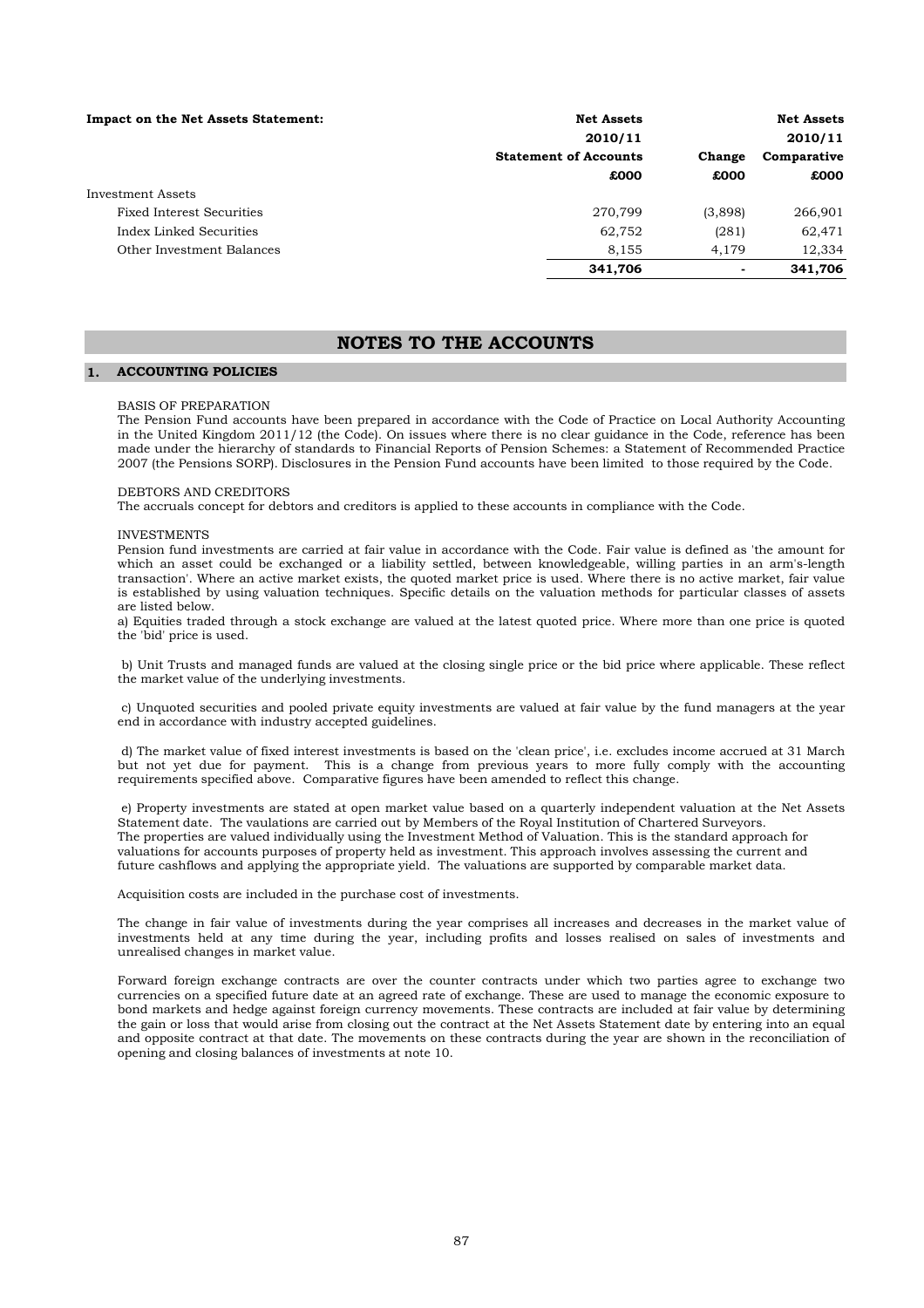#### INVESTMENT INCOME

- Investment income is accounted for on an accruals basis. The following apply to particular income:
- a) interest on cash deposits and fixed interest securities are accrued on a daily basis;
- b) dividends from equities are accrued when the stock is quoted ex-dividend;
- c) rents from property are accrued in accordance with the terms of the lease.

#### TAXES ON INCOME

UK equity dividends are quoted and accounted for at the net rate. The tax credit, which the Fund is unable to recover, is not recognised (in accordance with the Pensions SORP). Overseas equity dividends are accounted for gross of withholding tax, where this is deducted at source. Partial reclaims of withholding tax, where allowed, are adjusted at the year end by outstanding claims.

#### FOREIGN CURRENCIES

Where forward exchange contracts are in place in respect of assets and liabilities in foreign currencies, the contract rate is used. Other assets and liabilities in foreign currencies are expressed in sterling at the rates of exchange ruling at the year-end. Income from overseas investments is translated into sterling at the rate ruling on the date of the transaction. Surpluses and deficits arising on conversion or translation are dealt with as part of the change in market value of investments.

#### CONTRIBUTIONS

Normal contributions, both from the members and from employers, are accounted for in the payroll month to which they relate at rates as specified in the rates and adjustments certificate. Additional contributions from the employer are accounted for on an accruals basis.

#### BENEFITS PAYABLE

Under the rules of the Scheme, members can receive a lump sum retirement grant in addition to their annual pension. Lump sum retirement grants are accounted for from the date of retirement. Where a member can choose whether to take a greater retirement grant in return for a reduced pension these lump sums are accounted for on an accruals basis from the date the option is exercised. Other benefits are accounted for on the date the member leaves the Scheme or on death.

### TRANSFERS TO AND FROM OTHER SCHEMES

Transfer values represent the capital sums either receivable (in respect of members from other pension schemes of previous employers) or payable (to the pension schemes of new employers for members who have left the Scheme). They take account of transfers where the trustees (or administering authority) of the receiving scheme have agreed to accept the liabilities in respect of the transferring members before the year end, and where the amount of the transfer can be determined with reasonable certainty.

#### OTHER EXPENSES

Administration and investment management expenses are accounted for on an accruals basis. Expenses are recognised net of any recoverable VAT. Nottinghamshire County Council charges the Fund with the costs it incurs in administering the scheme and the Fund.

#### **2. OPERATION OF THE FUND**

#### **(a) Contributions and Solvency**

With effect from 1 April 2008 The Local Government Pension Scheme (Benefits, Membership and Contributions) Regulations 2007 were introduced in conjunction with the Local Government Pension Scheme Regulations 1997. The principal changes from the 1997 regulations were: the replacement, for future service, of the existing benefits structure (based on a pension of 1/80th of pensionable pay for each year of pensionable service plus an automatic lump sum of three times this amount)

by one based on 1/60th of pensionable pay for each year of pensionable service and no automatic lump sum. Additional scheme changes are currently being consulted on with the intention to implement from 1 April 2014.

Employees are required by the current combined Regulations to make percentage contributions by deduction from earnings at a rate between 5.5% and 7.5% depending on salary. Employers are required to make such balancing contributions, determined by the Actuary, as will maintain the fund in a state of solvency, having regard to existing and prospective liabilities.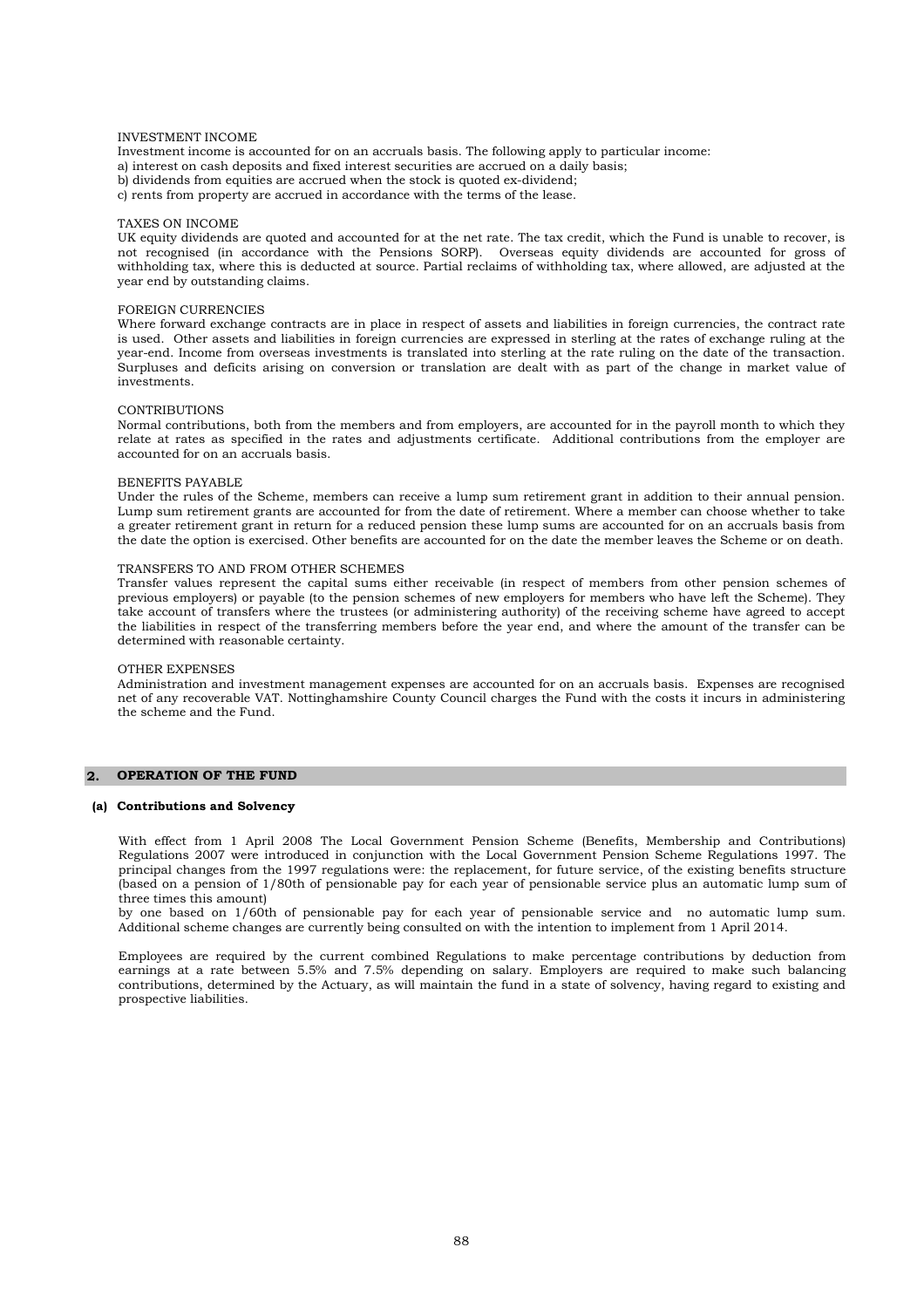### **(b) Actuarial Valuations**

As required by the Regulations an Actuarial Valuation of the Fund was carried out as at 31 March 2010. The market value of the Fund's assets at the valuation date was £2,732 million. The Actuary has estimated that the value of the Fund was sufficient to meet 84% of its expected future liabilities in respect of service completed to 31 March 2010. The certified contribution rates are expected to improve this to 100% within a period of 20 years.

The Actuarial Valuation was carried out using the projected unit method and the assumptions used within the valuation were as follows:

|                                | March 2010 |           |  |
|--------------------------------|------------|-----------|--|
|                                | $%$ pa     | Real % pa |  |
| Investment return:             |            |           |  |
| Equities/absolute return funds | 7.5%       | 4.0%      |  |
| Gilts                          | 4.5%       | 1.0%      |  |
| Bonds & Property               | 5.6%       | 2.1%      |  |
| Discount Rate                  | 6.9%       | 3.4%      |  |
| Risk Adjusted Discount Rate    | 6.8%       | 3.3%      |  |
| Pay Increases                  | 5.0%       | 1.5%      |  |
| Price Inflation                | 3.5%       |           |  |
| Pension Increases              | 3.0%       | $-0.5%$   |  |

The full actuarial valuation report is available on the Fund's website at: www.nottspf.org.uk.

The employers' contribution rates paid in 2010/11 were set by the valuation carried out as at 31 March 2007. The rates to be paid in years 2011/12 to 2013/14 were set by the latest valuation carried out as at 31 March 2010. At that valuation, the Actuaries certified a common rate of contribution of 18.0% of pensionable payroll with individual adjustments for certain employers. The following list shows the rates payable by the main employers:

|                                       |      | 2010/11  | 2011/12 to 2013/14 |
|---------------------------------------|------|----------|--------------------|
| <b>Percentages of Pensionable Pay</b> |      | $\%$     | %                  |
| Nottinghamshire County Council        |      | 17.4     | 18.3               |
| Nottingham City Council               |      | 17.4     | 18.0               |
| Ashfield District Council             |      | 22.4     | 22.4               |
| Bassetlaw District Council            |      | 21.1     | 22.1               |
|                                       | Plus | £670,000 |                    |
| Broxtowe Borough Council              |      | 17.7     | 18.7               |
| Gedling Borough Council               |      | 17.6     | 18.2               |
| Mansfield District Council            |      | 20.3     | 20.5               |
| Newark and Sherwood District Council  |      | 21.9     | 21.9               |
| Rushcliffe Borough Council            |      | 19.2     | 19.5               |
|                                       | Plus | £163,600 |                    |

The cash figures quoted for some employers are specific amounts for deficit recovery certified by the actuaries in addition to the normal contribution rate.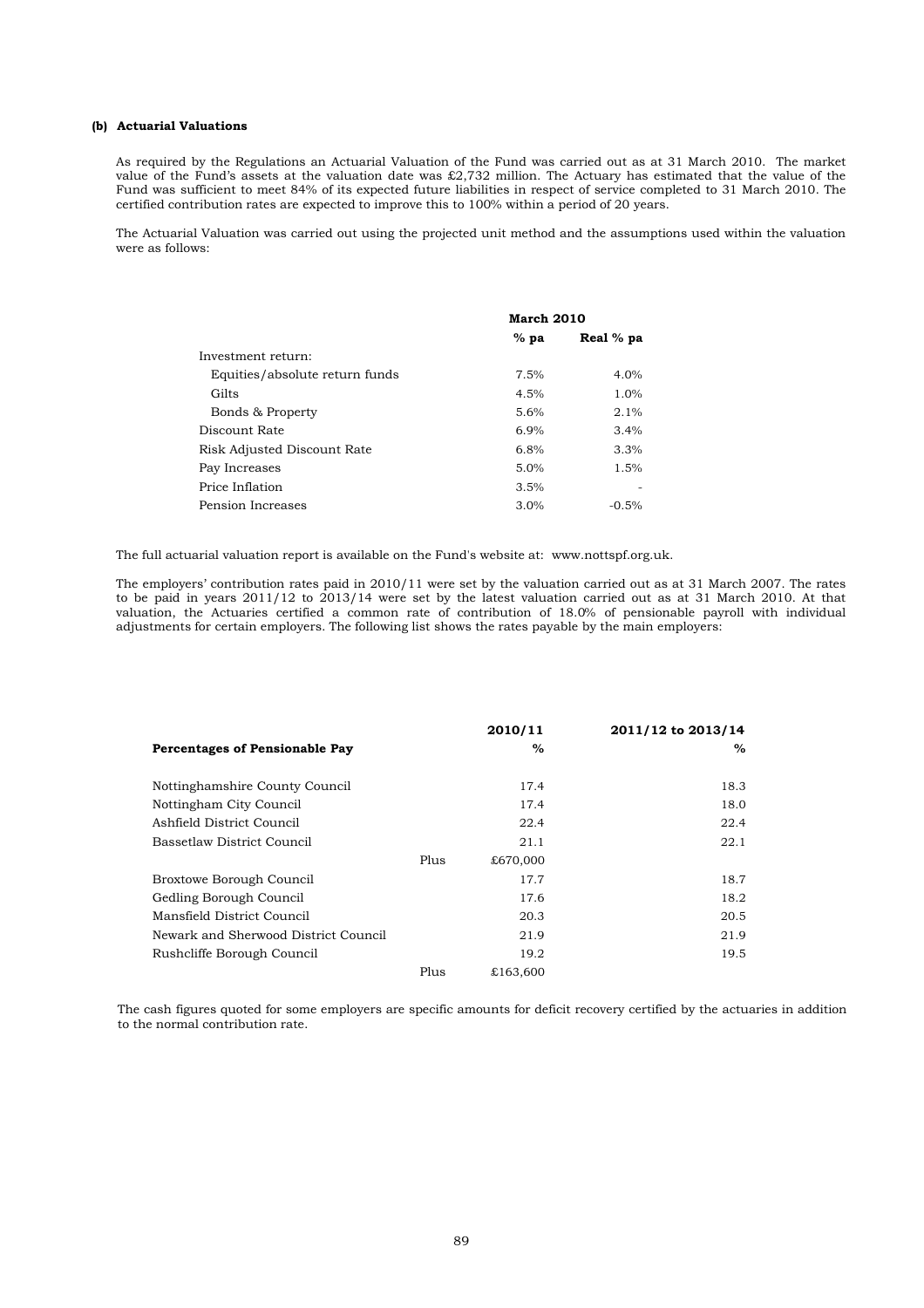#### **(c) Actuarial Present Value of Promised Retirement Benefits**

The actuarial present value of promised retirement benefits has been calculated by the Fund's actuaries in accordance with IAS 19. To do this, the actuaries rolled forward the value of the Employers' liabilities calculated for the Triennial valuation as at 31 March 2010 allowing for the different financial assumptions required under IAS19. The assumptions used for the purposes of the IAS 19 calculations are as follows:

|                   | 31 March 2010 |                          | 31 March 2011 |           | 31 March 2012 |           |
|-------------------|---------------|--------------------------|---------------|-----------|---------------|-----------|
|                   | $%$ pa        | Real % pa                | $%$ pa        | Real % pa | $%$ pa        | Real % pa |
| RPI Increases     | 3.9%          | $\overline{\phantom{a}}$ | 3.5%          | ٠         | 3.3%          |           |
| CPI increases     | n/a           |                          | 2.7%          | $-0.8\%$  | 2.5%          | $-0.8%$   |
| Salary Increases  | 5.4%          | 1.5%                     | $5.0\%$       | 1.5%      | 4.7%          | 1.4%      |
| Pension Increases | 3.9%          | ۰                        | 2.7%          | $-0.8%$   | 2.5%          | $-0.8%$   |
| Discount Rate     | 5.5%          | 1.5%                     | 5.5%          | 1.9%      | 4.6%          | 1.3%      |

The net liability under IAS 19 is shown below.

|                                    | 31/3/10   | 31/3/11   | 31/3/12   |
|------------------------------------|-----------|-----------|-----------|
|                                    | £000      | £000      | £000      |
| Present value of funded obligation | 4,615,283 | 4.057.629 | 4,966,881 |
| Fair value of scheme assets        | 2,731,826 | 2,957,085 | 3,061,212 |
| <b>Net Liability</b>               | 1,883,457 | 1,100,544 | 1,905,669 |

The present value of funded obligation consists of £3,968,456,000 in respect of Vested Obligation and £998,425,000 in respect of Non-Vested Obligation. These figures are presented only for the purposes of IAS 19. In particular, they are not relevant for calculations undertaken for funding purposes or for other statutory puposes under UK pensions legislation.

#### **(d) Investment Strategy**

The Pensions Committee, advised by the Pensions Investment Sub-Committee, is responsible for determining the investment strategy of the Fund and the type of investment management to be used.

The investment strategy of the Fund is designed to maximise growth within acceptable risk parameters to help meet the future liabilities. The powers of investment are governed by the Local Government Pension Scheme (Management and Investment of Funds) Regulations 2009. Strategic decisions on investment policy are made by the Pensions Committee, advised by a Pensions Investment Sub-Committee. The policy is set out in the Fund's Statement of Investment Principles, a copy of which is available on the pension fund website (www.nottspf.org.uk).

The Sub-Committee consists of nine elected County Councillors, three representatives of Nottingham City Council, two representatives of the District Councils, two representatives of the trade unions and a representative elected by the other scheduled and admitted bodies. Meetings are also attended by an independent adviser and representatives of the Service Director (Finance & Procurement).

The investments are managed by officers of the County Council or by organisations specialising in the management of pension fund assets. The Sub-Committee meets on a quarterly basis to review the investments of the Fund.

#### **(e) External Audit**

A separate fee is payable to the Audit Commission for audit of the pension fund. All fees have been included in the accounts for the period to which they relate. The fee for 2011/12 is £44,460 (2010/11 £49,500).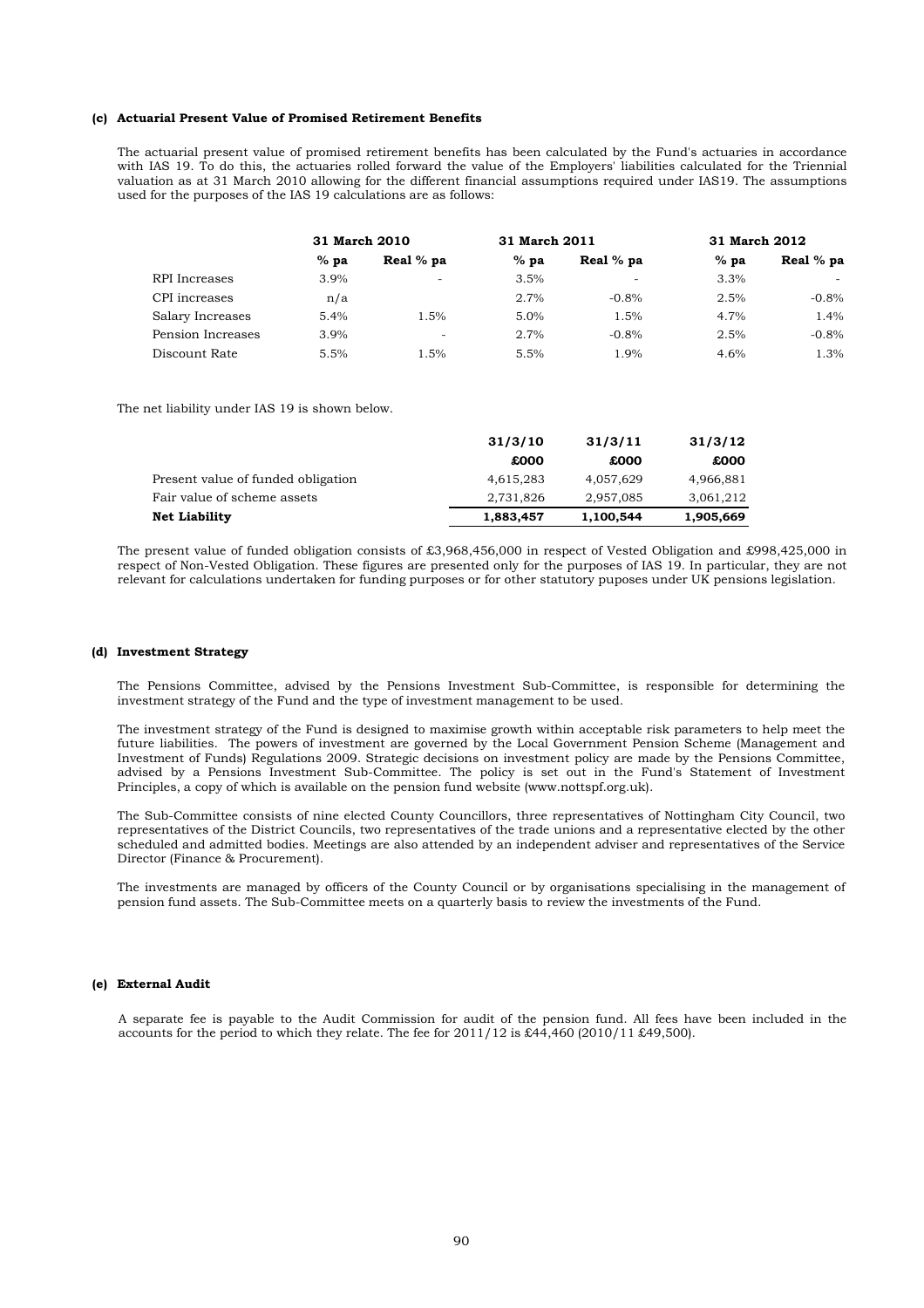## **3. CONTRIBUTORS AND PENSIONERS**

|                        |         |         | Members at 31/3/2012 |       |         |
|------------------------|---------|---------|----------------------|-------|---------|
|                        | County  | City    | <b>District</b>      |       |         |
|                        | Council | Council | Councils             | Other | Total   |
| Contributors           | 16,587  | 8,681   | 3,569                | 9,546 | 38,383  |
| Deferred Beneficiaries | 15,863  | 7,719   | 3,307                | 6,949 | 33,838  |
| Pensioners             | 13,720  | 5,601   | 4,307                | 4,847 | 28,475  |
|                        |         |         |                      |       | 100,696 |

|                        |         |         | Members at 31/3/2011 |       |              |
|------------------------|---------|---------|----------------------|-------|--------------|
|                        | County  | City    | <b>District</b>      |       |              |
|                        | Council | Council | Councils             | Other | <b>Total</b> |
| Contributors           | 18,099  | 8,981   | 3,795                | 9,039 | 39,914       |
| Deferred Beneficiaries | 14,899  | 7,622   | 3,161                | 6,418 | 32,100       |
| Pensioners             | 12,879  | 5,265   | 4,160                | 4,418 | 26,722       |
|                        |         |         |                      |       | 98,736       |

## **4. ANALYSIS OF CONTRIBUTIONS**

|                        | <b>Employers</b> |         | <b>Members</b> |         | Total   |         |
|------------------------|------------------|---------|----------------|---------|---------|---------|
|                        | 2010/11          | 2011/12 | 2010/11        | 2011/12 | 2010/11 | 2011/12 |
|                        | £000             | £000    | £000           | £000    | £000    | £000    |
| County Council         | 50.200           | 51,062  | 17,315         | 15,352  | 67,515  | 66,414  |
| Scheduled Bodies       | 76,352           | 78,216  | 26,928         | 25,469  | 103,280 | 103,685 |
| <b>Admitted Bodies</b> | 4.451            | 5.629   | 1,572          | 1,421   | 6.023   | 7,050   |
|                        | 131,003          | 134.907 | 45,815         | 42,242  | 176,818 | 177,149 |

## **5. ANALYSIS OF BENEFITS**

|                          | 2010/11 | 2011/12 |
|--------------------------|---------|---------|
|                          | £000    | £000    |
| Pensions                 | 103,597 | 117,060 |
| Commutation and lump sum | 36,601  | 37,467  |
| Lump sum death benefits  | 3,328   | 3,588   |
|                          | 143,526 | 158,115 |
| Comprising of:           |         |         |
| County Council           | 62,501  | 64,797  |
| <b>Scheduled Bodies</b>  | 77,386  | 88,686  |
| <b>Admitted Bodies</b>   | 3,639   | 4,632   |
|                          | 143,526 | 158,115 |

## **6. RELATED PARTY TRANSACTIONS**

During the financial year 2011/12 County Councillor Mr D Taylor was a member of the Nottinghamshire County Council Pensions Committee and in receipt of a pension from this fund. In addition, Mr J Pearson was a part-time employee of Nottinghamshire County Council dealing with Pension Fund investment matters and in receipt of a pension from this fund.

Nottinghamshire County Council is the administering authority for the LGPS within Nottinghamshire and charges the Fund with the costs it incurs in administering the scheme and the Fund.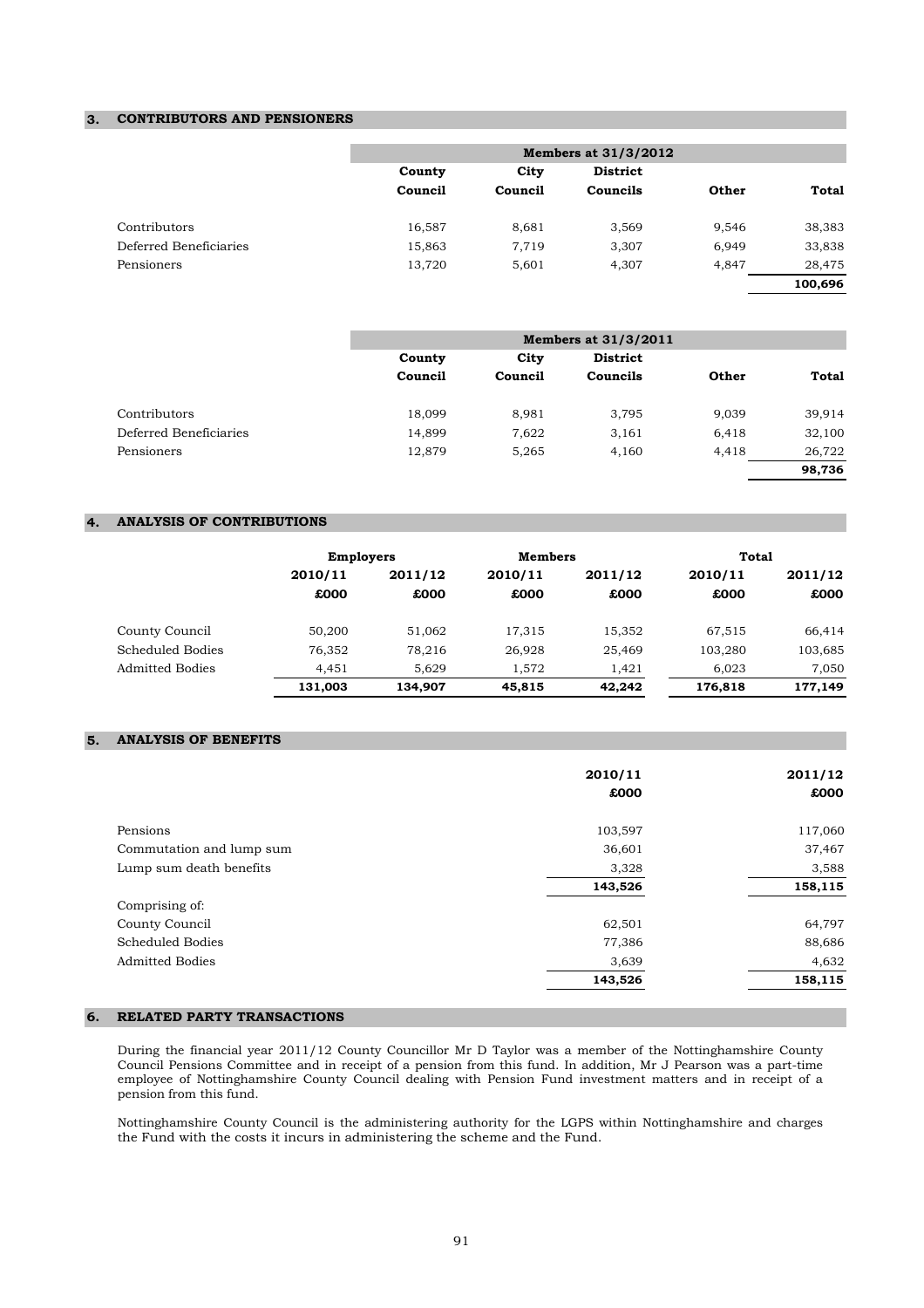## **7. ADMINISTRATION EXPENSES**

|                                   | 2010/11<br>£000 | 2011/12<br>£000 |
|-----------------------------------|-----------------|-----------------|
| Printing & stationery             | 40              | 41              |
| Subscriptions and membership fees | 3               | 3               |
| Actuarial fees                    | 37              | 9               |
| Other external fees               | 66              | 112             |
| Administering Authority Costs     | 1,244           | 1,136           |
|                                   | 1,390           | 1,301           |
|                                   |                 |                 |

## **8. INVESTMENT INCOME**

| Analysis by type of investment          | 2010/11   | 2011/12   |
|-----------------------------------------|-----------|-----------|
|                                         | £000      | £000      |
| Interest from fixed interest securities | (16, 498) | (11,598)  |
| Income from index-linked securities     | (1,300)   | (1, 487)  |
| Dividends from equities                 | (40,960)  | (49, 585) |
| Income from pooled investment vehicles  | (4, 492)  | (6, 118)  |
| Income from property pooled vehicles    | (3,326)   | (445)     |
| Net rents from property                 | (15,905)  | (13, 838) |
| Interest on cash deposits               | (722)     | (818)     |
| Other                                   | (27)      | (941)     |
|                                         | (83, 230) | (84, 830) |
| Directly held property                  |           |           |
| Rental income                           | (17, 790) | (16, 789) |
| Less operating expenses                 | 1,885     | 2,951     |
| Net rents from property                 | (15,905)  | (13, 838) |

## **9. INVESTMENT MANAGEMENT EXPENSES**

|                                   | 2010/11<br>£000 | 2011/12<br>£000 |
|-----------------------------------|-----------------|-----------------|
| Training & conferences            | 15              | $\overline{7}$  |
| Printing & stationery             | 16              | 10              |
| Subscriptions and membership fees | 20              | 23              |
| Actuarial fees                    | $\overline{2}$  | $\overline{2}$  |
| Audit fee                         | 50              | 44              |
| Custody fees                      | 234             | 240             |
| Investment management fees        | 2,820           | 3,001           |
| Other external fees               | 1,042           | 238             |
| Administering Authority Costs     | 266             | 306             |
|                                   | 4,465           | 3,871           |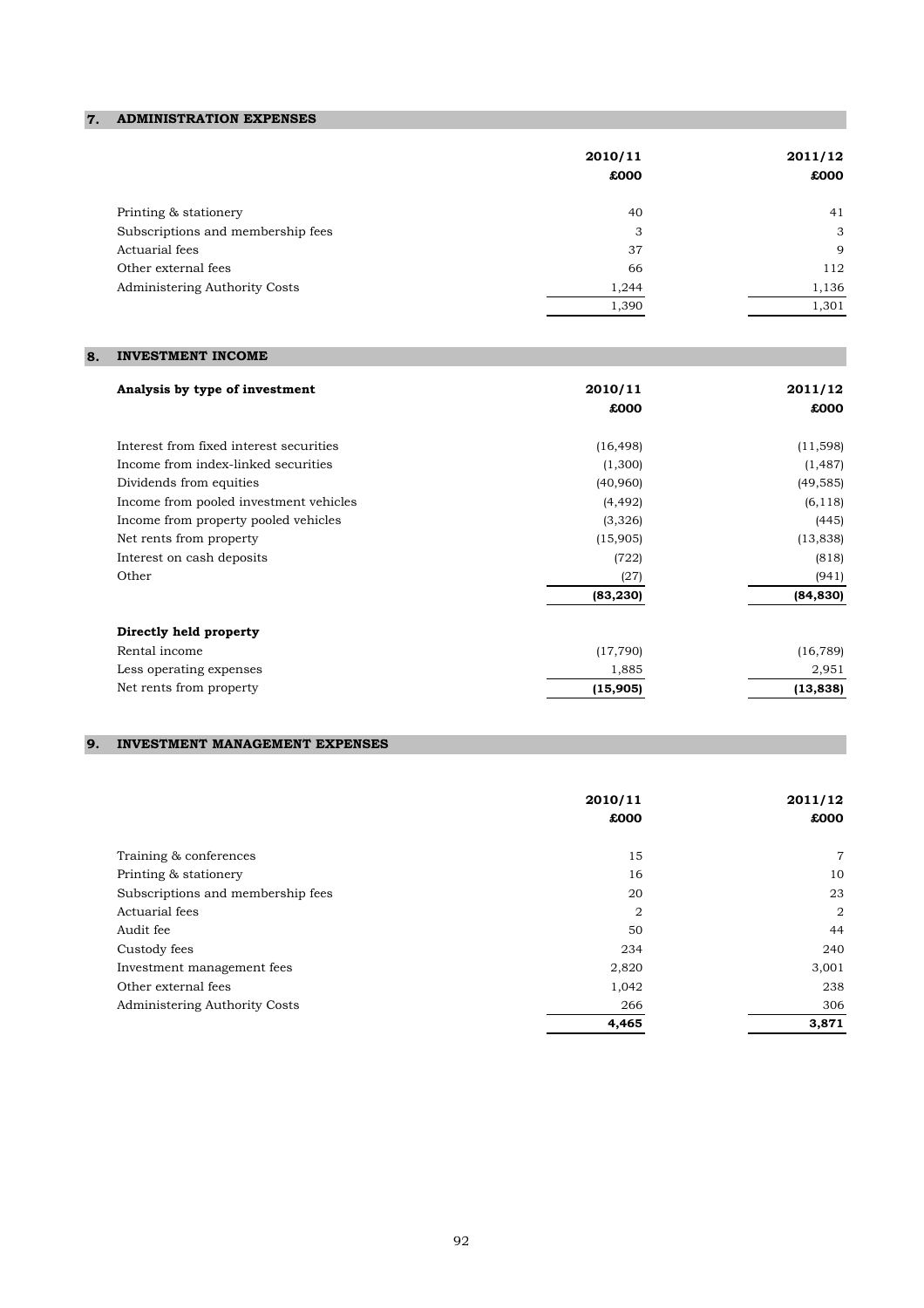## **10. INVESTMENTS**

| <b>Investment Analysis</b><br>(a)    | 31 March 2011<br>£000 | 31 March 2012<br>£000 |
|--------------------------------------|-----------------------|-----------------------|
| <b>Fixed Interest Securities</b>     |                       |                       |
| UK Public Sector                     | 115,215               | 123,086               |
| UK Other                             | 95,284                | 110,864               |
| Overseas Public Sector               | 48,302                | 43,629                |
| Overseas Other                       | 8,100                 | 10,432                |
| Index Linked Securities              |                       |                       |
| Public Sector                        | 37,906                | 48,164                |
| Other                                | 24,565                | 27,180                |
| Equities                             |                       |                       |
| UK                                   | 969,648               | 962,695               |
| Overseas                             | 499,190               | 475,032               |
| Unlisted                             | 1,775                 | 2,145                 |
| Pooled Investment Vehicles           |                       |                       |
| <b>Unit Trusts</b>                   | 225,942               | 338,670               |
| Other Managed Funds                  | 437,165               | 394,426               |
| Pooled Vehicles Invested in Property |                       |                       |
| Property Unit Trusts                 | 29,321                | 31,365                |
| Other Managed Funds                  | 93,416                | 90,028                |
| Property                             | 272,017               | 266,603               |
| Cash and Currency                    | 132,186               | 137,382               |
| <b>Total Investments</b>             | 2,990,032             | 3,061,701             |

The total investments analysed above are the net assets of the fund less other investment balances and liabilities and current assets and liabilities. These other balances are analysed in notes 12 and 13.

The original values of investments are based on purchase cost plus expenses. If any investments have been held since 1 April 1974 (when the County Council was given the responsibility for the Fund) these are included at the market value as at that date.

|                                                      | 31/03/2011 | 31/03/2012 |
|------------------------------------------------------|------------|------------|
|                                                      | £000       | £000       |
| Market Value                                         | 2,990,032  | 3,061,701  |
| Original Value                                       | 2,451,032  | 2,575,895  |
| Excess/(Deficit) of Market Value over Original Value | 539,000    | 485,806    |

At 31 March 2012 the fund held no investment representing over 5% of the value of the fund (2010/11 also nil).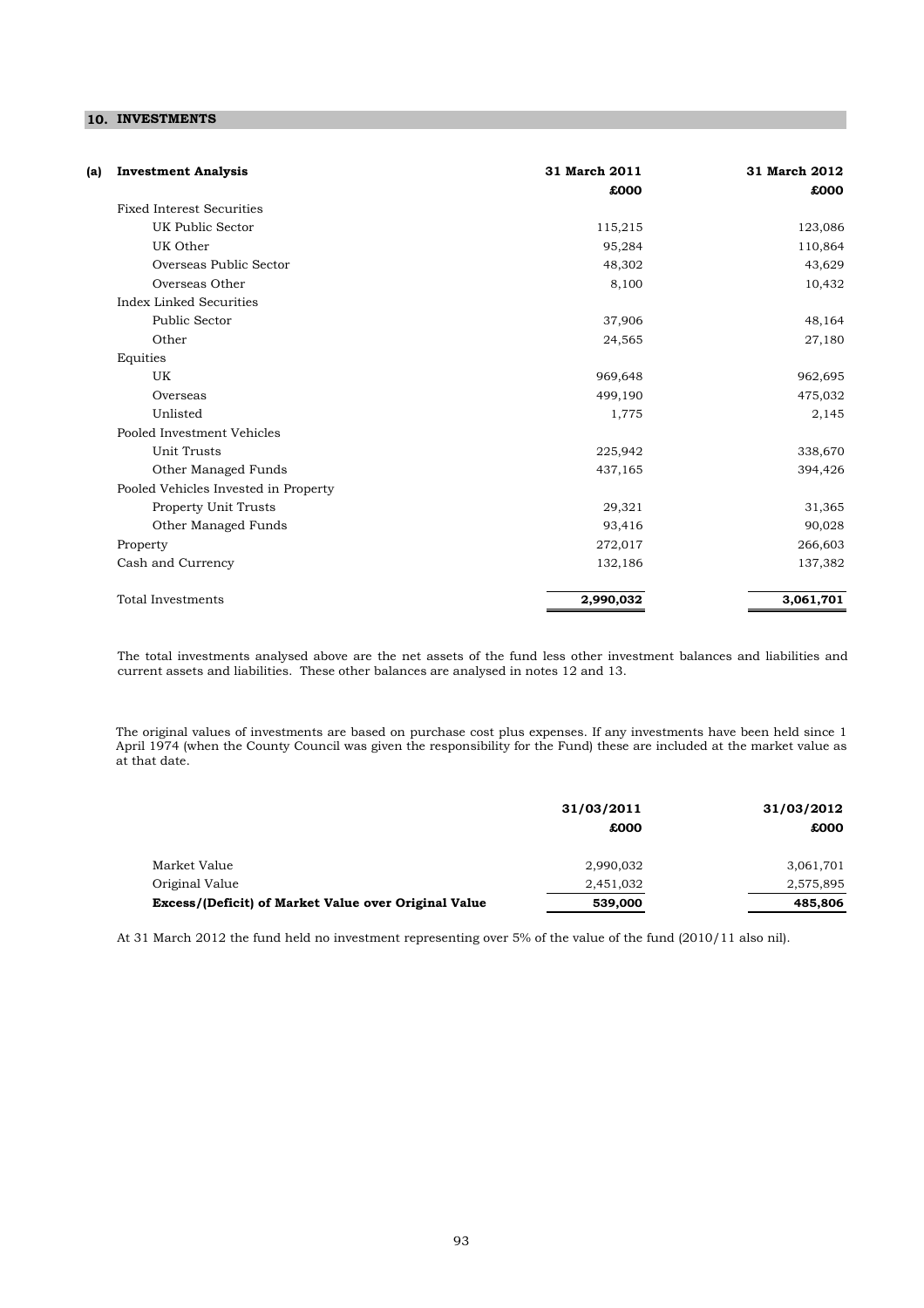## **(b) Reconciliation of Opening and Closing Values of Investments 2011/12**

|                                  | Value at<br>1st April<br>2011<br>£000 | <b>Purchases</b><br>at Cost<br>£000 | <b>Proceeds</b><br>of Sales<br>£000 | Change in<br>Market<br><b>Value</b><br>£000 | Value at<br>31st March<br>2012<br>£000 |
|----------------------------------|---------------------------------------|-------------------------------------|-------------------------------------|---------------------------------------------|----------------------------------------|
| <b>Fixed Interest Securities</b> | 266,901                               | 227,091                             | (226, 015)                          | 20,034                                      | 288,011                                |
| Index Linked Securities          | 62,471                                | 21,205                              | (15, 861)                           | 7,529                                       | 75,344                                 |
| Equities                         | 1,470,613                             | 162,035                             | (135, 803)                          | (56, 973)                                   | 1,439,872                              |
| Pooled Investment Vehicles       | 663,107                               | 84,521                              | (23, 074)                           | 8,542                                       | 733,096                                |
| <b>Property Pooled Vehicles</b>  | 122,737                               | 8,801                               | (401)                               | (9, 744)                                    | 121,393                                |
| Property                         | 272,017                               | 28,500                              | (32,003)                            | (1, 911)                                    | 266,603                                |
|                                  | 2,857,846                             | 532,153                             | (433, 157)                          | (32, 523)                                   | 2,924,319                              |
| Forward Foreign Exchange         |                                       | 27,113                              | (26, 648)                           | (465)                                       |                                        |
|                                  | 2,857,846                             | 559,266                             | (459, 805)                          | (32,988)                                    | 2,924,319                              |
|                                  |                                       |                                     |                                     |                                             |                                        |
| Cash deposits                    | 132,186                               |                                     |                                     |                                             | 137,382                                |
|                                  | 2,990,032                             |                                     |                                     |                                             | 3,061,701                              |
|                                  |                                       |                                     |                                     |                                             |                                        |

### **Reconciliation of Opening and Closing Values of Investments 2010/11**

|                                  | Value at  |                  |                 | Change in    | Value at   |
|----------------------------------|-----------|------------------|-----------------|--------------|------------|
|                                  | 1st April | <b>Purchases</b> | <b>Proceeds</b> | Market       | 31st March |
|                                  | 2010      | at Cost          | of Sales        | <b>Value</b> | 2011       |
|                                  | £000      | £000             | £000            | £000         | £000       |
| <b>Fixed Interest Securities</b> | 249,165   | 197,523          | (172, 789)      | (6,998)      | 266,901    |
| Index Linked Securities          | 48,534    | 14,415           | (3,269)         | 2,791        | 62,471     |
| Equities                         | 1,362,035 | 175,422          | (159, 016)      | 92,172       | 1,470,613  |
| Pooled Investment Vehicles       | 587,286   | 52,267           | (44, 599)       | 68,153       | 663,107    |
| <b>Property Pooled Vehicles</b>  | 134,716   |                  | (21, 549)       | 9,570        | 122,737    |
| Property                         | 248,085   | 34,681           | (19, 539)       | 8,790        | 272,017    |
|                                  | 2,629,821 | 474,308          | (420, 761)      | 174,478      | 2,857,846  |
| Forward Foreign Exchange         |           | 65,888           | (65, 297)       | (591)        |            |
|                                  | 2,629,821 | 540,196          | (486, 058)      | 173,887      | 2,857,846  |
| Cash deposits                    | 89,360    |                  |                 |              | 132,186    |
|                                  | 2,719,181 |                  |                 |              | 2,990,032  |
|                                  |           |                  |                 |              |            |

For Forward Foreign Exchange contracts, the purchase cost and sale proceeds represent the sterling value of the currency purchases and sales at the settlement dates specified in the contracts.

Transaction costs are included in the cost of purchases and sale proceeds. The costs charged directly to the fund, such as fees, commissions and stamp duty, amounted to  $\pounds1,601,583$  in 2011/12 ( $\pounds2,683,254$  in 2010/11). In addition, indirect costs are incurred through the bid-offer spread on investments. This amount is not separately provided.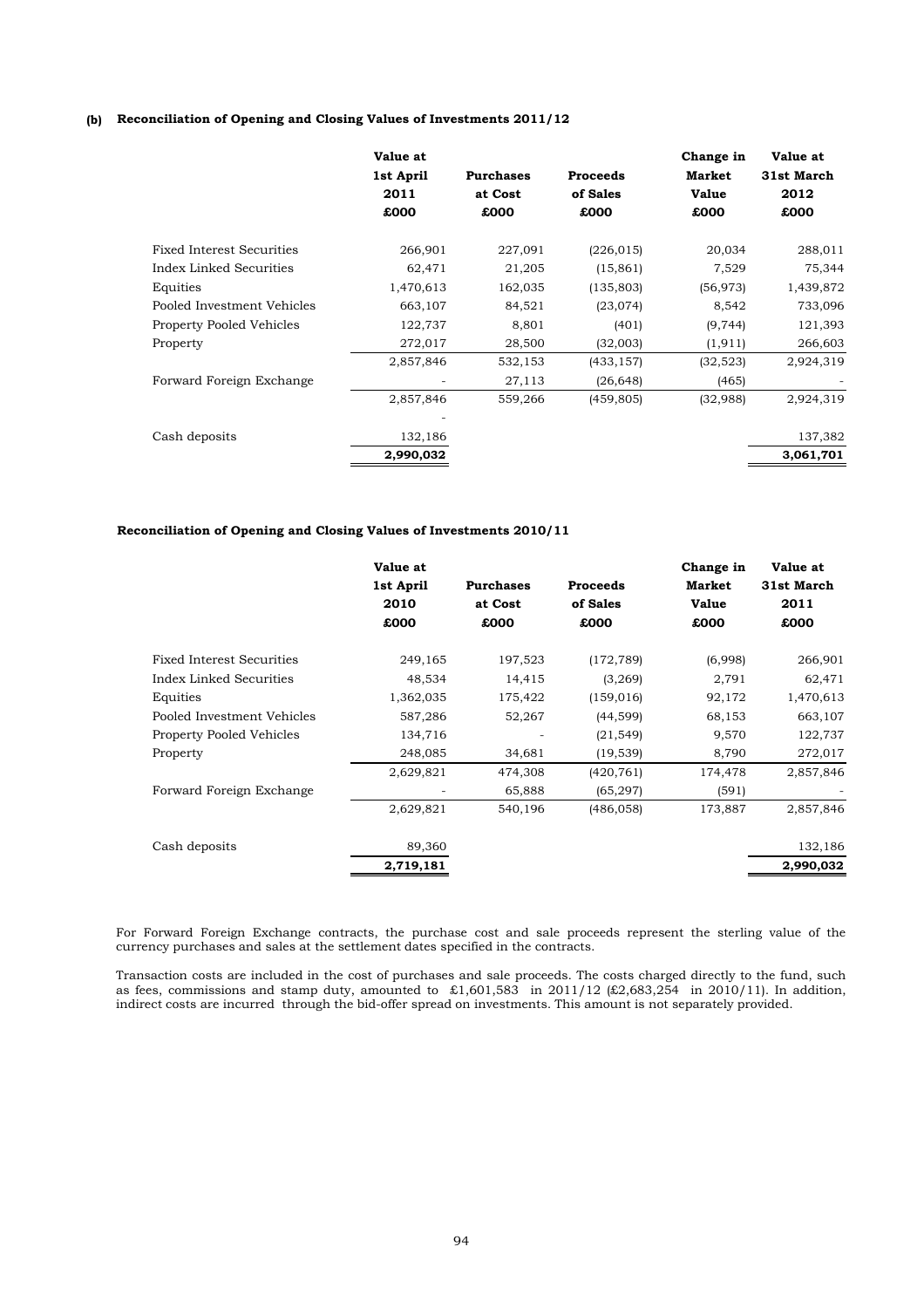## **(c) Management Arrangements**

An analysis of the investment management arrangements as at the Net Assets Statement date is shown below:

|                                | 31/3/11   |       | 31/3/12   |       |
|--------------------------------|-----------|-------|-----------|-------|
|                                | £000      | $\%$  | £000      | $\%$  |
| In-house                       | 1,145,956 | 38.3  | 1,118,010 | 36.5  |
| Schroder Investment Management | 794,450   | 26.6  | 785,415   | 25.7  |
| Kames Capital                  | 329,372   | 11.0  | 420,908   | 13.7  |
| Aberdeen Property Investors    | 308,185   | 10.3  | 302,748   | 9.9   |
| Legal & General                | 189,926   | 6.4   | 213,230   | 7.0   |
| Hermes Asset Management        | 109,983   | 3.7   | 116,522   | 3.8   |
| Standard Life                  | 57,248    | 1.9   | 52,828    | 1.7   |
| Keills                         | 25,319    | 0.8   | 25,222    | 0.8   |
| Governance 4 Owners            | 14,652    | 0.5   | 12,305    | 0.4   |
| Martin Currie                  | 14,941    | 0.5   | 14,513    | 0.5   |
| Total                          | 2,990,032 | 100.0 | 3,061,701 | 100.0 |

(note Kames Capital was formerly Aegon Asset Management)

### **(d) Asset Allocation**

The asset allocation of the Fund as at the Net Assets Statement date is shown below:

|                                | 31/3/11   |       | 31/3/12   |       |
|--------------------------------|-----------|-------|-----------|-------|
|                                | £000      | $\%$  | £000      | %     |
| UK Fixed Interest              | 210,499   | 7.0   | 233,950   | 7.6   |
| Overseas Fixed Interest        | 56,402    | 1.9   | 54,061    | 1.7   |
| <b>Index Linked Securities</b> | 62,471    | 2.1   | 75,344    | 2.5   |
| UK Equities                    | 1,045,567 | 35.0  | 1,048,940 | 34.3  |
| Overseas Equities:             |           |       |           |       |
| US                             | 350,198   | 11.7  | 358,487   | 11.7  |
| Japan                          | 88,939    | 3.0   | 97,805    | 3.2   |
| Europe                         | 319,506   | 10.7  | 272,702   | 8.9   |
| Pacific Basin                  | 133,554   | 4.5   | 125,443   | 4.1   |
| <b>Emerging Markets</b>        | 117,525   | 3.9   | 130,544   | 4.2   |
| Global                         | 14,941    | 0.5   | 14,513    | 0.5   |
| UK Property                    | 302,627   | 10.1  | 299,023   | 9.8   |
| Overseas Property              | 92,128    | 3.1   | 88,974    | 2.9   |
| Private Equity                 | 63,489    | 2.1   | 66,979    | 2.2   |
| Multi-Asset                    |           | 0.0   | 57,554    | 1.9   |
| Cash                           | 132,186   | 4.4   | 137,382   | 4.5   |
| <b>Total</b>                   | 2,990,032 | 100.0 | 3,061,701 | 100.0 |

## **(e) Property**

Direct property is shown at open market value (as defined by the International Valuation Standards Committee) as determined by Savills Commercial Limited. The analysis of property is:

|                              | 31/3/11<br>£000 | 31/3/12<br>£000 |
|------------------------------|-----------------|-----------------|
| Freehold                     | 264,417         | 259,653         |
| Leasehold more than 50 years | 7,600           | 6,950           |
|                              | 272,017         | 266,603         |
| Original Value               | 280,467         | 279,458         |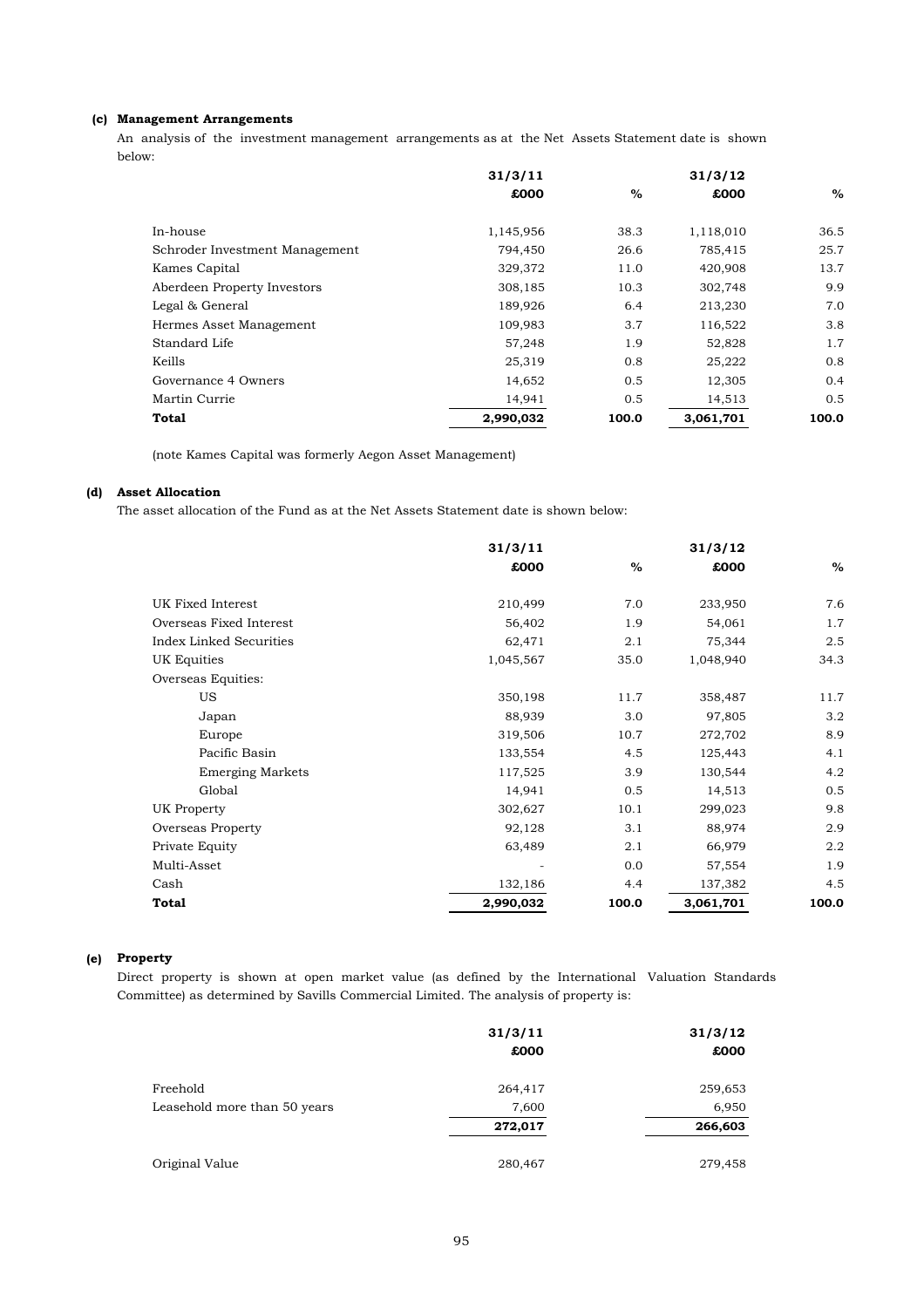## **(f) Analysis of Pooled Investment Vehicles**

The underlying economic exposure of pooled investment vehicles is shown below:

|                         | 31/3/11 | 31/3/12 |
|-------------------------|---------|---------|
|                         | £000    | £000    |
| UK Equities             | 103,029 | 110,453 |
| Overseas Equities:      |         |         |
| US                      | 139,421 | 138,762 |
| Japan                   | 60,993  | 62,074  |
| Europe                  | 59,039  | 53,127  |
| Pacific Basin           | 133,554 | 125,443 |
| <b>Emerging Markets</b> | 90,416  | 106,336 |
| Global                  | 14,941  | 14,513  |
| UK Property             | 30,609  | 32,420  |
| Overseas Property       | 92,128  | 88,974  |
| Private Equity          | 61,714  | 64,834  |
| Multi-Asset             |         | 57,553  |
| Total                   | 785,844 | 854,489 |

## **(g) Private Equity Funds**

The Fund has made commitments to a number of private equity funds. The original commitment amounts are shown below in the fund currencies.

|                                             | Currency   | Commitment |
|---------------------------------------------|------------|------------|
| <b>Funds</b>                                |            | millions   |
| Wilton Private Equity Fund LLC              | <b>USD</b> | 14         |
| Pantheon Europe Fund III                    | <b>EUR</b> | 10         |
| East Midlands Regional Venture Capital Fund | <b>GBP</b> | 5          |
| Coller International Partners IV            | <b>USD</b> | 10         |
| Schroders Private Equity Fund of Funds III  | <b>EUR</b> | 22         |
| DCM Private Equity Fund II                  | USD        | 18         |
| Pantheon Europe Fund V                      | EUR        | 15         |
| Coller International Partners V             | <b>USD</b> | 18         |
| Catapult Growth Fund LP                     | <b>GBP</b> | 4          |
| Altius Associates Private Equity Fund       | <b>USD</b> | 10         |
| Partners Group Secondary 2008               | <b>EUR</b> | 13         |

These commitments are drawn by the funds over time as investments are made in underlying companies. The undrawn commitment as at 31 March 2012 was £21.3 million (£28.5 million at 31 March 2011).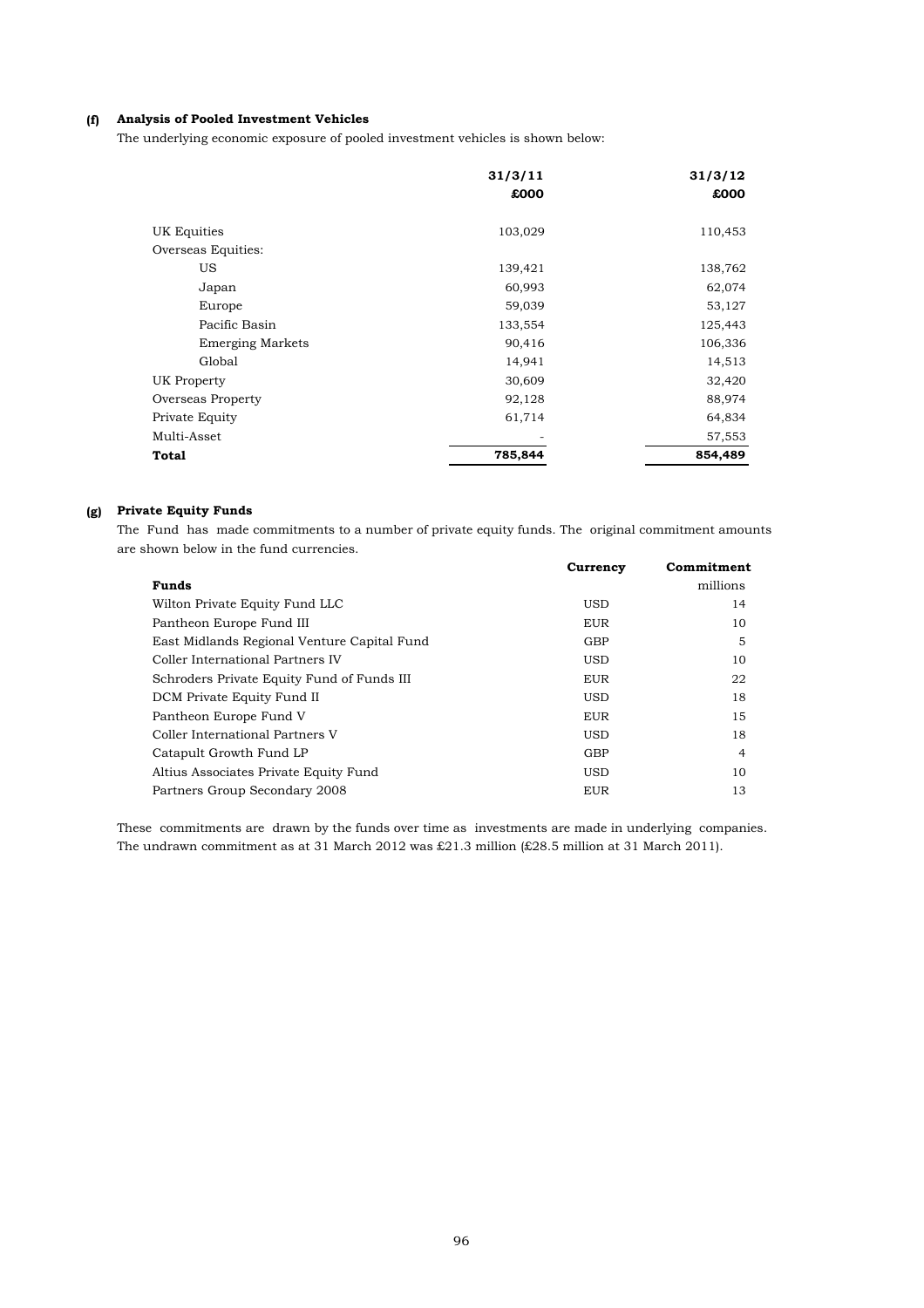## **11. FINANCIAL INSTRUMENTS**

The various financial instruments held by the Fund are valued at fair value. The following tables analyse the fair value of financial assets and liabilities by asset class.

|                                  | 2011/12         |                    |                          |               |
|----------------------------------|-----------------|--------------------|--------------------------|---------------|
|                                  | Designated      | Loans and          | Financial                | <b>Totals</b> |
|                                  | at Fair Value   | <b>Receivables</b> | liabilities at           |               |
|                                  | through         |                    | amortised                |               |
|                                  | profit and loss |                    | cost                     |               |
|                                  | £000            | 000x               | £000                     | £000          |
| <b>Financial Assets</b>          |                 |                    |                          |               |
| <b>Fixed Interest Securities</b> | 288,011         |                    |                          | 288,011       |
| <b>Index Linked Securities</b>   | 75,344          |                    |                          | 75,344        |
| Equities                         | 1,439,872       |                    |                          | 1,439,872     |
| Pooled Investment Vehicles       | 733,095         |                    |                          | 733,095       |
| Property Pooled Vehicles         | 121,393         |                    | $\overline{\phantom{0}}$ | 121,393       |
| Cash deposits                    |                 | 137,382            |                          | 137,382       |
| Other investment balances        |                 | 14,316             |                          | 14,316        |
| <b>Current Assets</b>            |                 | 14,994             | $\overline{\phantom{0}}$ | 14,994        |
|                                  | 2,657,715       | 166,692            | $\frac{1}{2}$            | 2,824,407     |
| <b>Financial Liabilities</b>     |                 |                    |                          |               |
| Investment Liabilities           |                 |                    | (3,232)                  | (3,232)       |
| <b>Current Liabilities</b>       |                 |                    | (15, 482)                | (15, 482)     |
|                                  |                 |                    | (18, 714)                | (18, 714)     |
|                                  | 2,657,715       | 166,692            | (18, 714)                | 2,805,693     |

|                                  |                 | 2010/11            |                |               |
|----------------------------------|-----------------|--------------------|----------------|---------------|
|                                  | Designated      | Loans and          | Financial      | <b>Totals</b> |
|                                  | at Fair Value   | <b>Receivables</b> | liabilities at |               |
|                                  | through         |                    | amortised      |               |
|                                  | profit and loss |                    | cost           |               |
|                                  | £000            | £000               | £000           | £000          |
| <b>Financial Assets</b>          |                 |                    |                |               |
| <b>Fixed Interest Securities</b> | 266,901         |                    |                | 266,901       |
| Index Linked Securities          | 62,471          |                    |                | 62,471        |
| Equities                         | 1,470,613       |                    |                | 1,470,613     |
| Pooled Investment Vehicles       | 663,107         |                    |                | 663,107       |
| Property Pooled Vehicles         | 122,737         |                    |                | 122,737       |
| Cash deposits                    | ۰               | 132,186            |                | 132,186       |
| Other investment balances        |                 | 12,334             |                | 12,334        |
| <b>Current Assets</b>            |                 | 13,449             |                | 13,449        |
|                                  | 2,585,829       | 157,969            | $\blacksquare$ | 2,743,798     |
| <b>Financial Liabilities</b>     |                 |                    |                |               |
| Investment Liabilities           |                 |                    | (3, 383)       | (3, 383)      |
| Current Liabilities              | ۰               | ۰                  | (4,625)        | (4,625)       |
|                                  |                 |                    | (8,008)        | (8,008)       |
|                                  | 2,585,829       | 157,969            | (8,008)        | 2,735,790     |

No financial assets were reclassified during the accounting period.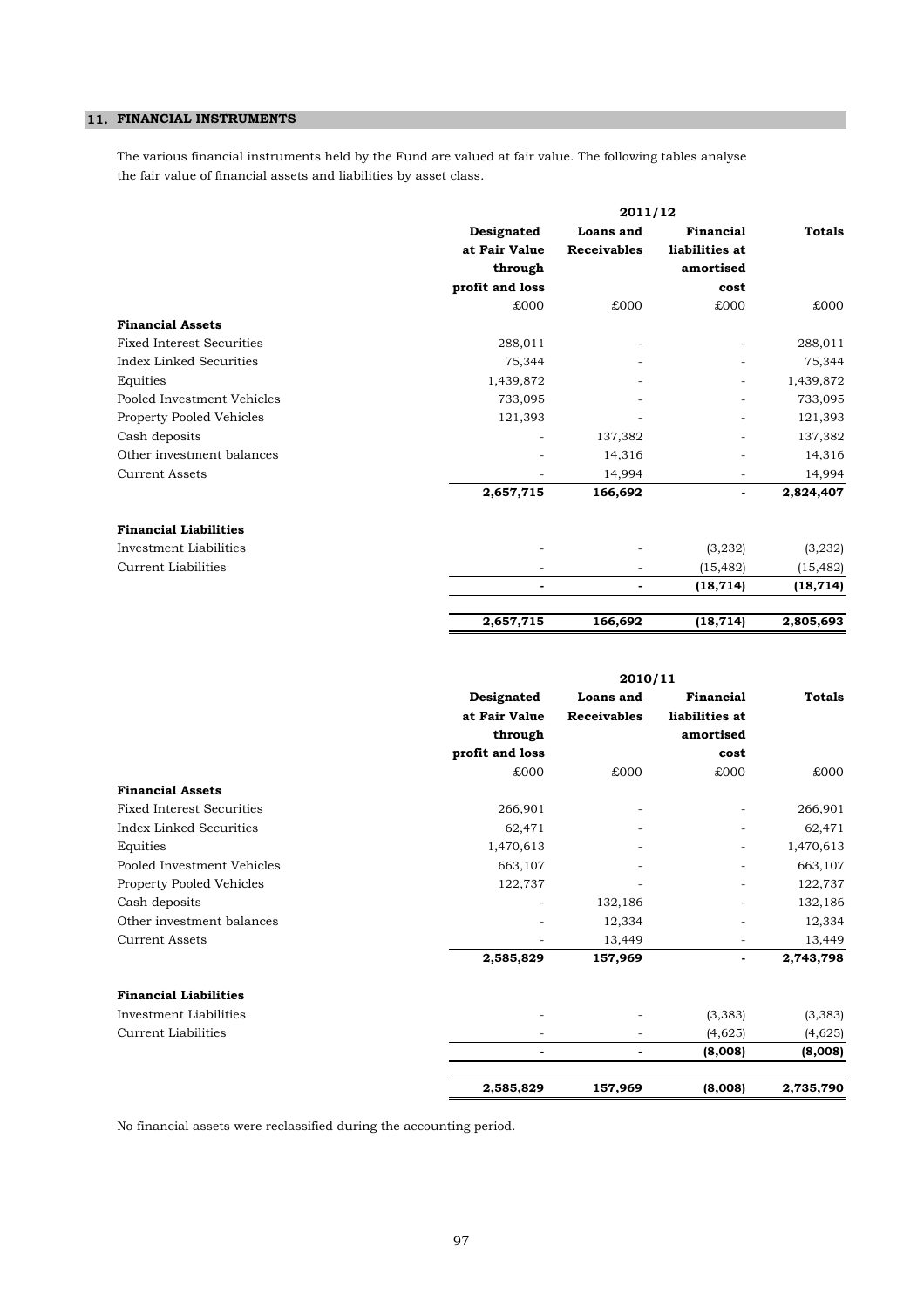## **Valuation of financial instruments carried at fair value**

The valuation of financial instruments has been classified into three levels according to the quality and reliability of information used to determine fair values.

| Level 1 | Fair values derived from quoted market price.                                             |
|---------|-------------------------------------------------------------------------------------------|
|         | - this includes all quoted equity, fixed interest and index linked instruments.           |
| Level 2 | Fair values derived from valuation techniques based significantly on observable inputs.   |
|         | - this includes all pooled property investments.                                          |
| Level 3 | Fair values derived from valuation techniques where at least one significant input is not |
|         | based on observable market data.                                                          |
|         | - this includes unlisted shares and investments in private equity funds.                  |

| As at 31 March 2012                | Level 1   | Level 2 | Level <sub>3</sub>       | <b>Total</b> |
|------------------------------------|-----------|---------|--------------------------|--------------|
|                                    | £000      | £000    | £000                     | £000         |
| <b>Financial Assets</b>            |           |         |                          |              |
| Fair value through profit and loss | 2,469,342 | 121,394 | 66,979                   | 2,657,715    |
| Loans and receivables              | 166,692   |         | ٠                        | 166,692      |
| Total                              | 2,636,034 | 121,394 | 66,979                   | 2,824,407    |
| <b>Financial Liabilities</b>       |           |         |                          |              |
| Fair value through profit and loss | ٠         | ۰       | $\overline{\phantom{a}}$ |              |
| Financial liabilities              | (18, 714) | ۰       | -                        | (18, 714)    |
| <b>Total</b>                       | (18, 714) | ٠       | -                        | (18, 714)    |
|                                    |           |         |                          |              |

| Net | 2,617,320 | 121,394 | 66,979 | 2,805,693 |
|-----|-----------|---------|--------|-----------|
|     |           |         |        |           |

| As at 31 March 2011                | Level 1<br>£000          | Level 2<br>£000 | Level 3<br>£000 | <b>Total</b><br>£000 |
|------------------------------------|--------------------------|-----------------|-----------------|----------------------|
| <b>Financial Assets</b>            |                          |                 |                 |                      |
| Fair value through profit and loss | 2,399,603                | 122,737         | 63,489          | 2,585,829            |
| Loans and receivables              | 157,969                  | ٠               |                 | 157,969              |
| Total                              | 2,557,572                | 122,737         | 63,489          | 2,743,798            |
| <b>Financial Liabilities</b>       |                          |                 |                 |                      |
| Fair value through profit and loss | $\overline{\phantom{a}}$ | ٠               | ٠               | ۰                    |
| Financial liabilities              | (8,008)                  | -               |                 | (8,008)              |
| <b>Total</b>                       | (8,008)                  |                 |                 | (8,008)              |
| <b>Net</b>                         | 2,549,564                | 122,737         | 63,489          | 2,735,790            |

### **Nature and extent of risks arising from financial instruments**

The aims of the Fund are to:

- manage employers' liabilities effectively

- ensure that sufficient resources are available to meet all liabilities as they fall due

- maximise the returns from investments within reasonable risk parameters

- enable employer contribution rates to be kept as nearly constant as possible and at reasonable cost to the taxpayers, scheduled, resolution and admitted bodies.

The key risks to the achievement of these aims, as well as measures to mitigate those risks, are set out in the various Fund policies (available at www.nottspf.org.uk) including:

- Risk Management Strategy and Risk Register

- Governance Compliance Statement

- Statement of Investment Principles

- Funding Strategy Statement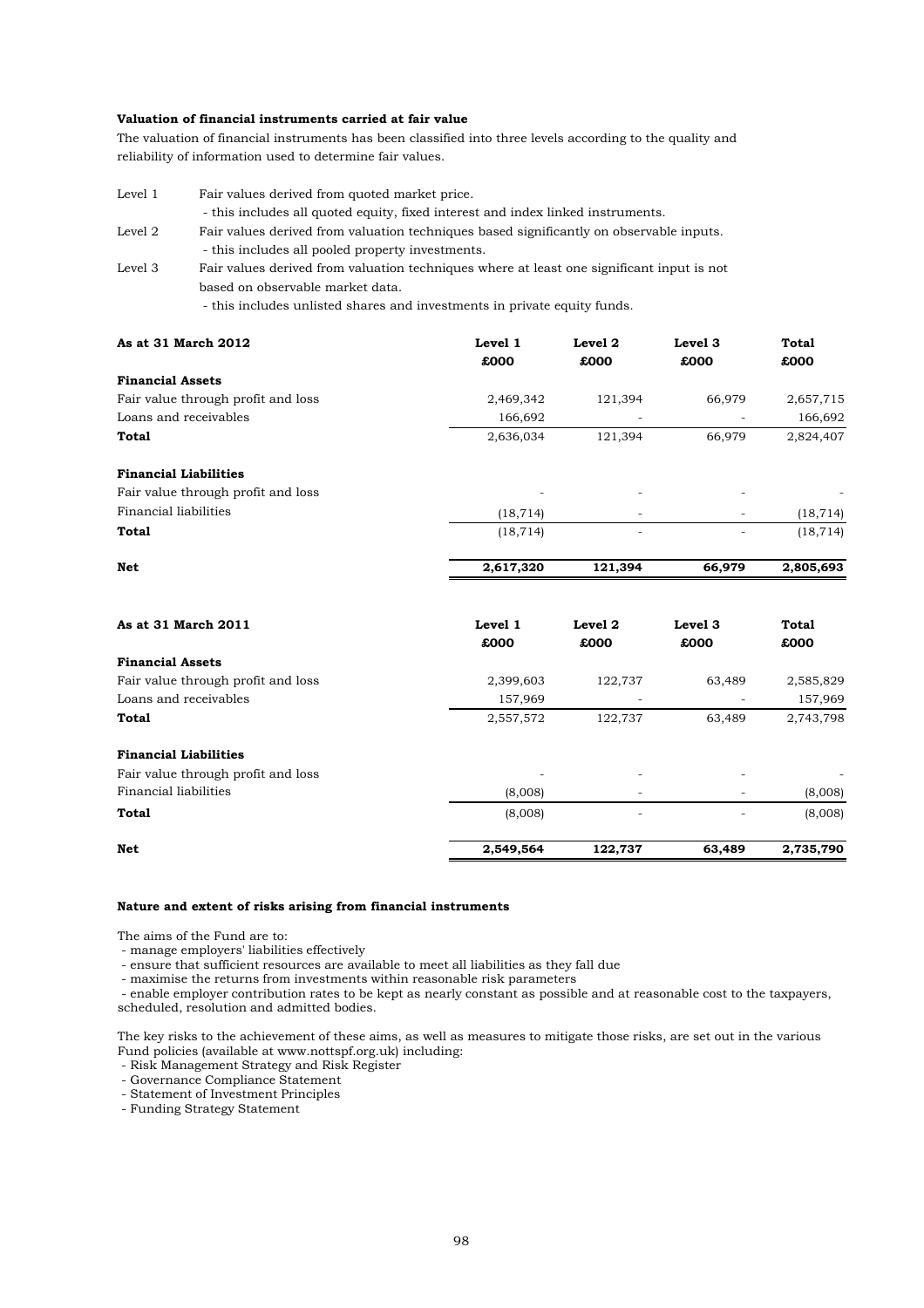## **12. OTHER INVESTMENT BALANCES AND LIABILITIES**

|                                     | 31 March 2011 | 31 March 2012 |  |
|-------------------------------------|---------------|---------------|--|
|                                     | £000          | £000          |  |
| Other investment balances           |               |               |  |
| Outstanding investment transactions | 349           | 42            |  |
| Investment income                   | 11,985        | 14,274        |  |
|                                     | 12,334        | 14,316        |  |
| Investment Liabilities              |               |               |  |
| Outstanding investment transactions |               | (310)         |  |
| Investment income                   | (3, 383)      | (2,922)       |  |
|                                     | (3, 383)      | (3, 232)      |  |

## **13. CURRENT ASSETS AND LIABILITIES**

|                                  | 31 March 2011<br>£000 | 31 March 2012<br>£000 |
|----------------------------------|-----------------------|-----------------------|
| Current assets                   |                       |                       |
| Contributions due from employers | 9,260                 | 11,814                |
| Other                            | 4,189                 | 3,180                 |
|                                  | 13,449                | 14,994                |
| Current Liabilities              |                       |                       |
| Payments in advance              |                       | (4,651)               |
| Sundry creditors                 | (4,625)               | (926)                 |
| Other                            |                       | (9,905)               |
|                                  | (4,625)               | (15, 482)             |

### **14. CONTINGENT LIABILITIES**

The fund has 10 private equity funds which have undrawn commitments as at 31 March 2012 of £21.3m (£28.5m at 31 March 2011). These commitments may be drawn over a number of years but timing and amount are irregular and uncertain.

### **15. MEMBERS ADDITIONAL VOLUNTARY CONTRIBUTIONS**

The Nottinghamshire Funds provide an additional voluntary contribution (AVC) scheme to enable members to purchase additional benefits. Contributions are paid over to, and invested separately by, the two scheme providers, Prudential and Scottish Widows. The contributions are not included in the Funds' accounts in accordance with regulation 4(2)(b) of the Local Government Pension Scheme (Management and Investment of Funds) Regulations 2009. The value of the separately invested AVCs is shown below:

|                 | 31 March 2011 | 31 March 2012 |
|-----------------|---------------|---------------|
|                 | £000          | £000          |
| Prudential      | 29,698        | 27,289        |
| Scottish Widows | 3,735         | 3,058         |
|                 | 33,433        | 30,347        |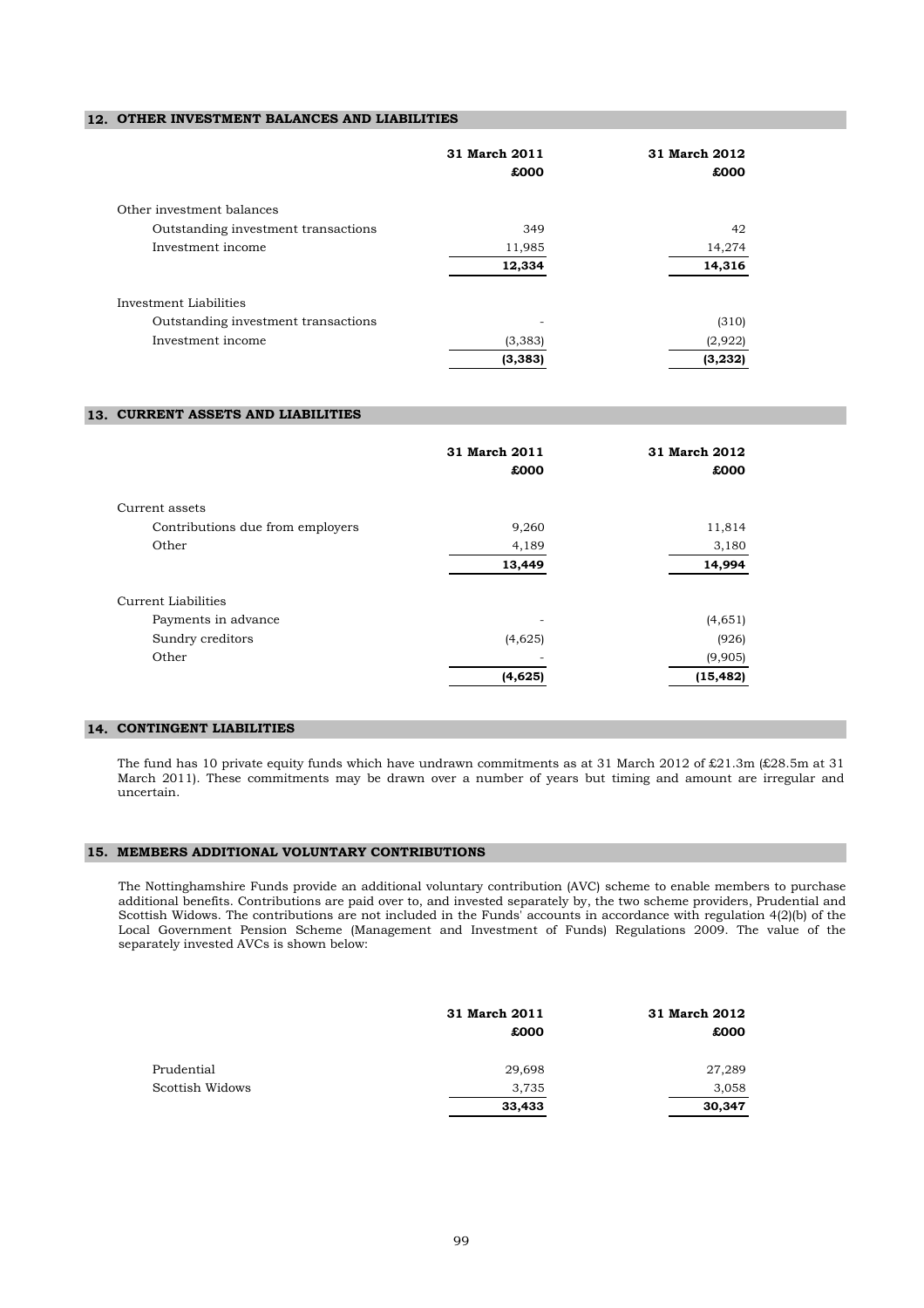# **GLOSSARY OF TERMS**

| Accruals                                                                     | The concept that income and expenditure are<br>recognised as they are earned or incurred, not as<br>money happens to be received or paid.                                                                                                                                                                                                                                                                                                                                                                |
|------------------------------------------------------------------------------|----------------------------------------------------------------------------------------------------------------------------------------------------------------------------------------------------------------------------------------------------------------------------------------------------------------------------------------------------------------------------------------------------------------------------------------------------------------------------------------------------------|
| Actuary                                                                      | An actuary is an expert on pension scheme assets and<br>liabilities. The Local Government Pension Scheme<br>actuary reassesses the rate of employer contributions<br>to the Pension fund every three years.                                                                                                                                                                                                                                                                                              |
| <b>Added Years</b>                                                           | Additional years of service awarded to increase<br>benefits of employees taking early retirement.                                                                                                                                                                                                                                                                                                                                                                                                        |
| Amortisation                                                                 | The process of charging capital expenditure, usually<br>on Intangible Assets, to the Comprehensive Income &<br>Expenditure Statement over a suitable period of time.                                                                                                                                                                                                                                                                                                                                     |
| Area Based Grant (ABG)                                                       | This was a non-ringfenced general grant, made up of<br>a wide range of former specific grants from seven<br>Government Departments. Authorities were free to<br>use the totality of their non-ringfenced general<br>funding (Revenue Support Grant and ABG) to<br>support national, regional and local priorities as they<br>saw fit. The Area Based Grant system ended in<br>2010/11 and most of its funding streams have been<br>rolled into formula grant or the new Local Services<br>Support Grant. |
| <b>Balance Sheet</b>                                                         | The accounting statement which sets out the<br>Council's total net assets and how they were financed.                                                                                                                                                                                                                                                                                                                                                                                                    |
| Budget                                                                       | The Council's statement of spending plans and<br>policies for a financial year, expressed in financial<br>terms.                                                                                                                                                                                                                                                                                                                                                                                         |
| Capital Adjustment Account (CAA)                                             | Contains the elements previously recorded in the<br>Provision for Credit Liabilities, together with amounts<br>to be set aside to repay debt and the amount of capital<br>expenditure financed by capital receipts and revenue.<br>It also contains the difference between the amount<br>provided for depreciation and the amount for<br>Minimum Revenue Provision.                                                                                                                                      |
| <b>CFR</b>                                                                   | The Capital Financing Requirement is a measure of<br>the capital expenditure incurred historically by the<br>Authority that has yet to be financed.                                                                                                                                                                                                                                                                                                                                                      |
| <b>Capital Receipts</b>                                                      | Income received from the sale of capital assets and<br>available, subject to rules laid down by Government,<br>to finance new capital expenditure or to repay debt.                                                                                                                                                                                                                                                                                                                                      |
| <b>Cash Flow Statement</b>                                                   | Summarises the inflows and outflows of cash arising<br>from transactions with third parties for capital and<br>revenue purposes.                                                                                                                                                                                                                                                                                                                                                                         |
| Comprehensive<br>Expenditure<br>Income<br>and<br><b>Statement (CI&amp;E)</b> | Consolidates all the gains and losses experienced<br>during the financial year.                                                                                                                                                                                                                                                                                                                                                                                                                          |
| <b>Community Assets</b>                                                      | Assets such as historical structures and artefacts that<br>the Authority intends to hold in perpetuity, that have<br>no determinable useful life, and that may have<br>restrictions on their disposal.                                                                                                                                                                                                                                                                                                   |
| <b>Creditors</b>                                                             | Persons or bodies owed monies by the Authority that<br>have not been paid by the end of the financial year.                                                                                                                                                                                                                                                                                                                                                                                              |
| DEFRA                                                                        | Department for Environment, Food and Rural Affairs.                                                                                                                                                                                                                                                                                                                                                                                                                                                      |
| <b>DCSF</b>                                                                  | The Department for Children, Schools and Families                                                                                                                                                                                                                                                                                                                                                                                                                                                        |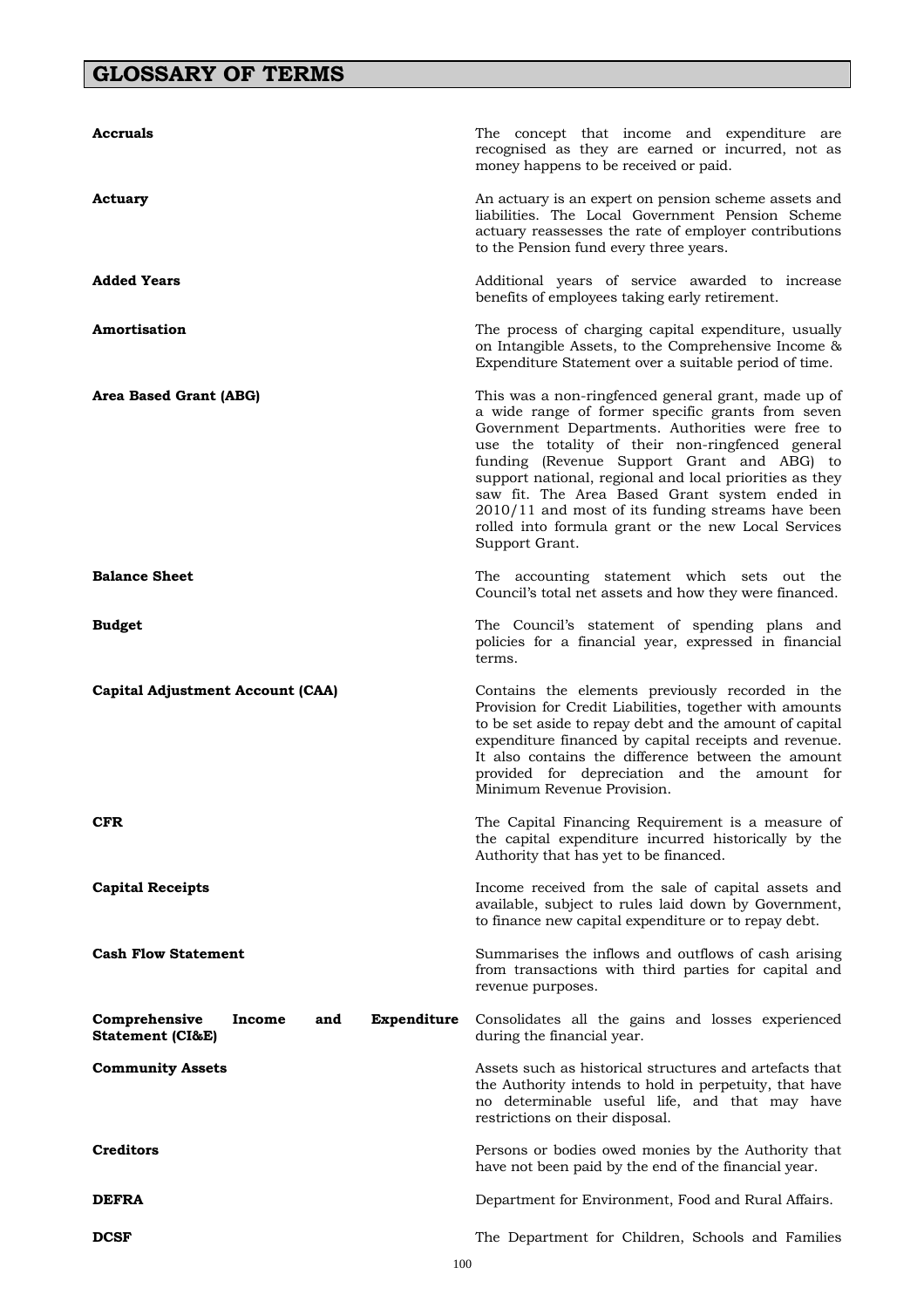|                                                 | was replaced by the Department for Education (DfE)<br>in May 2010.                                                                                                                                                                                                                                                       |
|-------------------------------------------------|--------------------------------------------------------------------------------------------------------------------------------------------------------------------------------------------------------------------------------------------------------------------------------------------------------------------------|
| <b>DCLG</b>                                     | Department for Communities and Local Government.                                                                                                                                                                                                                                                                         |
| <b>Debtors</b>                                  | Persons or bodies owing sums to the Authority that<br>have not been paid by the end of the financial year.                                                                                                                                                                                                               |
| <b>Direct Labour/Service Organisations</b>      | Workforces employed directly by local authorities to<br>carry out works of repair, maintenance, construction<br>etc. of buildings, grounds and roads and to provide<br>catering and cleaning services and repairs and<br>maintenance of vehicles.                                                                        |
| <b>Earmarked Reserves</b>                       | Reserves set aside for a specific purpose.                                                                                                                                                                                                                                                                               |
| <b>Financial Instruments</b>                    | A financial instrument is any contract that gives rise<br>to a financial asset of one entity and a financial<br>liability of another. For instance, financial assets<br>could be bank deposits, loans receivable, shares etc,<br>whilst financial liabilities could be borrowings,<br>debtors, financial guarantees etc. |
| <b>General Fund</b>                             | This balance is a general revenue reserve. Part of this<br>fund is earmarked to provide a number of reserves.                                                                                                                                                                                                            |
| <b>Government Grants Deferred Account</b>       | Previously, grants were held in a grants deferred<br>account and recognised as income over the life of the<br>assets which they were used to fund. However,<br>under the Code, grants and contributions for capital<br>schemes are now recognised as income when they<br>become receivable.                              |
| IAS                                             | International Accounting Standard.                                                                                                                                                                                                                                                                                       |
| <b>IFRS</b>                                     | International Financial Reporting Standard.                                                                                                                                                                                                                                                                              |
| <b>IFRIC</b>                                    | The International Financial Reporting Interpretations<br>Committee provides interpretations of IFRS.                                                                                                                                                                                                                     |
| <b>Infrastructure Assets</b>                    | Assets such as roads and bridges, expenditure on<br>which is recoverable only by continued use of the<br>asset. These assets, by their nature, have no practical<br>prospect of being decommissioned and sold or applied<br>to alternative uses.                                                                         |
| Impairments                                     | An impairment or loss of value may arise on an asset<br>upon revaluation. Assets which may be impaired are<br>those in the categories of Property, Plant and<br>Equipment and Intangible Assets.                                                                                                                         |
| <b>Intangible Assets</b>                        | Identifiable assets that lack physical substance and<br>are expected to yield benefits to the Authority and the<br>services it provides, e.g. software.                                                                                                                                                                  |
| LAA                                             | Local Area Agreement.                                                                                                                                                                                                                                                                                                    |
| <b>LOBO</b>                                     | Lenders' Option Borrowers' Option.                                                                                                                                                                                                                                                                                       |
| <b>Landfill Allowance Trading Scheme (LATS)</b> | The scheme allocates tradable landfill allowances to<br>each Waste Disposal Authority in England and<br>authorities can buy, sell or carry forward landfill<br>allowances depending on usage requirements.                                                                                                               |
| Leasing                                         | A method of financing capital expenditure in which a<br>rental charge for an asset is paid for a specific period.<br>There are two forms of lease: 'finance leases' which<br>transfer substantially all the risks and rewards of<br>ownership to the lessee and other leases which are                                   |